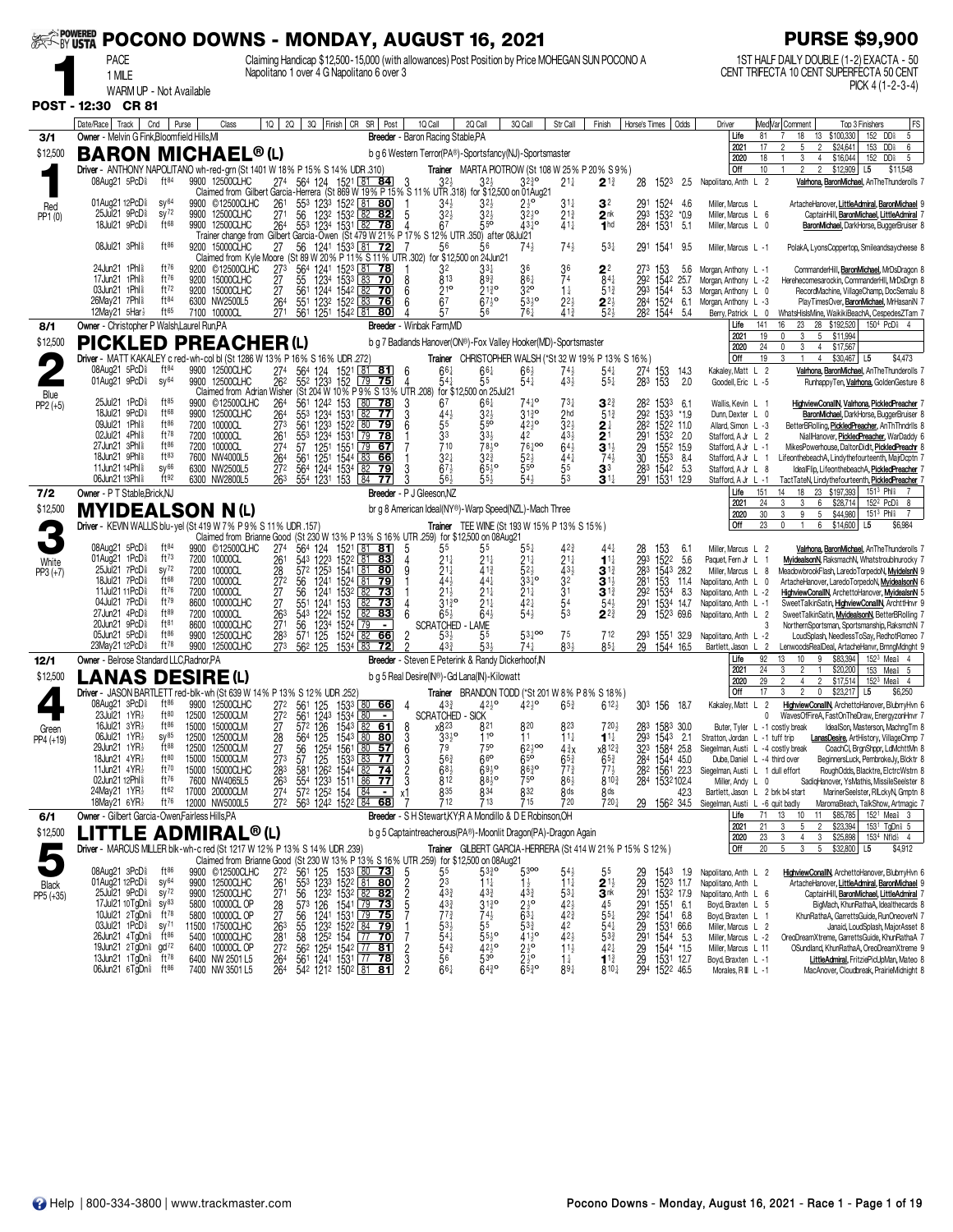| 5/2                | Owner - Daniel R Maier.Dallas.PA                                            |              |                                                                                                  |                   |              |                                                                     |                |                                   | Breeder - John J Kuhns & Robert J Kuhns & Dan J Kuhns, KY  |                              |                                                                    |                                                     |                 |               |        | Life                               | 129 | 22<br>13                                        | 17 \$176,248  | 152 PcD <sup>§</sup>                          |  |
|--------------------|-----------------------------------------------------------------------------|--------------|--------------------------------------------------------------------------------------------------|-------------------|--------------|---------------------------------------------------------------------|----------------|-----------------------------------|------------------------------------------------------------|------------------------------|--------------------------------------------------------------------|-----------------------------------------------------|-----------------|---------------|--------|------------------------------------|-----|-------------------------------------------------|---------------|-----------------------------------------------|--|
| \$15,000           |                                                                             |              |                                                                                                  |                   |              |                                                                     |                |                                   |                                                            |                              |                                                                    |                                                     |                 |               |        | 2021                               | 20  | 3<br>$5\overline{a}$<br>$\mathbf{3}$            | \$28,407      | 152 <sup>1</sup> Phl <sup>§</sup>             |  |
|                    | <b>VALRHONA(L)</b>                                                          |              |                                                                                                  |                   |              |                                                                     |                |                                   | br g 7 Rock N Roll Heaven(NY®)-Three Kilo(KY)-Dexter Nukes |                              |                                                                    |                                                     |                 |               |        | 2020                               | 18  | $\overline{2}$<br>2                             | \$10,001      | 1524 PcD <sub>8</sub> 6                       |  |
|                    | Driver - GEO. NAPOLITANO JR red-wh-grn (St 1373 W 24% P 17% S 14% UDR .381) |              |                                                                                                  |                   |              |                                                                     |                |                                   |                                                            |                              |                                                                    | Trainer ANTONIA STORER (St 57 W 25% P 26% S 14%)    |                 |               |        | <b>Off</b>                         | 14  | 3 <sup>1</sup>                                  | \$16,596      | \$15,604<br>L5                                |  |
| 6                  |                                                                             |              | Claimed from Jill Wine (St 82 W 14% P 20% S 10% UTR 298) for \$12,500 on 08Aug21                 |                   |              |                                                                     |                |                                   |                                                            |                              |                                                                    |                                                     |                 |               |        |                                    |     |                                                 |               |                                               |  |
|                    | 08Aug21 5PcD <sup>§</sup>                                                   | ft84         | 9900 © 12500 CLHC 274 564 124 1521 81 85 2                                                       |                   |              |                                                                     |                | $11\frac{1}{2}$                   | $11\frac{1}{2}$                                            | 11 <sup>3</sup>              | $11\frac{1}{2}$                                                    | $11\frac{3}{4}$                                     |                 |               |        | 281 1521 *1.4 Napolitano, G Jr L 2 |     |                                                 |               | Valrhona, BaronMichael, AnTheThunderolls 7    |  |
|                    |                                                                             |              | Claimed from Joseph Pavia Jr (St 245 W 11% P 17% S 14% UTR 261) for \$12,500 on 01Aug21          |                   |              |                                                                     |                |                                   |                                                            |                              |                                                                    |                                                     |                 |               |        |                                    |     |                                                 |               |                                               |  |
| Yellow<br>PP6 (-5) | 01Aug21 9PcD <sup>§</sup><br>SV <sup>64</sup>                               |              | 9900 © 12500CLHC                                                                                 |                   |              | 26 <sup>2</sup> 55 <sup>2</sup> 123 <sup>3</sup> 152 79 <b>80</b> 3 |                | $1\frac{3}{4}$                    | $11\frac{1}{2}$                                            | $11\frac{1}{2}$              | 1 <sub>hd</sub>                                                    | 2 <sub>ns</sub>                                     |                 | 282 152 *1.8  |        | Napolitano, G Jr L -5              |     |                                                 |               | RunhappyTen, Valrhona, GoldenGesture &        |  |
|                    |                                                                             |              | Claimed from Gilbert Garcia-Herrera (St 851 W 19% P 14% S 11% UTR 315) for \$12,500 on 25 Jul 21 |                   |              |                                                                     |                |                                   |                                                            |                              |                                                                    |                                                     |                 |               |        |                                    |     |                                                 |               |                                               |  |
|                    | 25Jul21 1PcD <sup>§</sup>                                                   | ft85         | 9900 © 12500CLHC                                                                                 |                   |              | 264 561 1242 153 80 79 2                                            |                | 3 <sup>3</sup>                    | $32\frac{1}{2}$                                            | $21\frac{1}{4}$ <sup>o</sup> | $2\frac{1}{2}$                                                     | $2^{11}$                                            | 283             | 1531          |        | 1.7 Marohn, James Jr L 1           |     |                                                 |               | HighviewConallN, Valrhona, PickledPreacher 7  |  |
|                    |                                                                             |              | Trainer change from Gilbert Garcia-Owen (St 470 W 21% P 17% S 12% UTR 351) after 15Jul 21        |                   |              |                                                                     |                |                                   |                                                            |                              |                                                                    |                                                     |                 |               |        |                                    |     |                                                 |               |                                               |  |
|                    | 15Jul21 1Phl <sup>§</sup>                                                   | $f$ + $90$   | 9200 15000CLHC                                                                                   |                   |              | 264 554 124 1533 80 73 8                                            |                | $3^{25}$                          | $11\frac{1}{2}$                                            | $11\frac{1}{2}$              | $11\frac{1}{2}$                                                    | $3^{13}$                                            | 30              | 154           | 3.3    | Napolitano, G Jr L -2              |     |                                                 |               | AltaShelbyN, BrandonHanover, Valrhona &       |  |
|                    |                                                                             |              | Claimed from Scott Di Domenico (St 1424 W 16% P 12% S 14% UTR 279) for \$12,500 on 08Jul 21      |                   |              |                                                                     |                |                                   |                                                            |                              |                                                                    |                                                     |                 |               |        |                                    |     |                                                 |               |                                               |  |
|                    | 08Jul21 1Phl                                                                | $ft^{86}$    | 9200 © 12500CLHC                                                                                 |                   |              | 264 553 1233 1521 82 82                                             |                | $21^{\circ}$                      | $11\frac{1}{2}$                                            | $11\frac{1}{2}$              | 11                                                                 | 1 <sup>nk</sup>                                     | 283             | 1521 *1.0     |        | Tetrick, Tim L -1                  |     |                                                 |               | Valrhona, Shoreview, DismissalSlip 7          |  |
|                    | 27Jun21 4Phl <sup>§</sup>                                                   | ft86         | 7200 10000CL                                                                                     |                   |              | 271 562 1231 153 77 78                                              |                | 12                                |                                                            |                              | 17                                                                 | $15\frac{3}{4}$                                     | 294             | 153           | $*0.5$ | Tetrick. Tim L -1                  |     |                                                 |               | Valrhona, SomePower, GaiusCrastinus &         |  |
|                    |                                                                             |              | Claimed from Timothy Lancaster (St 196 W 9% P 12% S 12% UTR 208) for \$10,000 on 20 Jun21        |                   |              |                                                                     |                |                                   |                                                            |                              |                                                                    |                                                     |                 |               |        |                                    |     |                                                 |               |                                               |  |
|                    | 20Jun21 3Phl*                                                               | $ft^{86}$    | 7200 ©10000CL                                                                                    | 271               |              | 563 1251 1533 80 72                                                 |                | $11\frac{1}{2}$                   | $11\frac{1}{2}$                                            | 22                           | $2^{5}_{1^{3}_{4}}$                                                | $35\frac{1}{4}$                                     | 29              |               |        | 1543 17.2 Mccarthy, Andrew L 2     |     |                                                 |               | PolakA, MoonwardsHanover, Valrhona &          |  |
|                    | 10Jun21 7MR}                                                                | ft76         | 3900 NW350PSL5                                                                                   | 273<br>57         |              | 1261 1554 74 77                                                     |                | $11\frac{1}{2}$                   | $1\frac{1}{4}$                                             | $11\frac{1}{2}$              |                                                                    | $1\frac{3}{4}$                                      | 293             | 1554          | *0.3   | Merton, Gregory L -7               |     |                                                 |               | Valrhona, GoCollectN, PreacherOllie 8         |  |
|                    | 04Jun21 8MR}                                                                | ft70         | 3900 NW350PSL5                                                                                   | 282               |              | 582 1273 1564 75 77                                                 |                | $2^{1\frac{1}{2}}$                | $21\frac{1}{2}$ <sup>o</sup>                               | $3^{1\frac{1}{2}}$           | $31\frac{1}{2}$<br>710                                             | $\frac{2\frac{1}{2}}{7^{14\frac{3}{4}}}$            | 29              | 1564          | $*0.8$ | Merton, Gregory L -1               |     |                                                 |               | SharpRazor, Valrhona, AmrcanbootscootaA 8     |  |
|                    | 29May21 6Fhld}<br>SV <sup>51</sup>                                          |              | 5000 NW2500L5CD                                                                                  | 29                | 582 1262 156 | 68<br>$\sqrt{81}$                                                   |                | 793                               | 711                                                        | 712                          |                                                                    |                                                     | 30 <sup>1</sup> | 159           | 81.5   | Ginsburg, Vincen L 1               |     |                                                 |               | OhioVintage, NorthernRock, ThreeWaysN 8       |  |
| 9/2                | Owner - Darren James Taneyhill, Dallas, PA                                  |              |                                                                                                  |                   |              |                                                                     |                | Breeder - D A Clark.NZ            |                                                            |                              |                                                                    |                                                     |                 |               |        | Life                               | 241 | 49<br>27 25 \$472,551                           |               | 149 <sup>3</sup> PcD <sub>8</sub> 7           |  |
| \$15,000           | <b>HIGHVIEW CONALL N(L)</b>                                                 |              |                                                                                                  |                   |              |                                                                     |                |                                   | b g 12 Christian Cullen-Signorina(NZL)-Vance Hanover       |                              |                                                                    |                                                     |                 |               |        | 2021                               | 25  | 5 <sup>5</sup><br>6<br>5 <sup>5</sup>           | \$35,077      | 153 PcD <sup>§</sup> 12                       |  |
|                    |                                                                             |              |                                                                                                  |                   |              |                                                                     |                |                                   |                                                            |                              |                                                                    |                                                     |                 |               |        | 2020                               | 24  | 5<br>2<br>2                                     | \$31,398      | 154 Phl <sup>§</sup> 11                       |  |
|                    | Driver - TYLER BUTER br-go (St 1267 W 13% P 13% S 13% UDR .246)             |              |                                                                                                  |                   |              |                                                                     |                |                                   |                                                            |                              |                                                                    | Trainer DARREN TANEYHILL (St 351 W 20% P 17% S 12%) |                 |               |        | <b>Off</b>                         | 36  | 9                                               | 2 \$69,885 L5 | \$17,100                                      |  |
|                    | 08Aug21 3PcD <sup>§</sup>                                                   | $ft^{86}$    | 9900 12500CLHC                                                                                   | 561<br>272        | 125          | 153 80 78                                                           | 3              | $11\frac{1}{4}$                   | $11\frac{1}{4}$                                            | $11\frac{1}{4}$              | $11\frac{1}{4}$                                                    | $1^{11}$                                            |                 | 283 1533 *1.2 |        | Buter, Tyler L 2                   |     | HighviewConallN, ArchettoHanover, BlubrryHvn 6  |               |                                               |  |
|                    | 01Aug21 12PcD <sup>§</sup><br>SV <sup>64</sup>                              |              | 9900 15000CLHC                                                                                   | 261               |              | 553 1233 1522 81                                                    | 8x<br>$\sim$ 1 | 933                               | 9 <sub>ds</sub>                                            | 9 <sub>ds</sub>              | 9ds                                                                | 9ds                                                 |                 |               | 11.6   | Buter, Tyler L                     |     |                                                 |               | ArtacheHanover, LittleAdmiral, BaronMichael 9 |  |
| Pink               | 25Jul21 1PcD <sup>§</sup>                                                   | ft85         | 9900 12500CLHC                                                                                   | 264               |              | 561 1242 153 80 80                                                  |                | $21\frac{1}{4}$                   | $11\frac{1}{4}$                                            | $11\frac{1}{4}$              | $\frac{1}{2}$                                                      | $11\frac{1}{4}$                                     | 283             | 153           | $*1.3$ | Buter, Tyler L 1                   |     |                                                 |               | HighviewConallN, Valrhona, PickledPreacher 7  |  |
| PP7 (-28)          | 18Jul21 3Phl <sup>§</sup>                                                   | $ft^{78}$    | 7200 10000CL                                                                                     | 272 564 1251 154  |              | $79$ 71                                                             |                | $\bar{4}4\frac{1}{2}$             | $44\frac{1}{2}$                                            | 13                           | 14                                                                 | 12 <sup>3</sup>                                     | 284             | 154           | $*0.5$ | Tetrick. Tim L -3                  |     |                                                 |               | HighviewConallN, WeThinkAlike, Papiamento &   |  |
|                    |                                                                             |              | Claimed from Christopher Walsh (St 26 W 19% P 15% S 19% UTR 341) for \$10,000 on 11 Jul 21       |                   |              |                                                                     |                |                                   |                                                            |                              |                                                                    |                                                     |                 |               |        |                                    |     |                                                 |               |                                               |  |
|                    | 11Jul21 11PcD <sup>§</sup>                                                  | ft76         | 7200 ©10000CL                                                                                    | 27<br>56          |              | 1241 1532 82 75                                                     |                | $3^{2^{3}}$                       | $3^{21}$                                                   | $31^{10}_{4}$                | $2hd$<br>4 <sup>2<sub>3</sub></sup><br>1 <sup>1</sup> <sub>4</sub> | 1 <sup>1</sup>                                      | 29              | 1532          | $-2.1$ | Buter, Tyler L -2                  |     | HighviewConallN, ArchettoHanover, MyidealsnN 5  |               |                                               |  |
|                    | 04Jul21 7PcD <sup>§</sup>                                                   | ft79<br>ft89 | 8600 10000CLHC                                                                                   | 27<br>551         | 1241         | 153 82 78                                                           |                | $\frac{66}{3^{2\frac{1}{2}}}$     | 67                                                         | $52\frac{3}{4}$ <sup>o</sup> |                                                                    | $2^{\text{ns}}$<br>$1^{\frac{1}{4}}$                | 281             | 153           | 9.1    | Buter, Tyler L -1                  |     | SweetTalkinSatin, HighviewConallN, ArchttHnvr 9 |               |                                               |  |
|                    | 27Jun21 2PcD <sup>§</sup>                                                   |              | 5400 7500CL                                                                                      | $\overline{27^2}$ |              | 563 1242 1533 80 78                                                 |                |                                   | $11\frac{1}{4}$                                            | $\overline{1}$               |                                                                    |                                                     | 291             | 1533          | 1.2    | Buter, Tyler L 2                   |     | HighviewConallN. JeremesGeneral. HesGonBddr 7   |               |                                               |  |
|                    | 20Jun21 5PcD <sup>§</sup>                                                   | ft84         | 5400 7500CL                                                                                      | 27                |              | 561 1233 152 80 78                                                  |                |                                   | $21\frac{1}{4}$                                            | $3^{2^{3}}$                  | $34\frac{1}{2}$                                                    | $39\frac{1}{4}$                                     | 293             | 1534          | 3.4    | Buter, Tyler L 3                   |     | SweetTalkinSatin, HughHefnerN, HighviewCnllN 9  |               |                                               |  |
|                    | 13Jun21 2PcD <sup>§</sup><br>05Jun21 8PcD <sup>§</sup>                      | ft79<br>ft86 | 5400 7500CL                                                                                      | 283               |              | 581 1251 1534 81 75                                                 |                | 3 <sup>1</sup><br>$88\frac{3}{4}$ | $32\frac{1}{2}$                                            | $42\frac{1}{2}$              | $41\frac{3}{4}$                                                    | $3^{\frac{1}{18}}$                                  | 281             | 1534          | 8.6    | Buter, Tyler L 0                   |     | CashlsKing, SweetTalkinSatin, HighviewConallN 9 |               |                                               |  |
|                    |                                                                             |              | 7200 10000CL                                                                                     | 264               | 552 123      | 1521 81 64                                                          |                |                                   | $85\frac{3}{4}$ <sup>o</sup>                               | $9^{7\frac{3}{4}}$           | 981                                                                |                                                     | 311             | 1554          | 22.9   | Pantaleano, Jim L -2               |     | Sportsmanship, ArchettoHanover, ArtacheHanvr 9  |               |                                               |  |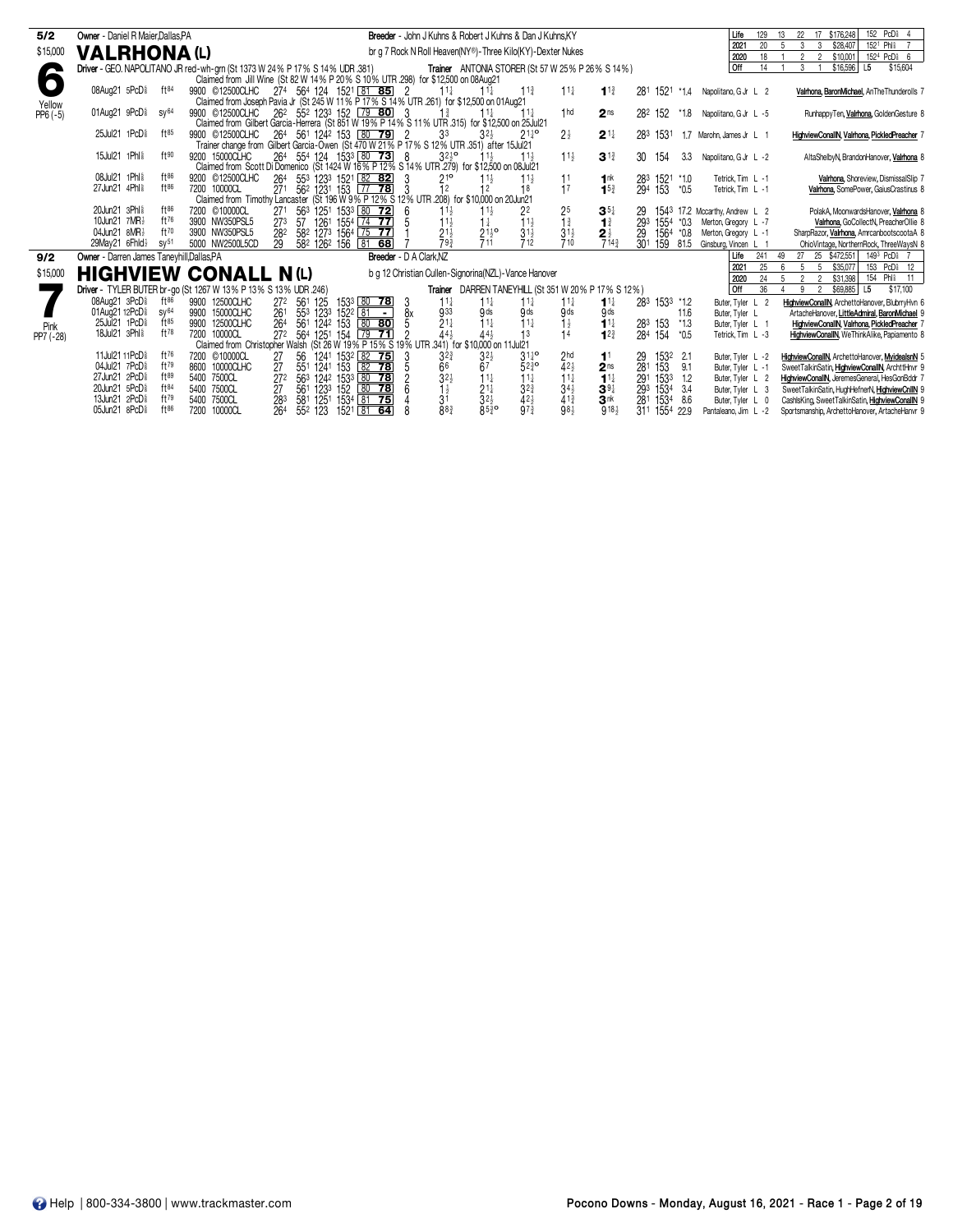|                     | <b>» Powered<br/>~By USTA</b>                          |                                                                                                        |                               |             |                                    |                                                 |                               |                                              |                                                                                                                                   |                      | POCONO DOWNS - MONDAY, AUGUST 16, 2021                                                                            |                                                   |                                                           |                                                                                                      |                                                             |                                     |                                                                   |               |                                                     |                                                                 | <b>PURSE \$6,300</b>                                                                             |
|---------------------|--------------------------------------------------------|--------------------------------------------------------------------------------------------------------|-------------------------------|-------------|------------------------------------|-------------------------------------------------|-------------------------------|----------------------------------------------|-----------------------------------------------------------------------------------------------------------------------------------|----------------------|-------------------------------------------------------------------------------------------------------------------|---------------------------------------------------|-----------------------------------------------------------|------------------------------------------------------------------------------------------------------|-------------------------------------------------------------|-------------------------------------|-------------------------------------------------------------------|---------------|-----------------------------------------------------|-----------------------------------------------------------------|--------------------------------------------------------------------------------------------------|
|                     |                                                        | TROT                                                                                                   |                               |             |                                    |                                                 |                               |                                              |                                                                                                                                   |                      | NW \$2,800 in Last 5 Start Starter in a class higher than NW4500L5 or a winner this class or higher in last start |                                                   |                                                           |                                                                                                      |                                                             |                                     |                                                                   |               |                                                     |                                                                 | 2ND HALF DAILY DOUBLE EXACTA - 50 CENT<br>TRIFECTA 10 CENT SUPERFECTA                            |
|                     |                                                        | 1 MILE<br>WARM UP - Not Available                                                                      |                               |             |                                    |                                                 |                               |                                              |                                                                                                                                   |                      | ineligible PA Preferred MOHEGAN SUN POCONO A Napolitano 4 over 6 T Jackson 7 over 5                               |                                                   |                                                           |                                                                                                      |                                                             |                                     |                                                                   |               |                                                     |                                                                 |                                                                                                  |
| POST - 12:48 CR 83  |                                                        |                                                                                                        |                               |             |                                    |                                                 |                               |                                              |                                                                                                                                   |                      |                                                                                                                   |                                                   |                                                           |                                                                                                      |                                                             |                                     |                                                                   |               |                                                     |                                                                 |                                                                                                  |
|                     | Date/Race   Track                                      |                                                                                                        | Cnd<br>Purse                  |             | Class                              | $10 \mid 20$                                    |                               |                                              | 3Q Finish CR SR Post                                                                                                              |                      | 1Q Call                                                                                                           | 2Q Call                                           | 3Q Call                                                   | Str Call                                                                                             | Finish                                                      |                                     | Horse's Times   Odds                                              |               | Driver                                              | Med Var  Comment                                                | FS<br>Top 3 Finishers                                                                            |
| 20/1                |                                                        | Owner - Roy S Bigley Jr, Coplay, PA; James R Kindred, Kempton, PA                                      |                               |             |                                    |                                                 |                               |                                              |                                                                                                                                   |                      | Breeder - Lindy Racing Stable, CT                                                                                 |                                                   |                                                           |                                                                                                      |                                                             |                                     |                                                                   |               | Life<br>109<br>2021<br>10                           | 13<br>14<br>$\mathbf 0$<br>0<br>0                               | 153 <sup>4</sup> M <sup>1</sup><br>9 \$178,670<br>\$1,390                                        |
|                     |                                                        | <b>SCIROCCO JAKOB®(L)</b>                                                                              |                               |             |                                    |                                                 |                               |                                              |                                                                                                                                   |                      | b g 10 Explosive Matter(PA®)-U Wanna Lindy(CT)-S J's Photo                                                        |                                                   |                                                           |                                                                                                      |                                                             |                                     |                                                                   |               | 2020<br>3                                           | 0<br>0<br>$\mathbf{0}$                                          | \$0                                                                                              |
|                     |                                                        | Driver - MATT KAKALEY c red-wh-col bl (St 1286 W 13% P 16% S 16% UDR 272)<br>09Aug21 2PcD <sup>§</sup> | $ft^{85}$                     |             | 6300 NW2500L5                      | 271                                             | 57                            |                                              | $81$ 62<br>156                                                                                                                    | 6                    | 78                                                                                                                | Trainer DAVID WISSER (St 92 W 4% P 8% S 9%)<br>78 | $76\frac{1}{2}$                                           | $76\frac{1}{2}$                                                                                      | $713\frac{1}{4}$                                            |                                     | 304 1583 71.4                                                     |               | Off<br>11<br>Kakaley, Matt L -4                     | $\overline{2}$<br>$\mathbf{1}$<br>3                             | $$16,215$ L5<br>\$1,010<br>GreekLegend, BillieBlue, ChuckyDeVie 7                                |
|                     |                                                        | 19Jul21 6PcD <sup>§</sup><br>06Jul21 2PcD <sup>§</sup>                                                 | ft82<br>ft87                  |             | 6300 NW2500L5<br>6300 NW2500L5     | $\frac{274}{274}$                               | $\frac{564}{574}$             | 126 <sup>3</sup><br>125 <sup>4</sup><br>1271 | 155<br>80<br>1571<br>  79                                                                                                         | $\blacksquare$<br>68 | <b>SCRATCHED - SICK</b><br>55                                                                                     | 55                                                | $54^{10}_{4}$                                             | $5^{3}$                                                                                              | $55\frac{1}{2}$                                             | 30 <sup>1</sup>                     | 1581 31.4                                                         |               | Kakaley, Matt L                                     |                                                                 | CelebritySerena, Bizet, KissOnFireAs 7<br>BabyMakerHanover, CriticalMass, SerranoVolo 7          |
| Red<br>PP1 (0)      |                                                        | 28Jun21 1PcD <sup>§</sup><br>21Jun21 6PcD <sup>§</sup>                                                 | ft88<br>ft87                  |             | 6300 NW2500L5<br>6300 NW2500L5     | 28                                              | 574                           | 1262                                         | 1553 75<br>73<br>$\overline{77}$                                                                                                  | 3                    | 55)                                                                                                               | 551                                               | 56<br>$77\frac{3}{4}$ <sup>o</sup>                        | $44\frac{1}{2}$<br>761                                                                               | 561<br>$79\frac{1}{4}$                                      | 291                                 | 1564 21.5                                                         |               | Simons, Michael L -3                                |                                                                 | BluebirdKeepsake, SerranoVolo, LiberoHanover 6                                                   |
|                     |                                                        | 07Jun21 4PcD <sup>§</sup>                                                                              | ft86                          |             | 7600 NW3000L5                      | $\frac{28}{28}$                                 | 58<br>573                     | 126 <sup>2</sup><br>126                      | 1564<br>65<br>1543                                                                                                                | 72                   | 811<br>65                                                                                                         | 810<br>66                                         | $64\frac{1}{4}$                                           | $55\frac{3}{4}$                                                                                      | 510 <sub>1</sub>                                            | 303<br>294                          | 1583 45.6<br>1563 20.2                                            |               | Simons, Michael L -2<br>Simons, Michael L -4        |                                                                 | MyBoyChristian, BigMoneyHoney, Chocouture 8<br>MightySurf, LiberoHanover, Evanna 7               |
|                     |                                                        | 25May21 7PcD <sup>§</sup><br>17May21 6PcD <sup>§</sup>                                                 | ft72<br>ft75                  | 7600        | 7600 NW3000L5<br>NW3400L5          | 281<br>$\frac{27}{284}$                         | 572                           | 1254                                         | 1562<br>$\sqrt{79}$<br>69<br>155<br>79<br>74                                                                                      |                      | 65 <sub>3</sub><br>910                                                                                            | $66\frac{3}{4}$<br>912                            | $7^{73}$<br>912                                           | $75\frac{1}{4}$<br>$88\frac{1}{2}$                                                                   | $55\frac{3}{4}$<br>$711\frac{1}{2}$ PL6                     | 301<br>302                          | 1573 87.5<br>1571 88.0                                            |               | Simons, Michael L -3<br>Simons, Michael L 0         |                                                                 | FinalDream, TwLauxmont, ChuckyDeVie 7<br>Archibald, Muskingum, ButterToffee 9                    |
|                     |                                                        | 10May21 7PcD<br>26Apr21 6PcD <sup>§</sup>                                                              | ft48<br>$ft^{51}$             |             | 7600 NW3400L5<br>6800 NW3000L5     | 264                                             | 56                            | 554 1242<br>572 1263                         | 1563<br>1254 155 81<br>67                                                                                                         | 73                   | 521<br>793                                                                                                        | $64\frac{1}{4}$<br>711                            | $74\frac{3}{4}$<br>891                                    | $64\frac{1}{4}$<br>$87\frac{3}{4}$                                                                   | 87<br>717                                                   | 302                                 | 158<br>304 1582 70.7                                              | 94.6          | Jackson, Tom L 4<br>Napolitano, G Jr L -1           |                                                                 | MajorImpact, LionbackerKidd, ButterToffee 9<br>Sevenlron, AskmelaterHanover, SevenKnights 9      |
| 4/1                 |                                                        | Owner - Virginia A Ehrhart, Lititz, PA                                                                 |                               |             |                                    |                                                 |                               |                                              |                                                                                                                                   |                      | Breeder - Steiner Stock Farm, OH                                                                                  |                                                   |                                                           |                                                                                                      |                                                             |                                     |                                                                   |               | 102<br>Life                                         | 12                                                              | 155 PcD <sup>§</sup><br>13 \$160,001                                                             |
|                     |                                                        | FINAL DREAM® (L)                                                                                       |                               |             |                                    |                                                 |                               |                                              |                                                                                                                                   |                      | b g 6 Cantab Hall(PA®)-Oh Sweet Baby(NJ)-Angus Hall                                                               |                                                   |                                                           |                                                                                                      |                                                             |                                     |                                                                   |               | 29<br>2021<br>2020<br>22                            | 3<br>$\overline{2}$<br>3<br>$\overline{4}$<br>3                 | \$23,992<br>155 <sup>1</sup> PPk<br>6<br>\$16,998<br>$201^2$ YR <sub>2</sub><br>5                |
|                     |                                                        | Driver - MARCUS MILLER blk-wh-c red (St 1217 W 12% P 13% S 14% UDR .239)<br>07Aug21 5PcD <sup>§</sup>  | ft84                          |             | 7600 NW3000L5                      |                                                 |                               | 1272                                         | 157<br>80<br>75                                                                                                                   | 6                    |                                                                                                                   | Trainer JNEAL EHRHART (St 148 W 6% P 5% S 11%)    | $21\frac{1}{4}$                                           |                                                                                                      | 42                                                          |                                     | 1572                                                              | 3.9           | Off<br>10<br>Miller, Marcus L 2                     | $\Omega$<br>2                                                   | $$9,065$ L5<br>\$2,791<br>DynamicEdge, PuertoRico, LiberoHanover 6                               |
|                     |                                                        | 30Jul21 12Phl <sup>§</sup><br>20Jul21 6PcD <sup>§</sup>                                                | ft <sup>84</sup><br>ft79      |             | 6300 NW2500L5<br>7600 NW3000L5     | $\begin{array}{c} 281 \\ 29 \\ 283 \end{array}$ | 584<br>581<br>584             | 1271<br>1271                                 | 1563<br>-81<br>1554<br>82                                                                                                         | 5<br>79<br>3         | $2^{11}_{11}$                                                                                                     | $2^{11}_{21}$<br>$54\frac{1}{2}$ <sup>o</sup>     | $\bar{2}$ <sup>1</sup> $\frac{1}{2}$<br>$42\frac{1}{2}$ o | $2^{11}_{21}$<br>$55\frac{1}{4}$                                                                     | $\mathbf{2}$ 1}<br>$67\frac{3}{4}$                          | 294<br>293                          | 157<br>294 1572                                                   | 3.4           | Miller, Marcus L<br>- 5                             |                                                                 | CajoleHanover, FinalDream, SciroccoPatrick 8                                                     |
| Blue<br>$PP2 (+5)$  |                                                        | 16Jul21 7Phl <sup>§</sup>                                                                              | ft92                          | 9900        | NW7000L5                           | 272                                             |                               | 573 1254                                     | 73<br>1551<br>86<br>73                                                                                                            |                      | $54\frac{1}{2}$<br>57                                                                                             | $54^{10}_{2}$                                     | $54^{10}_{2}$                                             | $7^{7\frac{1}{2}}$                                                                                   | $711\frac{1}{4}$                                            |                                     | 304 1572 37.9                                                     | 5.3           | Pantaleano, Jim L 0<br>Miller, Marcus L 1           |                                                                 | MightySurf, OneFancyKid, NiceStuff 7<br>SimplyVolo, Brownie, JackVernon 7                        |
|                     |                                                        | 10Jul21 9PcD <sup>§</sup><br>03Jul21 8PcD <sup>5</sup>                                                 | ft $77$<br>gd <sup>67</sup>   |             | 7600 NW4000L5<br>9900 NW6000L5     | 281<br>282                                      | 563<br>574                    | 1252<br>127                                  | 1543<br>81<br>  85<br>1564 85<br>74                                                                                               | հ                    | $66\frac{1}{4}$<br>$\frac{21\frac{1}{4}}{75\frac{1}{4}}$                                                          | 55‡<br>$3^{2}$                                    | $42\frac{1}{2}$ <sup>o</sup><br>$63\frac{1}{2}$           | $52\frac{1}{2}$                                                                                      | 44<br>$5^{13}$                                              | 293<br>293                          | 1552<br>1571                                                      | 2.9<br>3.9    | Napolitano, Anth L -2<br>Napolitano, Anth L 0       |                                                                 | Zooming, ClassicVenture, DynamicEdge 7<br>HotSummerKnight, President, LifeWellLived 7            |
|                     |                                                        | 26Jun21 14PcD <sup>§</sup><br>19Jun21 2PcD <sup>§</sup>                                                | $ft^{86}$<br>ft82             |             | 11200 NW9800L5<br>9900 NW6600L5    | $\frac{273}{274}$                               | 554<br>571                    | 1242<br>1253                                 | 1534<br>91<br>155<br>-84                                                                                                          | 82<br>5              | $77\frac{1}{2}$                                                                                                   | 771<br>$76\frac{3}{4}$                            | 7330<br>$75\frac{1}{2}$                                   | $74\frac{1}{4}$<br>74 $\frac{1}{4}$                                                                  | $\mathbf{3}^{1\downarrow}$                                  | 284<br>29                           | 154<br>1553                                                       | 16.9<br>54.4  | Napolitano, Anth L 2<br>Miller, Marcus L 0          |                                                                 | TruemassVolo, BankBoxTreasure, FinalDream 9<br>JackRules, FinalDream, Wisenheimer 8              |
|                     |                                                        | 14Jun21 7PcD <sup>§</sup><br>07Jun21 1PcD <sup>§</sup>                                                 | ft82<br>$ft^{86}$             |             | 9900 NW6000L5<br>9900 NW6000L5     | 28<br>274                                       | 57                            | 125 <sup>2</sup>                             | 1541<br>83<br>562 1251 1543 84                                                                                                    | 64<br>76<br>5        | 715<br>1х<br>$66\frac{1}{4}$                                                                                      | 712<br>663                                        | 79}<br>75                                                 | 711<br>64                                                                                            | $\frac{2^3}{7^{22\frac{3}{4}}}$<br>$85\frac{3}{4}$          |                                     | 313 1584 13.4<br>293 1554 13.0                                    |               | Pantaleano, Jim L -1                                |                                                                 | MysticalWynn, Foreverhillreign, BronzeYankee 8                                                   |
| 15/1                |                                                        | Owner - Crazy Parrot Farm LLC, Leander, TX                                                             |                               |             |                                    |                                                 |                               |                                              |                                                                                                                                   |                      | Breeder - Charalambos Christoforou, ON, CA;Banjo Farms, FL                                                        |                                                   |                                                           |                                                                                                      |                                                             |                                     |                                                                   |               | Pantaleano, Jim L -4<br>233<br>Life                 | 32<br>36                                                        | MarionGondolier, TrickyDick, Frac 8<br>31 \$271,944<br>1544 TgDn\$ 7                             |
|                     |                                                        | <b>NOBLE ANTHONY® †(L)</b>                                                                             |                               |             |                                    |                                                 |                               |                                              |                                                                                                                                   |                      | b q 11 Andover Hall(PA®)-Arona(ON)-Kadabra                                                                        |                                                   |                                                           |                                                                                                      |                                                             |                                     |                                                                   |               | 13<br>2021<br>27<br>2020                            | 0<br>$\mathbf 0$<br>0<br>4                                      | \$2,699<br>\$6,803<br>1571 Mea <sup>§</sup> 10Q                                                  |
|                     |                                                        | Driver - FERN PAQUET JR grn-wh-blk (St 244 W 7% P 7% S 9% UDR .139)<br>02Aug21 8PcD <sup>§</sup>       | $ft^{76}$                     |             | 7600 NW3000L5                      |                                                 |                               |                                              |                                                                                                                                   |                      | 78                                                                                                                | Trainer KAREN FREAD (St 60 W 8% P 5% S 8%)        | $6^{60}$                                                  | 55                                                                                                   | $510\frac{1}{2}$                                            |                                     |                                                                   |               | Off<br>38                                           | 5<br>8<br>$\overline{4}$                                        | \$40,597 L5<br>\$1,892                                                                           |
|                     |                                                        | 26Jul21 2PcD <sup>§</sup>                                                                              | ft83                          |             | 6300 NW2500L5                      | $\frac{283}{291}$                               |                               | 574 127<br>573 1271                          | 156<br>1573<br><u>84</u> 71<br>79 66                                                                                              |                      | 77                                                                                                                | 77}<br>78                                         | $66\frac{3}{4}$                                           | $63\frac{1}{2}$                                                                                      | $44\frac{3}{4}$                                             | 294<br>30                           | 158<br>1583 16.3                                                  | 27.5          | Napolitano, Anth +L 1<br>Wallis, Kevin +L -1        |                                                                 | SweetHeartAs, UvaHanover, Marveloustrix 7<br>ToughMac, Muskingum, ChuckyDeVie 8                  |
| White<br>$PP3 (+7)$ |                                                        | 19Jul21 2PcD <sup>§</sup><br>12Jul21 5PcD <sup>§</sup>                                                 | ft79<br>ft <sup>81</sup>      |             | 6300 NW2500L5<br>6300 NW2500L5     | $\frac{28}{283}$                                | 571<br>594                    | 1263<br>1292                                 | 1572 177<br>-71<br>1584<br>$74$ 52                                                                                                |                      | 76)<br>$34\frac{1}{4}$                                                                                            | 76<br>$3^{2}$                                     | $64$ <sup>o</sup><br>$52\frac{1}{2}$ ix                   | $6^{2}$<br>$x\frac{4}{7}\frac{33}{4}x$                                                               | 424<br>x7 <sup>123</sup> <sub>PL6</sub> 313                 |                                     | 302 1574 16.0<br>2012 6.8                                         |               | Paquet, Fern Jr †L 1<br>Paquet, Fern Jr +L 0        |                                                                 | KeystoneThunder, KandyKorn, TrottingZTam 8<br>CriticalMass, StarTrackHanover, GreekLegend 8      |
|                     | 04Jul21                                                | 4PcD <sup>§</sup><br>27Jun21 5PcD <sup>§</sup>                                                         | ft79<br>ft89                  |             | 6300 NW2500L5<br>6300 NW2500L5     | 273<br>273                                      | 563<br>564                    | 1261<br>126                                  | 71<br>1553<br>$\sqrt{78}$<br>1564<br>l 77                                                                                         | 5<br>75              | 810<br>77                                                                                                         | 883<br>773                                        | 75}<br>77i                                                | $75\frac{3}{4}$                                                                                      | 49<br>$63\frac{3}{4}$                                       | 30 <sup>1</sup>                     | 1572 10.4<br>301 1573 31.8                                        |               | Wallis, Kevin +L -1<br>Wallis, Kevin †L 2           |                                                                 | Fashionwoodchopper, BigNudge, Whoucalncrazy 8<br>KatkinAndCoke, UlyssesBi, CelebrityMaserati 9   |
|                     |                                                        | 16Jun21 15PcD <sup>§</sup><br>09Jun21 14PcD <sup>§</sup>                                               | ft65<br>ft77                  |             | QUA<br><b>QUA</b>                  |                                                 | 301 1002 131<br>312 1011 1294 |                                              | 200<br>1583                                                                                                                       | $\blacksquare$       | $34\frac{1}{4}$<br>$11\frac{1}{4}$                                                                                | 32}<br>$11\frac{1}{4}$                            | $3^{2}$<br>$21\frac{1}{2}$                                | 23<br>x223x                                                                                          | $2^{4\frac{1}{2}}$<br>$x5^{14}$                             | 292                                 | 2004<br>312 2012                                                  |               | Paquet, Fern Jr †L<br>Paquet, Fern Jr †L            |                                                                 | FatherDunn, NobleAnthony, HolyKoly 5<br>Yes, Explosivebreakaway, ShoshieDeo 5                    |
|                     |                                                        |                                                                                                        |                               |             |                                    |                                                 |                               |                                              |                                                                                                                                   |                      | Trainer change from Chevon Ramsey (St 6 W 0% P 0% S 16% UTR .055) after 15Mar21                                   |                                                   |                                                           |                                                                                                      |                                                             |                                     |                                                                   |               |                                                     |                                                                 |                                                                                                  |
|                     |                                                        | 15Mar21 1Stga}<br>08Mar21 5Stga}                                                                       | ft <sup>22</sup><br>$ft^{33}$ |             | 3600 NW1000L4CD<br>3600 NW1000L4CD |                                                 |                               |                                              | 291 1001 1293 1594 77 63<br>29 59 129 2003 73 66                                                                                  |                      | 68<br>440                                                                                                         | 3230<br>330                                       | $66^{10}$<br>250                                          | 710<br>$35\frac{1}{2}$                                                                               | $713\frac{3}{4}$<br>$38\frac{3}{4}$                         |                                     | 314 2023<br>322 2022                                              | 3.2<br>$*0.8$ | Cappello, Daniel †L 6<br>Cappello, Daniel +L        |                                                                 | LeReveurN, JetersWay, PhineByMe 7<br>WinterMint, Flyhawk Thriller, NobleAnthony 8                |
| 9/2                 |                                                        | Owner - A Napolitano Racing Inc, Nescopeck, PA                                                         |                               |             |                                    |                                                 |                               |                                              |                                                                                                                                   |                      | Breeder - Hanover Shoe Farms Inc.PA                                                                               |                                                   |                                                           |                                                                                                      |                                                             |                                     |                                                                   |               | 51<br>Life<br>2021<br>16                            | 5<br>10<br>6<br>$\mathbf{0}$<br>$\overline{2}$<br>$\mathcal{R}$ | \$63,445<br>1591 Mea <sup>§</sup> 2<br>\$8,128                                                   |
|                     |                                                        | <b>LIBERO HANOVER®</b>                                                                                 |                               |             |                                    |                                                 |                               |                                              |                                                                                                                                   |                      | b g 4 Cantab Hall(PA®)-La Boheme(PA)-Andover Hall                                                                 |                                                   |                                                           |                                                                                                      |                                                             |                                     |                                                                   |               | 22<br>2020<br>Off                                   | 3<br>$\overline{4}$<br>3<br>$\mathbf{1}$<br>$\overline{2}$      | \$25,439<br>$201^2$ Bdfd $\frac{1}{2}$ 3                                                         |
|                     |                                                        | 07Aug21 5PcD <sup>5</sup>                                                                              | $ft^{84}$                     |             | 7600 NW3000L5                      | 281                                             |                               | 584 1272 157                                 | Driver - ANTHONY NAPOLITANO wh-red-grn (St 1401 W 18% P 15% S 14% UDR 310)<br>80 74                                               |                      | 3 <sup>2</sup>                                                                                                    | 32}                                               | $3^{2+}$                                                  | $31\frac{1}{2}$                                                                                      | Trainer MARTA PIOTROW (St 108 W 25% P 20% S 9%)<br>$3^{13}$ | 293                                 | 1572                                                              | 1.6           | Napolitano, Anth<br>$\overline{2}$                  |                                                                 | $$7,342$ L5<br>\$1,668<br>DynamicEdge, PuertoRico, LiberoHanover 6                               |
| Green               |                                                        | 31Jul21 5PcD <sup>§</sup>                                                                              | $ft^{69}$                     |             | 6300 NW2700L5                      | 282                                             | 57                            |                                              | 1253 1542 L86                                                                                                                     | 80<br>5              | Trainer change from Bruce Schadel (St 109 W 0% P 13% S 13% UTR 131) after 31 Jul 21<br>$21\frac{1}{4}$            | $32\frac{1}{2}$                                   | 32}                                                       | $3^{2}$                                                                                              | $\mathbf{3}$ 6 $\frac{1}{2}$                                | 293                                 | 1553 48.3                                                         |               | Napolitano, Anth<br>-1                              |                                                                 | AllChampy, ConAirHall, LiberoHanover 6                                                           |
| PP4 (+19)           |                                                        | 26Jul21 5PcD <sup>§</sup><br>19Jul21 13PcD <sup>§</sup>                                                | ft83<br>ft84                  | 6300        | 6300 NW2500L5<br>NW2500L5          | 282                                             |                               | 572 1262                                     | 155<br>80<br>73                                                                                                                   | 6                    | 810<br>$21\frac{1}{4}$                                                                                            | $89\frac{1}{4}$<br>$3^{2}$                        | $8^{5.3}$<br>3 <sup>3</sup>                               | 86<br>533                                                                                            | $710\frac{1}{2}$<br>712 <sub>7</sub>                        | 292<br>$\overline{30}$ <sup>4</sup> | 157<br>158                                                        | 46.9<br>35.9  | Napolitano, Anth<br>Schadel, Todd                   |                                                                 | Bizet, NiceStuff, DynamicEdge 8                                                                  |
|                     |                                                        | 06Jul21 12PcD <sup>§</sup>                                                                             | SV <sup>71</sup>              | 13500 NW4PM |                                    | $\frac{28}{28}$ <sup>1</sup>                    |                               |                                              | 573 1263 1553 <b>81 71</b><br>58 <sup>2</sup> 1272 1572 77 <b>74</b>                                                              |                      | $11\frac{1}{4}$                                                                                                   | $21\frac{1}{4}$                                   | $31\frac{1}{2}$                                           | 31                                                                                                   | 63                                                          | 302                                 | 158                                                               | 20.8          | 5<br>Allard, Simon                                  |                                                                 | TwLauxmont, KeystoneSergeant, SumForAll 8<br>KissAnAngel, DagonHanover, KeystoneBarracud 8       |
|                     |                                                        | 28Jun21 1PcD <sup>§</sup><br>20Jun21 4PcD <sup>§</sup>                                                 | ft88<br>$ft^{84}$             |             | 6300 NW2500L5<br>7600 NW4200L5     | $\frac{28}{27}$<br>$\frac{27}{27}$ <sup>2</sup> |                               |                                              |                                                                                                                                   |                      | $2^{11/2}$<br>$4^{31/2}$<br>$2^{11/2}$                                                                            | $21\frac{1}{4}$<br>$43\frac{3}{4}$                | $21\frac{1}{4}$                                           | $2^{11}_{64}$                                                                                        | $3^{13}_{724}$                                              | $\frac{30^3}{31}$                   | 292 156<br>1563                                                   | 2.4<br>9.1    | Miller, Marcus<br>-3<br>Kakalev, Matt<br>3          |                                                                 | BluebirdKeepsake, SerranoVolo, LiberoHanover 6<br>TriumphantsChip, CelebritySerena, BillieBlue 8 |
|                     |                                                        | 14Jun21 6PcD <sup>§</sup><br>07Jun21 4PcD <sup>§</sup>                                                 | ft82<br>$ft^{86}$             |             | 7600 NW3300L5<br>7600 NW3000L5     |                                                 |                               |                                              | 574 1262 1553 <u>755 777</u><br>561 1251 156 <u>84 79</u><br>552 1232 153 84 <b>84</b><br>573 126 1543 80 77<br>59 1262 156 76 72 |                      | $1\frac{1}{2}$                                                                                                    | $21\frac{1}{4}$<br>$21\frac{1}{4}$                | $43\frac{3}{4}$<br>$22\frac{1}{2}$<br>$31\frac{1}{2}$     | 28<br>$21\frac{3}{4}$                                                                                | $\frac{2^9}{2^{43\over 4}}$                                 |                                     | 1544                                                              | 6.7           | Kakaley, Matt<br>$-1$<br>Kakaley, Matt<br>$-4$      |                                                                 | Sylvesteramericait, LiberoHanover, MarleysGuy 8<br>MightySurf, LiberoHanover, Evanna 7           |
|                     |                                                        | 27May21 13Phl <sup>§</sup>                                                                             | $ft^{80}$                     | 12600 NW3PM |                                    | 28<br>282                                       |                               |                                              |                                                                                                                                   |                      | 57 <sub>3</sub>                                                                                                   | 55                                                | $66\frac{1}{2}$                                           | 6 <sup>5</sup>                                                                                       |                                                             |                                     | 29 <sup>2</sup> 155 <sup>3</sup> 25.2<br>29 <sup>2</sup> 157 66.5 |               | Miller, Marcus<br>$-2$<br>Life<br>179               | 13<br>25                                                        | SamedameLifeAs, EtraDeVie, DoodleHanover 7<br>29 \$170,289<br>156 PcD <sup>\$</sup> 6            |
|                     | 10/1 ( Owner - Ralph Riviello Jr, Madison Township, PA | <b>LAKEVIEW</b>                                                                                        |                               |             | <b>TAMMY(L)</b>                    |                                                 |                               |                                              |                                                                                                                                   |                      | Breeder - Norman Raber.IN<br>b m 9 Pinetucky(IN®)-Deputy D J(IN)-Ripken's Victory                                 |                                                   |                                                           |                                                                                                      |                                                             |                                     |                                                                   |               | 10<br>2021                                          | 0<br>0<br>$\mathbf 0$                                           | \$1,100                                                                                          |
|                     |                                                        | Driver - DEXTER DUNN red-blk-wh (St 139 W 24% P 8% S 14% UDR .331)                                     |                               |             |                                    |                                                 |                               |                                              |                                                                                                                                   |                      |                                                                                                                   | Trainer DOREEN GATIE (*St 37 W 5% P 3% S 11%)     |                                                           |                                                                                                      |                                                             |                                     |                                                                   |               | 17<br>2020<br>Off<br>31                             | $\overline{2}$<br>$\overline{4}$<br>5<br>$\overline{1}$         | \$9,531<br>157<br>PcD៖<br>8<br>\$25,892<br>\$380<br>L <sub>5</sub>                               |
|                     |                                                        | 04Aug21 6PcD <sup>§</sup><br>04Jul21 4PcD <sup>§</sup>                                                 | ft $66$<br>$ft^{79}$          |             | QUA<br>6300 NW2500L5               | $\frac{29}{273}$<br>$\frac{273}{282}$           | 584                           | 1281<br>1261                                 | 1581                                                                                                                              |                      | $\frac{2^{13}}{7^9}$                                                                                              | $2^{11/2}$<br>$x7^{71/2}$                         | $21\frac{1}{2}$<br>$87\frac{1}{2}$                        | $\frac{2^{1\frac{1}{4}}}{8^{8}}$                                                                     | 24<br>8213                                                  |                                     | 303 159<br>322 200                                                | 68.1          | Jackson, Tom<br>Taggart, Jim Jr L -1                |                                                                 | ChristopherCrazo, LakeviewTammy, CaramIHnvr 4<br>Fashionwoodchopper, BigNudge, Whoucalncrazy 8   |
| Black<br>PP5 (+35)  |                                                        | 27Jun21 5PcD <sup>§</sup>                                                                              | $ft^{89}$<br>ft <sup>81</sup> |             | 6300 NW2500L5                      |                                                 |                               | $\frac{563}{564}$ 1261                       | 1553 78 58<br>1564 77 68<br>1571 76 65                                                                                            | $\frac{2}{6}$        | 6 <sup>5</sup>                                                                                                    | $66\frac{1}{4}$                                   | $65\frac{3}{4}x$                                          | $85\frac{3}{4}$                                                                                      | 89                                                          |                                     | 312 1583 66.9                                                     |               | Marohn, James Jr L 2                                |                                                                 | KatkinAndCoke, UlyssesBi, CelebrityMaserati 9                                                    |
|                     |                                                        | 20Jun21 6PcD <sup>§</sup><br>30May21 9PcD <sup>§</sup>                                                 | $sy^{51}$                     |             | 6300 NW2600L5<br>7600 NW3000L5     |                                                 | 584                           | 128                                          | 66                                                                                                                                |                      | $87\frac{1}{4}$<br>$78\frac{1}{4}$                                                                                | $85\frac{3}{4}$<br>$75\frac{1}{2}$                | 7330<br>761                                               | $75\frac{3}{4}$<br>$77\frac{3}{4}$                                                                   | $711\frac{3}{4}$<br>$916\frac{1}{2}$                        |                                     | 304 1593 36.2<br>32 200 <sup>2</sup> 49.6                         |               | Rawlings, Dan L 3<br>Simons, Michael L 10           |                                                                 | Landonfitz, Frac, PondasMuscleMan 8<br>JackRules, Zooming, NatalieHanover 9                      |
|                     |                                                        | 23May21 6PcD <sup>§</sup><br>16May21 3PcD <sup>§</sup>                                                 | $ft^{82}$<br>ft63             |             | 7600 NW3000L5<br>7600 NW3000L5     | 274<br>283<br>273                               |                               | 581 1271<br>58 127<br>564 126                | 1571 83<br>1561 80<br>1561 79<br>$\overline{72}$                                                                                  | Ξ<br>6               | <b>SCRATCHED</b><br>$87\frac{1}{4}$                                                                               | <b>SICK</b><br>$86\frac{1}{4}$                    | $8^{4^{3}_{4}}$                                           | 743                                                                                                  | $54\frac{1}{2}$                                             | 30                                  | 157 61.0                                                          |               | $\overline{\phantom{a}}$<br>Miller, David L -2      |                                                                 | SirJohnF, WhatARush, Splitsville 8<br>ShowEmAllLindy, KandyKorn, Perseverance 9                  |
|                     |                                                        | 09May21 6PcD <sup>§</sup><br>02May21 5PcD <sup>§</sup>                                                 | SY <sup>45</sup><br>$ft^{80}$ |             | 7600 NW3000L5<br>7600 NW3500L5     | 284<br>274                                      |                               |                                              | 593 129 1573 81<br>571 1254 1544 79<br>$\frac{67}{72}$                                                                            | 8                    | $77\frac{1}{2}$<br>65                                                                                             | $77\frac{1}{2}$<br>$66\frac{1}{4}$                | $54^{10}_{4}$<br>76                                       | $65\frac{1}{2}$<br>78                                                                                | $6^{13\frac{3}{4}}$<br>515                                  |                                     | 303 2002 92.4<br>304 1574 36.2                                    |               | Hall, Tony L<br>Simons, Michael L 2                 |                                                                 | HotSummerKnight, KeystoneSergent, IAmThStrm 8<br>Itsonlymoneyhoney, MajesticMistrss, ShdyMccy 8  |
|                     |                                                        | 25Apr21 7PcD <sup>§</sup>                                                                              | $ft^{59}$                     |             | 6800 NW3000L5                      | $\overline{2}8$                                 |                               |                                              | 58 1272 1573 73<br>70                                                                                                             |                      | $66\frac{1}{4}$                                                                                                   | $64$ <sup>o</sup>                                 | $42\frac{1}{2}$ <sup>o</sup>                              | $41\frac{3}{7}$                                                                                      | $62\frac{1}{2}$                                             |                                     | 301 158 11.9                                                      |               | Simons, Michael<br>$\overline{2}$                   |                                                                 | Frac, NatalieHanover, Landonfitz 8                                                               |
| 3/1                 |                                                        | Owner - Beauty Bridle Rac Stb Inc, South Amboy, NJ                                                     |                               |             |                                    |                                                 |                               |                                              |                                                                                                                                   |                      | Breeder - Joie De Vie Farm LLC,NJ                                                                                 |                                                   |                                                           |                                                                                                      |                                                             |                                     |                                                                   |               | 151<br>Life<br>2021<br>26                           | 24<br>20<br>$\overline{2}$<br>$\overline{2}$<br>4               | 20 \$225,136<br>1534 Phili 4<br>1553 PPk<br>\$24,000<br>$\overline{7}$                           |
|                     |                                                        | <b>BILLIE BLUE †(L)</b><br>Driver - TYLER BUTER br-go (St 1267 W 13% P 13% S 13% UDR .246)             |                               |             |                                    |                                                 |                               |                                              |                                                                                                                                   |                      | b m 7 Conway Hall(NY®)-Lightfoot(NJ)-Self Possessed                                                               | Trainer JAKE HUFF (*St 400 W 17% P 16% S 13%)     |                                                           |                                                                                                      |                                                             |                                     |                                                                   |               | 27<br>2020<br>Off<br>18                             | 3<br>6<br>3<br>$\overline{\phantom{a}}$<br>$\overline{4}$<br>3  | \$25,148<br>155<br>PPk៖<br>6<br>\$27,492 L5<br>\$2,183                                           |
|                     |                                                        | 09Aug21 2PcD <sup>§</sup>                                                                              | $ft^{85}$                     |             | 6300 NW2500L5                      | 271                                             | 57                            |                                              |                                                                                                                                   | $\frac{3}{7}$        | $2^{11}_{73}$                                                                                                     |                                                   |                                                           | 42}                                                                                                  | 2 <sup>hd</sup>                                             | 291                                 | 156                                                               | $*0.5$        | Napolitano, Anth +L -4                              |                                                                 | GreekLegend, BillieBlue, ChuckyDeVie 7                                                           |
| Yellow              |                                                        | 02Aug21 2PcD <sup>§</sup><br>26Jul21 12PcD <sup>§</sup>                                                | ft <sup>71</sup><br>$ft^{86}$ |             | 7600 NW4000L5<br>7600 NW3000L5     | 28 <sup>3</sup><br>274                          | 592<br>564                    |                                              | $126^3$ 156 <u>81 75</u><br>1281 158 80 64<br>1253 1542 85 77                                                                     | $\overline{c}$       | $53\frac{1}{2}$                                                                                                   | $2^{11}_{77}$<br>$7^{11}_{2}$<br>$5^{5}$          | $2^{11}_{643}$ o<br>6430<br>5310                          | 76<br>664                                                                                            | $57\frac{1}{4}$ PL4<br>$69\frac{1}{4}$                      | 30 <sup>1</sup><br>30               | 1592<br>1561                                                      | 4.5<br>33.1   | Simons, Michael +L 1<br>Napolitano, Anth +L -1      |                                                                 | Evanna-, ToughMac+, Frac+ 7<br>MarionGondolier, MaxsBeast, SevenIron 8                           |
| PP6 (-5)            |                                                        | 04Jul21 5PcD <sup>§</sup><br>27Jun21 1PcD <sup>§</sup>                                                 | $ft^{79}$<br>$ft^{89}$        |             | 9900 NW6000L5<br>9900 NW6000L5     | $\overline{27}$ <sup>4</sup>                    |                               |                                              | 571 1254 1552 85 68<br>564 125 1534 85 80<br>561 1251 156 84 81                                                                   | 6<br>8               | $2^{16}$<br>$8^{7}_{4}$<br>$5^{4}_{2}$                                                                            | $\frac{11\frac{1}{4}}{8\frac{7\frac{1}{2}}{5}}$   | $65\frac{3}{4}$                                           | $65\frac{3}{4}$<br>$78\frac{3}{4}$                                                                   | $6^{13\frac{3}{4}}$<br>$713\frac{3}{4}$                     | 302                                 | 311 1581 18.2<br>1563 20.8                                        |               | Kakaley, Matt +L -1<br>Buter, Tyler †L 2            |                                                                 | Darty, StopResistin, LuckyJuneBug 6<br>Blenheim, Darty, Wisenheimer 8                            |
|                     |                                                        | 20Jun21 4PcD <sup>§</sup><br>13Jun21 9PcD <sup>§</sup>                                                 | ft <sup>84</sup><br>$ft^{75}$ |             | 7600 NW4200L5<br>7600 NW3000L5     | $\frac{272}{27}$                                | 574                           | 1261                                         |                                                                                                                                   | Š<br>6               |                                                                                                                   | $21\frac{1}{4}$                                   | $8^{61}_{65}$<br>$3^{11}$ <sup>o</sup>                    |                                                                                                      | 3∛<br>$1^{2}\frac{1}{2}$                                    | 30<br>293                           | 1561<br>156                                                       | 6.1<br>$*0.8$ | Buter, Tyler †L 3<br>Napolitano, Anth +L 0          |                                                                 | TriumphantsChip, CelebritySerena, BillieBlue 8<br>BillieBlue, Landonfitz, Frac 9                 |
|                     |                                                        | 06Jun21 9TgDn <sup>§</sup>                                                                             | $ft^{86}$                     |             | 7400 NW 3501 L5                    | $\frac{28}{273}$                                |                               | 571 1253<br>581 1263                         | $\frac{156}{155^2}$<br>$\frac{81}{79}$ 76                                                                                         |                      | $\frac{21\overline{4}}{3^{3}}$                                                                                    | $3^{21}$ <sup>o</sup>                             | $\frac{236}{52}$                                          | $74\frac{1}{2}$<br>21 <sup>4</sup> $\frac{1}{4}$<br>53 <sup>3</sup> $\frac{1}{2}$<br>62 <sup>2</sup> | $6^{5\frac{3}{4}}$                                          | 304                                 | 1563                                                              | 4.5           | Simons, Michael +L -1                               |                                                                 | MontalbanoBi, GrooveyKid, ForbiddenSong 8                                                        |
|                     |                                                        | 30May21 3TgDn <sup>§</sup><br>23May21 11 TgDn \$                                                       | ft <sub>52</sub><br>ft $82$   |             | 7000 NW 5001 L5<br>7000 NW 5001 L5 | $\overline{27}$ <sub>3</sub><br>27 <sup>4</sup> |                               |                                              | 156 <sup>3</sup><br>561 1244 155 80 74                                                                                            | 76                   | 3 <sup>3</sup><br>$11\frac{1}{2}$                                                                                 | $42\frac{1}{2}$<br>$21\frac{1}{2}$                | 3 <sup>3</sup>                                            | 42                                                                                                   | $61\frac{1}{2}$<br>$54\frac{3}{4}$                          | 294                                 | 1564<br>303 156                                                   | 6.2           | Simons, Michael †L 1<br>*1.4 Hennessey, Walte +L -5 |                                                                 | BangeBi, BrookroadMaster, BabyMakerHanover 9<br>BarneyMac, SchnickelFritz, DwsRevenge 6          |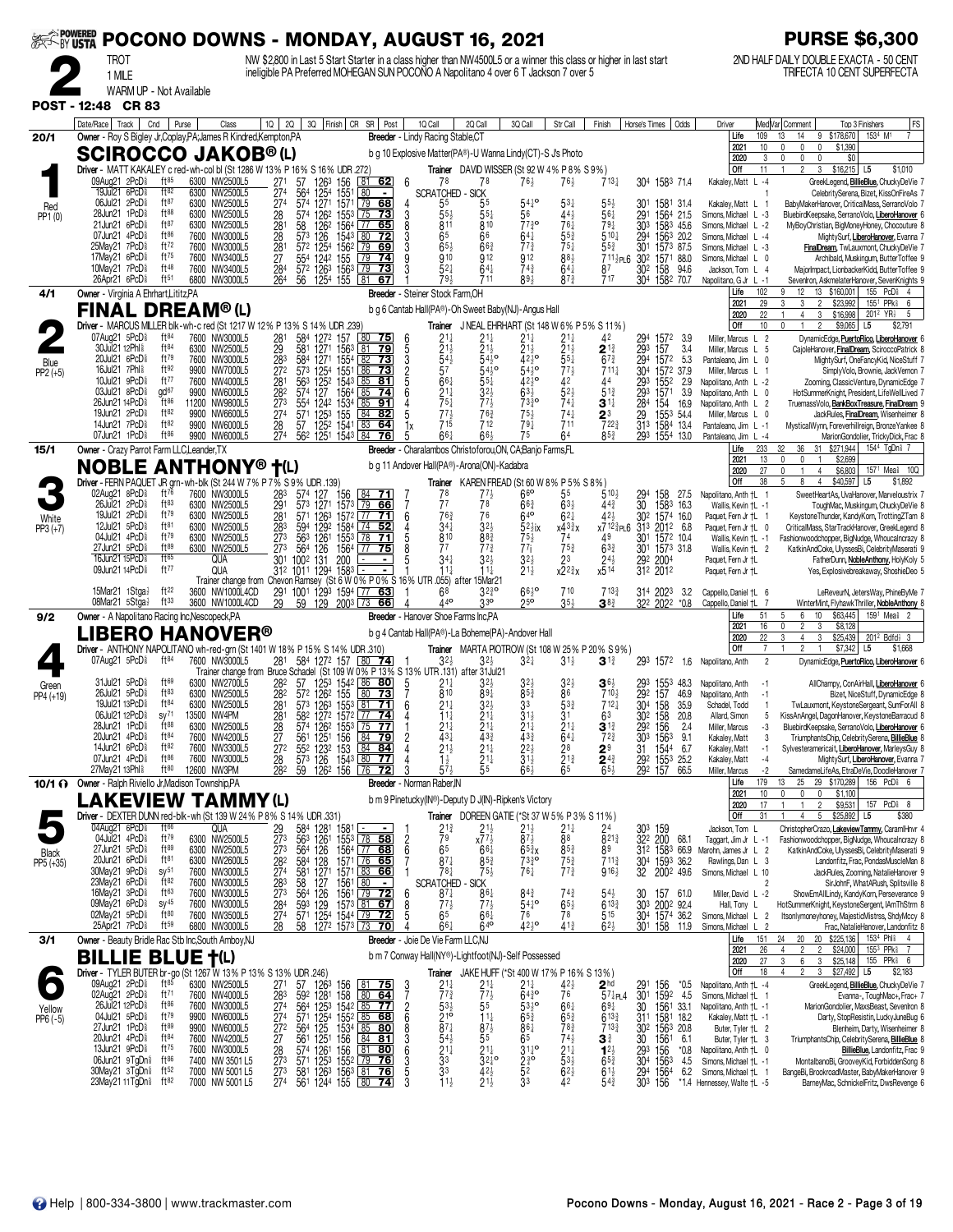|                     |                                                                                                                        |                                                                                                                                                             |                                                                                                                                                  | 155 PcDi 8<br>\$252,004<br>228<br>17                                                                                                      |
|---------------------|------------------------------------------------------------------------------------------------------------------------|-------------------------------------------------------------------------------------------------------------------------------------------------------------|--------------------------------------------------------------------------------------------------------------------------------------------------|-------------------------------------------------------------------------------------------------------------------------------------------|
| 6/1                 | Owner - Royal Sun Farms, Shickshinny, PA                                                                               | Breeder - Ecurie Gaetan Bono Inc.QC, CA                                                                                                                     |                                                                                                                                                  | 32<br>Life<br>31<br>22<br>1554 PcD <sub>8</sub> 10<br>2021<br>\$18,394<br>$\Delta$<br>$\Omega$                                            |
|                     | <b>ANDOVERS TOUCH® †(L)</b>                                                                                            | b g 10 Andover Hall(PA®)-Touch Of Sun(QC)-Lindy Lane                                                                                                        |                                                                                                                                                  | 2020<br>22<br>2<br>\$15,896<br>1564 PcD <sub>8</sub> 9                                                                                    |
|                     | Driver - TOM JACKSON grn-wh-tn (St 528 W 6% P 9% S 8% UDR .137)                                                        |                                                                                                                                                             | Trainer NORMAN MORFORD (St 85 W 9% P 13% S 7%)                                                                                                   | 36<br>5<br>\$46,380<br>l Off<br>$\mathfrak{D}$<br>L5<br>\$1,314                                                                           |
|                     | 09Aug21 2PcD <sup>§</sup><br>f185<br>6300 NW2500L5                                                                     | 27 <sup>1</sup><br>1263 156<br>$11\frac{1}{4}$<br>$11\frac{1}{4}$<br>81 67<br>57<br>4                                                                       | $11\frac{1}{4}$<br>3 <sup>2</sup><br>$57\frac{1}{2}$<br>304 1572 5.8                                                                             | Jackson, Tom +L -4<br>GreekLegend, BillieBlue, ChuckyDeVie 7                                                                              |
|                     | 26Jul 21 3PcD <sup>5</sup><br>$ft^{83}$<br>6300 NW2500L5                                                               | $156^1$ $81 -$<br>- JUDGES<br>282<br>571<br>1261<br><b>SCRATCHED</b>                                                                                        |                                                                                                                                                  | ConAirHall, AllHeartlAm, Barley 6<br>$-1$                                                                                                 |
|                     | 19Jul21 6PcD <sup>5</sup><br>ft82<br>6300 NW2500L5                                                                     | 1551 80 77<br>1254<br>27 <sup>4</sup><br>564<br>$\frac{2}{5}$<br>$11\frac{1}{4}$<br>$21\frac{1}{4}$                                                         | $21\frac{1}{4}$<br>47<br>1563 5.0<br>$2^{11}_{28}$<br>303                                                                                        | Jackson, Tom +L 1<br>CelebritySerena, Bizet, KissOnFireAs 7                                                                               |
| Pink<br>PP7 (-28)   | ft <sup>81</sup><br>12Jul21 2PcD <sup>§</sup><br>7600 NW3000L5                                                         | $77\frac{1}{2}$<br>1553 82 70<br>78<br>572 1263<br>27 <sup>4</sup>                                                                                          | $\overline{7}5^{\circ}$<br>$811\frac{1}{2}$<br>30 <sup>1</sup><br>1574 24.7                                                                      | CrewsHilltopper, OJonnie, MeadowbranchRicky 9<br>Jackson, Tom +L 0                                                                        |
|                     | 04Jul21 5PcD<br>ft79<br>9900 NW6000L5<br>ft89                                                                          | $\overline{27}$ <sup>4</sup><br>$\frac{53\frac{1}{2}}{42\frac{1}{4}}$<br>55<br>571 1254<br>1552 85 78<br>3                                                  | $\frac{3^{2\frac{1}{2}}}{5^{4}}$<br>32 <sub>4</sub><br>$53\frac{1}{2}$<br>32.1<br>294<br>156                                                     | Taggart, Jim Jr +L -1<br>Darty, StopResistin, LuckyJuneBug 6                                                                              |
|                     | 27Jun21 1PcD <sup>§</sup><br>9900 NW6000L5<br>19Jun21 4PcD <sup>§</sup><br>ft82<br>7600 NW4300L5                       | $43\frac{3}{4}$<br>125<br>272<br>564<br>1534 85 82<br>$55\frac{1}{4}$<br>$55\frac{1}{4}$                                                                    | $55\frac{3}{4}$<br>$610\frac{1}{4}$<br>30<br>1554 28.5<br>$53^{10}$<br>$64\frac{1}{4}$<br>58                                                     | Taggart, Jim Jr +L 2<br>Blenheim, Darty, Wisenheimer 8                                                                                    |
|                     | 13Jun21 4PcD <sup>5</sup><br>ft79<br>9900 NW6300L5                                                                     | 574 1261<br>1551 84 76<br>282<br>1542 84 77<br>76 <sub>1</sub><br>$77\frac{1}{2}$<br>273<br>581<br>126                                                      | 30<br>1564<br>3.4<br>$87\frac{1}{4}$<br>76<br>$710\frac{1}{4}$<br>291<br>1562 54.8                                                               | Napolitano, Anth +L 0<br>RiverOtter, MeadowbranchRicky, Protostar 9<br>Taggart, Jim Jr +L 0<br>Reciprocalbluechip, Blenheim, MightySurf 9 |
|                     | 06Jun21 3PcD <sup>§</sup><br>$ft^{88}$<br>7600 NW3000L5                                                                | $21\frac{1}{4}$<br>1251 1571 79 69<br>$21\frac{1}{4}$<br>553<br>27                                                                                          | $21\frac{1}{4}$<br>$21\frac{1}{4}$<br>314 1571 *0.6<br>1 <sup>1</sup>                                                                            | AndoversTouch, TwLauxmont, Chocouture 7<br>Taggart, Jim Jr +L -4                                                                          |
|                     | 30May21 11PcD <sup>§</sup><br>SV <sup>51</sup><br>9900 NW6100L5                                                        | $65+$<br>1282 1573 85<br>$66\frac{1}{4}$<br>282<br>59<br>$\overline{79}$                                                                                    | $\bar{7}3\frac{1}{4}$<br>$74\frac{1}{4}$<br>$75\frac{1}{2}$<br>292<br>1583 14.6                                                                  | Taggart, Jim Jr +L 14<br>TruemassVolo, Gemologist, LifeWellLived 7                                                                        |
| 8/1                 | Owner - Wine Stable. Wilkes Barre. PA                                                                                  | Breeder - John D Fielding & Jim H Fielding, ON, CA                                                                                                          |                                                                                                                                                  | 154 PcD <sup>§</sup> 5<br>Life<br>12 18 \$122,986<br>117<br>14                                                                            |
|                     |                                                                                                                        |                                                                                                                                                             |                                                                                                                                                  | \$17,779<br>157 <sup>3</sup> PPk <sup>§</sup> 7<br>23<br>$\overline{4}$<br>3<br>2021                                                      |
|                     | <b>PUERTO RICO®(L)</b>                                                                                                 | b q 7 Cantab Hall(PA®)-Costa Rica(NJ)-Muscles Yankee                                                                                                        |                                                                                                                                                  | 2020<br>23<br>3<br>3<br>$\overline{2}$<br>\$15,048<br>155 <sup>2</sup> PPk \$6                                                            |
| $\bullet$           | Driver - KEVIN WALLIS blu-yel (St 419 W 7% P 9% S 11% UDR .157)                                                        |                                                                                                                                                             | Trainer JILL WINE (St 76 W 14% P 21% S 12%)                                                                                                      | l off<br>21<br>$\mathfrak{p}$<br>\$20,022<br>L <sub>5</sub><br>\$2,595<br>4                                                               |
| $\bullet$           | 07Aug21 5PcD <sup>§</sup><br>$ft^{84}$<br>7600 NW3000L5                                                                | 55<br>584<br>55<br>281<br>127 <sup>2</sup> 157 80 <b>75</b><br>127 1564 82 -<br>4                                                                           | $43^{10}$<br>$5^{23}$<br>1571 15.6<br>$2^{1\frac{1}{2}}$<br>291                                                                                  | Wallis, Kevin L 2<br>DynamicEdge, PuertoRico, LiberoHanover 6                                                                             |
|                     | 24Jul 21 6PcD <sup>§</sup><br>ft80<br>6300 NW2500L5                                                                    | $\bar{28}$ <sup>4</sup><br>58<br><b>SCRATCHED - SICK</b>                                                                                                    |                                                                                                                                                  | ManhattanupNolce, Zlatan, KeystoneSergeant 5<br>$\theta$                                                                                  |
| Gray                | ft79<br>19Jul21 2PcD <sup>§</sup><br>6300 NW2500L5<br>$ft^{84}$<br>21Jun21 1PcD <sup>§</sup>                           | 571 1263 1572 77 69<br>281<br>3<br>$53\frac{1}{2}$<br>$53\frac{1}{2}$                                                                                       | 54<br>$41\frac{3}{4}$<br>$54\frac{1}{2}$<br>1581 7.6<br>304                                                                                      | Wine, Tee L 1<br>KeystoneThunder, KandyKorn, TrottingZTam 8                                                                               |
| PP8 (-40)           | 9900 12500CLHC                                                                                                         | 281<br>564<br>1252 1551 83<br><b>SCRATCHED - SICK</b><br>$\blacksquare$<br>Trainer change from Jean Drolet (St 127 W 14% P 12% S 13% UTR 256) after 14Jun21 |                                                                                                                                                  | $-2$<br>ClarionHall, MagicVacation, Cimeronken 5                                                                                          |
|                     | 14Jun21 6PcD <sup>§</sup><br>$ft^{82}$<br>7600 NW3300L5                                                                | 272<br>55 <sup>2</sup> 123 <sup>2</sup> 153 84 69<br>433<br>44 <sub>3</sub>                                                                                 | 471<br>415<br>$5^{24}$<br>33<br>1574 13.3                                                                                                        | Buter, Tyler L -1<br>Sylvesteramericait, LiberoHanover, MarleysGuy &                                                                      |
|                     | 07Jun21 8PcD<br>ft89<br>9900 12500CLHC                                                                                 | $53\frac{1}{2}$<br>27 <sup>2</sup><br>573<br>$64\frac{3}{4}$                                                                                                | $75\frac{1}{2}$<br>293<br>533<br>43<br>1563 33.8                                                                                                 | Cimeronken, Don, MagicVacation 9<br>Kakaley, Matt L -4                                                                                    |
|                     | 30May21 2PcD <sup>§</sup><br>SV <sup>51</sup><br>9900 12500CLHC                                                        | 1261 1553 82 72<br>1252 1562 84 76<br>271<br>$63\frac{1}{4}$<br>$66\frac{1}{2}$<br>554                                                                      | $65\frac{3}{4}$<br>$65\frac{1}{2}$<br>79<br>31 <sup>4</sup><br>1581 55.3                                                                         | Kakaley, Matt L 6<br>JustMaybeTheOne, Campbellini, PondJumper 9                                                                           |
|                     | ft69<br>24May21 1PcD <sup>§</sup><br>9900 12500CLHC                                                                    | 53 <sub>3</sub><br>$64\frac{3}{4}$<br>563<br>1251 1551 82 76<br>271                                                                                         | $63\frac{3}{4}$<br>$74^{30}_{4}$<br>$65\frac{1}{2}$<br>30<br>1561 48.4                                                                           | Kakaley, Matt L -2<br>PondJumper, KeystoneThunder, Cimeronken &                                                                           |
|                     | ft75<br>17May21 10PcD <sup>§</sup><br>12800 20000CLHC                                                                  | 86 <sup>3</sup><br>56<br>1243 1544 84 68<br>87<br>27 <sup>1</sup>                                                                                           | $96\frac{3}{4}$<br>$\frac{99}{53}$<br>$9^{17}$<br>32 <sup>1</sup><br>1581 19.3                                                                   | ClarionHall, StopResistin, HarnessAm 9<br>Buter, Tyler L 0                                                                                |
|                     | 10May21 10PcD <sup>§</sup><br>$ft^{55}$<br>12800 20000CLHC                                                             | $\bar{27}3$<br>572 1264 1561 85 78<br>$43_{7}^{3}$<br>$\overline{43}$                                                                                       | $63+$<br>293<br>44<br>157<br>26.9                                                                                                                | StopResistin, ExplosiveMagic, Inaperfectworld 7<br>Kakaley, Matt L 4                                                                      |
| 7/2                 | Owner - Gilberto Garcia-Herrera, Columbus, NJ                                                                          | Breeder - Robert J Key, PA                                                                                                                                  |                                                                                                                                                  | 12<br>6 \$114,829<br>155 <sup>1</sup> PcD <sub>8</sub> 5<br>Life<br>84<br>11                                                              |
|                     | <b>BANK BOX TREASURE (L)</b>                                                                                           | b q 5 Break The Bank K(OH®)-Treasure Box K(PA)-Donerail                                                                                                     |                                                                                                                                                  | 2021<br>22<br>3<br>-5<br>\$33,251<br>155 <sup>1</sup> PcD <sub>8</sub> 5                                                                  |
|                     |                                                                                                                        |                                                                                                                                                             |                                                                                                                                                  | 26<br>2020<br>5<br>\$28,767<br>155 <sup>4</sup> Mea <sup>§</sup> 4<br>3<br>2 <sub>2</sub>                                                 |
|                     | Driver - JIM PANTALEANO I blu-blu-wh (St 750 W 10% P 10% S 12% UDR .196)<br>07Aug21 9PcD<br>$ft^{84}$<br>7600 NW4000L5 |                                                                                                                                                             | Trainer GILBERT GARCIA-HERRERA (St 414 W 21% P 15% S 12%)                                                                                        | 19<br>$\frac{3}{2}$<br>\$26,700<br>Off<br>L5<br>\$912                                                                                     |
|                     | 28Jul21 8YR}<br>$ft^{80}$<br>15000 NW8200L5                                                                            | $42\frac{1}{4}$<br>274<br>564<br>1544 84 85<br>$11\frac{1}{4}$<br>1251<br>2<br>28<br>128<br>1581 88 76<br>810<br>79<br>582                                  | 12<br>3 <sup>2</sup><br>30<br>1551<br>$1\frac{3}{4}$<br>1.7<br>$64^{10}$<br>$65\frac{1}{4}$<br>$74\frac{1}{7}$<br>30 <sup>2</sup><br>1591<br>4.4 | Pantaleano, Jim L 2<br>Bizet, Foreverhillreign, BankBoxTreasure 7<br>Chindano, J Jr L 2<br>HaloltsMe, Grey, KindaLuckyLindy &             |
|                     | 21Jul21 10 YR3<br>$ft^{78}$<br>20000 NW10000L5                                                                         | х5х<br>282<br>$67\frac{1}{2}$<br>584 1272 1571 88 81<br>$69\frac{1}{4}$<br>5                                                                                | $65^{30}$<br>$72\frac{1}{2}$<br>84 <sub>3</sub><br>293<br>1581<br>6.3                                                                            | Bongiorno, Joe L 2<br>HuntingAs, InMyDreams, Drazzmatazz &                                                                                |
| Purple<br>PP9 (-48) | 10Jul21 12PcD <sup>5</sup><br>ft77<br>11200 NW9000L5                                                                   | $32\frac{1}{2}$<br>273<br>1252 1541 88 75<br>$3^{21}$<br>564                                                                                                | 32 <sup>o</sup><br>$43\frac{1}{2}$<br>$711\frac{1}{2}$<br>30 <sup>3</sup><br>1562<br>5.9                                                         | Pantaleano, Jim L -2<br>FashionCreditor, TheLionkingAs, HotSmmrKnght &                                                                    |
|                     | 03Jul21 12PcD <sup>§</sup><br>$\alpha$ d <sup>71</sup><br>13000 NW12000L5                                              | $31\frac{3}{4}$ <sup>o</sup><br>27 <sup>2</sup><br>552 1234 1524 90 85                                                                                      | $41^{10}$<br>$8^{4^{\frac{3}{4}}}$<br>912<br>1551<br>43.6<br>311                                                                                 | Pantaleano, Jim L 0<br>RichAndMiserable, MissMckee, GhostintheshllS 9                                                                     |
|                     | 26Jun21 14PcD <sup>§</sup><br>$ft^{86}$<br>11200 NW9800L5                                                              | $\frac{2 h}{5}$ <sup>bdo</sup><br>$52\frac{3}{4}$<br>273<br>554<br>1242 1534 85 94                                                                          | $3^{13}_{2}$ <sup>o</sup><br>$\overline{2}$ 1<br>$2^{\frac{3}{4}}$<br>291<br>154<br>2.4                                                          | TruemassVolo, BankBoxTreasure, FinalDream 9<br>Pantaleano, Jim L 2                                                                        |
|                     | 19Jun21 11PcD <sup>§</sup><br>$ft^{85}$<br>13000 NW14750L5                                                             | $66\frac{1}{2}$<br>$68\frac{3}{4}$<br>264<br>571 1252 154<br>89 87                                                                                          | $\bar{4}^{3\frac{3}{4}}$<br>$64^{10}$<br>$43\frac{1}{2}$<br>282<br>1543 89.4                                                                     | Pantaleano, Jim L 0<br>RichAndMiserable, TheLionkingAs, Archibald 9                                                                       |
|                     | 09Jun21 9YR}<br>ft79<br>19000 NW10400L5                                                                                | $45\frac{1}{2}$<br>583 1274 1573 87 81<br>47<br>282                                                                                                         | $44^{\circ}$<br>43<br>1573 *1.1<br>29<br>$2^{\text{ns}}_{5^{3\frac{3}{4}}}$                                                                      | Dube, Daniel L -1 strong finish<br>CICIffrd, <b>BnkBxTrsr</b> , WrrwShpsh 8                                                               |
|                     | 29May21 7PcDs<br>$SV^{49}$<br>13000 NW15000L5                                                                          | 3 <sup>1</sup><br>$3^{2}$<br>28<br>574 1272 1563 87 83                                                                                                      | $52\frac{1}{4}$<br>52<br>293<br>1572 10.4                                                                                                        | Hatikvah, GreatUnknown, Mushana 9<br>Pantaleano, Jim L 11                                                                                 |
|                     | 22May21 6PcD <sup>§</sup><br>$ft^{84}$<br>13000 NW12000L5                                                              | 78 <sup>1</sup><br>79 <sup>1</sup><br>274<br>564 1241 1522 89 85                                                                                            | $57^{10}_{2}$<br>56<br>58}<br>282<br>154<br>37.8                                                                                                 | Pantaleano, Jim L -4<br>Bautista, GrappleHanover, SteubenHanover 8                                                                        |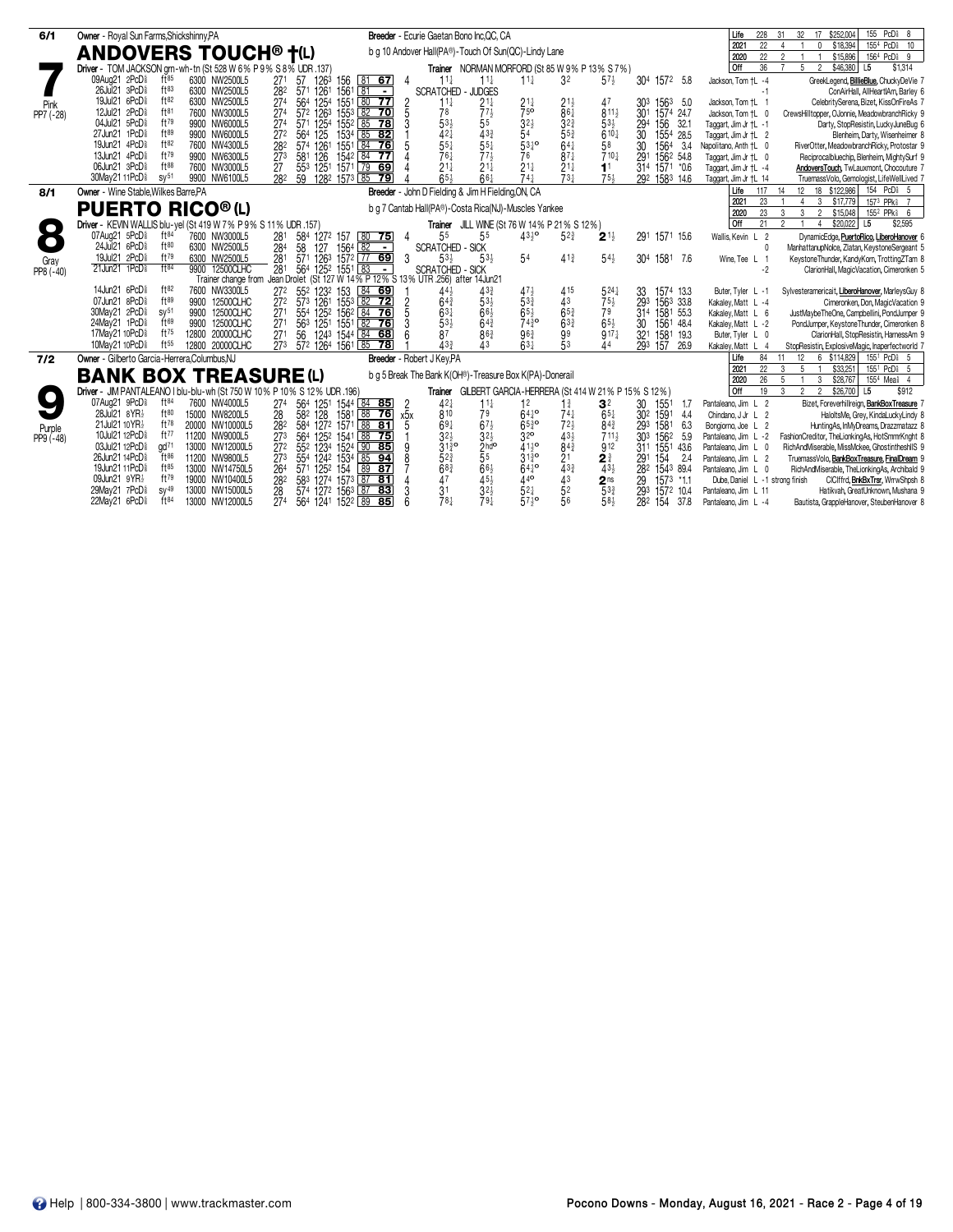| <b>EXAMPOWERED</b> |                                                                                                        |                                               |                                                                                                                                                   | POCONO DOWNS - MONDAY, AUGUST 16, 2021                                                                                                  |                                                                                                                                 |                                                                                                       |                                                               |                                                                                 |                                                                                         |                |                                                                              |                                                                           | <b>PURSE \$11,700</b>                                                                                                                                                                                 |
|--------------------|--------------------------------------------------------------------------------------------------------|-----------------------------------------------|---------------------------------------------------------------------------------------------------------------------------------------------------|-----------------------------------------------------------------------------------------------------------------------------------------|---------------------------------------------------------------------------------------------------------------------------------|-------------------------------------------------------------------------------------------------------|---------------------------------------------------------------|---------------------------------------------------------------------------------|-----------------------------------------------------------------------------------------|----------------|------------------------------------------------------------------------------|---------------------------------------------------------------------------|-------------------------------------------------------------------------------------------------------------------------------------------------------------------------------------------------------|
|                    | <b>TROT</b><br>1 MILE                                                                                  |                                               |                                                                                                                                                   | 2 Yr. Olds Colts & Geldings NW 2 Ext. PM Races or \$20,000 Lifetime PA Preferred MOHEGAN SUN POCONO M<br>Kakaley 2 over 1,6 & 8         |                                                                                                                                 |                                                                                                       |                                                               |                                                                                 |                                                                                         |                |                                                                              |                                                                           | EXACTA - 50 CENT TRIFECTA 10 CENT<br><b>SUPERFECTA</b>                                                                                                                                                |
| <b>POST - 1:06</b> | WARM UP - Not Available<br><b>CR 64</b>                                                                |                                               |                                                                                                                                                   |                                                                                                                                         |                                                                                                                                 |                                                                                                       |                                                               |                                                                                 |                                                                                         |                |                                                                              |                                                                           |                                                                                                                                                                                                       |
|                    | Date/Race   Track                                                                                      | Cnd<br>Purse                                  | Class                                                                                                                                             | 1Q  <br><b>2Q</b>                                                                                                                       | 3Q Finish CR SR Post                                                                                                            | 1Q Call                                                                                               | 2Q Call                                                       | 3Q Call                                                                         | Str Call<br>Finish                                                                      | Horse's Times  | Odds                                                                         | Driver                                                                    | FS<br>Med Var  Comment<br>Top 3 Finishers                                                                                                                                                             |
| 4/1 O              | Owner - Deo Volente Fms LLC, NJ, T J Pontone, NJR S Gutnick, PA<br><b>MAGNIFICENTCHAPTER</b>           |                                               |                                                                                                                                                   |                                                                                                                                         |                                                                                                                                 | Breeder - Deo Volente Farms LLC & TLP Stable.NJ<br>b c 2 Chapter Seven(NY®)-Maria Deo(NJ)-Muscle Hill |                                                               |                                                                                 |                                                                                         |                |                                                                              | Life<br>2021<br>2020                                                      | \$4,500<br>3<br>0<br>\$4,500<br>\$0<br>0<br>$\mathbf{0}$<br>0<br>$\Omega$                                                                                                                             |
|                    | Driver - DEXTER DUNN red-blk-wh (St 139 W 24% P 8% S 14% UDR .331)<br>04Aug21 2Btvał                   | $ft^{81}$                                     | 15000 EXCEL A                                                                                                                                     | 304 103                                                                                                                                 | 1334 2022<br><u>  64  </u><br>$\sim$                                                                                            | <b>SCRATCHED - SICK</b>                                                                               |                                                               |                                                                                 | <b>Trainer</b> EDWARD HART (*St 209 W 15% P 15% S 13%)                                  |                |                                                                              | l Off                                                                     | \$0 L5<br>\$4,500<br>0<br>$\Omega$<br>$\Omega$<br>$\mathbf{1}$<br>-6<br>DebsPrinceHall, BarnBully, ReeceNTeddy 5                                                                                      |
| Red<br>PP1 (0)     | 18Jul21 9TgDn <sup>§</sup><br>09Jul21 4VD <sup>7</sup><br>28Jun21 2YR}<br>16Jun21 9PcD <sup>§</sup>    | SV <sup>66</sup><br>$ft^{73}$<br>ft90<br>ft65 | 15000 NY EXCEL A<br>15000 NY EXCEL A<br>15000 EXCEL A<br>QUA 2YR CG                                                                               | 594<br>$^{293}_{29}$<br>304 1014 1313 2011 55<br>301 1012 1311 1592                                                                     | 594 1294 1593 59 -<br>582 1271 1574 57 58<br> 60                                                                                | 9ds<br>Зx<br>3<br>44 <sup>3</sup><br>1 <sub>ns</sub><br>441<br>3                                      | 9 ds<br>$45\frac{1}{4}$<br>$12\frac{3}{4}$<br>$33\frac{1}{4}$ | 9 ds<br>451<br>12<br>36                                                         | 9 ds<br>9ds<br>54<br>561<br>1 <sup>3</sup><br>2 <sup>nk</sup><br>$35\frac{3}{4}$<br>215 |                | 15.9<br>304 159<br>$*1.8$<br>293 2011<br>30 2022                             | Sears, Brian<br>Bartlett, Jason<br>Kakaley, Matt<br>Kakaley, Matt         | SouthwindRifle, Sebago, SpicyNugget 9<br>ReeceNTeddy, DitchemkwikNHowe, WithAWarnng 6<br>$-2$<br>DbsPrncHll, Manfontchptr, WthAWrn 6<br>-4 weakened<br>ParolaHanover, Magnificentchapter, FamousDan 7 |
| 3/1 U              | Owner - Jj Racing Stable Inc, Delray Beach, FL                                                         |                                               |                                                                                                                                                   |                                                                                                                                         |                                                                                                                                 | Breeder - Concord Stud Farm LLC.NJ                                                                    |                                                               |                                                                                 |                                                                                         |                |                                                                              | Life<br>2021                                                              | 3<br>\$11,766<br>$\theta$<br>0<br>3<br>$\mathbf{0}$<br>0<br>\$11,766                                                                                                                                  |
|                    | <b>DISTANCE LEARNING</b><br>Driver - MATT KAKALEY c red-wh-col bl (St 1286 W 13% P 16% S 16% UDR .272) |                                               |                                                                                                                                                   |                                                                                                                                         |                                                                                                                                 |                                                                                                       |                                                               | b c 2 Chapter Seven(NY®)-Vintage Oaks(NJ)-Muscles Yankee                        | Trainer MARCUS MELANDER (*St 380 W 18% P 20% S 13%)                                     |                |                                                                              | 2020<br>Off                                                               | 0<br>0<br>$\mathbf{0}$<br>\$0<br>0<br>\$0<br>\$11,766<br>$\theta$<br>L <sub>5</sub>                                                                                                                   |
|                    | 05Aug21 13Phl \$<br>$18$ Jul $21$ $8$ TgDn $\frac{5}{8}$                                               | ft82<br>sy <sup>66</sup>                      | 10800 NW1PM<br>33600 NYSS                                                                                                                         |                                                                                                                                         | 63                                                                                                                              | <b>SCRATCHED</b><br>$\overline{c}$<br>$31\frac{1}{2}$                                                 | - SICK<br>3 <sup>3</sup>                                      | $2^{10}$                                                                        | 32<br>$67\frac{3}{4}$                                                                   | 32             | 158<br>-7.7                                                                  | Sears, Brian                                                              | -2<br>JustTheFacts, GingerTreeDar, OpenTillMidnight 6<br>BrandedByLindy, QuincyMarket, Chapheart 6<br>$-7$                                                                                            |
| Blue<br>PP2 (+5)   | 09Jul21 $6VD\frac{7}{8}$<br>28Jun21 2YR}                                                               | $ft^{73}$<br>ft90                             | 34200 NYSS<br>47066 NYSS                                                                                                                          | 293 1001 1293 159 70<br>274 564 126 1562 70<br>274 564 126 1562 70<br>283 59 1281 1562 63<br>294 100 1291 1574 61<br>302 1002 1314 1592 | $\sim$<br>$\overline{75}$                                                                                                       | 3 <sup>2</sup><br>211                                                                                 | $x31\frac{1}{4}x$                                             | x6 <sup>ds</sup><br>$32^{10}$                                                   | 6 <sup>ds</sup><br>7 ds<br>$21\frac{1}{4}$                                              |                | *1.1<br>$*14$                                                                | Sears, Brian<br>Sears, Brian                                              | CoolPapaBell, BrandedByLindy, QuincyMarket 7<br>$-2$<br>-4 first over<br>Justice, DistanceLearnng, MItvCcktl 6                                                                                        |
|                    | 12Jun21 6M <sup>1</sup>                                                                                | ft67                                          | 2YR C&G                                                                                                                                           |                                                                                                                                         |                                                                                                                                 | 32 <sub>3</sub>                                                                                       | $3^{4\frac{1}{2}}$<br>$3^{4\frac{1}{4}}$                      | $31^{19}$                                                                       | $\frac{2^2}{2^{ns}}$<br>$\bar{3}1\frac{1}{2}$                                           |                | 28 <sup>3</sup> 1581<br>272 1592                                             | Sears, Brian                                                              | LooksLikeMoni, DistanceLearning, Tachyon 5                                                                                                                                                            |
| 5/2                | Owner - W Donovan, FL; J Sbrocco, OH; Purnel & Libby, FL; Ake Svanstedt, NJ<br>TACHYON                 |                                               |                                                                                                                                                   |                                                                                                                                         |                                                                                                                                 | Breeder - Little E LLC,NY<br>b c 2 Muscle Hill(NJ®)-Ava Marion(NY)-Cantab Hall                        |                                                               |                                                                                 |                                                                                         |                |                                                                              | Life<br>2021<br>2020                                                      | 4<br>$\mathbf{0}$<br>\$4,400<br>\$4,400<br>4<br>$\mathbf{0}$<br>0<br>$\mathsf{O}$<br>\$0<br>U<br>$\mathbf{0}$<br>0                                                                                    |
|                    | Driver - AKE SVANSTEDT grn-blk-wh (*St 260 W 18% P 15% S 14% UDR .310)<br>06Aug21 8M <sup>1</sup>      | $ft^{81}$                                     |                                                                                                                                                   |                                                                                                                                         |                                                                                                                                 |                                                                                                       |                                                               |                                                                                 | Trainer AKE SVANSTEDT (St 60 W 33% P 13% S 17%)                                         |                |                                                                              | Off                                                                       | \$2,000<br>$\mathbf 0$<br>$\mathbf{0}$<br>$\mathbf 0$<br>L <sub>5</sub><br>\$4,400                                                                                                                    |
|                    | 23Jul21 1M <sup>1</sup><br>09Jul21 7M1                                                                 | ft77<br>$ft^{79}$                             | 40000 GRDNSTATE<br>20000 KNDRGARTEN                                                                                                               | $^{284}_{274}$<br>584                                                                                                                   | 1281 1562<br><u>68501</u><br>571 1264 1544 69<br>$\overline{70}$                                                                | 3 <sup>3</sup><br>$3^{2^{3}}$<br>$69\frac{1}{4}$                                                      | 32}x<br>$32\frac{1}{2}$                                       | 820<br>$3^{2^{3}}$                                                              | 818<br>821<br>$3^{3}$<br>$3^{2^{3}}$                                                    |                | 28 <sup>2</sup> 200 <sup>3</sup><br>28 155 <sup>2</sup><br>-2.2<br>1552 11.3 | Svanstedt, Ake<br>Svanstedt, Sarah                                        | -3<br>HIBalou, Pretender, Abruzzo 8<br>-9<br>LetsdoitS, Torrone, Tachyon 8                                                                                                                            |
| White<br>(PP3 (+7  | 02Jul21 13M1<br>12Jun21 6M <sup>1</sup>                                                                | $sy^{70}$<br>ft67                             | 25000 2YRC NJSS<br>25000 2YR C NJSS<br>2YR C&G                                                                                                    | 573 1271 1544<br>582 1274 156<br>282<br>282<br>302 1002 1314 1592                                                                       | $65$ 63<br>68<br>70                                                                                                             | $\frac{2}{3}$<br>$56\frac{1}{2}$<br>11                                                                | $66\frac{3}{4}$<br>55<br>12 <sub>3</sub>                      | $76\frac{1}{2}$<br>54<br>$2\frac{1}{2}$                                         | 69<br>67<br>$3^{3}_{4}$<br>$44\frac{3}{4}$<br>2 <sub>hd</sub><br>3 <sub>nk</sub>        | 282 157        | 274 1561 20.4<br>6.7<br>273 1592                                             | Svanstedt, Ake<br>Svanstedt, Ake<br>Svanstedt, Sarah                      | $-12$<br>MajesticJ, ClassicHill, BASuperhero 9<br>$-6$<br>TemporalHanover, PatrickPalema-, Robertsin+ 9                                                                                               |
|                    | 9/2 Owner - William C Wiswell, Wi; Jean A Goehlen, IL; Eugene W Schick, IL                             |                                               |                                                                                                                                                   |                                                                                                                                         |                                                                                                                                 | Breeder - Jacob E Skolnick, PA                                                                        |                                                               |                                                                                 |                                                                                         |                |                                                                              | Life                                                                      | LooksLikeMoni, DistanceLearning, Tachyon 5<br>4<br>$\mathbf{0}$<br>\$936<br>0                                                                                                                         |
|                    | <b>BANTAM®+</b>                                                                                        |                                               |                                                                                                                                                   |                                                                                                                                         |                                                                                                                                 |                                                                                                       |                                                               | b g 2 Andover Hall(PA®)-Fluttering Wings(NJ)-Yankee Glide                       |                                                                                         |                |                                                                              | 2021<br>2020                                                              | \$936<br>4<br>$\mathbf{0}$<br>$\Omega$<br>Λ<br>\$0<br>$\mathbf{0}$<br>$\mathbf{0}$<br>$\Omega$                                                                                                        |
|                    | Driver - TYLER BUTER br-go (St 1267 W 13% P 13% S 13% UDR 246)<br>05Aug21 4Phl <sup>§</sup>            | ft82                                          | 11700 2YRCGNW2PM                                                                                                                                  | 581<br>$\frac{29}{291}$                                                                                                                 | $\blacksquare$                                                                                                                  | Trainer<br>8 <sub>ds</sub><br>$\frac{2x}{5}$                                                          | 8 <sub>ds</sub>                                               | 8 ds                                                                            | JOHN BUTENSCHOEN (St 138 W 26% P 13% S 14%)<br>8 <sub>ds</sub><br>8ds                   |                | 188.0                                                                        | Off<br>Callahan, Corey                                                    | \$936<br>$$0$ L5<br>0<br>$\Omega$<br>0<br>$\Omega$<br>$+ -2$<br>KhalDrogo, PinewoodHanover, DribblingBi 8                                                                                             |
| Green              | 26Jul21 4PcD <sup>§</sup><br>19Jul21 3PcD <sup>§</sup>                                                 | $ft^{83}$<br>$ft^{79}$                        | 11700 NW2PM 2YRC<br>11700 NW2PM 2YRC                                                                                                              | 592<br>292<br>100                                                                                                                       | 127 <sup>2</sup> 1554 69<br>129 <sup>3</sup> 1581 64<br>1294 1581 62<br>129 158<br>56<br>64<br>$62$ 52                          | 65<br>$55\frac{1}{2}$                                                                                 | $66\frac{3}{4}$<br>$56\frac{1}{2}$                            | $66\frac{1}{2}$<br>$47\frac{1}{4}$                                              | $65\frac{1}{4}$<br>$6^{10\frac{3}{4}}$<br>4173<br>$46\frac{1}{4}$                       |                | 293 2002 86.8<br>303 2014 26.5                                               | Buter, Tyler<br>Buter, Tyler                                              | Aggiornamento, SlaveLabour, AOneA 8<br>$+ -1$<br>Aggiornamento, BackstreetPlayer, Beetlejuice 5<br>$+1$                                                                                               |
| PP4 (+19)          | 08Jul21 11Phl <sup>§</sup><br>30Jun21 2PcD <sup>§</sup>                                                | $ft^{86}$<br>ft79                             | 11700 2YRCGNW2PM<br>QUA 2YR                                                                                                                       | 292<br>100<br>294 1004 1311 2004                                                                                                        | $\blacksquare$                                                                                                                  | 68<br>6<br>22                                                                                         | $67\frac{3}{4}$<br>$21\frac{1}{4}$                            | x825°<br>$21\frac{1}{4}$                                                        | 7 ds<br>7 ds<br>$21\frac{1}{4}$<br>$3^{2}$                                              |                | 54.1<br>294 2011                                                             | Callahan, Corey   -1<br>Buter, Tyler                                      | KosherMahoney, PlayerOne, GoldenGlider 8<br>MrCrimson, Ezra, Bantam 5                                                                                                                                 |
|                    | 6/1 O Owner - Douglas R Ackerman, Aberdeen, NC<br><b>CHELIOS +</b>                                     |                                               |                                                                                                                                                   |                                                                                                                                         |                                                                                                                                 | Breeder - Douglas R Ackerman, NC                                                                      |                                                               |                                                                                 |                                                                                         |                |                                                                              | Life<br>2021                                                              | 2013 PcD <sub>8</sub> 2Q<br>\$1,887<br>$\Omega$                                                                                                                                                       |
|                    |                                                                                                        |                                               |                                                                                                                                                   |                                                                                                                                         |                                                                                                                                 |                                                                                                       |                                                               |                                                                                 |                                                                                         |                |                                                                              |                                                                           | \$1,887<br>2013 PcD <sub>8</sub> 2Q<br>4                                                                                                                                                              |
|                    | Driver - D R ACKERMAN blu-wh (*St 1 W 0% P 0% S 100% UDR .333)                                         |                                               |                                                                                                                                                   |                                                                                                                                         |                                                                                                                                 | b g 2 Resolve(ON®)-Dame Edna(NY)-Broad Bahn                                                           |                                                               | <b>Trainer</b> DR ACKERMAN (*St 23 W 9% P 13% S 9%)                             |                                                                                         |                |                                                                              | 2020<br><b>Off</b>                                                        | $\mathbf 0$<br>$\mathbf 0$<br>$\mathbf{0}$<br>\$0<br>$\Omega$<br>\$1,302<br>L <sub>5</sub><br>\$1,887<br>0                                                                                            |
|                    | 09Aug21 6PcD <sup>§</sup><br>$29$ Jul $21$ $3Wbsb\bar{s}$                                              | $ft^{85}$<br>ft77                             | 11700 NW2PM 2YRC<br>56426 ONSS-GL                                                                                                                 | 291<br>274<br>592<br>581                                                                                                                | 1291 1582 58 59<br>$69$ 57                                                                                                      | $66\frac{3}{4}$<br>814                                                                                | $66\frac{1}{2}$<br>$67\frac{1}{2}$ <sup>o</sup>               | $64\frac{1}{2}$<br>88                                                           | 53‡<br>$54\frac{1}{4}$<br>$87\frac{1}{2}$<br>$613\frac{1}{4}$                           |                | 291 1591                                                                     | 3.0 Mccarthy, Andrew                                                      | $+ -4$<br>HighTops, Andoverthewinnings, CaliforniaGold 7<br>$+ 0$<br>Esplosione, MrFritter, LucaHanover 9                                                                                             |
| Black<br>PP5 (+35) | $21$ Jul $21$ $3PcD\frac{5}{8}$<br>14Jul21 1PcD <sup>§</sup>                                           | ft69<br>ft75                                  | QUA<br>QUA                                                                                                                                        | 1281<br>132<br>31<br>1013<br>32<br>1023                                                                                                 | 1574<br>132 2013<br>1322 2024                                                                                                   | 2<br>გ<br>ვ<br>35                                                                                     | 33†<br>$11\frac{1}{2}$                                        | $32^{10}$<br>$11\frac{1}{4}$                                                    | 2 <sub>hd</sub><br>11<br>$\overline{1}$<br>$16\frac{3}{4}$                              |                | 302 2024                                                                     | 303 2002 22.6 Macdonald, James<br>291 2013 Ackerman, DR<br>Ackerman, DR + | Chelios, FastFloyd, GraceAndFavor 3<br>Chelios, Certified, JohnnyTrix 3                                                                                                                               |
|                    | 07Jul21 1PcD <sup>§</sup><br>$02$ Jul $21$ $3Gosh2$                                                    | ft79<br>gd <sup>71</sup>                      | QUA<br>10850 LANDMARK                                                                                                                             | 302<br>101<br>30<br>1001<br>1301                                                                                                        | 1303 2001<br>200<br>57<br>$\overline{46}$                                                                                       | $22$<br>55 <sup>1</sup><br>49 <sup>3</sup><br>$\frac{2}{5}$                                           | 56}<br>310 <sup>o</sup>                                       | 55 <sup>o</sup><br>38                                                           | $\frac{2^{2\frac{1}{2}}}{3^{6\frac{1}{2}}}$<br>$2^{2^{3}}$<br>$3^{11\frac{3}{4}}$       |                | 291 2004<br>303 2022                                                         | Ackerman, DR<br>Ackerman, DR                                              | BackstreetPlayer, Chelios, DoubleVodkaDon 7<br>VelvetStyle, DivinePower, Chelios                                                                                                                      |
|                    | 19Jun21 2M <sup>1</sup><br>12Jun21 5M <sup>1</sup>                                                     | ft81<br>ft67                                  | 48400 TMPKNS-GRS<br>2YR C&G                                                                                                                       | 291<br>1282 156<br>592                                                                                                                  | $63$ 55                                                                                                                         | $x_2^2$<br>$x_2^2$<br>710<br>$11\frac{3}{4}$                                                          | 783                                                           | $79\frac{1}{4}$                                                                 | 712<br>715<br>$11\frac{1}{4}$<br>$31\frac{1}{4}$                                        |                | 284 159                                                                      | 57.9 Mccarthy, Andrew + -6<br>Tetrick, Tim                                | GlobalPandemic, TheresnolimitS, KegStand<br>SouthwindDrover, Justice, Chelios                                                                                                                         |
| 10/1               | 02Jun21 5PcD <sup>§</sup><br>Owner - Matthew P Dugan, Lebanon, NH                                      | ft <sup>68</sup>                              | QUA 2YR CG                                                                                                                                        | 294 102<br>312 104                                                                                                                      | 132 200<br>1331 2021                                                                                                            | 213<br>Breeder - Salt Hill Farm LTD,NY                                                                | $1^{11}_{21}$                                                 | $1^{11}_{21}$                                                                   | 21 <sub>3</sub><br>$21\frac{3}{4}$                                                      | $^{281}_{291}$ | 2001<br>2023                                                                 | Macdonald, James<br>Life                                                  | ParolaHanover, Chelios, KentuckyGentleman<br>\$13,836<br>$157^4$ VD <sup>7</sup><br>3<br>2                                                                                                            |
|                    | <b>REECE N TEDDY</b>                                                                                   |                                               |                                                                                                                                                   |                                                                                                                                         |                                                                                                                                 |                                                                                                       |                                                               | b g 2 Devious Man(NY®)-Nervey's Taurus(NY)-Sir Taurus                           |                                                                                         |                |                                                                              | 2021<br>2020                                                              | \$13,836<br>1574 VD <sub>8</sub><br>5<br>3<br>0<br>0<br>0<br>0<br>\$0                                                                                                                                 |
|                    | Driver - JOE BONGIORNO mar-gra-wh (St 126 W 20% P 12% S 11% UDR 303)<br>04Aug21 2Btva <sup>1</sup>     | $ft^{81}$                                     | 15000 EXCEL A                                                                                                                                     |                                                                                                                                         |                                                                                                                                 | Trainer<br>3 <sup>3</sup>                                                                             | 3 <sup>3</sup>                                                | ERIC MOLLOR (*St 129 W 16% P 9% S 11%)<br>$31\frac{1}{4}$                       | $31\frac{1}{4}$<br>$3^{23}$                                                             |                |                                                                              | Off<br>Bongiorno, Joe                                                     | 0<br>$$1,800$ L5<br>\$13,836<br>DebsPrinceHall, BarnBully, ReeceNTeddy 5<br>-6                                                                                                                        |
|                    | 26Jul21 4PcD <sup>§</sup><br>18Jul21 6TgDn <sup>§</sup>                                                | $ft^{83}$<br>gd <sup>66</sup>                 | 11700 NW2PM 2YRC<br>15000 NY EXCEL A                                                                                                              |                                                                                                                                         |                                                                                                                                 | 42 <sub>2</sub><br>44                                                                                 | $44\frac{1}{4}$<br>$45\frac{3}{4}$                            | 43°<br>4310                                                                     | $3^{13}_{3}$<br>35<br>$45\frac{1}{2}$<br>$3^{23}$                                       | 29<br>29<br>30 | 203 2.8<br>1591 13.7<br>159<br>$*1.7$                                        | Kakaley, Matt<br>Sears, Brian                                             | Aggiornamento, SlaveLabour, AOneA 8<br>$-1$<br>MakinNoBakin, DebsPrinceHall, ReeceNTeddy 9<br>0                                                                                                       |
| Yellow<br>PP6 (-5) | 09Jul21 4VD <sup>3</sup><br>28Jun21 3YR}                                                               | $ft^{73}$<br>ft90                             | 15000 NY EXCEL A<br>15000 EXCEL A                                                                                                                 |                                                                                                                                         | 304 103 1334 2022 64 50<br>291 592 1293 1581 64 62<br>282 582 1282 1582 63 65<br>29 582 1271 1574 57 64                         | $2^{13}$                                                                                              | $21\frac{3}{4}$                                               | $21\frac{3}{4}$<br>441                                                          | 2 <sup>1</sup><br>$1^{11}$<br>34<br>$3^{2}$                                             |                | 301 1574 3.6<br>284 2031                                                     | Sears, Brian<br>Kakaley, Matt                                             | $-2$<br>ReeceNTeddy, DitchemkwikNHowe, WithAWarnng 6<br>-4 rode the rail<br>UnishThTtn, SpcyNggt, RaNTddy 6                                                                                           |
|                    | 16Jun21 10PcD <sup>§</sup>                                                                             | $ft^{65}$                                     | 000 EXCEL A 304 103 1333 2024 [55 50] 2 45 46}<br>Trainer change from Laurie Patistas (St 106 W 2% P 3% S 4% UTR 064) after 16Jun21<br>QUA 2YR CG | 31 1001 131 201                                                                                                                         | - 1                                                                                                                             | 6<br>12                                                                                               | 1 <sub>5</sub>                                                | 16                                                                              | 1 <sup>3</sup><br>$2\frac{3}{4}$                                                        |                | 301 2011                                                                     | Kakaley, Matt                                                             | FeastDay, ReeceNTeddy, VelvetStyle 8                                                                                                                                                                  |
| 15/1               | 09Jun21 3PcD <sup>§</sup><br>Owner - Harvey A Eisman, MI; Shari Watchman, NJ; Stephen M Smith, NJ      | $ft^{74}$                                     | QUA 2YR CG                                                                                                                                        | $30^4$ 102 1321 2012 -                                                                                                                  |                                                                                                                                 | 78                                                                                                    | 78                                                            | $75\frac{1}{4}$<br>Breeder - Lindy Farms Of Conn, CT: Av& Son Bloodstock LLC.NY | $75\frac{3}{4}$<br>59                                                                   |                | 30 2031                                                                      | Kakaley, Matt<br>Life                                                     | QuincyMarket, KosherMahoney, CraftBrewLindy 8<br>2<br>0<br>\$0<br>0<br>0                                                                                                                              |
|                    | STRONGERWITHLINDY                                                                                      |                                               |                                                                                                                                                   |                                                                                                                                         |                                                                                                                                 | b c 2 Walner(NJ®)-Strong Legacy(MA)-Muscles Yankee                                                    |                                                               |                                                                                 |                                                                                         |                |                                                                              | 2021<br>2020                                                              | \$0<br>$\overline{c}$<br>0<br>0<br>0<br>$\mathbf{0}$<br>$\mathbf{0}$<br>$\mathbf 0$<br>\$0<br>$\Omega$                                                                                                |
|                    | Driver - STEVE SMITH gra-red-blk (*St 1114 W 8% P 12% S 12% UDR .187)<br>30Jul21 3M <sup>1</sup>       | $ft^{72}$                                     | 18750 2YR NW1J                                                                                                                                    | 293<br>594 1283 157                                                                                                                     | $67$ 51                                                                                                                         | 66                                                                                                    | 55                                                            | $89\frac{1}{2}$                                                                 | Trainer KAREN GARLAND (*St 217 W 7% P 12% S 17%)<br>9 <sup>17</sup><br>922              | 31             | 2012 81.8                                                                    | Off<br>Smith, Steve                                                       | \$0<br>$$0$ L5<br>0<br>0<br>0<br>0<br>$\overline{2}$<br>Rebuff, LookinChic, Gaelihill10                                                                                                               |
| Pink               | 23Jul21 11M <sup>1</sup><br>17Jul21 2M <sup>1</sup>                                                    | ft77<br>$ft^{81}$                             | 20000 KNDRGARTEN<br>2YR C&G                                                                                                                       | 27 <sup>4</sup><br>574 1264 155<br>292<br>584 1284 1573                                                                                 | 70, 51                                                                                                                          | $\frac{8}{3}$<br>79<br>$56\frac{1}{2}$                                                                | $78\frac{3}{4}$<br>$57\frac{1}{4}$                            | $78\frac{3}{4}$<br>461                                                          | 714<br>$721\frac{1}{4}$<br>46<br>410                                                    |                | 303 1591113.7<br>293 1593                                                    | Smith, Steve<br>Smith, Steve                                              | -9<br>FastAsTheWind, StrideTheHill, JagenHghar 8<br>Takato, Pretender, Livinlikearenegade 5                                                                                                           |
| $PP7(-28)$         |                                                                                                        |                                               |                                                                                                                                                   |                                                                                                                                         |                                                                                                                                 |                                                                                                       |                                                               |                                                                                 |                                                                                         |                |                                                                              |                                                                           |                                                                                                                                                                                                       |
|                    | 12/1 O Owner - Cozette M Mc Avoy, New Hope, PA                                                         |                                               |                                                                                                                                                   |                                                                                                                                         |                                                                                                                                 | Breeder - Cozette M Mc Avoy, PA                                                                       |                                                               |                                                                                 |                                                                                         |                |                                                                              | Life<br>2021                                                              | \$936<br>0<br>0<br>0<br>4<br>0<br>0<br>0<br>\$936<br>4                                                                                                                                                |
|                    | <b>ZETTE FLAME †</b><br>Driver - ROBERT MORAN br-or-wh (*St 17 W 0% P 6% S 0% UDR .033)                |                                               |                                                                                                                                                   |                                                                                                                                         |                                                                                                                                 | ch c 2 Love You-Bwt Maija(PA)-Tagliabue                                                               |                                                               |                                                                                 | <b>Trainer</b> COZETTE MC AVOY (*St 53 W 2% P 13% S 4%)                                 |                |                                                                              | 2020<br>Off                                                               | $\mathsf{0}$<br>$\pmb{0}$<br>$\mathbf{0}$<br>\$0<br>0<br>$$0$ L5<br>\$936                                                                                                                             |
| 0                  | 09Aug21 6PcD <sup>§</sup><br>29Jul21 6Phl <sup>§</sup>                                                 | $ft^{85}$<br>ft80                             | 11700 NW2PM 2YRC<br>11700 2YRCGNW2PM                                                                                                              | 291<br>282                                                                                                                              |                                                                                                                                 | $21\frac{1}{4}$<br>612x                                                                               | $21\frac{1}{4}$<br>8 <sub>ds</sub>                            | $31\frac{1}{2}$<br>819                                                          | $42\frac{1}{2}$<br>$3^{2}$<br>$\overline{8}$ 19<br>$8^{25}$ <sup>1</sup>                |                | 29 <sup>2</sup> 158 <sup>4</sup> 57.2                                        | Moran, Robert<br>Moran, Robert + -3                                       | $+ -4$<br>HighTops, Andoverthewinnings, CaliforniaGold 7<br>WhiskeyHanover, QuincyMarket, Troycen 8                                                                                                   |
| Gray<br>PP8 (-40)  | 22Jul21 10Phl <sup>§</sup><br>19Jul21 3PcD <sup>§</sup>                                                | ft80<br>$ft^{79}$                             | 11700 2YRCGNW2PM<br>11700 NW2PM 2YRC                                                                                                              | $\frac{59^2}{59}$<br>293<br>292 100                                                                                                     |                                                                                                                                 | $\begin{array}{c} 4 \\ 5 \end{array}$<br>$68\frac{1}{2}$<br><b>SCRATCHED</b>                          | $68\frac{1}{2}$                                               | 66}                                                                             | $68\frac{3}{4}$<br>6 <sup>9</sup>                                                       |                | 292 2014121.0<br>291 2002 50.1                                               | Moran, Robert + -1                                                        | Simon, Gaelihill, DribblingBi 7<br>Aggiornamento, BackstreetPlayer, Beetlejuice 5                                                                                                                     |
|                    | 15Jul21 7Phl <sup>§</sup><br>08Jul21 11Phl <sup>§</sup><br>29Jun21 4Phl <sup>§</sup>                   | ft90<br>$ft^{86}$<br>$ft^{84}$                | 11700 2YRCGNW2PM<br>11700 2YRCGNW2PM<br>QUA 2YR                                                                                                   | 292<br>591<br>292 100<br>129<br>304 1022 1313 2024                                                                                      | 1291 1582 58 60<br>1283 1564 71 47<br>130 1583 64 57<br>1294 1581 62<br>128 <sup>2</sup> 1581 62<br>158<br>62<br>$\blacksquare$ | <b>SCRATCHED</b><br>$\frac{3x}{5}$<br>x8 <sup>ds</sup><br>$5^{7}$                                     | <b>SICK</b><br>822<br>410                                     | 722<br>48 <sup>o</sup>                                                          | 8 <sub>ds</sub><br>8ds<br>46<br>$21\frac{1}{2}$                                         | 294 203        | 81.9                                                                         | Moran, Robert + -1<br>Moran, Robert †                                     | GlobalDaytraderS, CocktailFashion, PlayerOne 7<br>-2<br>KosherMahoney, PlayerOne, GoldenGlider 8<br>EnvisionHanover, ZetteFlame, DesignFashion 5                                                      |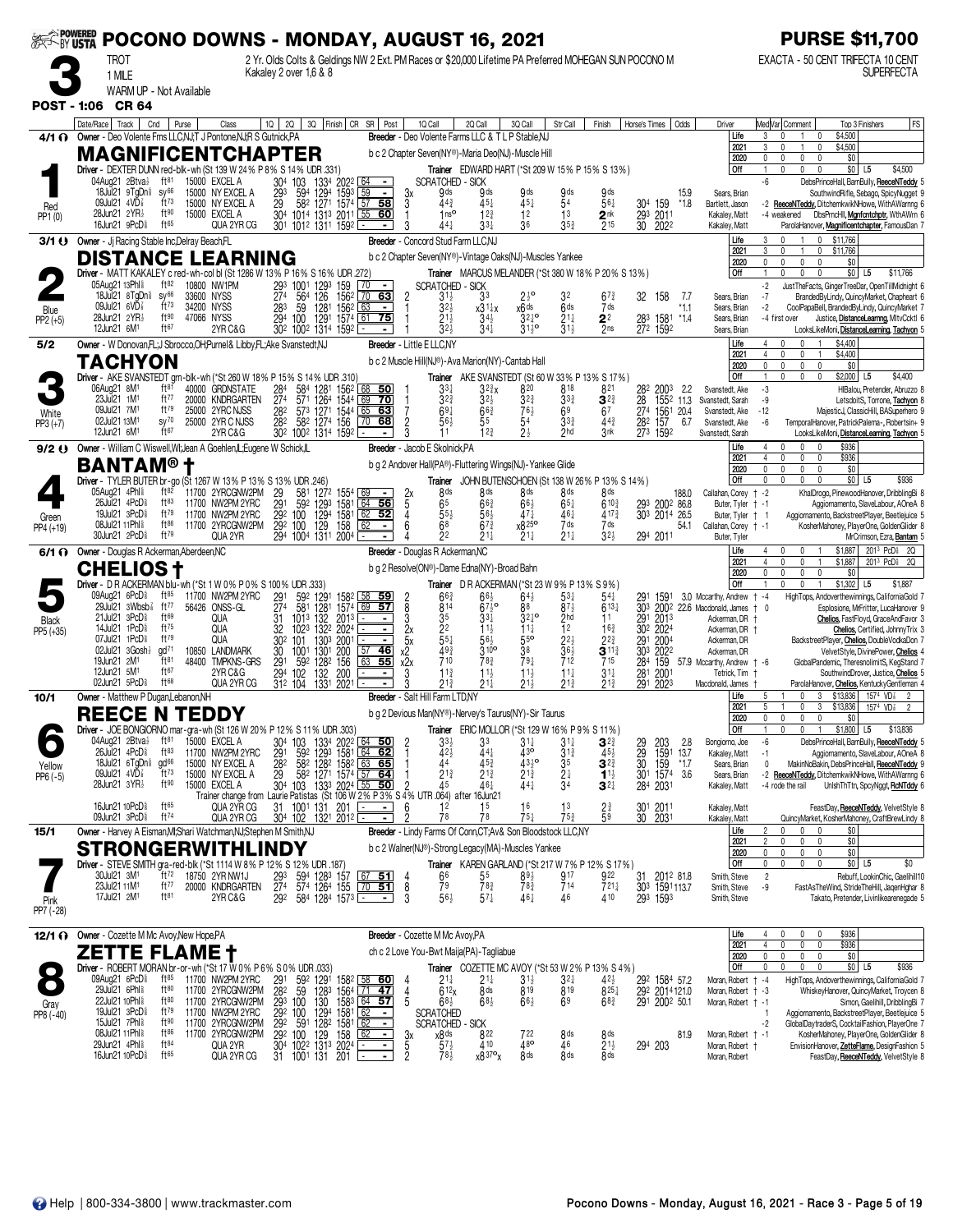|                     | ‱‱ POCONO DOWNS - MONDAY, AUGUST 16, 2021                                                                                      |                                                      |       |                                                          |                              |                                                                                                                                |                                    |                                                                                    |                                       |                                                          |                                                                                                                             |                                                 |                                                       |                                            |                                 |                                           |                                                          |                           | <b>PURSE \$20,000</b>                                                                     |                                                                                                                                       |
|---------------------|--------------------------------------------------------------------------------------------------------------------------------|------------------------------------------------------|-------|----------------------------------------------------------|------------------------------|--------------------------------------------------------------------------------------------------------------------------------|------------------------------------|------------------------------------------------------------------------------------|---------------------------------------|----------------------------------------------------------|-----------------------------------------------------------------------------------------------------------------------------|-------------------------------------------------|-------------------------------------------------------|--------------------------------------------|---------------------------------|-------------------------------------------|----------------------------------------------------------|---------------------------|-------------------------------------------------------------------------------------------|---------------------------------------------------------------------------------------------------------------------------------------|
|                     | <b>TROT</b><br>1 MILE                                                                                                          |                                                      |       |                                                          |                              |                                                                                                                                |                                    |                                                                                    |                                       |                                                          | The Stallion Series 2 Yr. Old Fillies 1st division of 4 MOHEGAN SUN POCONO                                                  |                                                 |                                                       |                                            |                                 |                                           |                                                          |                           | EXACTA - 50 CENT TRIFECTA 10 CENT                                                         | SUPERFECTA \$1 PICK 3 (4-5-6)                                                                                                         |
|                     | WARM UP - Not Available<br><b>CR 66</b>                                                                                        |                                                      |       |                                                          |                              |                                                                                                                                |                                    |                                                                                    |                                       |                                                          |                                                                                                                             |                                                 |                                                       |                                            |                                 |                                           |                                                          |                           |                                                                                           |                                                                                                                                       |
| <b>POST - 1:24</b>  | Date/Race   Track                                                                                                              | Cnd                                                  | Purse | Class                                                    |                              |                                                                                                                                |                                    | 10   20   30   Finish   CR SR   Post                                               |                                       | 1Q Call                                                  | 2Q Call                                                                                                                     | 3Q Call                                         | Str Call                                              | Finish                                     | Horse's Times                   | Odds                                      | Driver                                                   |                           | MedVar Comment                                                                            | <b>FS</b><br>Top 3 Finishers                                                                                                          |
| 8/1                 | Owner - Cool Cat Racing, Inc, Flemington, NJ<br><b>PATRICKS CHOICE® †</b>                                                      |                                                      |       |                                                          |                              |                                                                                                                                |                                    |                                                                                    |                                       | Breeder - Marlin S Detweiler, KY                         | b f 2 Father Patrick(PA®)-Absolutely Divine(KY)-Muscle Hill                                                                 |                                                 |                                                       |                                            |                                 |                                           | Life<br>2021                                             | 5<br>5                    | \$2,691<br>$\mathsf{n}$<br>$\mathbf{0}$<br>\$2,691                                        |                                                                                                                                       |
|                     | Driver - TYLER BUTER br-go (St 1267 W 13% P 13% S 13% UDR 246)<br>06Aug21 4Mea <sup>§</sup>                                    | $ft^{80}$                                            |       | 6800 NW1EXTPM                                            |                              | 582 129                                                                                                                        | 200                                | $67$ 58                                                                            |                                       | 44                                                       | <b>Trainer</b> MILES WOLLAM (*St 213 W 16% P 13% S 14%)<br>$44\frac{1}{2}$                                                  | 56                                              | 33}                                                   | $\mathbf{3}^5$                             |                                 |                                           | 2020<br>Off<br>Hall, Tony                                | $\mathbf{0}$<br>2<br>$+2$ | U.<br>0<br>$\mathbf{0}$<br>$\Omega$<br>$\mathbf{0}$<br>$\mathbf{0}$                       | \$0<br>\$900 L5<br>\$2,691<br>PrinceOfSussex, KeepYourPromise, PatroksChc 8                                                           |
| Red                 | 29Jul21 8Mea <sup>§</sup><br>15Jul21 $2$ Mea $\frac{5}{8}$                                                                     | $sy^{76}$<br>ft <sub>81</sub>                        |       | 18000 ARDEN-2YOF<br>7500 2YOFMAIDEN                      | $\frac{281}{281}$            | 1254<br>572<br>284 100                                                                                                         | $155^2$<br>1291 159                | -57<br>67<br>54<br>55                                                              | $\frac{3}{1}$                         | 67<br>$66\frac{1}{2}$                                    | 693<br>68                                                                                                                   | 57 <sup>o</sup><br>66                           | 510<br>47                                             | 513<br>$411\frac{1}{2}$                    | 304 201<br>304 158              | 5.3<br>84.6<br>304 2011 16.5              | Brown, Brady<br>Charlino, Daniel                         | † - 17<br>$+$ 0           |                                                                                           | TieOneOn, Dreamonhigh, MissPrinciple<br>Cholula, SisterSwell, StopAndSearch 8                                                         |
| PP1 (0)             | 02Jul21 4Mea <sup>§</sup><br>24Jun21 2Mea <sup>§</sup>                                                                         | SV <sup>68</sup><br>ft <sup>74</sup>                 |       | 20000 TSS-2YOF<br>7500 2YOFMAIDEN                        | 294                          | 1304<br>1004<br>$303$ 101                                                                                                      | 2004<br>1304 2003                  | 57<br>51<br>52<br>49                                                               | $\overline{c}$                        | 55<br>444                                                | 45                                                                                                                          | 76 <sup>o</sup><br>45                           | $66\frac{1}{2}x$<br>42                                | $x57$ DQ7<br>$55\frac{1}{2}$               |                                 | 301 2021 35.5<br>294 2013 5.6<br>303 2042 | Zeron, Scott                                             | Hall, Tony + -4           |                                                                                           | WhiskeyGirl, MissPrinciple, DallasBi 9<br>IvoryRoad, TillImGone, VFourVictorious 8                                                    |
|                     | 15Jun21 5Meas<br>08Jun21 12Mea <sup>§</sup>                                                                                    | ft70<br>$ft^{80}$                                    |       | QUA-2YOF<br>QUA-2YOF                                     |                              | 321 1023 1324 2022<br>324 1034 1333 2024                                                                                       |                                    |                                                                                    |                                       | $22^{10}$<br>224                                         | $2^{2}$<br>$22+$                                                                                                            | 2 <sub>5</sub><br>224                           | $26\frac{1}{2}$<br>$\overline{36}$                    | $39\frac{3}{4}$<br>$3^{73}$                | 302 2042                        |                                           | Hall, Tony †<br>Hall, Tony                               |                           |                                                                                           | WhatAPicture, LuvToMotor, PatricksChoice 5<br>VFourVictorious, PassTheTime, PatricksChoice                                            |
| 9/2                 | Owner - Theodore A Tomson, Brackenridge, PA<br>TSM EMILIA                                                                      |                                                      |       |                                                          |                              |                                                                                                                                |                                    |                                                                                    |                                       | <b>Breeder</b> - Theodore A Tomson, PA                   | b f 2 Donato Hanover(PA®)-Sonia(PA)-Lindy Lane                                                                              |                                                 |                                                       |                                            |                                 |                                           | Life<br>2021<br>2020                                     | 6<br>ĥ<br>0               | 3<br>\$6,242<br>\$6,242<br>$\mathbf{0}$<br>3<br>$\mathbf{0}$<br>$\mathbf{0}$              | \$0                                                                                                                                   |
|                     | Driver - MARCUS MILLER blk-wh-c red (St 1217 W 12% P 13% S 14% UDR .239)<br>06Aug21 4Phl <sup>§</sup>                          | ft88                                                 |       | 20000 TSS 2YRF                                           |                              | 59<br>128                                                                                                                      | 157                                | 64                                                                                 |                                       | $45\frac{1}{2}$                                          | Trainer ROBERT KRENITSKY JR (St 106 W 5% P 8% S 8%)<br>46                                                                   | $33\frac{1}{4}$                                 | 33                                                    | $3^7\frac{1}{4}$                           |                                 | 294 1582 28.0                             | Off<br>Miller, Marcus                                    | $\Omega$<br>$-3$          | $\Omega$<br>$\Omega$                                                                      | \$0 <br>\$5,306<br>L <sub>5</sub><br>IllHaveALindy, GumdropHanover, TsmEmiliaT 7                                                      |
| Blue                | 01Aug21 7Clear}<br>26Jul21 7PcD <sup>§</sup>                                                                                   | gd <sup>76</sup><br>$ft^{86}$                        |       | 4125 PASS2YRFTA<br>11700 NW2PM 2YRF                      | $\frac{29}{311}$<br>293      | 104<br>1342<br>594<br>1294                                                                                                     | 207<br>1592                        | 60<br>59                                                                           |                                       | $11\frac{3}{4}$                                          | $11\frac{1}{2}$                                                                                                             | $11\frac{3}{4}$                                 | $11\frac{1}{4}$                                       | $3^{2}$                                    | 30                              | 1594 15.3                                 | Neal, Eric<br>Pantaleano, Jim + -1                       |                           |                                                                                           | ShaynaRosa, TilllmGone, Galway 5<br>Luisella, WildKatG, TsmEmiliaT                                                                    |
| $PP2 (+5)$          | 12Jul21 3PcD <sup>§</sup><br>02Jul21 1Mea <sup>§</sup><br>21Jun21 4PcD <sup>§</sup>                                            | ft81<br>ft68<br>$ft^{84}$                            |       | 10800 NW1PM FM<br>54856 PASS-2YOF                        | 281<br>291                   | 1263<br>58<br>583                                                                                                              | 1572<br>1282 158                   | 69<br>66<br>51<br>59                                                               |                                       | 55<br>44}                                                | $55\frac{1}{2}$<br>49                                                                                                       | 45<br>$64\frac{1}{2}$                           | 453<br>66                                             | 36<br>793                                  | 31                              | 1583 25.3<br>303 1594 21.5                | Pantaleano, Jim<br>Warren, Ridge                         | $+ - 11$                  |                                                                                           | PaintByNumbers, PrairieTrinket, TsmEmiliaT 6<br>Vogue, Baptism, Behindblueyes 7                                                       |
|                     | 15Jun21 5Mea <sup>§</sup><br>08Jun21 12Mea <sup>§</sup>                                                                        | ft70<br>ft80                                         |       | 11700 NW2PM 2YRF<br>QUA-2YOF<br>QUA-2YOF                 |                              | 292 1003<br>321 1023<br>324 1034                                                                                               | 1294 159<br>1324 2022<br>1333 2024 | 57<br>55                                                                           | $\overline{c}$                        | $44\frac{1}{4}$<br>57                                    | $44\frac{1}{2}$<br>58                                                                                                       | 441<br>410 <sup>o</sup><br>$\overline{451}$     | $44\frac{3}{4}$<br>$49\frac{1}{2}$<br>47 <sup>1</sup> | $47\frac{1}{4}$<br>$411\frac{1}{4}$<br>483 | 294 2043<br>30 2043             | 294 2002 20.1                             | Simons, Michael<br>Warren, Ridge<br>Warren, Ridge        | $+ -2$                    |                                                                                           | Prasiolite, HeartMatters, RheiaRose 5<br>WhatAPicture, LuvToMotor, PatricksChoice 5<br>VFourVictorious, PassTheTime, PatricksChoice 4 |
| 7/2                 | Owner - A 1 Racing, Gilbertsville, PA                                                                                          |                                                      |       |                                                          |                              |                                                                                                                                |                                    | Breeder - A 1 Racing, PA                                                           |                                       |                                                          |                                                                                                                             |                                                 |                                                       |                                            |                                 |                                           | Life<br>2021                                             | 4<br>4                    | \$6,989<br>n.<br>\$6,989                                                                  |                                                                                                                                       |
|                     | <b>SHESTHELUCKYONE®</b><br>Driver - SIMON ALLARD blk-col blu-wh (St 888 W 12% P 14% S                                          |                                                      |       |                                                          |                              |                                                                                                                                | 14% UDR 244)                       |                                                                                    |                                       |                                                          | b f 2 Father Patrick(PA®)-Panana Republic(PA)-Kadabra<br>Trainer MARK AKINS (St 52 W 17% P 10% S 10%)                       |                                                 |                                                       |                                            |                                 |                                           | 2020<br>Off                                              | 0<br>$\mathbf{1}$         | $\mathbf 0$<br>0<br>$\mathbf{0}$<br>$\mathbf 0$                                           | \$0<br>$$1,404$ L5<br>\$6,989                                                                                                         |
|                     | 06Aug21 8Phl<br>29Jul21 8Phl \$                                                                                                | $ft^{88}$<br>ft80                                    |       | 20000 TSS 2YRF<br>11700 2YRFNW2PM                        |                              | 282 583                                                                                                                        | 1273 1581                          | 66 66<br>65<br><u>46</u>                                                           |                                       | 11<br>710                                                | $21\frac{1}{2}$<br>781                                                                                                      | 32<br>783                                       | $41\frac{1}{2}$<br>$78\frac{1}{2}x$                   | $2^{\frac{3}{4}}$<br>8183                  |                                 | 302 1582 16.9<br>312 2022 32.9            | Allard, Simon<br>Allard, Simon                           | $-3$<br>$-3$              |                                                                                           | YoungMichelle, Shestheluckyone, ClassicKay- 7<br>BornOnThirdBase, Seveyond, Chalova 8                                                 |
| White<br>$PP3 (+7)$ | 15Jul21 14Phl &<br>01Jul21 11Phl <sup>§</sup><br>22Jun21 2Phl <sup>§</sup>                                                     | ft90<br>$\text{gd}^{78}$<br>$\alpha$ d <sup>74</sup> |       | 11700 2YRFNW2PM<br>11700 2YRFNW2PM<br>QUA 2YR F          |                              | 293 1002 1292 1583<br>29 59 1282 158<br>294 1004 1301 1591<br>301 100                                                          | 1293 1592                          | 61<br>62<br>59<br>63                                                               | 8<br>5<br>3                           | 811<br>11<br>57                                          | 812<br>$21\frac{1}{2}$<br>58}                                                                                               | 810<br>$\frac{23}{5^{5}}$                       | 88<br>33<br>431                                       | 561<br>3 <sup>2</sup><br>$43\frac{1}{2}$   | 292 200                         | 284 1591 6.7<br>284 1593 5.5              | Allard, Simon<br>Allard, Simon<br>Allard, Simon          | $-2$<br>$\overline{2}$    |                                                                                           | LadyMontague, Hallance, DesignFashion 8<br>AdoreMe, PerfectKelly, Shestheluckyone<br>Avacakes, FierceWoman, SunTemple 5               |
| 4/1                 | Owner - V P & K L Schoeffel, PA; J M Reuther, NY; S C Lander, PA                                                               |                                                      |       |                                                          |                              |                                                                                                                                |                                    |                                                                                    |                                       |                                                          | Breeder - Hanover Shoe Farms Inc.PA                                                                                         |                                                 |                                                       |                                            |                                 |                                           | Life<br>2021                                             | 5<br>5                    | \$8,486<br>0<br>$\mathbf{1}$<br>\$8,486<br>$\Omega$<br>4                                  |                                                                                                                                       |
|                     | <b>CURRY</b><br>Driver - BRADY BROWN or -blk - wh (*St 1863 W 10% P 11% S 13% UDR .204)                                        |                                                      |       | <b>HANOVER<sup>®</sup> t</b>                             |                              |                                                                                                                                |                                    |                                                                                    |                                       |                                                          | b f 2 Explosive Matter(PA®)-Celebrity Nike(PA)-Yankee Glide<br>Trainer STEVE SCHOEFFEL (*St 249 W 10% P 18% S 15%)          |                                                 |                                                       |                                            |                                 |                                           | 2020<br>Off                                              | 0<br>2                    | 0<br>$\mathbf{0}$<br>0<br>\$4,560                                                         | \$0<br>\$8,486<br>L <sub>5</sub>                                                                                                      |
|                     | 06Aug21 11Phl <sup>§</sup><br>29Jul21 3Mea <sup>§</sup>                                                                        | $ft^{88}$<br>$sy^{76}$                               | 18000 | 20000 TSS 2YRF<br>ARDEN-2YOF                             | 282<br>292                   | 583<br>594<br>1284                                                                                                             | 1274 1564<br>159                   | 65<br>-68<br>66<br>66                                                              | 3<br>$\frac{3}{2}$                    | 68 <sub>2</sub><br>43}                                   | 690<br>45                                                                                                                   | $43^{10}$<br>454                                | 33<br>43                                              | 3 <sup>5</sup><br>$3^{1}$                  |                                 | 292 1574 17.8<br>292 1591 14.5            | Callahan, Corey<br>Brown, Brady                          | $+ -3$<br>0               |                                                                                           | BornOnThirdBase, HIRevina, CurryHanover 8<br>ImHappyHanover, ShaynaRosa, CurryHanover 5                                               |
| Green<br>PP4 (+19)  | 14Jul21 5Hugh}<br>10Jul21 $6$ Ston $\frac{1}{2}$                                                                               | gd <sup>84</sup><br>$\frac{1}{2}$<br>$SV^{68}$       |       | 4125 PASS2YRFTA<br>4125 PASS2YRFTA                       |                              |                                                                                                                                | 2071<br>2044                       | 47<br>  48                                                                         |                                       |                                                          |                                                                                                                             |                                                 |                                                       | з<br>2                                     |                                 |                                           | Schoeffel, Steph<br>Schoeffel, Steph                     |                           |                                                                                           | ShaynaRosa, HeartMatters, CurryHanover 5<br>PhannysMatter, <b>CurryHanover</b> , ShaynaRosa 4                                         |
|                     | 02Jul21 9Mea <sup>§</sup><br>22Jun21 8Mea <sup>§</sup><br>08Jun21 6Mea <sup>§</sup>                                            | $\alpha$ d <sup>58</sup><br>$ft^{80}$                |       | 20000 TSS-2YOF<br>QUA-2YOF<br>QUA-2YOF                   | 31                           | 31 <sup>2</sup> 101 133 2044<br>29 1001 130 1593<br>31 1013 1311 200<br>1032 1331 2014                                         | 1593                               | 53<br>56                                                                           |                                       | $\frac{3^3}{3^4}$<br>46                                  | $3^{3}_{3^{4}}$<br>33                                                                                                       | $75^3$<br>34<br>33 <sub>3</sub>                 | $6^{41}_{38}$<br>34                                   | 34<br>4211<br>$35\frac{1}{2}$              | 29 2024                         | 291 2002 46.3<br>321 2041                 | Brown, Brady +<br>Brown, Brady<br>Brown, Brady           |                           |                                                                                           | GumdropHanover, HeartMatters, CurryHanover<br>TieOneOn, VictoryNow, Tiana<br>BeMyBabyNow, TillImGone, CurryHanover 5                  |
| 15/1                | Owner - James E Mc Gettigan, Bloomsburg, PA                                                                                    |                                                      |       |                                                          |                              |                                                                                                                                |                                    |                                                                                    |                                       | Breeder - James E Mc Gettigan, PA                        |                                                                                                                             |                                                 |                                                       |                                            |                                 |                                           | Life<br>2021                                             | 4                         | \$2,484<br>$\mathbf{0}$<br>$\overline{2}$<br>\$2,484<br>0<br>n<br>$\overline{2}$          | 2031 PcD \$2Q<br>2031 PcDi 20                                                                                                         |
|                     | <b>BUCKET HEAD<sup>®</sup> t</b><br>Driver - MATT KAKALEY c red-wh-col bl (St 1286 W 13% P 16% S 16% UDR .272)                 |                                                      |       |                                                          |                              |                                                                                                                                |                                    |                                                                                    |                                       |                                                          | b f 2 Winning Mister(PA®)-Pictures Of Millie(PA)-Malabar Millennium<br>Trainer JAMES MC GETTIGAN (*St 59 W 10% P 12% S 10%) |                                                 |                                                       |                                            |                                 |                                           | 2020<br>Off                                              | $\mathbf{0}$<br>0         | $\mathbf 0$<br>$\mathbf{0}$<br>$\mathbf{0}$<br>$\mathbf{0}$<br>$\mathbf 0$<br>$\mathbf 0$ | \$0<br>$$0$ L5<br>\$2,484                                                                                                             |
|                     | 09Aug21 7PcD <sup>§</sup><br>01Aug21 6Clear}<br>26Jul21 7PcD <sup>§</sup>                                                      | ft $88$<br>gd <sup>74</sup><br>$ft^{86}$             |       | 11700 NW2PM 2YRF<br>4125 PASS2YRFTA                      |                              | 28 <sup>2</sup> 58 <sup>2</sup> 1271 156<br>311 1022 1333 2054                                                                 |                                    | $\frac{1}{65}$<br>- 55<br>$\blacksquare$                                           |                                       | $5^{7}$                                                  | $45\frac{3}{4}$                                                                                                             | 44}                                             | $45\frac{1}{2}$                                       | $5^{19\frac{3}{4}}$<br>з                   | 32                              | 200<br>21.3                               | Kakaley, Matt<br>Long, Wayne                             | $+ -4$                    |                                                                                           | PureWow, RomanticTileS, WildKatG<br>DallasBi, RuffleMyTruffles, BucketHead                                                            |
| Black<br>PP5 (+35)  | 19Jul21 5PcD <sup>§</sup><br>07Jul21 2PcD <sup>§</sup>                                                                         | ft82<br>ft79                                         |       | 11700 NW2PM 2YRF<br>11700 NW2PM 2YRF<br>QUA              | 293                          | 594<br>291 1003 1302 2001<br>311 1024 1331 2031                                                                                | 1294 1592<br>1302 2001             | 60<br>$\blacksquare$<br>$60$ 52                                                    | 3x                                    | 7 ds<br>44}<br>$11\frac{1}{4}$                           | 7 ds<br>45<br>$11\frac{1}{4}$                                                                                               | 7 ds<br>$55+$<br>$11\frac{1}{4}$                | 7 ds<br>43<br>$11\frac{1}{4}$                         | 7 ds<br>$3^{73}$<br>11                     | 30 <sup>2</sup> 2014<br>30 2031 | 9.0<br>5.3                                | Kakaley, Matt + -1<br>Pantaleano, Jim<br>Wolfenden, Ross | $+1$                      |                                                                                           | Luisella, WildKatG, TsmEmiliaT<br>SunTemple, ChambersCove, BucketHead<br>BucketHead, Ravioli, WildKatG                                |
| 6/1                 | Owner - Richard A Hess, Pompano Beach, FL                                                                                      |                                                      |       |                                                          |                              |                                                                                                                                |                                    |                                                                                    |                                       |                                                          | <b>Breeder</b> - Kentuckiana Farms LLC, KY; Celebrity Farms, NY                                                             |                                                 |                                                       |                                            |                                 |                                           | Life<br>2021                                             | 3                         | \$4, 750<br>0<br>\$4,750<br>0                                                             | 159 Mea≩<br>159 Mea <sup>§</sup> 2                                                                                                    |
|                     | <b>CHOLULA<sup>®</sup> t</b><br>Driver - AARON JOHNSTON k grn-mar-gra (*St 214 W 14% P 15% S 19% UDR .287)                     |                                                      |       |                                                          |                              |                                                                                                                                |                                    |                                                                                    |                                       |                                                          | b f 2 Bar Hopping(PA®)-Fashion Feline(KY)-Broadway Hall<br><b>Trainer</b> AARON JOHNSTON (*St 135 W 11 % P 10 % S 18 %)     |                                                 |                                                       |                                            |                                 |                                           | 2020<br>Off                                              | $\Omega$                  | U.<br>$\Omega$<br>$\Omega$<br>$\Omega$<br>$\mathbf{0}$                                    | \$0<br>\$4,750<br>\$1,000 L5                                                                                                          |
|                     | 29Jul21 $8$ Mea $\frac{5}{8}$<br>15Jul21 2Mea <sup>§</sup>                                                                     | $sy^{76}$<br>ft <sup>81</sup>                        |       | 18000 ARDEN-2YOF<br>7500 2YOFMAIDEN                      | $\frac{281}{284}$            | 100                                                                                                                            |                                    | 57 <sup>2</sup> 125 <sup>4</sup> 1552 67 <b>55</b><br>100 1291 159 54 67           | 5x<br>6                               | 713<br>440                                               | 714<br>45                                                                                                                   | 711<br>32 <sup>o</sup>                          | 613<br>2 <sup>1</sup>                                 | $6^{15\frac{3}{4}}$<br>$11\frac{1}{2}$     | 303<br>292 159                  | 1583 13.8<br>1.4                          | Johnston, Aaron<br>Johnston, Aaron † 0                   | † - 17                    |                                                                                           | TieOneOn, Dreamonhigh, MissPrinciple 7<br>Cholula, SisterSwell, StopAndSearch 8                                                       |
| Yellow<br>PP6 (-5)  | 02Jul21 9Mea <sup>§</sup><br>15Jun21 9Mea <sup>§</sup><br>08Jun21 8Mea <sup>§</sup>                                            | sy <sup>68</sup><br>ft70<br>$ft^{80}$                |       | 20000 TSS-2YOF<br>QUA-2YOF                               |                              | 29 1001 130 1593                                                                                                               |                                    | $56$ 52<br>$\blacksquare$                                                          | $\begin{array}{c} 6 \\ 5 \end{array}$ | 79<br>$33\frac{1}{2}$                                    | 890<br>3 <sup>3</sup>                                                                                                       | $65\frac{3}{4}$ <sup>o</sup><br>$12\frac{1}{2}$ | 75<br>$11\frac{1}{2}$<br>11                           | $5^{51}$<br>$11\frac{3}{4}$                | 293 2043                        | 292 2003 15.2<br>292 202                  | Johnston, Aaron<br>Johnston, Aaron                       |                           |                                                                                           | GumdropHanover, HeartMatters, CurryHanover 9<br>Cholula, StopAndSearch, Gingerzzz 6                                                   |
| 10/1                | Owner - Todd M & Christine L Schadel, PA; Richard C & Regina M Beinhauer, PA                                                   |                                                      |       | QUA-2YOF                                                 |                              | 333 1051 135 2043                                                                                                              |                                    |                                                                                    |                                       | $11\frac{1}{2}$                                          | $11\frac{1}{2}$<br>Breeder - Richard C Beinhauer & Regina M Beinhauer, PA                                                   | 11                                              |                                                       | $11\frac{3}{4}$                            |                                 |                                           | Johnston, Aaron<br>Life<br>2021                          | 8                         | \$14,587<br>4<br>\$14,587<br>$\overline{4}$                                               | Cholula, VictoryNow, TsmLoyalT 5<br>$212^1$ Ston $\frac{1}{2}$ 2<br>212 <sup>1</sup> Ston <sup>3</sup> 2                              |
|                     | HEART<br>Driver - TODD SCHADEL blu-wh (St 98 W 8% P 12% S 13% UDR .190)                                                        |                                                      |       | <b>MATTERS®</b>                                          |                              |                                                                                                                                |                                    |                                                                                    |                                       |                                                          | b f 2 Explosive Matter(PA®)-Ts Fast Forward(PA)-S Js Photo<br><b>Trainer</b> TODD SCHADEL (St 117 W 9% P 13% S 15%)         |                                                 |                                                       |                                            |                                 |                                           | 2020<br>Off                                              | 0<br>2                    | 0<br>$\pmb{0}$<br>$\mathbf 0$<br>$\mathbf{0}$<br>$\mathbf{1}$                             | \$0<br>$$5,645$ L5<br>\$4,637                                                                                                         |
|                     | 06Aug21 10Phl \$<br>01Aug21 6Clear}                                                                                            | $ft^{88}$<br>gd <sup>74</sup>                        |       | 20000 TSS 2YRF<br>4125 PASS2YRFTA                        | 282                          |                                                                                                                                |                                    | 581 1272 1564 64 64                                                                | 8                                     | $88\frac{1}{2}$                                          | 810 <sup>o</sup>                                                                                                            | 77                                              | $76\frac{1}{2}$                                       | $48\frac{3}{4}$                            |                                 | 294 1583 57.5                             | Schadel, Todd<br>Schadel, Todd                           | $+ -3$                    |                                                                                           | DallasBi, MoneyMatters, VFourVictorious 8<br>DallasBi, RuffleMyTruffles, BucketHead 5                                                 |
| Pink<br>PP7 (-28)   | 27Jul 21 6Dytn <sup>1</sup><br>22Jul21 5Bdfd}                                                                                  | $\mathrm{H}^{\mathrm{81}}$<br>gd <sup>77</sup>       |       | 4125 PASS2YRFTA<br>5375 PASS2YRFTA                       |                              | 311 1022 1333 2054<br>312 1031 1333 204<br>332 1024 134                                                                        | 2034 49                            | $\frac{58}{48}$                                                                    |                                       |                                                          |                                                                                                                             |                                                 |                                                       | 2<br>3                                     |                                 |                                           | Schadel, Todd<br>Schadel, Todd                           |                           |                                                                                           | TsmLoyalT, HeartMatters, SoulShakedown 5<br>TsmLoyalT, Galway, HeartMatters 5                                                         |
|                     | $14$ Jul $21$ 5Hugh $\frac{1}{2}$<br>10Jul21 $4$ Ston $\frac{1}{2}$<br>02Jul21 9Mea <sup>§</sup>                               | gd <sup>84</sup><br>$\bar{q}$ d <sup>72</sup>        |       | 4125 PASS2YRFTA<br>4050 PASS2YRFTA                       | 35                           | 107                                                                                                                            |                                    | $\sqrt{47}$<br>$2071$ $47$ $-$<br>141 <sup>2</sup> 212 <sup>1</sup> $48$ <b>51</b> |                                       |                                                          |                                                                                                                             |                                                 |                                                       | 2<br>1                                     |                                 | 2121                                      | Schadel, Cody<br>Schadel, Todd                           |                           |                                                                                           | ShaynaRosa, HeartMatters, CurryHanover 5<br>HeartMatters, SoulShakedown, MotherDeb 4                                                  |
|                     | 21Jun21 4PcD <sup>§</sup><br>09Jun21 4PcD <sup>§</sup>                                                                         | $SV^{68}$<br>$ft^{84}$<br>$ft^{74}$                  |       | 20000 TSS-2YOF<br>11700 NW2PM 2YRF<br>QUA 2YR F          | 29                           | 130<br>1001<br>29 <sup>2</sup> 100 <sup>3</sup> 129 <sup>4</sup> 159<br>30 <sup>4</sup> 100 <sup>1</sup> 130 <sup>4</sup> 1591 | 1593                               | $56$ 55<br>57<br><u>59</u>                                                         |                                       | 56<br>$21\frac{1}{4}$<br>$\overline{4}3\overline{3}$     | $56^{\rm o}$<br>$21\frac{1}{4}$<br>$\overline{4}5\frac{3}{4}$                                                               | $3^{24}$ <sup>o</sup><br>$2^{11}_{44}$          | 32<br>$2^{13}_{4}$<br>46 <sup>1</sup>                 | 2 <sup>2</sup><br>$\frac{2}{4}^{3}$        | 293 200                         | 1.6<br>293 1593 29.1<br>301 2014          | Tetrick, Tim<br>Schadel, Todd + -2<br>Schadel, Todd      |                           |                                                                                           | GumdropHanover, HeartMatters, CurryHanover 9<br>Prasiolite, HeartMatters, RheiaRose 5<br>Prasiolite, WeCouldBeHeros, TurnTheTab 7     |
| 20/1                | 02Jun21 2PcD <sup>§</sup><br>Owner - Wendy E & Drew E Chellis, Honesdale, PA                                                   | ft <sup>68</sup>                                     |       | QUA 2YR F                                                |                              | 304 1032 1322 2014                                                                                                             |                                    |                                                                                    |                                       | 43 <sub>3</sub><br><b>Breeder</b> - Willow Oak Ranch, TN | 44                                                                                                                          | 463                                             | 45}                                                   | 49                                         | 294 2033                        |                                           | Schnittker, Raym<br>Life                                 | 5                         | \$6,138<br>$\theta$<br>3                                                                  | GumdropHanover, LatifahHanover, Ravioli 4                                                                                             |
|                     | WILD KAT                                                                                                                       |                                                      | G® t  |                                                          |                              |                                                                                                                                |                                    |                                                                                    |                                       |                                                          | b f 2 Donato Hanover(PA®)-Exquisite Charm(TN)-Yankee Glide                                                                  |                                                 |                                                       |                                            |                                 |                                           | 2021<br>2020                                             | 5<br>0                    | \$6,138<br>$\sqrt{ }$<br>3<br>$\pmb{0}$<br>0<br>0                                         | \$0                                                                                                                                   |
|                     | Driver - DREW CHELLIS I blu-blk-wh (*St 59 W 2% P 12% S 5% UDR .103)<br>09Aug21 7PcD <sup>§</sup><br>02Aug21 4PcD <sup>§</sup> | $ft^{88}$<br>ft $^{71}$                              |       | 11700 NW2PM 2YRF                                         |                              | 58 <sup>2</sup> 1271 156<br>584 1281 1563                                                                                      |                                    | $\frac{65}{59}$ 62                                                                 |                                       | 711<br>$43\frac{3}{4}$                                   | Trainer WENDY CHELLIS (*St 73 W 3% P 11% S 8%)<br>$6^{8}\frac{1}{4}$                                                        | 67<br>$44\frac{1}{2}$                           | 56<br>$34\frac{1}{4}$                                 | $3^{14}$<br>$3^{10\frac{1}{2}}$            |                                 | 301 1584 55.7<br>293 1583 22.1            | Off<br>Chellis, Drew                                     | 0<br>$-4$                 | $\mathbf 0$<br>$\mathbf 0$<br>0                                                           | $$0$ L5<br>\$6,138<br>PureWow, RomanticTileS, WildKatG 8                                                                              |
| Gray<br>PP8 (-40)   | 26Jul21 7PcD <sup>§</sup><br>19Jul21 5PcD <sup>§</sup>                                                                         | $ft^{86}$<br>ft82                                    |       | 11700 NW2PM 2YRF<br>11700 NW2PM 2YRF<br>11700 NW2PM 2YRF | 28 <sup>2</sup><br>29<br>293 | 291 1003 1302 2001                                                                                                             |                                    | 594 1294 1592 60 60<br>60<br>$\blacksquare$                                        |                                       | $3^{13}$<br>6 <sup>7</sup>                               | $21\frac{1}{2}$<br>$67\frac{1}{2}$                                                                                          | $2^{1\frac{3}{4}}$<br>$66\frac{3}{4}x$          | $21\frac{1}{4}$<br>719                                | $2^{11/2}$<br>7 ds                         |                                 | 292 1593 83.1<br>51.9                     | Chellis, Drew<br>Chellis, Drew † -1<br>Chellis, Drew     | $\overline{1}$            |                                                                                           | Luisella, RheiaRose, WildKatG 8<br>Luisella, WildKatG, TsmEmiliaT 7<br>SunTemple, ChambersCove, <b>BucketHead</b> 7                   |
|                     | 14Jul21 12Hugh}<br>07Jul21 2PcD <sup>§</sup>                                                                                   | gd <sup>84</sup><br>$ft^{79}$                        |       | 2700 PASS2YRFTB<br>QUA                                   |                              | 311 1024 1331 2031                                                                                                             | 2161                               | 46<br>$\blacksquare$                                                               | $\frac{2}{1}$<br>3                    | $33\frac{1}{4}$                                          | $32\frac{1}{2}$                                                                                                             | $33\frac{1}{4}$                                 | $3^{3}$                                               | 2 <sub>DQ</sub> 3<br>36                    | 303 2042                        |                                           | Chellis, Drew<br>Chellis, Drew                           |                           |                                                                                           | CallMeRose, WildKatG-, SouthwindCazanova+ 4<br><b>BucketHead, Ravioli, WildKatG 6</b>                                                 |
|                     | 30Jun21 1PcD <sup>§</sup><br>26Jun21 2TgDn <sup>§</sup>                                                                        | $ft^{79}$<br>ft $77$                                 |       | QUA 2YR F<br>2YO                                         | $\frac{29}{30}$              | $59^{3}$<br>100                                                                                                                | 129 <sup>2</sup> 159<br>129 1591   |                                                                                    |                                       | $2^{11}_{4}$<br>43 <sup>1</sup>                          | $x6^{18}x$<br>$34\frac{1}{2}x$                                                                                              | x8 <sup>ds</sup><br>3 <sub>dsx</sub>            | 7 ds<br>$4$ ds                                        | 7 ds<br>3ds                                |                                 |                                           | Chellis, Drew<br>Chellis, Drew                           |                           |                                                                                           | PureWow, MissSpicy, WeCouldBeHeros 8<br>KentuckyGentleman, OutOfTheBlue, WildKatG 4                                                   |
|                     | 23Jun21 4PcD <sup>§</sup><br>16Jun21 6PcD <sup>§</sup>                                                                         | ft60<br>ft62                                         |       | QUA 2YR F<br>QUA 2YR F                                   | 30<br>31                     | 1003 1312 200<br>1024 1341 2031                                                                                                |                                    | $\blacksquare$                                                                     |                                       | $2^{1\frac{3}{4}}$<br>$3^{2^{3}}$                        | 433<br>$21\frac{1}{4}x$                                                                                                     | 431<br>620                                      | x716<br>610                                           | 7 ds<br>4193                               | 29 2071                         |                                           | Antonelli, Josep<br>Chellis, Drew                        |                           |                                                                                           | ImHappyHanover, AulterEgo, GirlFromQueens 9<br>ImHappyHanover, PeacefulProtester, PureWow 7                                           |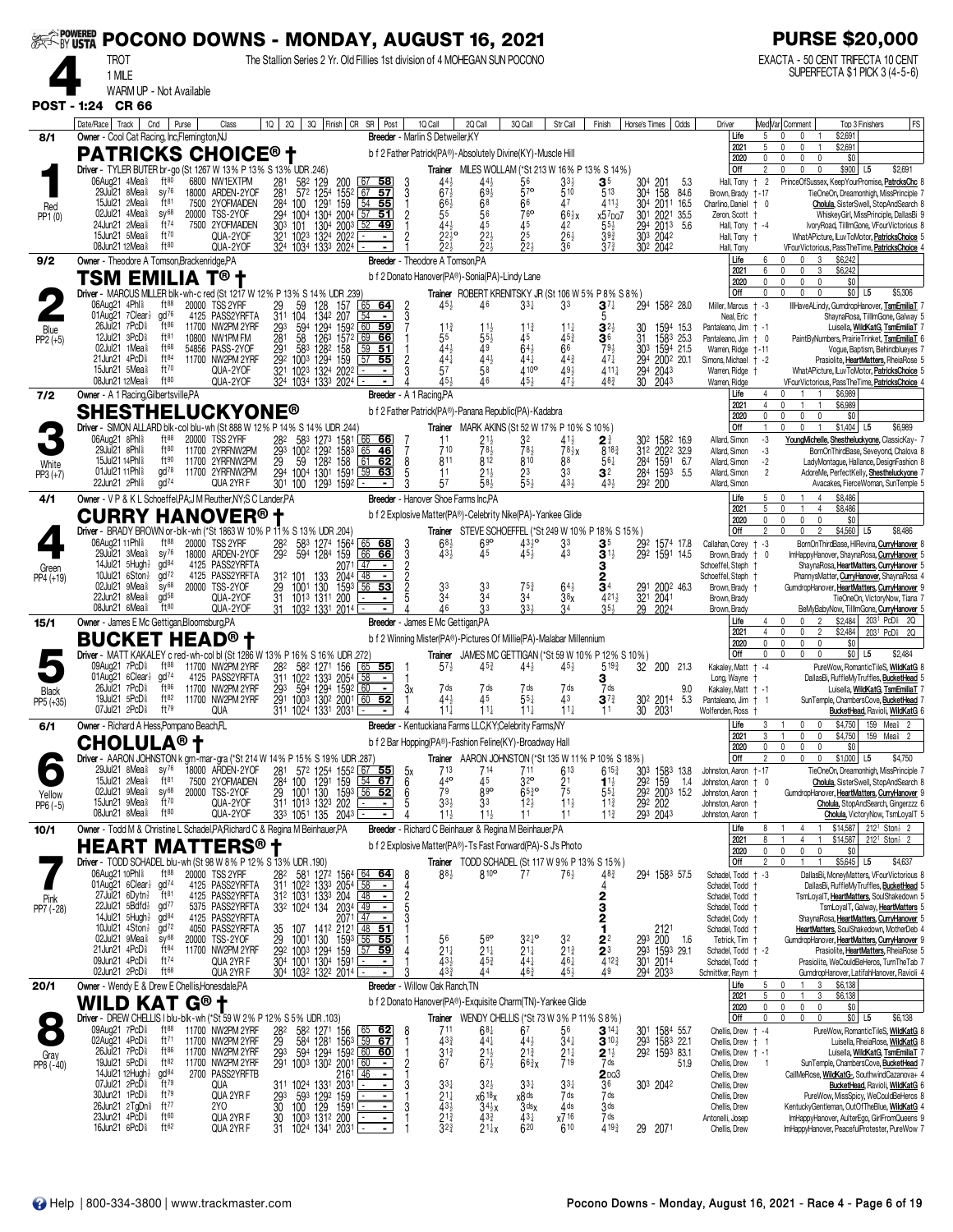| 3/1        | Owner - Bay Pond Racing Stable, Malvern, PA                            |                 |                                                             | Breeder - Winbak Farm, MD                             |                           |                                             |                 |                             |                      |                 |      | $158^{\circ}$ Phis 2  <br>\$17,810              |
|------------|------------------------------------------------------------------------|-----------------|-------------------------------------------------------------|-------------------------------------------------------|---------------------------|---------------------------------------------|-----------------|-----------------------------|----------------------|-----------------|------|-------------------------------------------------|
|            |                                                                        |                 |                                                             |                                                       |                           |                                             |                 |                             |                      | 2021            |      | 158 <sup>1</sup> Phli 2<br>\$17,810             |
|            | <b>YOUNG MICHELLE<sup>®</sup></b>                                      |                 |                                                             | b f 2 Cantab Hall(PA®)-Miss Michelle H(PA)-King Conch |                           |                                             |                 |                             |                      | 2020            |      |                                                 |
|            | Driver - COREY CALLAHAN wh-o go-k grn (St 67 W 4% P 7% S 19% UDR .142) |                 |                                                             | Trainer                                               |                           | JOHN BUTENSCHOEN (St 138 W 26% P 13% S 14%) |                 |                             |                      | Off             |      | \$17,810<br>\$1,600<br>- 15                     |
|            | $ft^{88}$<br>06Aua21 8Phl <sup>§</sup>                                 | 20000 TSS 2YRF  | 28 <sup>2</sup> 58 <sup>3</sup> 127 <sup>3</sup> 1581 66 66 | 3 <sup>2</sup>                                        |                           | $42^{10}$                                   |                 | $\mathbf{1}^3$              | 301<br>1581<br>- 3.3 | Callahan, Corev | -3   | YoungMichelle, Shestheluckyone, ClassicKay- 7   |
|            | 29Jul21 13Phl 8<br>$ft^{80}$                                           | 11700 2YRFNW2PM | $157^3$ 63 66<br>281<br>581 1274                            | 48.                                                   | $44\frac{1}{2}$           |                                             |                 | $2^{3}$                     | 294<br>1582 313      | Miller, David   | $-3$ | DesignFashion, YoungMichelle, FreeDrinks 7      |
| Purple     | 19Jul21 7PcD <sup>§</sup><br>$ft^{82}$                                 | 10800 NW1PM FM  | $1591$ 65 63<br>282 581 1284                                | 67                                                    | $56\frac{1}{2}$           | 54}                                         | 423             | $\overline{2}$ <sup>2</sup> | 30 1593 18.0         | Buter, Tyler    |      | BlingImAWinner, YoungMichelle, AmbersChmpn 7    |
| $PP9(-48)$ | 12Jul21 3PcD <sup>§</sup><br>$ft^{81}$                                 | 10800 NW1PM FM  | 58 1263 1572 69<br>281                                      |                                                       | <b>SCRATCHED - JUDGES</b> |                                             |                 |                             |                      |                 |      | PaintByNumbers, PrairieTrinket, TsmEmiliaT 6    |
|            | 02Jul21 10Mea <sup>§</sup><br>$SV^{68}$                                | 20000 TSS-2YOF  | 594 1294 2001 58 53<br>29                                   | 45                                                    | $44\frac{1}{2}$           |                                             | 5 <sup>z</sup>  | $43\frac{1}{2}$             | 301 2004 12.4        | Callahan, Corev | -3   | Gingerzzz, SouthernAutumn, JustDoltLucas 8      |
|            | 24Jun21 13Phl <sup>§</sup><br>$ft^{76}$                                | 11700 2YRFNW2PM | 294 100 <sup>2</sup> 130 <sup>2</sup> 200 57 52             |                                                       | 79 <sub>1</sub>           | 761¤                                        | $53\frac{1}{2}$ | 56                          | 293 2011 33.3        | Miller, Marcus  | - 1  | WhiskeyGirl, GumdropHanover, AdoreMe 8          |
|            | 16Jun21 5PcD <sup>§</sup><br>ft62                                      | QUA 2YR F       | 312 103 1324 2014                                           | $3^{2^{3}}$                                           | $21\frac{1}{4}$           | $2^{30}$                                    | $21\frac{1}{2}$ | $35\frac{1}{2}$             | 294 2024             | Callahan, Corey |      | GracelynHanover, GumdropHanover, YongMchll 8    |
|            | 09Jun21 2PcD <sup>§</sup><br>ft $74$                                   | QUA 2YR F       | 1313 2031 -<br>304 101                                      |                                                       | 710                       | $66\frac{1}{2}$                             | 52 <sub>1</sub> | 2 <sub>ns</sub>             | 302 2031             | Callahan, Corev |      | JustDoltLucas, YoungMichelle, MichelleHanover 8 |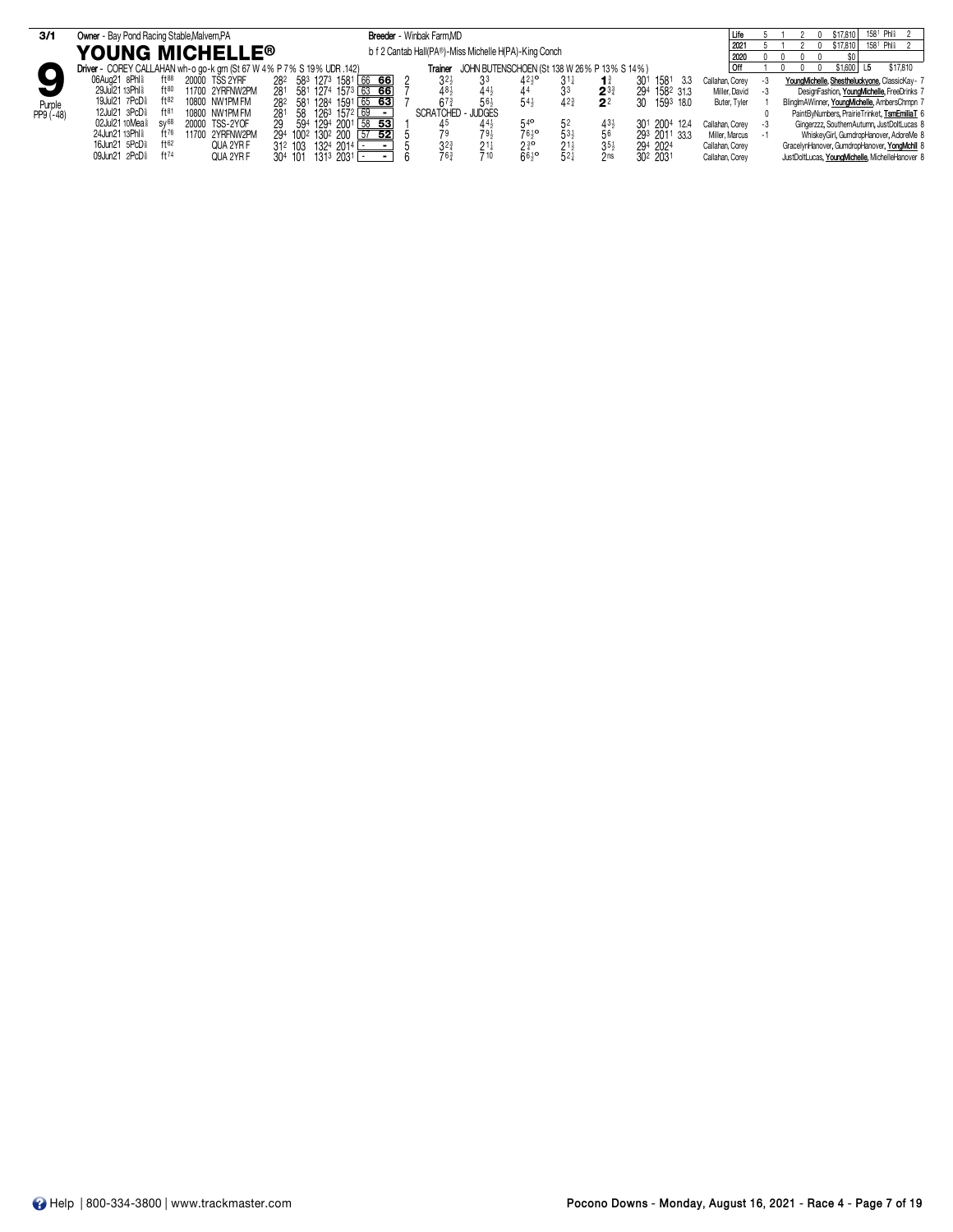| <b>EXAMPOWERED</b>   |                                                                                                         |                                      | POCONO DOWNS - MONDAY, AUGUST 16, 2021                  |                                                |                                                                                                                            |                                                                        |                                                 |                                                                                                              |                                                   |                                       |                                                      |                                                                                                     |                                                                   |                                  | <b>PURSE \$11,700</b>                                                                                                                               |
|----------------------|---------------------------------------------------------------------------------------------------------|--------------------------------------|---------------------------------------------------------|------------------------------------------------|----------------------------------------------------------------------------------------------------------------------------|------------------------------------------------------------------------|-------------------------------------------------|--------------------------------------------------------------------------------------------------------------|---------------------------------------------------|---------------------------------------|------------------------------------------------------|-----------------------------------------------------------------------------------------------------|-------------------------------------------------------------------|----------------------------------|-----------------------------------------------------------------------------------------------------------------------------------------------------|
|                      | TROT                                                                                                    |                                      |                                                         |                                                |                                                                                                                            |                                                                        |                                                 | 2 Yr. Olds Colts & Geldings NW 2 Ext. PM Races or \$20,000 Lifetime PA Preferred MOHEGAN SUN POCONO          |                                                   |                                       |                                                      |                                                                                                     |                                                                   |                                  | EXACTA - 50 CENT TRIFECTA 10 CENT                                                                                                                   |
|                      | 1 MILE                                                                                                  | WARM UP - Not Available              |                                                         |                                                |                                                                                                                            |                                                                        |                                                 |                                                                                                              |                                                   |                                       |                                                      |                                                                                                     |                                                                   |                                  | <b>SUPERFECTA</b>                                                                                                                                   |
| <b>POST - 1:42</b>   | <b>CR 70</b>                                                                                            |                                      |                                                         |                                                |                                                                                                                            |                                                                        |                                                 |                                                                                                              |                                                   |                                       |                                                      |                                                                                                     |                                                                   |                                  |                                                                                                                                                     |
|                      | Date/Race   Track                                                                                       | Cnd<br>Purse                         | Class                                                   | $1Q$   2Q                                      | 3Q Finish CR SR Post                                                                                                       |                                                                        | 1Q Call                                         | 2Q Call                                                                                                      | 3Q Call                                           | Str Call                              | Finish                                               | Horse's Times   Odds                                                                                | Driver                                                            |                                  | Med Var  Comment<br><b>FS</b><br>Top 3 Finishers                                                                                                    |
|                      | 12/1 O Owner - Christine M Baggitt, Bangor, PA; Kenneth H Frieder, Devon, PA                            |                                      |                                                         |                                                |                                                                                                                            |                                                                        |                                                 | Breeder - Arden Homestead Stable, NY; Vieux Carre Farms, PA                                                  |                                                   |                                       |                                                      |                                                                                                     | Life<br>2021                                                      | 3<br>3                           | \$3,736<br>$\mathbf{0}$<br>0<br>$\mathbf{0}$<br>\$3,736<br>0                                                                                        |
|                      | <b>BEER CHEESE® t</b>                                                                                   |                                      |                                                         |                                                |                                                                                                                            |                                                                        |                                                 | b g 2 Bar Hopping(PA®)-Cream Pie(PA)-Malabar Man                                                             |                                                   |                                       |                                                      |                                                                                                     | 2020<br>Off                                                       | 0<br>U.                          | $\mathbf{0}$<br>\$0<br>$\sqrt{ }$                                                                                                                   |
|                      | Driver - DEXTER DUNN red-blk-wh (St 139 W 24% P 8% S 14% UDR .331)<br>14Jul21 9Mea <sup>§</sup>         | $ft^{78}$                            | 20000 TSS-2YOCG                                         | 28<br>582                                      | 1272 1573 62 62                                                                                                            |                                                                        |                                                 | Trainer ROBERT BAGGITT JR (St 105 W 17% P 9% S 13%)<br>78}                                                   | 76                                                | 68                                    | 68½                                                  | 303<br>1591                                                                                         | 8.3<br>Tetrick, Tim + -4                                          |                                  | \$0 L5<br>\$3,736<br>AmourDeaner, PatrickHanover, BarCoins 9                                                                                        |
| Red                  | 05Jul21 5PcD <sup>§</sup><br>28Jun21 4PcD <sup>§</sup>                                                  | ft82<br>ft90                         | 35000 PA ALLSTAR<br>11700 NW2PM 2YRC                    | $\frac{28}{28}$<br>583                         | 1272 1572 64 61<br>574 1263 1564                                                                                           | 63 62                                                                  | 6 <sup>5</sup><br>6                             | $55\frac{1}{4}$<br>$5^{3_{2}^{3}}$<br>$55\frac{1}{2}$                                                        | 4310<br>$57\frac{1}{2}$ <sup>o</sup>              | 3 <sup>3</sup><br>$45\frac{1}{2}$     | 48,<br>410}                                          | 31 159 70.5<br>304 1584 14.9                                                                        | Macdonald, Mark + -3<br>Macdonald, Mark + -3                      |                                  | GlobalPandemic, BigBenHanover, AOneA 6<br>TheresnolimitS, DonzelHanover, CraftBrewLindy 5                                                           |
| PP1 (0)              | 16Jun21 8PcD <sup>§</sup><br>09Jun21 3PcD <sup>§</sup>                                                  | ft65<br>ft <sup>74</sup>             | QUA 2YR CG<br>QUA 2YR CG                                |                                                | 313 1003 1311 2011<br>304 102 1321 2012                                                                                    |                                                                        |                                                 | $2\frac{1}{2}$ <sup>o</sup><br>$21\frac{1}{4}$<br>663<br>66}                                                 | $21\frac{1}{4}$<br>64                             | $31\frac{1}{2}$<br>65                 | 3nk<br>69                                            | 294 2011<br>301 2031                                                                                | Macdonald, Mark +<br>Macdonald, Mark                              |                                  | CraftBrewLindy, BigBenHanover, BeerCheese<br>QuincyMarket, KosherMahoney, CraftBrewLindy 8                                                          |
| 4/1                  | Owner - Stall Tz Inc, Vero Beach, FL                                                                    |                                      |                                                         |                                                |                                                                                                                            |                                                                        | Breeder - Stall Tz Inc.FL                       |                                                                                                              |                                                   |                                       |                                                      |                                                                                                     | Life                                                              |                                  | 1564 PcD <sup>§</sup> 2<br>$\mathbf 0$<br>\$20,550                                                                                                  |
|                      | THERESNOLIMIT S                                                                                         |                                      |                                                         |                                                |                                                                                                                            |                                                                        |                                                 | br c 2 Nuncio-What's Your Limit(SWE)-Credit Winner                                                           |                                                   |                                       |                                                      |                                                                                                     | 2021<br>2020                                                      |                                  | \$20,550<br>1564 PcD <sup>§</sup><br>$\overline{2}$<br>\$0<br>$\mathbf{0}$                                                                          |
|                      | Driver - MATT KAKALEY c red-wh-col bl (St 1286 W 13% P 16% S 16% UDR .272)<br>23Jul21 11M <sup>1</sup>  | ft77                                 | 20000 KNDRGARTEN                                        | 274<br>574                                     |                                                                                                                            | 70<br>67                                                               |                                                 | <b>Trainer</b> MARCUS MELANDER (*St 380 W 18% P 20% S 13%)                                                   |                                                   |                                       |                                                      |                                                                                                     | Off<br>Melander, Mattia                                           | 0<br>-9                          | \$0 L5<br>$\mathsf{n}$<br>0<br>$\Omega$<br>\$20,550<br>FastAsTheWind, StrideTheHill, JagenHghar                                                     |
|                      | 16Jul21 7M <sup>1</sup>                                                                                 | ft82<br>ft90                         | 20000 2YR C&G                                           | 282<br>59                                      | 126 <sup>4</sup> 155<br>127 <sup>3</sup> 155 <sup>3</sup>                                                                  | 65 63                                                                  |                                                 | $3^{2\frac{1}{2}}$<br>$1^{1\frac{1}{2}}$<br>$3^{2^{3}}$<br>$2\frac{1}{2}$                                    | 32}<br>$21\frac{1}{4}$ <sup>o</sup>               | $3^{4}_{2^{2}_{4}}$                   | $54\frac{1}{2}$<br>$44\frac{3}{4}$                   | $\frac{283}{284}$<br>1554 17.5<br>1563                                                              | 3.8<br>Melander, Mattia                                           | $-10$                            | FastAsTheWind, Paymaq, StrideTheHill                                                                                                                |
| Blue<br>$PP2 (+5)$   | 28Jun21 4PcD <sup>§</sup><br>19Jun21 2M <sup>1</sup>                                                    | $ft^{81}$                            | 11700 NW2PM 2YRC<br>48400 TMPKNS-GRS                    | 28<br>$\frac{29}{293}$                         | 574 1263 1564<br>59 <sup>2</sup> 128 <sup>2</sup> 156<br>593 1283 1563                                                     | 63<br><u>73</u><br>63<br>68                                            |                                                 | $31\frac{3}{4}$ <sup>o</sup><br>$11\frac{1}{2}$<br>$11\frac{1}{4}$<br>$1\frac{11}{2}$                        | 12<br>11                                          | 13<br>$2\frac{1}{3}$                  | $1^{3}$<br>$2^{11}_{31}$                             | 30 <sup>1</sup><br>1564<br>156130.8<br>$\frac{274}{281}$                                            | $*0.2$<br>Melander, Mattia<br>Melander, Mattia                    | -3<br>-6                         | TheresnolimitS, DonzelHanover, CraftBrewLindy 5<br>GlobalPandemic, TheresnolimitS, KegStand 7                                                       |
| 10/1                 | 05Jun21 6M <sup>1</sup><br>Owner - Consus Racing Stable Inc, Vero Beach, FL                             | $ft^{75}$                            | 2YR C&G                                                 |                                                |                                                                                                                            |                                                                        |                                                 | $11\frac{1}{2}$<br>Breeder - Consus Racing Stable Inc.FL                                                     | $11\frac{1}{4}$                                   | $11\frac{1}{2}$                       |                                                      | 1564                                                                                                | Melander, Mattia<br>Life                                          |                                  | WallOfMoni, ClassicHill, TheresnolimitS (<br>\$1,000<br>$\mathbf{0}$                                                                                |
|                      | THE AMERICAN EAGI                                                                                       |                                      |                                                         |                                                |                                                                                                                            |                                                                        |                                                 | b c 2 Trixton(NJ®)-D'orsay(NJ)-Yankee Glide                                                                  |                                                   |                                       |                                                      |                                                                                                     | 2021<br>2020                                                      | $\overline{2}$<br>$\mathbf{0}$   | 0<br>\$1,000<br>0<br>\$0<br>$\mathbf 0$<br>$\mathbf{0}$                                                                                             |
|                      | Driver - MARCUS MILLER blk-wh-c red (St 1217 W 12% P 13% S 14% UDR .239)                                |                                      |                                                         |                                                |                                                                                                                            |                                                                        |                                                 | Trainer JONAS CZERNYSON (*St 151 W 12% P 9% S 11%)                                                           |                                                   |                                       |                                                      |                                                                                                     | Off                                                               | 0                                | $$0$ L5<br>\$1,000<br>0<br>$\Omega$                                                                                                                 |
|                      | 06Aug21 8M <sup>1</sup><br>23Jul21 1M <sup>1</sup>                                                      | $ft^{81}$<br>ft $77$                 | 40000 GRDNSTATE<br>20000 KNDRGARTEN                     | 284<br>584<br>274<br>571                       | 1281 1562 68 63<br>1264 1544 69 57                                                                                         |                                                                        | 8                                               | $56\frac{1}{4}$<br>56<br>78 <sub>1</sub><br>$77\frac{3}{4}$                                                  | $46\frac{3}{4}$<br>$66\frac{3}{4}$                | $66\frac{1}{2}$<br>612                | 77½<br>$5^{16}$                                      | 281 1574 48.4<br>294<br>158 76.8                                                                    | Zeron, Scott<br>Zeron, Scott                                      | -3<br>-9                         | HBalou, Pretender, Abruzzo &<br>LetsdoitS, Torrone, Tachyon 8                                                                                       |
| White                | 17Jul21 4M <sup>1</sup><br>03Jul21 5M <sup>1</sup>                                                      | ft <sup>81</sup><br>gd <sup>62</sup> | 2YR C&G<br>2YR C&G                                      | $\frac{28}{30}$<br>584<br>593                  | 1284 1571<br>1293 201                                                                                                      | $\blacksquare$                                                         |                                                 | $11\frac{3}{4}$<br>$11\frac{1}{2}$<br>$33\frac{1}{4}$<br>$x4^{15}x$                                          | $11\frac{1}{2}$<br>424                            | 2 <sup>1</sup><br>$\overline{4}16$    | 410}<br>418                                          | 302 1591<br>301 2043                                                                                | Zeron, Scott<br>Bartlett, Jason                                   |                                  | FamousFather, KnightsGuard, Ducasse 7<br>Troycen, FashionKen, HighHills 5                                                                           |
| $PP3 (+7)$           | 23Jun21 4Chfld <sup>§</sup>                                                                             | ft63                                 | QUA 2YR CG                                              |                                                | 303 1013 1312 2003                                                                                                         |                                                                        |                                                 | 56<br>56                                                                                                     | 573                                               | $57\frac{1}{2}$                       | 54}                                                  | 284 2013                                                                                            | Mccarthy, Todd                                                    |                                  | GlobalDaytraderS, BullyBoyHill, MolotovCocktal 6                                                                                                    |
|                      | 5/2 Owner - Knutsson Trotting, FL; Ake Svanstedt, NJ; K Jacobs, NY                                      |                                      |                                                         |                                                |                                                                                                                            |                                                                        | Breeder - Knutsson Trotting Inc,FL              |                                                                                                              |                                                   |                                       |                                                      |                                                                                                     | Life<br>2021                                                      | 4<br>4                           | \$7,200<br>$\overline{2}$<br>$\mathbf{0}$<br>\$7,200                                                                                                |
|                      | <b>JAQEN H'GHAR</b><br>Driver - AKE SVANSTEDT grn-blk-wh (*St 260 W 18% P 15% S 14% UDR .310)           |                                      |                                                         |                                                |                                                                                                                            |                                                                        |                                                 | b c 2 Walner(NJ®)-Windowshopper(KY)-Donato Hanover<br><b>Trainer</b> AKE SVANSTEDT (St 60 W 33% P 13% S 17%) |                                                   |                                       |                                                      |                                                                                                     | 2020<br>Off                                                       | $\mathbf{0}$                     | \$0<br>$\mathbf{0}$<br>0<br>$\Omega$<br>$$0$ L5<br>\$7,200                                                                                          |
|                      | 06Aug21 12M <sup>1</sup>                                                                                | $ft^{81}$                            | 40000 GRDNSTATE                                         | $\frac{283}{274}$<br>584                       | 1551<br>127                                                                                                                | 76<br><u>75 </u>                                                       | 6                                               | $43\frac{1}{4}$<br>$4^{2^{3}}$                                                                               | $43\frac{3}{4}$                                   | $3^{23}$                              | 31)                                                  | 273 1552 26.6                                                                                       | Svanstedt, Ake                                                    | -3                               | Simon, Periculum, JagenHghar                                                                                                                        |
| Green                | 23Jul21 11M1<br>09Jul21 5M <sup>1</sup>                                                                 | ft $77$<br>$ft^{79}$                 | 20000 KNDRGARTEN<br>25000 2YR C NJSS                    | 283<br>564                                     | 574 1264<br>155<br>126 <sup>2</sup> 1542<br>128 <sup>3</sup> 1561                                                          | $\overline{70}$<br>68<br>$65$ 68                                       | 3                                               | $67\frac{3}{4}$<br>$67\frac{1}{4}$<br>$64\frac{3}{4}$<br>$67\frac{1}{2}$                                     | $54\frac{3}{4}$ <sup>o</sup><br>76 <sup>1</sup> ° | $45\frac{1}{2}$<br>$5^{7\frac{3}{4}}$ | $\mathbf{3}^{3\ddagger}$<br>$64\frac{1}{4}$          | 274<br>1553 27.4<br>$\frac{273}{301}$<br>1551 67.6<br>2004 24.5                                     | Svanstedt, Ake<br>Svanstedt, Ake                                  | -9<br>$-12$                      | FastAsTheWind, StrideTheHill, JagenHghar<br>KingOfTheNorth, BullyBoyHill, GrizzlyBare 9                                                             |
| PP4 (+19)            | 02Jul21 4M <sup>1</sup><br>12Jun21 7M <sup>1</sup>                                                      | $sy^{70}$<br>ft67                    | 25000 2YR C NJSS<br>2YR C&G                             | 291<br>59<br>294 1001 1312 159                 |                                                                                                                            | 63<br>44                                                               | 1х                                              | 612x<br>610<br>45}                                                                                           | 610<br>54}°                                       | 613<br>$57\frac{1}{2}$                | $6^{22\frac{3}{4}}$<br>561                           | 28 2001                                                                                             | Svanstedt, Ake<br>Svanstedt, Ake                                  | $-11$                            | LooksLikeMoni, BASuperhero, Periculum 8<br>MajesticJ, Takato, Talismano 6                                                                           |
| $9/2$ $\Omega$       | Owner - Claude Gendreau Stb Inc, Buffalo Grove, IL                                                      |                                      |                                                         |                                                |                                                                                                                            |                                                                        |                                                 | Breeder - Claude Gendreau Stb Inc.IL                                                                         |                                                   |                                       |                                                      |                                                                                                     | Life<br>2021                                                      |                                  | \$2,925<br>$202^3$ Phis<br>20<br>\$2,925<br>202 <sup>3</sup> Phl <sup>§</sup><br>20<br>0                                                            |
|                      | ANDOVERTHEWINNINGS®                                                                                     |                                      |                                                         |                                                |                                                                                                                            |                                                                        |                                                 | br g 2 Explosive Matter(PA®)-Andover The Prize(IL)-Andover Hall                                              |                                                   |                                       |                                                      |                                                                                                     | 2020                                                              | 0                                | \$0<br>$\mathbf{0}$                                                                                                                                 |
|                      | Driver - TYLER BUTER br-go (St 1267 W 13% P 13% S 13% UDR .246)<br>09Aug21 6PcD <sup>§</sup>            | $ft^{85}$                            | 11700 NW2PM 2YRC                                        |                                                | 291 592 1291 1582 58 62                                                                                                    |                                                                        |                                                 | Trainer JOHN BUTENSCHOEN (St 138 W 26% P 13% S 14%)<br>$5^{5\frac{1}{2}}$<br>613<br>$55\frac{1}{4}$          | $540$                                             | $64\frac{1}{2}$                       | $2^1$                                                | 283<br>1583                                                                                         | Off<br>3.0<br>Buter, Tyler                                        | $\theta$<br>-4                   | \$0<br>\$2,925<br>L5<br>HighTops, <b>Andoverthewinnings</b> , CaliforniaGold                                                                        |
| Black                | 03Aug21 6Phl <sup>§</sup>                                                                               | ft70                                 | <b>QUA</b>                                              |                                                | 302 1012 1323 2023                                                                                                         |                                                                        | $\overline{1}$                                  | 47                                                                                                           | $1^{10}$                                          | 13                                    | $11\frac{1}{4}$                                      | 30<br>2023                                                                                          | Foster, Russell                                                   |                                  | Andoverthewinnings, DontlWish, Outmuscle 8                                                                                                          |
| PP5 (+35)            |                                                                                                         |                                      |                                                         |                                                |                                                                                                                            |                                                                        |                                                 |                                                                                                              |                                                   |                                       |                                                      |                                                                                                     |                                                                   |                                  |                                                                                                                                                     |
| 15/1                 | Owner - Ron Coyne Stbs, Nw Egypt, NJ,B Corbeil, AB,F Carney, Tckh, NY, R                                |                                      |                                                         |                                                |                                                                                                                            |                                                                        |                                                 | Breeder - Blue Chip Bloodstock Inc.NY                                                                        |                                                   |                                       |                                                      |                                                                                                     | Life                                                              |                                  | \$22,809                                                                                                                                            |
|                      | T REX BLUE CHIP                                                                                         |                                      |                                                         |                                                |                                                                                                                            |                                                                        |                                                 | b c 2 Chapter Seven(NY®)-Run The World(NY)-Ken Warkentin                                                     |                                                   |                                       |                                                      |                                                                                                     | 2021<br>2020                                                      | 4<br>0                           | \$22,809<br>$\sqrt{ }$<br>$\mathbf{0}$<br>\$0<br>$\mathsf{U}$                                                                                       |
|                      | Driver - JOE BONGIORNO mar-gra-wh (St 126 W 20% P 12% S 11% UDR 303)<br>04Aug21 8Btva}                  | ft <sup>81</sup>                     | 50400 NYSS                                              |                                                | 583 1283 1574                                                                                                              | <u>65   </u>                                                           |                                                 | Trainer RON COYNE JR (*St 233 W 12% P 16% S 14%)<br>45                                                       | $3^{7}\frac{1}{4}$                                |                                       | $2$ 11                                               | 40.3                                                                                                | Off<br>Bongiorno, Joe                                             | -6                               | \$2,744<br>\$22,809<br>$\Omega$<br>L5<br>MolotovCocktail, TRexBlueChip, VelvetStyle 6                                                               |
|                      | 18Jul21 4TgDn <sup>§</sup> gd <sup>66</sup><br>09Jul21 6VD $\frac{7}{8}$ ft <sup>73</sup>               |                                      | 34300 NYSS                                              | 284<br>294<br>59                               | $127^3$ $156^3$                                                                                                            | $\begin{array}{ c c }\n\hline\n69 \\ \hline\n63\n\end{array}$<br>$-67$ |                                                 | $4^{5\frac{1}{2}}$<br>44 <sup>1</sup><br>443                                                                 | 431<br>141                                        | $^{27}_{493}$                         | 493                                                  | $\frac{30}{30^2}$<br>1583 21.1                                                                      | Bongiorno, Joe                                                    | 0                                | CoolPapaBell, GrandSpa, BarnBully                                                                                                                   |
| Yellow<br>$PP6 (-5)$ | 28Jun21 1YR <sup>1</sup>                                                                                | ft90                                 | 34200 NYSS<br>47966 NYSS                                | 283<br>$\begin{array}{c} 30 \\ 32 \end{array}$ | 59 1281 1562 63 65<br>100 <sup>2</sup> 130 <sup>2</sup> 200<br>103 <sup>2</sup> 133 <sup>4</sup> 202 <sup>2</sup>          | $61$ 62                                                                | 6<br>67                                         | $54+$<br>$45\frac{3}{4}$<br>$46\frac{1}{2}$<br>22 $\frac{1}{4}$                                              | $\frac{43\frac{1}{4}}{2^2}$                       | 57<br>$3^{5\frac{1}{2}}$              | 571                                                  | 284 1574 32.3                                                                                       | Bongiorno, Joe<br>Dube, Daniel                                    | -2                               | CoolPapaBell, BrandedByLindy, QuincyMarket 7<br>QuincyMarkt, GrndSp, TRxBIChp 7<br>-4 rode the rail                                                 |
|                      | 16Jun21 8Chfld <sup>§</sup><br>09Jun21 7Chfld <sup>§</sup> ft <sup>75</sup>                             | $ft^{68}$                            | QUA 2YR CG<br>QUA 2YR CG                                | 31                                             | 1023 1321 2022 [                                                                                                           |                                                                        |                                                 | $33\frac{1}{4}$<br>$33\frac{1}{2}$                                                                           | 461                                               | 44 <sup>3</sup>                       | $\frac{3}{56}$<br>56 <sup>1</sup><br>52 <sup>3</sup> | 30 201 33.5<br>292 2033<br>293 203                                                                  | Dube, Daniel<br>Zeron, Scott                                      |                                  | CastleHouse, Chapheart, Esplosione 6<br>TanglewildRoad, SnowThunder, PubHopping 6                                                                   |
| 3/1                  | Owner - Goran C Falk, Allentown, NJ; Christina Takter, East Windsor, NJ                                 |                                      |                                                         |                                                |                                                                                                                            |                                                                        |                                                 | <b>Breeder</b> - Goran C Falk & Christina Takter, NJ                                                         |                                                   |                                       |                                                      |                                                                                                     | Life<br>2021                                                      | $\overline{2}$<br>$\overline{2}$ | \$10,585<br>155 M <sup>1</sup><br>$\overline{1}$<br>$\Omega$<br>$\mathbf{0}$<br>155 M <sup>1</sup><br>\$10,585<br>0<br>$^{\circ}$<br>$\overline{2}$ |
|                      | FAMOUS FATHER®                                                                                          |                                      |                                                         |                                                |                                                                                                                            |                                                                        |                                                 | b c 2 Father Patrick(PA®)-Hollywood Hill(PA)-Muscle Hill                                                     |                                                   |                                       |                                                      |                                                                                                     | 2020                                                              | $\mathbf 0$                      | \$0<br>0<br>0<br>$\mathbf{0}$                                                                                                                       |
|                      | Driver - YANNICK GINGRAS h grn-wh-go (*St 1816 W 16% P 16% S 14% UDR .296)<br>05Aug21 4Phl <sup>§</sup> | ft82                                 | 11700 2YRCGNW2PM                                        | $^{29}_{282}$                                  | 581 1272 1554 69 57<br>563 1254 155 68 72                                                                                  |                                                                        | $\frac{6}{5}$                                   | <b>Trainer</b> NANCY TAKTER (St 51 W 33% P 14% S 16%)<br>$x_{53}^{479}x$<br>718                              | 7 15°                                             | 720                                   | 521                                                  | 200<br>155                                                                                          | Off<br>$*0.8$<br>Takter, Jimmy                                    | $\mathbb O$<br>$-2$              | $$0$ L5<br>0<br>0<br>0<br>\$10,585<br>KhalDrogo, PinewoodHanover, DribblingBi 8                                                                     |
| Pink                 | 23Jul 21 4M <sup>1</sup><br>17Jul21 4M <sup>1</sup>                                                     | ft77<br>ft <sup>81</sup>             | 20000 KNDRGARTEN<br>2YR C&G                             | 282                                            | 584 1284 1571 <u>- </u>                                                                                                    |                                                                        | 46                                              | $55\frac{1}{2}$<br>$3^{2^{3}}$                                                                               | $55\frac{1}{4}$<br>$31\frac{3}{4}$ <sup>o</sup>   | $53\frac{1}{4}$<br>11                 | $11\frac{1}{2}$<br>$11\frac{1}{4}$                   | 293<br>281<br>28<br>28<br>1571                                                                      | 3.8<br>Takter, Jimmy<br>Takter, Jimmy                             | -9                               | FamousFather, GlobalDaytraderS, Biornsson 8<br>FamousFather, KnightsGuard, Ducasse 7                                                                |
| PP7 (-28)            | 10Jul21 4M <sup>1</sup>                                                                                 | $ft^{75}$                            | 2YR C&G                                                 | 292                                            | 582 1283 1564                                                                                                              | $\blacksquare$                                                         | х6х                                             | 611<br>$66\frac{3}{4}$                                                                                       | $65\frac{3}{4}$ <sup>o</sup>                      | $64\frac{1}{2}$                       | 55                                                   | 1574                                                                                                | Takter, Jimmy                                                     |                                  | LetsdoitS, FastAsTheWind, Abruzzo 6                                                                                                                 |
| 6/1                  | Owner - Share A Horse Inc, Monroe Twp, NJ                                                               |                                      |                                                         |                                                |                                                                                                                            |                                                                        | <b>Breeder</b> - Daisy Acres, NY                |                                                                                                              |                                                   |                                       |                                                      |                                                                                                     | Life                                                              | 4                                | 156 <sup>2</sup> M <sup>1</sup><br>\$22,000<br>$\mathbf{0}$<br>$\overline{2}$                                                                       |
|                      |                                                                                                         |                                      |                                                         |                                                |                                                                                                                            |                                                                        |                                                 | b c 2 Trixton(NJ®)-Made It Happen(NY)-Conway Hall                                                            |                                                   |                                       |                                                      |                                                                                                     | 2021                                                              | 4                                | \$22,000<br>156 <sup>2</sup> M <sup>1</sup><br>0<br>0<br>$\overline{2}$                                                                             |
|                      | <b>HL BALOU t</b>                                                                                       |                                      |                                                         |                                                |                                                                                                                            |                                                                        |                                                 |                                                                                                              |                                                   |                                       |                                                      |                                                                                                     | 2020                                                              | 0                                | $\mathbf 0$<br>\$0<br>$\mathbf{0}$                                                                                                                  |
|                      | Driver - MARK MACDONALD wh-yel-blu (St 323 W 12% P 12% S 13% UDR .230)                                  |                                      |                                                         |                                                |                                                                                                                            |                                                                        |                                                 | <b>Trainer</b> HARRY LANDY (*St 80 W 14% P 14% S 13%)                                                        |                                                   |                                       |                                                      |                                                                                                     | Off                                                               |                                  | $\mathbf 0$<br>\$2,000<br>0<br>0<br>L5<br>\$22,000                                                                                                  |
| Gray                 | 06Aug21 8M <sup>1</sup><br>30Jul21 4M <sup>1</sup><br>23Jul21 4M <sup>1</sup>                           | $ft^{81}$<br>ft $72$<br>ft $^{77}$   | 40000 GRDNSTATE<br>20000 PHAUGHTONE<br>20000 KNDRGARTEN | $^{284}_{29}$<br>28 <sup>2</sup><br>291        | 584 1281 1562 68 70<br>573 1271 1561 80 55<br>56 <sup>3</sup> 125 <sup>4</sup> 155 68 58<br>59 128 <sup>3</sup> 1561 63 61 |                                                                        | 2 <sup>2</sup><br>6<br>$x\overline{6}$ 15<br>4х | $^{21}_{613}$<br>$75\frac{3}{4}$ <sup>o</sup><br>$78\frac{3}{4}$                                             | $21\frac{1}{4}$<br>611<br>$77\frac{1}{2}$ °       | 2 <sup>hd</sup><br>613<br>$6^{73}$    | $\mathbf{1}_{2}^{1}$<br>$6^{21}$<br>$613\frac{1}{4}$ | $\frac{28}{31}$<br>1562 13.8<br>2002 77.5<br>30 <sup>2</sup> 157 <sup>3</sup> 10.1<br>274 1571 16.4 | Mccarthy, Todd + -3<br>Mccarthy, Todd + 2<br>Macdonald, Mark + -9 |                                  | HBalou, Pretender, Abruzzo 8<br>KingOfTheNorth, TemporalHanover, GloblPndmc 6<br>FamousFather, GlobalDaytraderS, Bjornsson 8                        |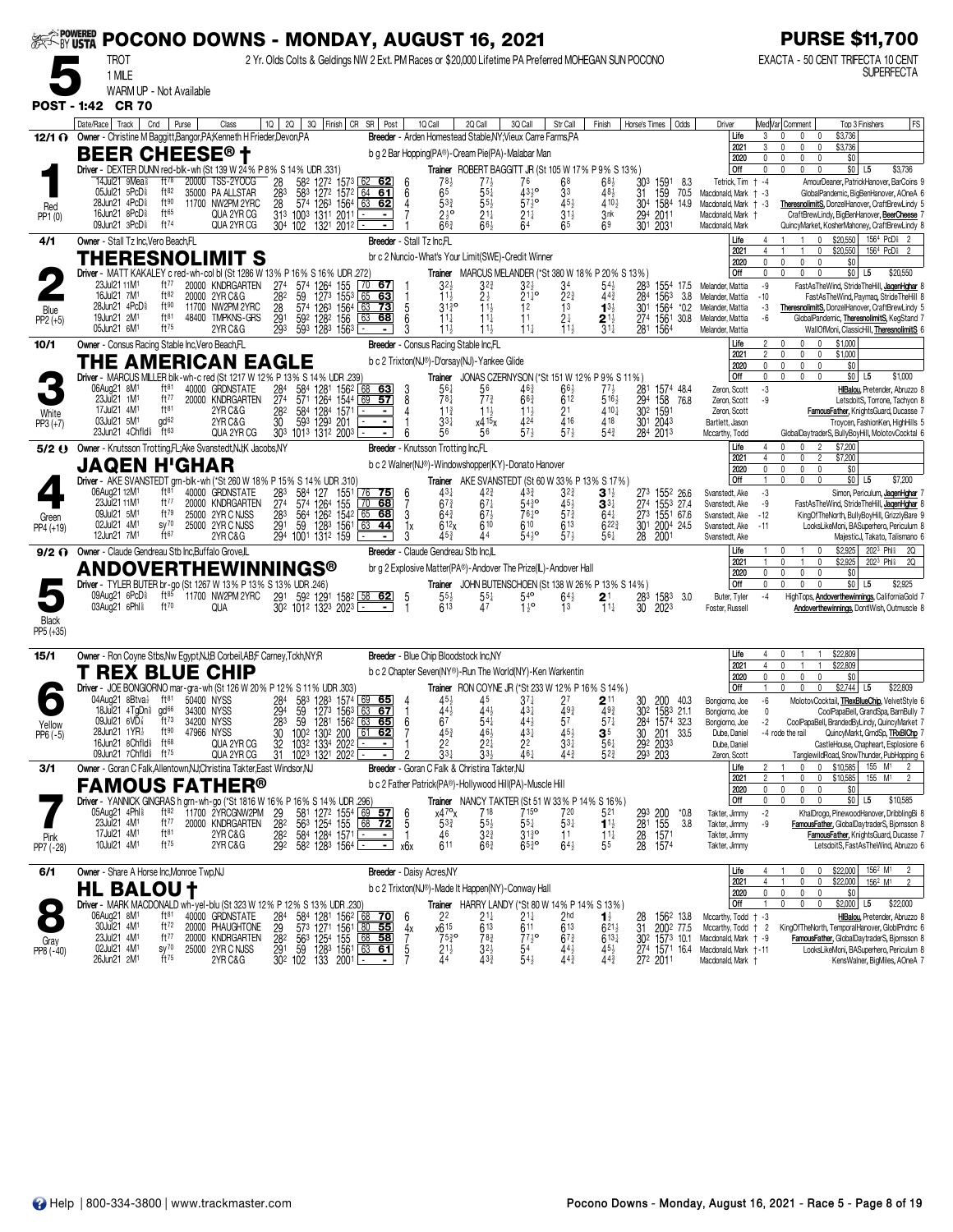| <b><i>SEERS POWERED</i></b> |                                                                                                                                                     | POCONO DOWNS - MONDAY, AUGUST 16, 2021                                                                                                   |                                                                                                                                                              |                                                                                                                                |                                                                                                       | <b>PURSE \$20,000</b>                                                                                                                 |
|-----------------------------|-----------------------------------------------------------------------------------------------------------------------------------------------------|------------------------------------------------------------------------------------------------------------------------------------------|--------------------------------------------------------------------------------------------------------------------------------------------------------------|--------------------------------------------------------------------------------------------------------------------------------|-------------------------------------------------------------------------------------------------------|---------------------------------------------------------------------------------------------------------------------------------------|
|                             | <b>TROT</b><br>1 MILE                                                                                                                               | The Stallion Series 2 Yr. Old Fillies 1st division of 4 MOHEGAN SUN POCONO 2nd division of 4 M Kakaley 3 over                            |                                                                                                                                                              |                                                                                                                                |                                                                                                       | EXACTA - 50 CENT TRIFECTA 10 CENT<br>SUPERFECTA 50 CENT PICK 4 (6-7-8-9)                                                              |
|                             | WARM UP - Not Available<br><b>POST - 2:00 CR 65</b>                                                                                                 |                                                                                                                                          |                                                                                                                                                              |                                                                                                                                |                                                                                                       |                                                                                                                                       |
| 3/1                         | Date/Race<br>Track<br>Cnd<br>Purse<br>Class<br>Owner - J A Crawford IV, NY; D J Miller, FL; Crawford Fms Rcg, NY                                    | 3Q Finish CR SR Post<br>1Q  <br>2Q                                                                                                       | 1Q Call<br>2Q Call<br>3Q Call<br>Breeder - Crawford Farms LLC,NY                                                                                             | Str Call<br>Finish<br>Horse's Times                                                                                            | Odds<br>Driver<br>Life<br>$\overline{4}$                                                              | Med Var  Comment<br>FS<br>Top 3 Finishers<br>156 PcD <sup>§</sup><br>$\overline{2}$<br>\$6,786<br>$\mathbf 0$<br>$\mathbf{0}$         |
|                             | <b>PURE WOW® +</b>                                                                                                                                  |                                                                                                                                          | b f 2 Father Patrick(PA®)-No Pan No Gain(PA)-Mr Vic                                                                                                          |                                                                                                                                | 2021<br>4<br>2020<br>0                                                                                | $\mathbf 0$<br>\$6,786<br>156 PcDi 2<br>0<br>\$0<br>0<br>0<br>$\mathbf{0}$                                                            |
|                             | Driver - TYLER BUTER br-go (St 1267 W 13% P 13% S 13% UDR .246)<br>09Aug21 7PcD <sup>5</sup><br>$ft^{88}$<br>11700 NW2PM 2YRF                       | 282<br>582<br>1271 156<br><u>75 </u>                                                                                                     | Trainer<br>1 <sup>3</sup><br>$11\frac{1}{4}$                                                                                                                 | JOHN BUTENSCHOEN (St 138 W 26% P 13% S 14%)<br>284<br>16<br>156<br>$11\frac{1}{2}$                                             | Off<br>0<br>33.8<br>Buter, Tyler + -4                                                                 | \$0 L5<br>$\mathbf{0}$<br>\$6,786<br>0<br>$\Omega$<br>PureWow, RomanticTileS, WildKatG 8                                              |
| Red                         | ft80<br>29Jul21<br>8Phl <sup>5</sup><br>11700 2YRFNW2PM<br>ft69<br>21Jul21 2PcD<br>QUA<br>16Jul21 11Phl <sup>§</sup><br>ft92<br>11700 2YRFNW2PM     | 293<br>1292<br>1002<br>1583<br>$65$ 47<br>30<br>1001<br>131<br>2004<br>$\blacksquare$<br>201<br>303<br>61<br>1014 1313<br>$\blacksquare$ | 814<br>814<br>815<br>x3<br>$14\frac{1}{2}$<br>3<br>12<br>$11\frac{3}{4}$<br>x8 <sup>ds</sup><br>8 ds<br>x8 ds<br>1x                                          | 815<br>716}<br>292 2014<br>$11\frac{1}{2}$<br>2 <sub>ns</sub><br>294<br>2004<br>8 <sub>ds</sub><br>8 <sub>ds</sub>             | 17.4<br>Callahan, Corey + -3<br>Buter, Tyler<br>3.4<br>Miller, Marcus + 1                             | BornOnThirdBase, Seveyond, Chalova 8<br>Luisella, PureWow, SevensRHot 3<br>GyreHanover, ReadyDonna, Gooville 8                        |
| PP1 (0)                     | ft86<br>08Jul21 5Phl <sup>§</sup><br>11700 2YRFNW2PM<br>ft79<br>30Jun21 1PcD <sup>§</sup><br>QUA 2YR F                                              | 59<br>63<br>284<br>584<br>128<br>1572<br>1292<br>293<br>593<br>159<br>$\blacksquare$                                                     | xi6 12<br>69<br>56<br>$11\frac{1}{4}$<br>$11\frac{3}{4}$<br>6<br>$11\frac{1}{2}$                                                                             | 56}<br>48}<br>294<br>159<br>159<br>$\overline{29}$ <sup>3</sup><br>$\frac{1}{2}$<br>$13\frac{1}{4}$                            | 2.3<br>Callahan, Corey + -1<br>Buter, Tyler †                                                         | PaulineHanover, BlueTesla, Dingle 8<br>PureWow, MissSpicy, WeCouldBeHeros 8                                                           |
|                             | 16Jun21 6PcD <sup>§</sup><br>ft62<br>QUA 2YR F<br>$ft^{74}$<br>09Jun21 4PcD <sup>§</sup><br>QUA 2YR F                                               | 1024 1341<br>203<br>31<br>304 1001 1304 1591                                                                                             | 683<br>512<br>$11\frac{1}{2}x$<br>725<br>x718x<br>79}                                                                                                        | 47<br>301 2064<br>$3^{17\frac{3}{4}}$<br>732<br>7374<br>304 2063                                                               | Butenschoen, Joh<br>Callahan, Corey                                                                   | ImHappyHanover, PeacefulProtester, PureWow 7<br>Prasiolite, WeCouldBeHeros, TurnTheTab 7                                              |
| 5/2                         | Owner - Marcus M Melander, New Egypt, NJ<br><b>CHAMBERS COVE®</b>                                                                                   |                                                                                                                                          | Breeder - Marcus M Melander, NJ<br>b f 2 Explosive Matter(PA®)-Wygant Princess(NJ)-Conway Hall                                                               |                                                                                                                                | Life<br>3<br>2021<br>3                                                                                | \$4,525<br>\$4,525<br>0<br>$\mathbf{0}$                                                                                               |
|                             | Driver - GEO. NAPOLITANO JR red-wh-grn (St 1373 W 24% P 17% S 14% UDR .381<br>$ft^{88}$<br>06Aug21 8Phl <sup>§</sup>                                |                                                                                                                                          | Trainer MARCUS MELANDER (*St 380 W 18% P 20% S 13%)                                                                                                          |                                                                                                                                | 2020<br>0<br>Off                                                                                      | $\mathbf 0$<br>\$0<br>0<br>$\Omega$<br>\$4,525<br>$$0$ L5<br>0<br>$\mathbf{0}$<br>0                                                   |
|                             | <b>TSS 2YRF</b><br>20000<br>19Jul21 5PcD<br>ft82<br>11700 NW2PM 2YRF<br>02Jul21 4Mea<br>$SV^{68}$<br>20000 TSS-2YOF                                 | $\frac{28^2}{29^1}$<br>583 1273 1581<br>66<br>63<br>1003 1302 200<br>57<br>60<br>294<br>1004<br>1304 2004<br>39<br>57                    | 5<br>6<br>44<br>55<br>54<br>$2^{13}$<br>$3^{3}$<br>331<br>$66\frac{1}{2}$<br>7<br>$67\frac{1}{2}$<br>$42\frac{1}{2}$ ° <sub>X</sub>                          | $51\frac{3}{4}PL4$<br>30 <sup>1</sup><br>1583<br>53<br>i3 <sup>2</sup><br>2004<br>$2^3$<br>294<br>818<br>8181<br>331<br>2042   | $-3$<br>18.8<br>Melander, Mattia<br>5.0<br>Melander, Mattia<br>$\overline{1}$<br>7.3<br>Palone, David | YoungMichelle, Shestheluckyone, ClassicKay- 7<br>SunTemple, ChambersCove, BucketHead 7<br>WhiskeyGirl, MissPrinciple, DallasBi 9      |
| Blue<br>$PP2 (+5)$          | gd <sup>74</sup><br>22Jun21 6Phl <sup>§</sup><br>QUA 2YR F<br>ft67<br>12Jun21 3M <sup>1</sup><br>2YR F                                              | 312 1022 1323 201<br>$\blacksquare$<br>32<br>1034 1331 2012                                                                              | $\frac{1}{1}$<br>$\frac{1}{2}$<br>$\frac{1}{4}$<br>$11\frac{1}{2}$<br>$1\frac{1}{4}$<br>$11\frac{1}{2}$<br>$11\frac{1}{4}$                                   | 21<br>$23\frac{1}{2}$<br>29<br>2013<br>$\overline{1}1$<br>43}<br>284<br>202                                                    | Melander, Mattia<br>Melander, Mattia                                                                  | APerfectHelen, ChambersCove, GyreHanover 5<br>JiggyJogS, DixiechickHanover, MagicCanHappn 5                                           |
| 5/1                         | Owner - Fashion Farms LLC, New Hope, PA                                                                                                             |                                                                                                                                          | Breeder - Virginia L Louthan, DE<br>b f 2 Donato Hanover(PA®)-Designable(PA)-Earl                                                                            |                                                                                                                                | Life<br>3<br>2021<br>3                                                                                | $\mathfrak{p}$<br>\$17,254<br>157 Phl <sup>§</sup><br>$\Omega$<br>0<br>\$17,254<br>157<br>Phli                                        |
|                             | <b>DESIGN FASHION®</b><br>Driver - MATT KAKALEY c red-wh-col bl (St 1286 W 13% P 16% S 16% UDR 272                                                  |                                                                                                                                          | <b>Trainer</b> JIM CAMPBELL (*St 218 W 22% P 11% S 14%)                                                                                                      |                                                                                                                                | 2020<br>$\mathbf 0$<br>Off<br>0                                                                       | $\mathbf 0$<br>$\mathbf{0}$<br>\$0<br>0<br>$\mathbf 0$<br>$\mathbf{0}$<br>$$0$ L5<br>0<br>\$17,254                                    |
|                             | 06Aug21 1Phl \$<br>ft88<br>20000 TSS 2YRF<br>29Jul21 13Phl \$<br>ft80<br>11700 2YRFNW2PM<br>ft90<br><b>15Jul21 14Phl&amp;</b><br>11700 2YRFNW2PM    | 284<br>584<br>1274<br>64<br>157<br>71 <br>281<br>29<br>581<br>1274 1573<br>63<br>69<br>59<br>1282 158<br>61<br>65                        | $21\frac{1}{2}$<br>$11\frac{1}{2}$<br>21}<br>5<br>6<br>25<br>$21\frac{1}{2}$<br>2 <sup>2</sup><br>$67\frac{1}{2}$<br>5<br>$68\frac{1}{2}$<br>$66\frac{1}{2}$ | $21\frac{1}{2}$<br>$^{29}_{292}$<br>11<br>157<br>$\frac{21}{5}$<br>1573<br>$13\frac{3}{4}$<br>284 1582<br>$3^{2+}$             | Tetrick, Tim + -3<br>*0.1<br>4.2<br>Tetrick, Tim + -3<br>9.0<br>Tetrick, Tim + -2                     | DesignFashion, NewellPlace, WhiskeyGirl 8<br>DesignFashion, YoungMichelle, FreeDrinks 7<br>LadyMontaque, Hallance, DesignFashion 8    |
| White<br>$PP3 (+7)$         | 29Jun21 4Phl <sup>§</sup><br>ft84<br>QUA 2YR<br>ft76<br>15Jun21 6Phl <sup>§</sup><br>QUA 2YR F                                                      | 304<br>1022 1313 2024<br>$\blacksquare$<br>32<br>1024 1322 2024                                                                          | 38<br>46<br>36 <sub>4</sub><br>35<br>3 <sup>3</sup><br>5<br>510                                                                                              | 35<br>2031<br>$3^{13}$<br>30 <sup>1</sup><br>510<br>593<br>302 2044                                                            | Morrison, Jeremy<br>Tetrick, Tim                                                                      | EnvisionHanover, ZetteFlame, DesignFashion 5<br>Gooville, Chalova, FierceWoman 5                                                      |
| 4/1 O                       | Owner - Goran C Falk, Allentown, NJ                                                                                                                 |                                                                                                                                          | Breeder - Goran C Falk, NJ                                                                                                                                   |                                                                                                                                | Life<br>2021                                                                                          | \$585<br>$\mathbf 0$<br>0<br>$\Omega$<br>$\mathbf 0$<br>\$585<br>$\mathbf{0}$                                                         |
|                             | D BY THE<br><b>LIGHT®</b><br>LE<br>Driver - DEXTER DUNN red-blk-wh (St 139 W 24% P 8% S                                                             | 14% UDR .331)                                                                                                                            | b f 2 Father Patrick(PA®)-Lantern Kronos(PA)-Viking Kronos<br>Trainer                                                                                        | NANCY TAKTER (St 51 W 33% P 14% S 16%)                                                                                         | 2020<br>$\mathbf 0$<br>Off<br>$\mathbf 0$                                                             | \$0<br>0<br>$\mathbf{0}$<br>0<br>\$0 <br>$\mathbf 0$<br>$\mathbf{0}$<br>0<br>L <sub>5</sub><br>\$585                                  |
|                             | 05Aug21 12Phl \$<br>ft82<br>11700 2YRFNW2PM<br>ft74<br>24Jul21 3M <sup>1</sup><br>2YRF                                                              | 292<br>584 1281 1582 59 57<br>29 <sup>2</sup><br>282<br>59<br>1291<br>1581<br>$\blacksquare$                                             | 33<br>$32\frac{1}{2}$ <sup>o</sup><br>$\begin{array}{c} 5 \\ 6 \\ 7 \end{array}$<br>33}<br>68<br>66<br>67‡                                                   | 2 <sup>1</sup><br>$57\frac{1}{2}$<br>311 1594<br>$5^{7}$<br>$44\frac{1}{2}$<br>283<br>159                                      | $-2$<br>-5.7<br>Takter, Jimmy<br>Dunn, Dexter                                                         | Bethereinaprosecco, Chalova, JeannicaS 8<br>JeannicaS, Medley, Totality 6                                                             |
| Green<br>PP4 (+19)          | $ft^{75}$<br>26Jun21 9M <sup>1</sup><br>2YRF<br>19Jun21 2M1<br>ft80<br>2YR <sub>F</sub>                                                             | 582<br>1284<br>1553<br>$\blacksquare$<br>303 1004 131<br>1592                                                                            | 710<br>$75\frac{1}{2}$ <sup>o</sup><br>$77\frac{1}{2}$<br>$57\frac{1}{2}$<br>$55\frac{3}{4}$<br>541°<br>ĥ                                                    | 730<br>x714<br>314 2013<br>22<br>5 <sup>5</sup><br>28<br>1594                                                                  | Dunn, Dexter<br>Dunn, Dexter                                                                          | MisswalnerFashion, RaisedByLindy, ValentinaBl 8<br>BoldAndBeautiful, LedByTheLight, PrincessNala 6                                    |
| 6/1                         | Owner - Winning Key Inc, Leechburg, PA                                                                                                              |                                                                                                                                          | <b>Breeder</b> - Robert J Key, PA                                                                                                                            |                                                                                                                                | Life<br>3<br>3<br>2021                                                                                | \$3,004<br>n<br>$\mathbf{0}$<br>\$3,004<br>$\overline{1}$<br>0<br>0                                                                   |
|                             | <b>FREE DRINKS®</b><br>Driver - YANNICK GINGRAS h grn-wh-go (*St 1816 W 16% P 16% S 14% UDR .296)                                                   |                                                                                                                                          | b f 2 Bar Hopping(PA®)-Sweet Mademoiselle(PA)-Varenne<br>Trainer PER ENGBLOM (*St 313 W 15% P 12% S 12%)                                                     |                                                                                                                                | 0<br>2020<br>Off                                                                                      | \$0<br>0<br>0<br>$\mathbf{0}$<br>\$0<br>\$3,004<br><sup>n</sup><br>$\Omega$<br>L <sub>5</sub>                                         |
|                             | $ft^{88}$<br>06Aug21 4Phl <sup>§</sup><br>20000 TSS 2YRF<br>ft80<br>29Jul21 13Phl <sup>§</sup><br>11700 2YRFNW2PM                                   | $\frac{65}{63}$<br>$\frac{29}{281}$<br>63<br>128<br>1274<br>157<br>581<br>1573<br>63                                                     | 57<br>5 <sup>5</sup><br>5<br>3<br>9<br>58°<br>510<br>55}<br>56                                                                                               | 1583 13.0<br>293<br>44<br>$41^{3}$<br>45<br>294<br>1583 39.8<br>3 <sup>5</sup>                                                 | $\textnormal{-}3$<br>Foget, Kasper<br>$-3$<br>Foget, Kasper                                           | IllHaveALindy, GumdropHanover, TsmEmiliaT 7<br>DesignFashion, YoungMichelle, FreeDrinks 7                                             |
| <b>Black</b><br>PP5 (+35)   | ft82<br>20Jul21 2Phl *<br>QUA<br>$SV^{68}$<br>02Jul21 9Mea <sup>§</sup><br>20000 TSS-2YOF<br>$ft^{68}$<br>16Jun21 13Chfld <sup>§</sup><br>QUA 2YR F | 1013 1311 201<br>31<br>$\blacksquare$<br>$56$ 46<br>1001<br>130<br>$\frac{29}{313}$<br>1593<br>1012 1311<br>2002<br>$\blacksquare$       | $21\frac{1}{2}$<br>21}<br>$21\frac{1}{2}$<br>$\overline{8}$ 10<br>893<br>79 <sub>X</sub><br>$35\frac{1}{4}$<br>$35\frac{1}{2}$<br>$37\frac{1}{4}$            | 22<br>293<br>201<br>8 <sup>8</sup><br>$\frac{294}{301}$<br>2014 58.3<br>7103<br>$38\frac{1}{2}$<br>$3^{11\frac{3}{2}}$<br>2024 | Foget, Kasper<br>Gingras, Yannick<br>Foget, Kasper                                                    | WomanOfPower, FreeDrinks, CantStopMarie 6<br>GumdropHanover, HeartMatters, CurryHanover 9<br>LadyMontague, PerfectKelly, FreeDrinks 3 |
| 15/1                        | ft <sup>75</sup><br>05Jun21 3M <sup>1</sup><br>2YR F<br>Owner - Jay E & Jacob M Mossbarger, Washington C H,OH                                       | 304 1012 1303 1584                                                                                                                       | 55<br>561<br>561<br>Breeder - Jay E Mossbarger & Jacob M Mossbarger, OH                                                                                      | $5^{10}$<br>291<br>-201                                                                                                        | Foget, Kasper<br>Life<br>$\overline{4}$                                                               | PeytonHanover, MoniHeist, PardonMyLindy 6<br>\$1,404<br>0<br>0                                                                        |
|                             | <b>SOMETHING PINK®</b>                                                                                                                              |                                                                                                                                          | b f 2 Father Patrick(PA®)-Margie Seelster(OH)-Angus Hall                                                                                                     |                                                                                                                                | $\overline{4}$<br>2021<br>2020<br>0                                                                   | \$1,404<br>0<br>$\mathbf 0$<br>\$0<br>0<br>$\mathbf{0}$<br>$\Omega$                                                                   |
|                             | Driver - MARK MACDONALD wh-yel-blu (St 323 W 12% P 12% S 13% UDR .230)<br>06Aug21 1Phl <sup>§</sup><br>$ft^{88}$<br>20000 TSS 2YRF                  | 284<br>584 1274 157<br>64<br><u>47</u>                                                                                                   | Trainer<br>$31\frac{3}{4}$ <sup>o</sup><br>$2^{11}_{22}$<br>$\frac{2}{6}$<br>33‡                                                                             | ANETTE LORENTZON (St 50 W 24 % P 16 % S 14 %)<br>x8 10x<br>$8^{24}$<br>333 2014 14.0                                           | Off<br>$-3$<br>Dunn, Dexter                                                                           | 0<br>0<br>$$0$ L5<br>$^{\circ}$<br>\$1,404<br>DesignFashion, NewellPlace, WhiskeyGirl 8                                               |
| Yellow                      | 29Jul21 4Phl <sup>§</sup><br>ft80<br>11700 2YRFNW2PM<br>22Jul21 13Phl \$<br>ft80<br>11700 2YRFNW2PM<br>$sy^{68}$<br>02Jul21 4Mea <sup>§</sup>       | $\frac{1}{28}$ <sup>3</sup><br>584<br>1281<br>61<br>158<br>64<br>29<br>29 <sup>4</sup><br>291<br>100 1291 1584 60 59<br>$\blacksquare$   | $11\frac{3}{4}$<br>11 <sub>3</sub><br>35 <sup>o</sup><br>69<br>45°<br>912                                                                                    | 1hd<br>30 <sup>1</sup><br>$3^{2\frac{1}{2}}$<br>1582 7.8<br>$46\frac{3}{4}$<br>2001 40.8<br>$66\frac{3}{4}$<br>30<br>.gds      | Dunn, Dexter<br>-3<br>Tetrick, Tim<br>$-1$<br>42.3                                                    | MoneyMatters, Sevenare, SomethingPink 8<br>Creeation, YoureDeadToMe, Comical 7                                                        |
| $PP6 (-5)$                  | 20000 TSS-2YOF<br>$ft^{84}$<br>21 Jun 21 13 ScD <sup>§</sup><br>QUA<br>ft87<br>14Jun21 13ScD <sup>§</sup><br>QUA                                    | 1004 1304 2004<br>574 1273 1583<br><u>57</u><br>$\blacksquare$<br>302 1013 1314 201<br>$\blacksquare$                                    | x912x<br>$9$ ds $x$<br>6<br>513<br>519<br>521<br>x8 <sup>31</sup><br>831<br>839                                                                              | <sub>x</sub> 9 ds<br>520<br>5243<br>314 2033<br>838<br>7404<br>292 209                                                         | Miller, David<br>Deaton, Elliott<br>Deaton, Elliott                                                   | WhiskeyGirl, MissPrinciple, DallasBi 9<br>MadameMadelyn, PinkyPromise, YouZiglZag 7<br>WhatTheBlaze, OhBoy, NoEdgeLines 8             |
| 12/1                        | Owner - Classico Stables LLC, Yatesville, PA                                                                                                        |                                                                                                                                          | <b>Breeder</b> - Classico Stables LLC.PA                                                                                                                     |                                                                                                                                | * 2ND TIME HOPPLED *<br>Life<br>2021                                                                  | \$0 1591 PcD 2Q<br>0<br>$\mathbf{0}$<br>$\mathbf 0$<br>\$0<br>1591 PcD <sub>8</sub> 2Q<br>0<br>0                                      |
|                             | ASSIC KAY® †<br>Driver - MARCUS MILLER blk-wh-c red (St 1217 W 12% P 13% S 14% UDR .239)                                                            |                                                                                                                                          | b f 2 Donato Hanover(PA®)-In Your Room(PA)-CR Excalibur<br><b>Trainer</b> JENNY MELANDER (St 149 W 13% P 13% S 17%)                                          |                                                                                                                                | 2020<br>0<br>Off<br>0                                                                                 | \$0<br>0<br>0<br>0<br>$$0$ L5<br>\$0<br>$\Omega$<br>0<br>$\mathbf{0}$                                                                 |
|                             | 06Aug21 8Phl <sup>§</sup><br>$ft^{88}$<br>20000 TSS 2YRF<br>ft70<br>28Jul21 5PcD <sup>§</sup><br>QUA                                                | $\frac{28^2}{30}$<br>58 <sup>3</sup> 127 <sup>3</sup> 1581 66 65<br>100 130 <sup>2</sup> 1591 <u>- -</u><br>$\blacksquare$               | $\frac{67}{32}$<br>$\frac{3}{5}$<br>76<br>78<br>$\frac{2^2}{3^3}$<br>18                                                                                      | $63\frac{1}{2}$<br>$x3 \frac{1}{100}$<br>293 1582<br>284 1591<br>$\overline{1}10$                                              | -5.6<br>Miller, Marcus + -3<br>Miller, Marcus                                                         | YoungMichelle, Shestheluckyone, ClassicKay- 7<br>ClassicKay, DignityHanover, DuelCommand 6                                            |
| Pink<br>PP7 (-28)           | ft81<br>17Jul21 6M <sup>1</sup><br>2YRF                                                                                                             | 321 1031 1341 2023<br>$\blacksquare$                                                                                                     | $33\frac{1}{4}$<br>$x55^{\circ}x$                                                                                                                            | $x5^{20}x$<br>571<br>413 217                                                                                                   | Tetrick, Tim +                                                                                        | Fortunapedia, SevenShadows, MoneyTrail 5                                                                                              |
| 10/1                        | Owner - Little E LLC, NY; Knutsson Trotting Inc, FL; Ake Svanstedt Inc, NJ                                                                          |                                                                                                                                          | Breeder - Diamond Creek Farm LLC.PA                                                                                                                          |                                                                                                                                | Life<br>0<br>2021<br>0                                                                                | \$0<br>0<br>$\mathbf{0}$<br>$\mathbf{0}$<br>\$0<br>$\mathbf 0$<br>0<br>0                                                              |
| $\bullet$                   | TOTALITY®<br>Driver - AKE SVANSTEDT grn-blk-wh (*St 260 W 18% P 15% S 14% UDR .310)                                                                 |                                                                                                                                          | b f 2 Southwind Frank(PA®)-Miss Tezsla(PA)-Andover Hall<br><b>Trainer</b> AKE SVANSTEDT (St 60 W 33% P 13% S 17%)                                            |                                                                                                                                | 2020<br>0<br>Off<br>$\mathbf 0$                                                                       | \$0<br>0<br>0<br>0<br>$$0$ L5<br>\$0<br>0<br>$\mathbf{0}$<br>0                                                                        |
| О                           | $ft^{74}$<br>24Jul21 3M <sup>1</sup><br>2YRF                                                                                                        | 292 59 1291 1581<br>- 1                                                                                                                  | $\overline{2}$<br>$44\frac{3}{4}$<br>$43\frac{3}{4}$<br>43                                                                                                   | 34<br>$3^{3}_{4}$<br>291 159                                                                                                   | Svanstedt, Ake                                                                                        | JeannicaS, Medley, Totality 6                                                                                                         |
| Gray<br>PP8 (-40)           |                                                                                                                                                     |                                                                                                                                          |                                                                                                                                                              |                                                                                                                                |                                                                                                       |                                                                                                                                       |
| 20/1                        | Owner - J Andrasi, OH; C Hambleton, OH; W Andrasi, OH; D Fennell, OH                                                                                |                                                                                                                                          | <b>Breeder</b> - Let It Ride Stables Inc & Docs Farm Inc.FL                                                                                                  |                                                                                                                                | Life<br>2021<br>$\overline{c}$                                                                        | \$1,585<br>0<br>0<br>\$1,585<br>0<br>0<br>0                                                                                           |
|                             | <b>CANT STOP MARIE®</b><br>Driver - COREY CALLAHAN wh-o go-k grn (St 67 W 4% P 7% S 19% UDR .142)                                                   |                                                                                                                                          | b f 2 Cantab Hall(PA®)-Hey Mister(PA)-Muscles Yankee<br><b>Trainer JIM KING JR (*St 811 W 18% P 17% S 14%)</b>                                               |                                                                                                                                | 2020<br>$^{\circ}$<br>0<br>Off                                                                        | \$0<br>0<br>$\mathbf{0}$<br>$\mathbf{0}$<br>\$0 <br>L <sub>5</sub><br>\$1,585<br>0<br>$\mathbf{0}$<br>$\mathbf{0}$                    |
|                             | ft88<br>06Aug21 10Phl \$<br>20000 TSS 2YRF<br>29Jul21 4Phl <sup>§</sup><br>ft80<br>11700 2YRFNW2PM                                                  | 282<br>581 1272 1564 64 63<br>283<br>584 1281 158<br>61<br>60                                                                            | $55\frac{1}{2}$<br>$43^{10}_{2}$<br>67<br>46<br>$56\frac{1}{2}$<br>$\overline{c}$<br>47                                                                      | $33\frac{1}{2}$<br>510<br>304 1584 5.8<br>57<br>$56\frac{3}{4}$<br>30<br>1592                                                  | Tetrick, Tim<br>-3<br>6.5<br>Tetrick, Tim<br>-3                                                       | DallasBi, MoneyMatters, VFourVictorious 8<br>MoneyMatters, Sevenare, SomethingPink 8                                                  |
| Purple<br>PP9 (-48)         | 20Jul21 2Phl <sup>§</sup><br>ft $82$<br>ft66<br>10Jul21 $3H_0P_8^7$<br>QUA                                                                          | QUA 31 1013 1311 201 - 2 31 34 33<br>Trainer change from Scott George (St 584 W 28% P 15% S 10% UTR 407) after 10Jul21                   | $3^{2^{0}}$<br>-5<br>$24\frac{1}{2}$<br>$11\frac{3}{4}$<br>22                                                                                                | 34<br>$3^{13}$<br>294 2012<br>2 <sup>2</sup><br>$33\frac{1}{2}$                                                                | Tetrick, Tim                                                                                          | WomanOfPower, FreeDrinks, CantStopMarie 6                                                                                             |
|                             |                                                                                                                                                     | 30 <sup>2</sup> 100 <sup>4</sup> 131 <sup>1</sup> 200 <sup>3</sup> -<br>$\blacksquare$                                                   |                                                                                                                                                              | 291 2011                                                                                                                       | Tetrick, Trace                                                                                        | Sailorman, AmericanFashion, CantStopMarie 7                                                                                           |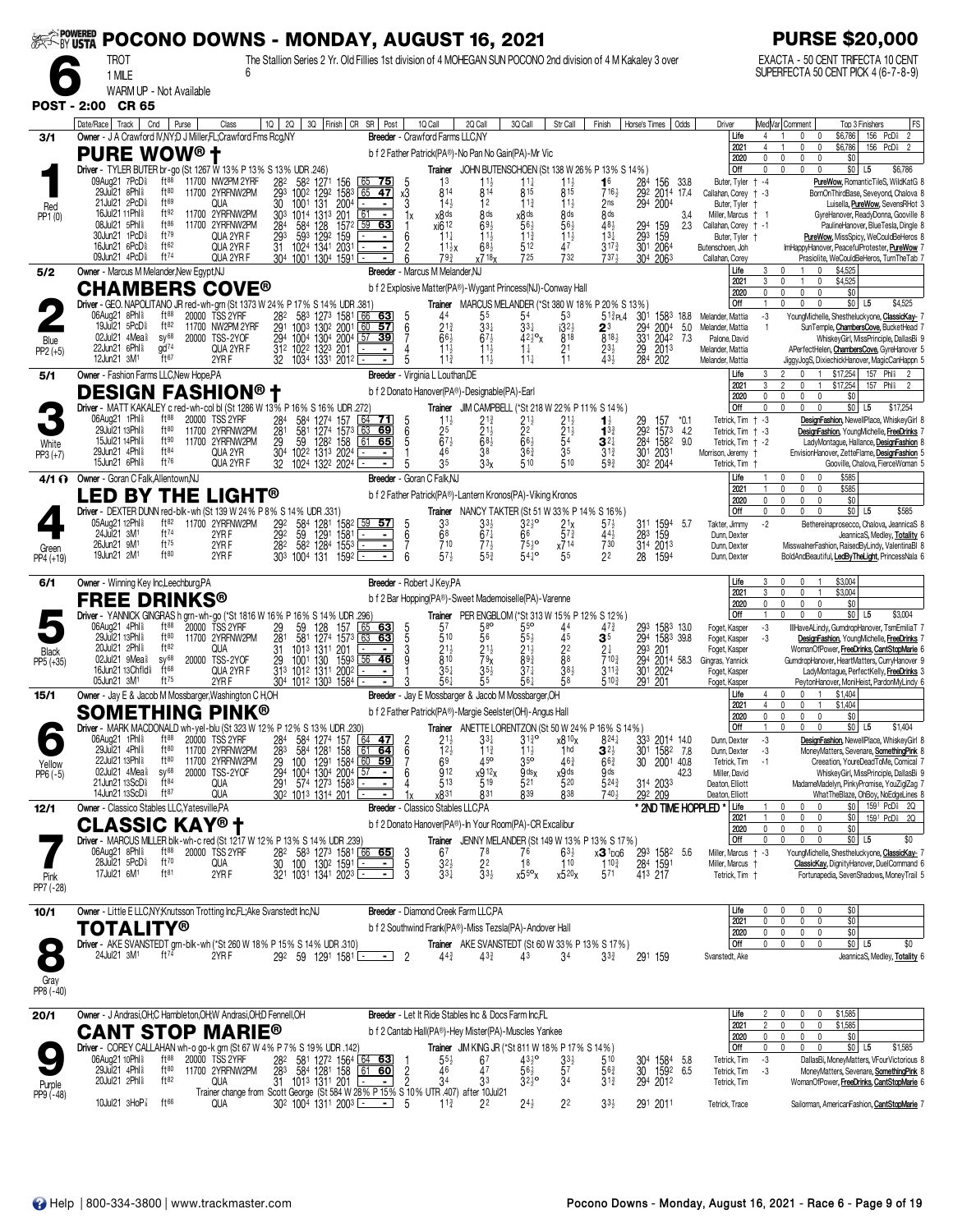| <b>EXAMPOWERED</b><br>EXAMPLY USTA |                                                                                             |              |                                      |               | POCONO DOWNS - MONDAY, AUGUST 16, 2021                                                        |                                                 |                 |                                                                                                                                                                  |                                                              |                                       |                                                                                              |                                    |                                                                         |                                          |                                                                                            |                              |                                                     |               |                                                        |                  | <b>PURSE \$20,000</b>                                                                                                                    |
|------------------------------------|---------------------------------------------------------------------------------------------|--------------|--------------------------------------|---------------|-----------------------------------------------------------------------------------------------|-------------------------------------------------|-----------------|------------------------------------------------------------------------------------------------------------------------------------------------------------------|--------------------------------------------------------------|---------------------------------------|----------------------------------------------------------------------------------------------|------------------------------------|-------------------------------------------------------------------------|------------------------------------------|--------------------------------------------------------------------------------------------|------------------------------|-----------------------------------------------------|---------------|--------------------------------------------------------|------------------|------------------------------------------------------------------------------------------------------------------------------------------|
|                                    | <b>TROT</b>                                                                                 |              |                                      |               |                                                                                               |                                                 |                 |                                                                                                                                                                  |                                                              |                                       | The Stallion Series 2 Yr. Old Fillies 2nd division of 4 MOHEGAN SUN POCONO 3rd division of 4 |                                    |                                                                         |                                          |                                                                                            |                              |                                                     |               |                                                        |                  | EXACTA - 50 CENT TRIFECTA 10 CENT<br><b>SUPERFECTA</b>                                                                                   |
|                                    | 1 MILE                                                                                      |              | WARM UP - Not Available              |               |                                                                                               |                                                 |                 |                                                                                                                                                                  |                                                              |                                       |                                                                                              |                                    |                                                                         |                                          |                                                                                            |                              |                                                     |               |                                                        |                  |                                                                                                                                          |
| <b>POST - 2:18</b>                 |                                                                                             | <b>CR 70</b> |                                      |               |                                                                                               |                                                 |                 |                                                                                                                                                                  |                                                              |                                       |                                                                                              |                                    |                                                                         |                                          |                                                                                            |                              |                                                     |               |                                                        |                  |                                                                                                                                          |
|                                    | Date/Race   Track  <br>Owner - Mitchell L York, Cranberry, PA                               | Cnd          |                                      | Purse         | Class                                                                                         | $1Q$   2Q                                       |                 | 3Q Finish CR SR Post                                                                                                                                             |                                                              |                                       | 1Q Call<br>Breeder - M Biasuzzi Stable Inc.FL                                                | 2Q Call                            | 3Q Call                                                                 | Str Call                                 | Finish                                                                                     | Horse's Times   Odds         |                                                     |               | Driver<br>Life                                         | 10 <sup>10</sup> | FS<br>Med Var  Comment<br>Top 3 Finishers<br>156 <sup>4</sup> Phl <sup>§</sup><br>$\overline{2}$<br>3<br>\$23,856<br>3<br>$\overline{2}$ |
| 5/2                                | <b>DALLAS BI®</b>                                                                           |              |                                      |               |                                                                                               |                                                 |                 |                                                                                                                                                                  |                                                              |                                       | b f 2 Donato Hanover(PA®)-Octavia Bi(KY)-Self Possessed                                      |                                    |                                                                         |                                          |                                                                                            |                              |                                                     |               | 2021<br>2020                                           | 10<br>0          | 156 <sup>4</sup> Phl <sup>§</sup><br>$\overline{2}$<br>\$23,856<br>3<br>3<br>2<br>0<br>0                                                 |
|                                    |                                                                                             |              |                                      |               | Driver - DEXTER DUNN red-blk-wh (St 139 W 24% P 8% S 14% UDR .331)                            |                                                 |                 |                                                                                                                                                                  |                                                              |                                       |                                                                                              |                                    |                                                                         |                                          | Trainer MITCHELL YORK (*St 195 W 31 % P 17 % S 11 %)                                       |                              |                                                     |               | Off                                                    | 3                | 0<br>\$0<br>$\mathbf{0}$<br>\$4,188 L5<br>$\mathbf{1}$<br>$\overline{1}$<br>\$16,404                                                     |
|                                    | 11Aug21 4Hone $\frac{1}{2}$ gd <sup>88</sup><br>06Aug21 10Phl <sup>§</sup>                  |              | ft88                                 | 7950<br>20000 | PASS2YRFTA<br><b>TSS 2YRF</b>                                                                 |                                                 |                 | 311 1063 1384 2102 67                                                                                                                                            | <u>  64</u><br>-74                                           |                                       | $11\frac{1}{2}$                                                                              | 1 <sup>2</sup>                     | $1\frac{1}{2}$                                                          | $11\frac{1}{4}$                          | $2_{1^{2\frac{1}{4}}}$                                                                     |                              | 292 1564                                            | 2.9           | Brickell, David<br>Dunn, Dexter                        | $-3$             | TillmGone, DallasBi, PhannysMatter 5<br>DallasBi, MoneyMatters, VFourVictorious 8                                                        |
| Red<br>PP1 (0)                     | 01Aug21 6Clear}<br>27Jul21 7Dytn}                                                           |              | gd <sup>74</sup><br>ft <sup>81</sup> |               | 4125 PASS2YRFTA<br>4050 PASS2YRFTA                                                            |                                                 |                 | 28 <sup>2</sup> 58 <sup>1</sup> 127 <sup>2</sup> 156 <sup>4</sup><br>31 <sup>1</sup> 102 <sup>2</sup> 133 <sup>3</sup> 205 <sup>4</sup><br>304 1014 1334 2043 67 | $\overline{58}$<br>61                                        |                                       |                                                                                              |                                    |                                                                         |                                          | 1.<br>2                                                                                    |                              | 2054                                                |               | Brickell, David<br>Brickell, David                     |                  | DallasBi, RuffleMyTruffles, BucketHead 5<br>TillmGone, DallasBi, MotherDeb 4                                                             |
|                                    | 22Jul21 4Bdfd}<br>$14$ Jul $21$ 6Hugh $\frac{1}{2}$                                         |              | $\text{gd}^{77}$<br>gd <sup>84</sup> |               | 5375 PASS2YRFTA<br>4125 PASS2YRFTA                                                            |                                                 | 332 104         | 1353<br>2052<br>2133                                                                                                                                             | 49                                                           |                                       |                                                                                              |                                    |                                                                         |                                          | 3                                                                                          |                              |                                                     |               | Brickell, David<br>Brickell, David                     |                  | RuffleMyTruffles, DallasBi, PhannysMatter 5<br>TilllmGone, HollandHall, DallasBi 5                                                       |
|                                    | 08Jul21 8Mea <sup>§</sup><br>02Jul21 4Mea <sup>§</sup>                                      |              | $sy^{70}$<br>$SV^{68}$               | 8900<br>20000 | FMNW2EXTPM<br>TSS-2YOF                                                                        | 281                                             | 1004            | 573 1264 157<br>1304<br>2004                                                                                                                                     | $\sqrt{73}$<br>68<br>57<br>52                                |                                       | 1012                                                                                         | 1011<br>$11^{\circ}$               | 9930<br>$1\frac{1}{2}$                                                  |                                          | $5^{5^{3}}$<br>$\mathbf{3}^{5\frac{1}{2}}$                                                 |                              | 293 1581<br>31 2014<br>292 158<br>1581<br>2014 *0.9 | 12.9          | Zendt, Brian<br>Wilder, W                              | $-4$             | HipHopGracie, BankMyWay, DakotaDawne10<br>WhiskeyGirl, MissPrinciple, DallasBi 9                                                         |
|                                    | 24Jun21 13Mea <sup>§</sup><br>17 Jun 21 4 Mea \$                                            |              | ft74<br>$ft^{71}$                    |               | 8900 FMNW2EXTPM<br>6800 FMNW1EXTPA                                                            | $\frac{294}{281}$<br>292                        |                 | 584 1272 1571                                                                                                                                                    | 67                                                           |                                       | $2\frac{1}{2}$<br>5610<br>44}                                                                | 56<br>443                          | $56\frac{1}{2}$<br>240                                                  | $98\frac{1}{2}$<br>$25\frac{5}{2}$<br>22 | $44\frac{1}{2}$<br>1 <sub>hd</sub>                                                         |                              | 283 158                                             | $*0.9$        | Wilder, W                                              | $-4$             | MDiddy, MistyKristy, YankeeSis 9                                                                                                         |
|                                    | 10/1 1 Owner - George Bullukian, Franklin, MA                                               |              |                                      |               |                                                                                               |                                                 |                 | 593 1283 158 65                                                                                                                                                  | -69                                                          |                                       | Breeder - Hanover Shoe Farms Inc.PA                                                          |                                    |                                                                         |                                          |                                                                                            |                              |                                                     | *1.5          | Wilder, W<br>Life                                      | -3<br>3          | DallasBi, TrottingUpAstorm, BombsawayHanovr 9<br>\$4,400<br>$\mathbf{0}$<br>0                                                            |
|                                    | <b>HODA HANOVER®</b>                                                                        |              |                                      |               |                                                                                               |                                                 |                 |                                                                                                                                                                  |                                                              |                                       | b f 2 Explosive Matter(PA®)-Hotentrot Hanover(PA)-Donato Hanover                             |                                    |                                                                         |                                          |                                                                                            |                              |                                                     |               | 2021<br>2020                                           | 3<br>0           | \$4,400<br>0<br>$\mathbf{0}$<br>0<br>0<br>$\mathbf 0$<br>$\mathbf 0$<br>\$0                                                              |
|                                    | 06Aug2111Phl <sup>§</sup>                                                                   |              | ft88                                 |               | Driver - STEVE SMITH gra-red-blk (*St 1114 W 8% P 12% S 12% UDR .187)<br>20000 TSS 2YRF       |                                                 |                 |                                                                                                                                                                  |                                                              | 6                                     |                                                                                              | 711                                |                                                                         |                                          | Trainer KAREN GARLAND (*St 217 W 7% P 12% S 17%)<br>$410\frac{1}{4}$                       |                              | 294 1584 46.7                                       |               | Off<br>Smith, Steve                                    | 0<br>$-3$        | \$4,400<br>$\Omega$<br>$\Omega$<br>$\Omega$<br>$$0$ L5<br>BornOnThirdBase, HIRevina, CurryHanover 8                                      |
|                                    | 29Jul21 8Phl <sup>§</sup><br>18Jul21 8PcD <sup>§</sup>                                      |              | ft80<br>ft68                         | 11700         | 2YRFNW2PM<br>35000 PA ALLSTAR                                                                 | 283                                             |                 | 28 <sup>2</sup> 58 <sup>3</sup> 1274 1564 65 62<br>293 1002 1292 1583 65 54<br>573 1263 1543 66 63                                                               |                                                              | 8                                     | $7^{10}_{57}$<br>710                                                                         | 56½°<br>79}                        | $56\frac{1}{2}$ <sup>c</sup><br>56 <sup>1</sup><br>711                  | 49<br>67<br>715                          | $69\frac{1}{4}$<br>4241                                                                    |                              | 294 2002<br>303 1592100.3                           |               | Smith, Steve<br>Smith, Steve                           | -3<br>$\theta$   | BornOnThirdBase, Seveyond, Chalova 8<br>MonCheval, Baptism, Avacakes 8                                                                   |
| Blue<br>$PP2 (+5)$                 | 10Jul21 10M <sup>1</sup><br>28Jun21 3Gty1                                                   |              | $ft^{75}$<br>$ft^{86}$               |               | 2YR F<br>QUA 2YR F                                                                            | $\frac{28}{31}$                                 |                 | 564 126 1561<br>1012 1293 159                                                                                                                                    | ×<br>$\blacksquare$                                          |                                       | $49\frac{3}{4}$<br>$67\frac{3}{4}$                                                           | 411<br>68                          | 4 14<br>68                                                              | 416<br>$66\frac{3}{4}$                   | 518 <sup>1</sup><br>$68\frac{1}{2}$                                                        | 31                           | 1594<br>292 2003                                    |               | Smith, Steve<br>Smith, Steve                           |                  | ButterflyFaceS, LadybugsNBourbon, PinkCcChnl 5<br>Quinnpatrickshea, AdjureHanover, MagnoliaVol 6                                         |
|                                    | 5/1 ( Owner - Calabrese Farms LLC, Chesterfield, NJ                                         |              |                                      |               |                                                                                               |                                                 |                 |                                                                                                                                                                  |                                                              |                                       | Breeder - Calabrese Farms LLC,NJ                                                             |                                    |                                                                         |                                          |                                                                                            |                              |                                                     |               | Life                                                   | 3                | \$7,340                                                                                                                                  |
|                                    |                                                                                             |              |                                      |               | <b>NEWELL PLACE<sup>®</sup> t</b>                                                             |                                                 |                 |                                                                                                                                                                  |                                                              |                                       | b f 2 Andover Hall(PA®)-Gillovny Hanover(NJ)-Explosive Matter                                |                                    |                                                                         |                                          |                                                                                            |                              |                                                     |               | 2021<br>2020                                           | 3<br>0           | \$7,340<br>0<br>$\mathbf{1}$<br>$\mathbf{1}$<br>\$0<br>0<br>$\mathbf{0}$<br>0                                                            |
|                                    | 06Aug21 1Phl <sup>§</sup>                                                                   |              | $ft^{88}$                            |               | Driver - YANNICK GINGRAS h grn-wh-go (*St 1816 W 16% P 16% S 14% UDR 296)<br>20000 TSS 2YRF   | 284                                             |                 | 584 1274 157                                                                                                                                                     | 64<br><u>72</u>                                              |                                       | $56^{10}_{2}$                                                                                | $11\frac{3}{4}$                    | $11\frac{1}{2}$                                                         | $1\frac{1}{2}$                           | Trainer JOHN CALABRESE (*St 29 W 3% P 3% S 10%)<br>$2\frac{1}{2}$                          | 29٬                          | 157                                                 |               | Off<br>11.9 Mccarthy, Andrew                           | 0<br>$+ -3$      | $$0$ L5<br>\$7,340<br>$\Omega$<br>DesignFashion, NewellPlace, WhiskeyGirl 8                                                              |
|                                    | 23Jul21 4Phl <sup>§</sup><br>16Jul21 11Phl <sup>§</sup>                                     |              | ft82<br>ft92                         |               | 11700 2YRFNW2PM<br>11700 2YRFNW2PM                                                            | 291                                             | 1003 1293       | 1582<br>303 1014 1313 201                                                                                                                                        | 60<br>65<br>$61$ 54                                          | 5<br>8                                | $68\frac{1}{2}$<br>78                                                                        | $68$ o<br>78,0                     | $54\frac{1}{2}$<br>65 <sup>o</sup>                                      | 43<br>53                                 | $\overline{\mathbf{3}}$ <sup><math>\overline{1}\frac{1}{2}</math></sup><br>$42\frac{1}{4}$ | 281                          | 284 2012 71.2                                       |               | 1583 *1.2 Mccarthy, Andrew + -1<br>Calabrese, John   1 |                  | BlueTesla, RyderInTheSky, NewellPlace<br>GyreHanover, ReadyDonna, Gooville 8                                                             |
| White<br>$PP3 (+7)$                | 06Jul21 7Phl \$<br>30Jun21 4Chfld <sup>§</sup> ft <sup>84</sup>                             |              | ft82                                 |               | QUA 2YR F<br>QUA 2YR F                                                                        |                                                 |                 | 301 1014 1304 1592<br>321 1022 1312 2003 $\overline{ }$                                                                                                          | $\blacksquare$                                               |                                       | 2 <sup>3</sup><br>$\overline{4}5$                                                            | $21\frac{1}{2}$<br>46              | $23\frac{1}{2}$<br>47                                                   | $\frac{26}{47}$                          | $2^{4^3}$<br>49                                                                            | 29                           | 2002<br>293 2022                                    |               | Calabrese, John                                        |                  | Lilbitalexis, NewellPlace, RyderInTheSky 7                                                                                               |
|                                    | 12/1 O Owner - James E Mc Gettigan, Bloomsburg, PA                                          |              |                                      |               |                                                                                               |                                                 |                 |                                                                                                                                                                  |                                                              |                                       | Breeder - James E Mc Gettigan, PA                                                            |                                    |                                                                         |                                          |                                                                                            |                              |                                                     |               | Calabrese, John<br>* 2ND TIME HOPPLED<br>Life          |                  | DanznqueenHanover, PrettyInteresting, Grander 4<br>\$330<br>$\Omega$<br>$\Omega$                                                         |
|                                    | <b>BETTER SINCE® +</b>                                                                      |              |                                      |               |                                                                                               |                                                 |                 |                                                                                                                                                                  |                                                              |                                       | b f 2 Better Caviar(PA®)-Firsfilisinsmillie(PA)-Malabar Millennium                           |                                    |                                                                         |                                          |                                                                                            |                              |                                                     |               | 2021<br>2020                                           | $\Omega$         | \$330<br>0<br>0<br>0<br>$\mathbf 0$<br>\$0<br>$\Omega$<br>$\mathbf{0}$                                                                   |
|                                    | 01Aug21 5Clear gd <sup>72</sup>                                                             |              |                                      |               | Driver - MATT KAKALEY c red-wh-col bl (St 1286 W 13% P 16% S 16% UDR .272)<br>4125 PASS2YRFTA |                                                 |                 | 332 108 1392 2104 47                                                                                                                                             | $\sim$                                                       |                                       |                                                                                              |                                    |                                                                         |                                          | Trainer JAMES MC GETTIGAN (*St 59 W 10% P 12% S 10%)                                       |                              |                                                     |               | Off<br>Long, Wayne                                     | 0                | $$0$ L5<br>\$330<br>$\mathbf{0}$<br>$\Omega$<br>$\mathbf{0}$<br>SolShkdwn, PhnnysMttr, Grlsjstwnhvfn 5<br>2nd tier                       |
|                                    | 28Jul 21 5PcD <sup>§</sup><br>07Jul21 2PcD <sup>§</sup>                                     |              | ft70<br>ft79                         |               | QUA<br>QUA                                                                                    | $\overline{30}$                                 | 100             | 1302 1591<br>311 1024 1331 2031                                                                                                                                  | ╕                                                            | $\begin{array}{c} 5 \\ 6 \end{array}$ | $55\frac{1}{4}$<br>451                                                                       | $47\frac{1}{4}$<br>412             | 423                                                                     | 412<br>4 ds                              | $4^{15}$<br>544                                                                            | 30                           | 2021<br>341 212                                     |               | Kakaley, John                                          |                  | ClassicKay, DignityHanover, DuelCommand 6<br>BucketHead, Ravioli, WildKatG 6                                                             |
| Green<br>PP4 (+19)                 |                                                                                             |              |                                      |               |                                                                                               |                                                 |                 |                                                                                                                                                                  |                                                              |                                       |                                                                                              |                                    |                                                                         |                                          |                                                                                            |                              |                                                     |               | Kakaley, John +                                        |                  |                                                                                                                                          |
| 3/1 O                              | Owner - Aaron J Lambert, NJ; Kenneth L Silver, NY; Brian C Kleinberg, NJ                    |              |                                      |               |                                                                                               |                                                 |                 |                                                                                                                                                                  |                                                              |                                       | Breeder - Robert J Key, PA                                                                   |                                    |                                                                         |                                          |                                                                                            |                              |                                                     |               | Life                                                   | 3                | \$11,786<br>158 Phl <sup>§</sup><br>$\mathbf 0$<br>2                                                                                     |
|                                    |                                                                                             |              |                                      |               | <b>MONEY MATTERS® †</b>                                                                       |                                                 |                 |                                                                                                                                                                  |                                                              |                                       | br f 2 Explosive Matter(PA®)-Missy Money Bags(PA)-Revenue S                                  |                                    |                                                                         |                                          |                                                                                            |                              |                                                     |               | 2021<br>2020                                           | 3<br>0           | Phli<br>0<br>\$11,786<br>158<br>$\mathbf{0}$<br>$\mathbf 0$<br>$\mathbf{0}$<br>\$0                                                       |
|                                    | 06Aug21 10Phl <sup>§</sup>                                                                  |              | ft88                                 |               | Driver - TYLER BUTER br-go (St 1267 W 13% P 13% S 13% UDR .246)<br>20000 TSS 2YRF             | 282                                             |                 |                                                                                                                                                                  |                                                              |                                       | 3 <sup>3</sup>                                                                               | $3^{3}_{4}$                        | $2\frac{1}{2}$ <sup>o</sup>                                             | 21‡                                      | Trainer AARON LAMBERT (*St 117 W 15% P 11% S 10%)<br>$2^{2}$                               | 294                          | 1571 *0.6                                           |               | Off<br>Miller, David                                   | 0<br>$+ -3$      | $\mathbf 0$<br>$\mathbf{0}$<br>$$0$ L5<br>$\mathbf{0}$<br>\$11,786<br>DallasBi, MoneyMatters, VFourVictorious 8                          |
|                                    | 29Jul 21 4Ph<br>22Jul21 13Phl <sup>§</sup>                                                  |              | ft80<br>ft80                         |               | 11700 2YRFNW2PM<br>11700 2YRFNW2PM                                                            | 283<br>29<br>321                                | 100             | 581 1272 1564 64 70<br>584 1281 158 61 66<br>100 1291 1584 60 60                                                                                                 |                                                              |                                       | $\frac{2}{3}$ <sup>2</sup> / <sub>2</sub>                                                    | $2^{13}$<br>$66^{10}_{2}$          | $\frac{21}{5}$                                                          | $\frac{2}{5}h^d_3$                       | 1 <sup>2</sup><br>$44\frac{3}{4}$                                                          | 293                          | 158                                                 | $*1.0$<br>8.5 | Miller, David<br>Miller, David + -1                    | † -3             | MoneyMatters, Sevenare, SomethingPink 8<br>Creeation, YoureDeadToMe, Comical 7                                                           |
| Black<br>PP5 (+35)                 | 13Jul21 5Phl \$                                                                             |              | $ft^{78}$                            |               | QUA 2YR F                                                                                     |                                                 | 103             | 1291 1584<br>1332 2024                                                                                                                                           | $\blacksquare$                                               |                                       | $11\frac{1}{2}$                                                                              | $11\frac{1}{2}$                    | 11 <sub>3</sub>                                                         | $11\frac{1}{4}$                          | $21\frac{1}{2}$                                                                            |                              | 291 1594<br>293 203                                 |               | Lambert, Aaron                                         |                  | InfantaDeo, MoneyMatters, LookinChic 6                                                                                                   |
|                                    | 4/1 O Owner - Edward H Kimmel Macungie PA: David L Wiest Stables LLC.Lykens.PA              |              |                                      |               |                                                                                               |                                                 |                 |                                                                                                                                                                  |                                                              |                                       | Breeder - Hanover Shoe Farms Inc.PA                                                          |                                    |                                                                         |                                          |                                                                                            |                              |                                                     |               | Life                                                   | 5                | 158 Mea <sup>§</sup> 2<br>\$31,125<br>2<br>$\overline{2}$                                                                                |
|                                    |                                                                                             |              |                                      |               | <b>GUMDROP HANOVER<sup>®</sup> t</b>                                                          |                                                 |                 |                                                                                                                                                                  |                                                              |                                       | b f 2 Bar Hopping(PA®)-Grits' N Seven(PA)-Chapter Seven                                      |                                    |                                                                         |                                          |                                                                                            |                              |                                                     |               | 2021<br><u>2020</u>                                    | 5                | $\overline{2}$<br>\$31,125<br>158<br>Mea <sup>§</sup>                                                                                    |
|                                    | 06Aug21 4Phl \$                                                                             |              | $ft^{88}$                            |               | Driver - COREY CALLAHAN wh-o go-k grn (St 67 W 4% P 7% S 19% UDR .142)<br>20000 TSS 2YRF      |                                                 |                 | 128<br>157                                                                                                                                                       | 70                                                           |                                       |                                                                                              | 12}                                | <b>Trainer</b> DAVID WIEST (*St 114 W 9% P 12% S 9%)<br>$11\frac{1}{2}$ |                                          |                                                                                            | 292                          | 1572 *0.8                                           |               | Off<br>Callahan, Corey                                 | 2<br>$+ -3$      | $\mathbf 0$<br>0<br>\$19,000 L5<br>\$31,125<br>IllHaveALindy, GumdropHanover, TsmEmiliaT 7                                               |
|                                    | 29Jul21 1Mea <sup>§</sup><br>18Jul21 10PcD <sup>§</sup>                                     |              | $SV^{76}$<br>ft68                    |               | 18000 ARDEN-2YOF<br>35000 PA ALLSTAR                                                          | $\frac{29}{29}$<br>$\frac{29}{29}$ <sup>1</sup> | 59 <sub>1</sub> | 1284<br>158                                                                                                                                                      | 68                                                           | 6<br>6                                | $\frac{11}{2}$<br>$\frac{11}{2}$<br>$11\frac{1}{4}$                                          | 11<br>$21\frac{1}{4}$              | 11<br>$21\frac{1}{4}$                                                   | $11\frac{1}{2}$<br>$11\frac{1}{4}$       | $2^{2}_{1^{4}3}$<br>3 <sup>2</sup>                                                         | 291                          | 158<br>284 1564 40.3                                | *0.7          | Wilder, W<br>Callahan, Corey                           | † -7<br>$+$ 0    | GumdropHanover, SisterSwell, SabrinaHill 6<br>DixiechickHanover, APerfectHelen, GumdrpHnvr 9                                             |
| Yellow<br>$PP6 (-5)$               | 02Jul21 9Mea <sup>§</sup><br>24Jun21 13Phl <sup>§</sup>                                     |              | sy68<br>ft76                         | 20000         | TSS-2YOF<br>11700 2YRFNW2PM                                                                   |                                                 |                 | 59 <sup>2</sup> 1274 1562 63 <b>76</b><br>1001 130 1593 56 <b>57</b><br>29 1001 130 1593<br>294 1002 1302 200                                                    | $57$ 58                                                      |                                       | $rac{44}{67}$                                                                                | $44\frac{1}{2}$ <sup>o</sup><br>68 | $\frac{21}{3}$ <sup>10</sup>                                            | $^{2\frac{1}{2}}$                        | 1 <sup>2</sup>                                                                             | 29 <sub>3</sub><br>29<br>291 | 1593 *1.1<br>200                                    | 4.5           | Callahan, Corey<br>Mccarthy, Todd   -1                 |                  | GumdropHanover, HeartMatters, CurryHanover 9<br>WhiskeyGirl <b>, <u>GumdropHanover</u>,</b> AdoreMe 8                                    |
|                                    | 16Jun21 5PcD <sup>§</sup><br>02Jun21 2PcD                                                   |              | ft62<br>ft <sup>68</sup>             |               | QUA 2YR F<br>QUA 2YR F                                                                        |                                                 | 312 103         | 1324 2014                                                                                                                                                        | $\blacksquare$                                               |                                       | $11\frac{1}{2}$<br>$21\frac{1}{2}$                                                           | $11\frac{1}{4}$<br>21,             | $1\frac{3}{4}$<br>$21\frac{1}{2}$                                       | $11\frac{1}{2}$<br>21                    | $2\frac{1}{2}$                                                                             |                              | 202                                                 |               | Wiest, David<br>Wiest, David                           |                  | GracelynHanover, GumdropHanover, YongMchil 8                                                                                             |
|                                    | <b>15/1 @</b> Owner - Carrie L Norris, PA; Acadia Farms Inc, OH; Bay Pond Racing Stable, PA |              |                                      |               |                                                                                               |                                                 |                 | 304 1032 1322 2014 -                                                                                                                                             |                                                              |                                       | Breeder - Winbak Farm.MD                                                                     |                                    |                                                                         |                                          | $12\frac{1}{4}$                                                                            |                              | 291 2014                                            |               | Life                                                   | 5                | GundropHanover, LatifahHanover, Ravioli 4<br>\$2,385<br>0<br>$^{\circ}$                                                                  |
|                                    | TURN THE                                                                                    |              |                                      |               | <b>TAB®</b>                                                                                   |                                                 |                 |                                                                                                                                                                  |                                                              |                                       | b f 2 Cantab Hall(PA®)-New Leaf(MD)-Muscles Yankee                                           |                                    |                                                                         |                                          |                                                                                            |                              |                                                     |               | 2021<br>2020                                           | 5<br>0           | $\mathbf 0$<br>\$2,385<br>$\mathbf{0}$<br>$\mathbf 0$<br>$\mathbf 0$<br>$\theta$<br>$\Omega$<br>\$0                                      |
|                                    | 06Aug21 4Phl \$                                                                             |              | $ft^{88}$                            |               | Driver - CHARLIE NORRIS blu-go-wh (*St 60 W 10% P 8% S 7% UDR .168)<br>20000 TSS 2YRF         |                                                 |                 |                                                                                                                                                                  |                                                              | 7х                                    | 711                                                                                          | 711                                | Trainer CHARLIENORRIS (*St 73 W 10% P8% S 7%)<br>x7 <sup>ds</sup>       | 6 <sup>ds</sup>                          | 629                                                                                        |                              | 2024 62.3                                           |               | Off<br>Norris, Charlie                                 | -3               | \$0 L5<br>\$2,385<br>$\mathsf{O}$<br>$\mathbf{0}$<br>$\mathbf{0}$<br>IllHaveALindy, GumdropHanover, TsmEmiliaT 7                         |
|                                    | 29Jul21 8Phl \$<br>19Jul21 5PcD <sup>§</sup>                                                |              | $ft^{80}$<br>ft82                    |               | 11700 2YRFNW2PM<br>11700 NW2PM 2YRF                                                           |                                                 |                 | 29 59 128 157 65 43<br>293 1002 1292 1583 65 55<br>291 1003 1302 2001 60 51                                                                                      |                                                              | 5                                     | 68 <sub>2</sub><br>$55\frac{3}{4}$                                                           | $6^{80}$<br>$56\frac{1}{4}$        | $67\frac{1}{4}$ <sup>o</sup><br>$44\frac{1}{2}$ <sup>o</sup>            | 56<br>$ix\frac{5}{2}\frac{3}{4}$         | 58<br>$48\frac{1}{4}$                                                                      |                              | 292 2001 64.0<br>303 2014 3.3                       |               | Norris, Charlie<br>Norris, Charlie                     | -3               | BornOnThirdBase, Seveyond, Chalova 8<br>SunTemple, ChambersCove, BucketHead 7                                                            |
| Pink<br>PP7 (-28)                  | $12$ Jul $21$ $3$ Pc $D_{8}$<br>02Jul21 8Mea <sup>§</sup>                                   |              | $ft^{81}$<br>$SV^{68}$               |               | 10800 NW1PM FM<br>54856 PASS-2YOF                                                             | 281<br>283                                      | 58              | 1263 1572 69 65<br>583 1271 1562 57                                                                                                                              | <u> 19</u>                                                   | 2<br>х5х                              | $66\frac{1}{4}$<br>723                                                                       | $66\frac{3}{4}$<br>726             | 58<br>728                                                               | 57<br>724                                | 47<br>$742\frac{1}{2}$                                                                     |                              | 30 <sup>3</sup> 1584 8.6<br>32 2044 46.0            |               | Norris, Charlie<br>Norris, Charlie                     | 0<br>$-22$       | PaintByNumbers, PrairieTrinket, TsmEmiliaT 6<br>Dreamonhigh, APerfectHelen, EbbiesLady 7                                                 |
|                                    | 23Jun21 5PcD <sup>§</sup><br>09Jun21 4PcD <sup>§</sup>                                      |              | ft60<br>ft <sup>74</sup>             |               | QUA 2YR F                                                                                     |                                                 |                 | 304 101 1311 2013                                                                                                                                                | $\blacksquare$                                               |                                       | 430<br>$31^{10}_{4}$                                                                         | 12                                 | $11\frac{1}{4}$                                                         | $11\frac{1}{2}$<br>$22\frac{1}{2}$       | $2\frac{1}{2}$                                                                             |                              | 30 <sup>2</sup> 2013                                |               | Norris, Charlie                                        |                  | StorybookEnding, TurnTheTab, DivineMoonshine 7                                                                                           |
|                                    | 20/1 1 Owner - Wendy E & Drew E Chellis, Honesdale, PA                                      |              |                                      |               | QUA 2YR F                                                                                     |                                                 |                 | 304 1001 1304 1591                                                                                                                                               |                                                              |                                       | Breeder - Willow Oak Ranch, TN                                                               | 11‡                                | 21                                                                      |                                          | $36\frac{1}{4}$                                                                            |                              | 293 2002                                            |               | Norris, Charlie<br>Life                                | 2                | Prasiolite, WeCouldBeHeros, TurnTheTab 7<br>$\mathbf{0}$<br>\$206<br>0                                                                   |
|                                    | <b>TICKET TAB®</b>                                                                          |              |                                      |               |                                                                                               |                                                 |                 |                                                                                                                                                                  |                                                              |                                       | b f 2 Cantab Hall(PA®)-Winkys Volo(TN)-Conway Hall                                           |                                    |                                                                         |                                          |                                                                                            |                              |                                                     |               | 2021<br>2020                                           | 2<br>0           | 0<br>0<br>$\mathbf{0}$<br>\$206<br>$\mathbf 0$<br>\$0<br>0<br>$\mathbf{0}$                                                               |
|                                    | 11Aug21 4Hone gd <sup>88</sup>                                                              |              |                                      |               | Driver - DREW CHELLIS I blu-blk-wh (*St 59 W 2% P 12% S 5% UDR .103)<br>7950 PASS2YRFTA       |                                                 |                 | 311 1063 1384 2102 67                                                                                                                                            |                                                              |                                       | SCRATCHED - PERSONAL                                                                         |                                    | Trainer WENDY CHELLIS (*St 73 W 3% P 11 % S 8%)                         |                                          |                                                                                            |                              |                                                     |               | Off                                                    | 0                | $$0$ L5<br>\$206<br>0<br>$\mathbf 0$<br>0<br>TillmGone, DallasBi, PhannysMatter 5                                                        |
|                                    | 05Aug21 12Phl <sup>§</sup><br>$23$ Jul $21$ 4Phl <sup>§</sup>                               |              | ft82<br>$ft^{82}$                    |               | 11700 2YRFNW2PM<br>11700 2YRFNW2PM                                                            |                                                 |                 | 29 <sup>2</sup> 58 <sup>4</sup> 128 <sup>1</sup> 158 <sup>2</sup> 59 <b>56</b><br>29 <sup>1</sup> 100 <sup>3</sup> 129 <sup>3</sup> 158 <sup>2</sup> 60 -        |                                                              | -1                                    | 56,<br>SCRATCHED - SICK                                                                      | 511                                | 58                                                                      | 58                                       | $79\frac{1}{2}$                                                                            |                              | 302 2001113.5                                       |               | Chellis, Drew                                          | $-2$<br>-1       | Bethereinaprosecco, Chalova, JeannicaS 8<br>BlueTesla, RyderInTheSky, NewellPlace 7                                                      |
| Gray<br>PP8 (-40)                  | 14Jul21 6Hugh}<br>23Jun21 4PcD <sup>§</sup>                                                 |              | gd <sup>84</sup><br>ft60             |               | 4125 PASS2YRFTA                                                                               |                                                 |                 | $213^3$ $49$                                                                                                                                                     | $\blacksquare$                                               | 4                                     |                                                                                              |                                    |                                                                         |                                          | 5                                                                                          |                              |                                                     |               | Chellis, Drew                                          |                  | TillmGone, HollandHall, DallasBi 5                                                                                                       |
|                                    | 16Jun21 7PcD <sup>§</sup>                                                                   |              | $ft^{65}$                            |               | QUA 2YR F<br>QUA 2YR F                                                                        | 30                                              |                 | 1003 1312 200<br>303 1021 1324 2022                                                                                                                              | $\overline{\phantom{a}}$<br>$\blacksquare$<br>$\blacksquare$ |                                       |                                                                                              | 55<br>663                          | $54\frac{1}{2}$<br>4 150                                                | $\frac{5^{7\frac{1}{4}}}{x5^{10}x}$      | 516<br>$634\frac{3}{4}$                                                                    |                              | 31 2031<br>333 2092                                 |               | Chellis, Drew<br>Chellis, Drew                         |                  | ImHappyHanover, AulterEgo, GirlFromQueens 9<br>RDesireableLady, LatifahHanover, SunTemple 7                                              |
| 6/1                                |                                                                                             |              |                                      |               | Owner - Jeff Gregory Inc, New Smyrna Beach, FL; Jesmeral Stable, Scarsdale, NY                |                                                 |                 |                                                                                                                                                                  |                                                              |                                       | <b>Breeder</b> - Crawford Farms LLC,NY                                                       |                                    |                                                                         |                                          |                                                                                            |                              |                                                     |               | Life<br>2021                                           | 3<br>3           | \$8,588<br>159 <sup>2</sup> Phis<br>2Q<br>\$8,588<br>0<br>0<br>159 <sup>2</sup> Phl <sup>§</sup><br><b>2Q</b><br>-1                      |
|                                    | AVACAKES®                                                                                   |              |                                      |               | Driver - JEFF GREGORY grn-wh-go (*St 69 W 16% P 28% S 14% UDR .362)                           |                                                 |                 |                                                                                                                                                                  |                                                              |                                       | b f 2 Father Patrick(PA®)-Avalicious(NY)-RC Royalty<br>Trainer                               |                                    |                                                                         |                                          | JEFF GREGORY (*St 68 W 15% P 26% S 10%)                                                    |                              |                                                     |               | 2020<br>Off                                            | 0<br>0           | 0<br>$\mathbf 0$<br>$\mathbf 0$<br>\$0<br>\$8,588<br>$\mathbf{0}$<br>$$0$ L5                                                             |
|                                    | 06Aug21 2Phl <sup>§</sup><br>18Jul21 8PcD <sup>§</sup>                                      |              | $ft^{88}$<br>ft68                    |               | 81286 PASS 2YRF<br>35000 PA ALLSTAR                                                           | 274<br>283                                      |                 | 582 1263 1553<br>573 1263 1543 66                                                                                                                                | <u>75</u>                                                    | 6                                     | xi8 18<br>454                                                                                | 8 <sup>ds</sup><br>$44\frac{1}{2}$ | 8 ds<br>$34\frac{1}{4}$                                                 | 8 ds<br>$3^{3}_{4}$                      | 8ds<br>$3^{11\frac{3}{4}}$                                                                 | 293                          | 157 11.9                                            | 34.4          | Gregory, Jeff<br>Gregory, Jeff                         | -3<br>0          | PinkGypsy, Dreamonhigh, EbbiesLady 8<br>MonCheval, Baptism, <b>Avacakes</b> 8                                                            |
| Purple                             | 02Jul21 3Mea <sup>§</sup><br>$22$ Jun $21$ $2Phl$ <sup>§</sup>                              |              | ft68<br>gd <sup>74</sup>             |               | 54856 PASS-2YOF                                                                               | $\frac{294}{301}$                               |                 | $157$ 65<br>593 129 157<br>100 1293 1592                                                                                                                         | 59<br>$\overline{\phantom{a}}$                               | 6                                     | $66\frac{1}{2}$<br>$45\frac{2}{2}$                                                           | $68\frac{1}{2}$<br>$46\frac{1}{2}$ | 46 <sup>o</sup><br>$2^{20}$                                             | $42\frac{3}{4}$                          | $46\frac{3}{4}$                                                                            |                              | 281 1582<br>292 1592                                | 9.8           | Gregory, Jeff -11                                      |                  | MimiOceanHanover, PinkGypsy, Manon 7                                                                                                     |
| PP9 (-48)                          | 08Jun21 6Phl <sup>§</sup>                                                                   |              | $ft^{84}$                            |               | QUA 2YR F<br>QUA 2YR                                                                          | 32                                              |                 | 1023 1323 2022 -                                                                                                                                                 | $\blacksquare$<br>$\overline{\phantom{0}}$                   |                                       | $36\frac{1}{2}$                                                                              | 34                                 | $2^{2}$                                                                 | 24<br>21                                 | $12\frac{1}{2}$<br>$1\frac{3}{4}$                                                          |                              | 292 2022                                            |               | Gregory, Jeff<br>Gregory, Jeff                         |                  | Avacakes, FierceWoman, SunTemple 5<br>Avacakes, EditorialLicense, NoahHanover 4                                                          |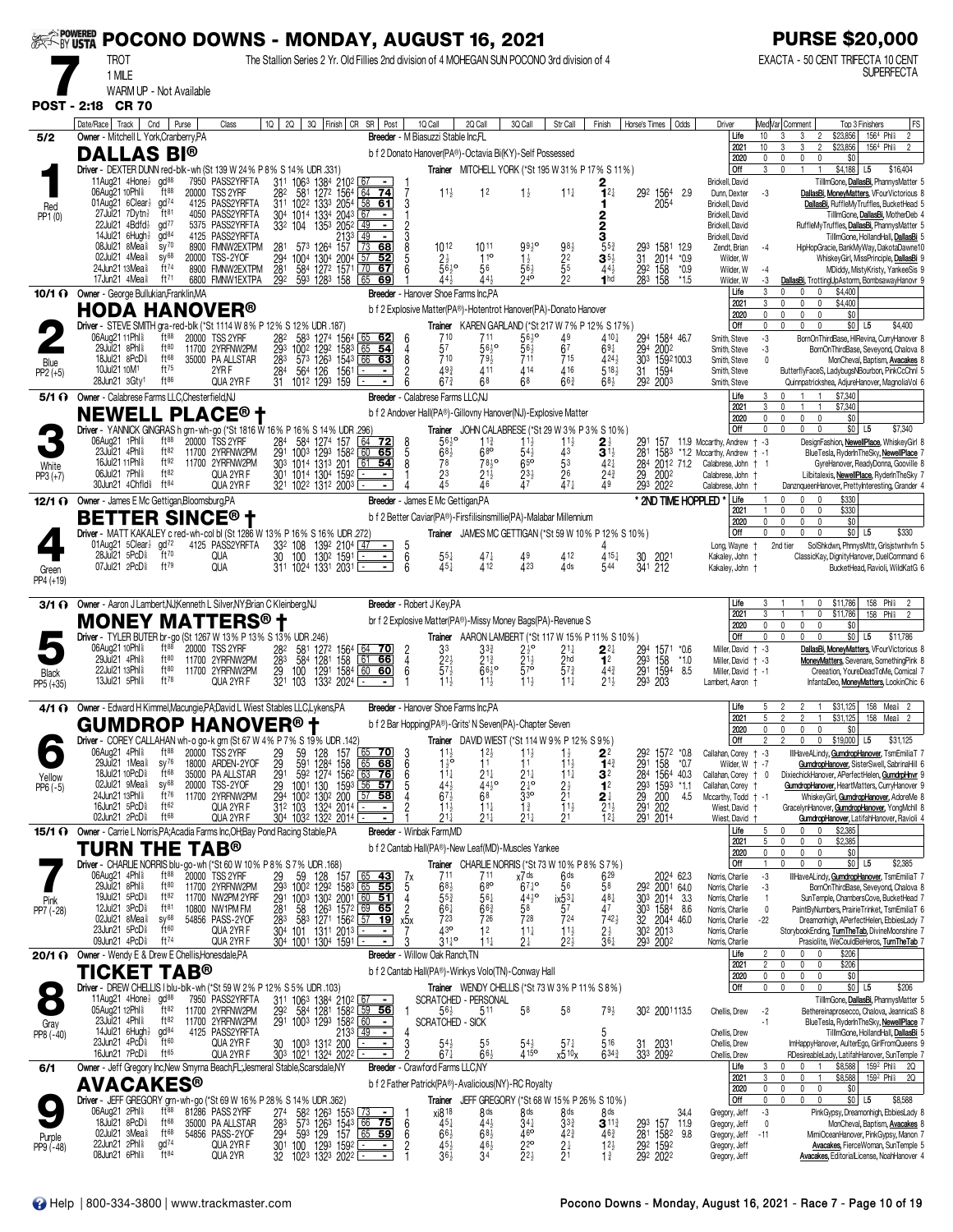| <b>EXAMPOWERED</b>  |                                                                                                         |                               |                                                 |                     |                                                                |                                                           | POCONO DOWNS - MONDAY, AUGUST 16, 2021                                                                                                                                              |                             |                                              |                                                                                                           |                                                    |                                                                  |                                                         |                   |                                                                               |                                                                  |                      | <b>PURSE \$6,300</b>                                                                                                                                          |
|---------------------|---------------------------------------------------------------------------------------------------------|-------------------------------|-------------------------------------------------|---------------------|----------------------------------------------------------------|-----------------------------------------------------------|-------------------------------------------------------------------------------------------------------------------------------------------------------------------------------------|-----------------------------|----------------------------------------------|-----------------------------------------------------------------------------------------------------------|----------------------------------------------------|------------------------------------------------------------------|---------------------------------------------------------|-------------------|-------------------------------------------------------------------------------|------------------------------------------------------------------|----------------------|---------------------------------------------------------------------------------------------------------------------------------------------------------------|
|                     | <b>PACE</b><br>1 MILE                                                                                   |                               |                                                 |                     |                                                                |                                                           | NW \$2,700 in Last 5 Starts Starters in a class higher than NW4500L5 or a winner this class or higher in last start<br>ineligible PA Preferred MOHEGAN SUN POCONO M Miller 5 over 3 |                             |                                              |                                                                                                           |                                                    |                                                                  |                                                         |                   |                                                                               |                                                                  |                      | EXACTA - 50 CENT TRIFECTA 10 CENT<br>SUPERFECTA 20 CENT PICK 5 (8-9-10-11-12)                                                                                 |
|                     | WARM UP - Not Available                                                                                 |                               |                                                 |                     |                                                                |                                                           |                                                                                                                                                                                     |                             |                                              |                                                                                                           |                                                    |                                                                  |                                                         |                   |                                                                               |                                                                  |                      |                                                                                                                                                               |
| <b>POST - 2:36</b>  | <b>CR 82</b>                                                                                            |                               |                                                 |                     |                                                                |                                                           |                                                                                                                                                                                     |                             |                                              |                                                                                                           |                                                    |                                                                  |                                                         |                   |                                                                               |                                                                  |                      |                                                                                                                                                               |
| 15/1                | Date/Race Track<br>Owner - Austin S Brubacker, New Holland, PA                                          | Cnd<br>Purse                  | Class                                           |                     | 2Q<br>1Q                                                       |                                                           | 3Q Finish CR SR Post                                                                                                                                                                |                             | 1Q Call                                      | 2Q Call<br>Breeder - Susan L Durham & Linda M Mac Donald, DE                                              | 3Q Call                                            | Str Call                                                         | Finish                                                  | Horse's Times     | Odds                                                                          | Driver<br>Life                                                   | 142                  | FS<br>Med Var  Comment<br>Top 3 Finishers<br>151 Phl <sup>§</sup><br>5<br>11<br>14 \$119,663<br>13                                                            |
|                     | <b>POP'S ROMEO (L)</b>                                                                                  |                               |                                                 |                     |                                                                |                                                           |                                                                                                                                                                                     |                             |                                              | b g 7 Beach Romeo(DE®)-Voluptuous Hanover(MD)-Bettor's Delight                                            |                                                    |                                                                  |                                                         |                   |                                                                               | 2021<br>2020                                                     | 15<br>25             | \$4,305<br>0<br>$\overline{2}$<br>3<br>\$19,578<br>152 <sup>1</sup> Phl <sup>§</sup><br>6                                                                     |
|                     | Driver - ANTHONY NAPOLITANO wh-red-grn (St 1401 W 18% P 15% S 14% UDR 310)<br>01Aug21 4Phl <sup>§</sup> | $ft^{74}$                     | 7600 NW4500L5                                   |                     | 26 <sup>3</sup>                                                | 1224                                                      | 1522<br>$ 84 \t63$                                                                                                                                                                  | 8                           | 811                                          | 813 <sub>X</sub>                                                                                          | 812                                                | 818                                                              | Trainer MAHLON MARTIN (*St 104 W 4% P 9% S 12%)<br>822} |                   | 313 1564 99.7                                                                 | Off<br>Miller, Marcus L 3                                        | 16                   | \$18,014<br>L <sub>5</sub><br>$\mathbf{1}$<br>$\overline{2}$<br>$\overline{c}$<br>\$2,646<br>ProvenDesire, Transparency, MoreDragon 8                         |
| Red                 | 23Jul21 5Phl \$<br>16Jul21 14Phl \$                                                                     | ft82<br>ft92                  | 6300 NW2500L5<br>6300 NW2500L5                  |                     | 55<br>55<br>57<br>$\frac{27}{28}$                              | 1224<br>1243                                              | 1521<br>82<br>73<br>1533 80<br>64                                                                                                                                                   |                             | 59<br>x5600                                  | 58<br>78                                                                                                  | 56<br>$69\frac{1}{2}$                              | 55<br>610                                                        | 58 <sup>1</sup><br>$6^{13}$                             |                   | 294 1534 5.9<br>294 1561 14.1                                                 | Miller, Marcus L -1<br>Miller, Marcus L 1                        |                      | AlwaysTheSun, BeachFireK, CaviartEden 8<br>AnythingforloveA, BeachFireK, Aintnosunshine 7                                                                     |
| PP1 (0)             | 09Jul21 14Phl \$<br>30Jun21 13Phl 8                                                                     | ft86<br>ft94                  | 6300 NW2500L5<br>6300 NW2500L5                  |                     | 27 <sup>3</sup><br>56<br>$\frac{263}{27}$<br>$\frac{551}{554}$ | 124<br>$\frac{1223}{1224}$                                | 1533 80<br>-72<br>150 <sup>4</sup><br>1512<br>78<br>85                                                                                                                              | 5                           | $1\frac{1}{2}$<br>793                        | $2^{11}_{2}$<br>$7^{91}_{2}$                                                                              | $2^{30}_{4}$<br>6110                               | $2\frac{3}{4}$<br>512                                            | $2^{11}$<br>3 <sup>9</sup>                              | 293               | 1534 5.9<br>274 1523 70.5<br>304 1551 86.7                                    | Miller, Marcus L -3<br>Miller, Marcus L -2                       |                      | WhataTreasure, PopsRomeo, MoreDragon 8<br>AmericanBoyN, GWT, PopsRomeo                                                                                        |
|                     | 21Jun21 13PcD <sup>§</sup><br>14Jun21 2PcD <sup>§</sup>                                                 | ft87<br>ft79                  | 7600 NW3001L5<br>7600 NW3200L5                  |                     | 264<br>561                                                     | 124                                                       | 85<br>68<br>$1523$ 83<br>74                                                                                                                                                         | 8                           | $88\bar{1}$<br>79}                           | $87\overline{3}$ o<br>$77\frac{1}{7}$                                                                     | $88^{10}$<br>761                                   | $89\frac{1}{4}$<br>77                                            | 8183<br>66                                              |                   | 1551<br>283 1534 29.7                                                         | Simons, Michael L -2<br>Napolitano, G Jr L -1                    |                      | CaptainMulzac, RockinIntheHills, SweetNFastN 8<br>Awesomeness, BeginnersLuck, Janaid 7                                                                        |
|                     | $28$ May21 $3$ Phl $\frac{5}{8}$                                                                        | ft68                          | 7200 10000CL                                    | Trainer change from | 28                                                             | 561 1242 1514 80                                          | Virgil Addison (St 82 W 9% P 6% S 6% UTR .151) after 28May21<br>$\blacksquare$                                                                                                      |                             | <b>SCRATCHED - SICK</b>                      |                                                                                                           |                                                    |                                                                  |                                                         |                   |                                                                               |                                                                  | -3                   | RoughOdds, AltaShelbyN, AdiosMan 7                                                                                                                            |
|                     | 23May21 1Phl <sup>§</sup><br>14May21 1Phl <sup>§</sup>                                                  | ft90<br>ft72                  | 7200 10000CL<br>7200<br>10000CL                 |                     | 27<br>561<br>271<br>57                                         | 1232                                                      | 1531<br> 78<br><u>71</u><br>1251 1533 80 67                                                                                                                                         | 5                           | $44\frac{1}{2}$<br>i711                      | 2 <sub>ns</sub><br>66                                                                                     | $21\frac{1}{2}$ <sup>o</sup><br>6600               | 42<br>66                                                         | $78\frac{1}{4}$ PL6                                     | 284 1551          | 303 1541 15.7<br>42.2                                                         | Morgan, Anthony L -1<br>Carter, William                          |                      | KLeesShakenbake, ParIntended, WeThinkAlike 8<br>Undertaker, DocSemalu, MayfieldDuke 8                                                                         |
|                     | 4/1 ( Owner - Bada Bing Stables, Monroe, NY<br><b>FATHER FRED(L)</b>                                    |                               |                                                 |                     |                                                                |                                                           |                                                                                                                                                                                     |                             | Breeder - Howard A Taylor, PA                | b g 4 Fred And Ginger(IN®)-Sistermarymargaret(IN)-Dragon's Lair                                           |                                                    |                                                                  |                                                         |                   |                                                                               | Life<br>2021                                                     | 43<br>21             | \$21,205<br>155 <sup>2</sup> HoP <sup>2</sup> 3<br>$\overline{4}$<br>4<br>5<br>3<br>3<br>3<br>\$12,450<br>157 MR}<br>$\overline{4}$                           |
|                     | Driver - GEO. NAPOLITANO JR red-wh-grn (St 1373 W 24% P 17% S 14% UDR .381)                             |                               |                                                 |                     |                                                                |                                                           |                                                                                                                                                                                     |                             |                                              | Trainer OWEN EILER JR (St 74 W 4% P 7% S 12%)                                                             |                                                    |                                                                  |                                                         |                   |                                                                               | 2020<br>Off                                                      | 17<br>3              | $\mathfrak{p}$<br>\$8,755<br>$155^2$ HoP <sup>2</sup> 3<br>$\mathbf{1}$<br>\$2,276<br>L5<br>\$2,080<br>0<br>$\mathbf{1}$                                      |
|                     | 11Aug21 4PcD <sup>5</sup><br>05Aug21 2MR}                                                               | ft77<br>ft72                  | QUA<br>4500 NW350PSL5                           |                     | 564<br>274<br>28<br>58                                         | 1254<br>126 <sup>3</sup>                                  | 1544<br>٠.<br>$\blacksquare$<br>1561<br>73<br>46                                                                                                                                    | 3<br>3x                     | $1^{10}$<br>819                              | $11\frac{1}{4}$<br>821                                                                                    | $11\frac{1}{4}$<br>826                             | $1\frac{1}{2}$<br>8 ds                                           | 53<br>832                                               | 293               | 1552<br>304 2023 19.0                                                         | Kakaley, John L<br>Aldrich, B Jr L -3                            |                      | EsaiHanover, Sweetonthebeach, Hurrknmyshnnn 5<br>KjChico, AudreyAnna, Mintiliscious 8                                                                         |
| Blue<br>$PP2 (+5)$  | 22Jul21 5MR3<br>12Jul21 1PcD                                                                            | ft72<br>ft81                  | 3900 NW350PSL5<br>7600 NW3100L5                 |                     | $\frac{28}{27}$ <sup>2</sup>                                   | 57 <sup>2</sup> 1264<br>56 <sup>3</sup> 1244              | $\frac{156}{152^2}$<br>$\sqrt{75}$<br><u>74</u><br>84<br>72                                                                                                                         | 7х<br>4                     | $1\frac{3}{6}$<br>$66\frac{1}{2}$            | $11\frac{1}{2}$<br>$65\frac{1}{2}$ <sup>o</sup>                                                           | $2\frac{3}{4}$ o                                   | $45\frac{3}{4}$<br>Å3                                            | $6^{5\frac{1}{2}}$<br>510 <sup>1</sup>                  |                   | 301 1571 13.0<br>292 1542 35.5                                                | Aldrich, B Jr L -4<br>Macdonald, Mark L 0                        |                      | Rhodatoldme, KjOwen, AudreyAnna 7<br>ABettorBeach, DreamsBeachboy, HowAreYeJhn 9                                                                              |
|                     | 06Jul21 1YR}<br>24Jun21 2MR3                                                                            | sy <sup>85</sup><br>ft72      | 12500 12500CLM<br>3400 NW250PSL5                |                     | 28<br>564<br>584                                               | 125                                                       | 80<br>1543<br>157<br>67<br>l 76                                                                                                                                                     |                             | <b>SCRATCHED</b><br>$11\frac{3}{4}$          | SICK<br>11,                                                                                               |                                                    | 12                                                               | 11                                                      | 29<br>292         | 157<br>*0.9                                                                   | Aldrich, B Jr L-11                                               | -1                   | LanasDesire, ArtHistory, VillageChamp 7<br>FatherFred, HardWorkinMan, CheerioHill 7                                                                           |
|                     | 18Jun21 3M <sup>1</sup><br>10Jun21 8MR3                                                                 | ft78<br>ft76                  | 8125<br>4800 WO1-3PMLT                          | TM<73.6CDJ          | $\frac{29}{27}$<br>28<br>554<br>573                            | 128<br>125<br>126 <sup>2</sup>                            | 1532<br>76<br>68<br>1552<br>69<br>79                                                                                                                                                | $\frac{2}{6}$               | $21\frac{1}{4}$<br>$11\frac{1}{2}$           | $11\frac{1}{4}$<br>$11\frac{1}{2}$                                                                        | 1 <sub>hd</sub><br>$1\frac{1}{2}$                  | 533<br>$1\frac{1}{4}$                                            | $85\frac{1}{2}$<br>$\mathbf{3}^{\frac{3}{4}}$           | 291               | 1542 12.6<br>1553<br>- 2.0                                                    | Pelling, Jack L -2<br>Aldrich, B Jr L -7                         |                      | MaylCruiseWest, TitusSeelster, RigginsArt10<br>JubileeQueen, BeachBlogger, FatherFred 8                                                                       |
|                     | 04Jun21 7MR}<br>27May21 $4MR\frac{1}{2}$                                                                | ft70<br>ft <sup>68</sup>      | 4800 WO1-3PMLT<br>3400 NW250PSL5                |                     | $\frac{28}{29}$<br>583<br>591                                  | 1273<br>1282                                              | 1561<br>75<br>1581<br>$\sqrt{70}$<br>65                                                                                                                                             |                             | 69 <sup>1</sup><br>610                       | $68\frac{1}{4}$<br>$65^{10}$                                                                              | 640<br>6400                                        | 683<br>810                                                       | $25$ DH<br>$44\frac{3}{4}$                              | $\frac{28}{30}$   | 1571 27.0<br>1591<br>3.0                                                      | Aldrich, B Jr L -1<br>Aldrich, B Jr L -2                         |                      | CaptainNemo, FatherFredDH, RockinTheArena 6<br>MajorGravity, HardWorkinMan, Thor 8                                                                            |
| 8/1                 | Owner - Pierre J Paradis, Hop Bottom, PA<br><b>ABSOLUTE INTENT®(L)</b>                                  |                               |                                                 |                     |                                                                |                                                           |                                                                                                                                                                                     |                             | Breeder - Dr Fred S Kruszelnicki.AB. CA      | b g 7 Well Said(PA®)-Dream Outloud(KY)-Bettor's Delight                                                   |                                                    |                                                                  |                                                         |                   |                                                                               | Life<br>2021                                                     | 123<br>18            | 18 \$144,214<br>151 <sup>1</sup> PcD <sub>8</sub> 6<br>5<br>20<br>$\mathbf 0$<br>$\mathbf 0$<br>\$5,749<br>3                                                  |
|                     | Driver - YANNICK GINGRAS h grn-wh-go (*St 1816 W 16% P 16% S 14% UDR .296)                              |                               |                                                 |                     |                                                                |                                                           |                                                                                                                                                                                     |                             |                                              | Trainer PIERRE PARADIS (St 69 W 7% P 9% S 10%)                                                            |                                                    |                                                                  |                                                         |                   |                                                                               | 2020<br>Off                                                      | 26<br>21             | 2<br>3<br>$\overline{c}$<br>\$17,130<br>151 <sup>1</sup> PcD <sup>§</sup> 6<br>0<br>3<br>\$24,534<br>\$1,701<br>4<br>L5                                       |
|                     | 07Aug21 11PcD <sup>§</sup><br>02Aug21 1PcD <sup>5</sup>                                                 | ft <sup>84</sup><br>ft71      | 6300 NW2700L5<br>6300 NW2500L5                  |                     | 272<br>272<br>57<br>$\frac{554}{553}$                          | 1242 1523<br>$\frac{1232}{1234}$                          | 83<br>79<br>83<br>81<br>$\frac{151}{152}$                                                                                                                                           | $\frac{2}{3}$               | 44                                           | 55<br>441                                                                                                 | $54\frac{1}{2}$<br>443                             | 54)<br>$53\frac{1}{2}$                                           | $53\frac{1}{2}$<br>$56\frac{1}{4}$                      | 28<br>$28^{3}$    | 1531 21.8<br>283 1524 34.0<br>282 1524 25.1                                   | Miller, Marcus L 2<br>Wallis, Kevin L 1                          |                      | DivisionBell, WayToClose, DarkEnergyN 7<br>BayMeadows, JkMusicman, WayToClose 6                                                                               |
| White<br>$PP3 (+7)$ | 27Jul21 1PcD <sup>5</sup><br>19Jul21 1PcD <sup>§</sup>                                                  | ft84<br>ft79                  | 6300 NW2500L5<br>6300 NW2500L5                  |                     | 264<br>273<br>561                                              |                                                           | 86<br>80<br>1242 1522 L83<br>76                                                                                                                                                     |                             | $55\frac{1}{2}$<br>43 <sup>3</sup>           | 44<br>433                                                                                                 | $43^{10}$<br>44                                    | 53<br>$43\frac{1}{4}$                                            | 54<br>$36\frac{3}{4}$                                   |                   | 283 1534 42.6                                                                 | Kakaley, Matt L 0<br>Miller, Marcus L 1                          |                      | JaggerRocks, HowAreYeeJohn, Dogfight 7<br>KeystoneSteam, JesseDukeN, AbsoluteIntent 8                                                                         |
|                     | 11Jul21 7PcD <sup>5</sup><br>03Jul21 7PcD <sup>§</sup>                                                  | ft76<br>gd <sup>67</sup>      | 6300 NW2500L5<br>7600 NW3000L5                  |                     | $\frac{26}{26^2}$<br>$\frac{26^2}{27^1}$<br>56<br>561          | $\frac{1234}{1234}$                                       | 152 <sup>2</sup> 85<br>1522 84<br>74<br>73                                                                                                                                          | 9<br>3                      | 810<br>$67\frac{1}{4}$                       | 883<br>$53\frac{3}{4}$ <sup>o</sup>                                                                       | 861<br>$65\frac{1}{4}$                             | $\frac{77}{6}$ <sup>7</sup>                                      | $77\frac{1}{4}$<br>610                                  | $\frac{284}{293}$ | 1534 73.4<br>1542 38.9                                                        | Miller, Marcus L -2<br>Napolitano, G Jr L 0                      |                      | SomwherenbrookInN, Barnabas, MajorHumor 9<br>CaviartRockland, RecordMachine, WindemrFrnk 9                                                                    |
|                     | 20Jun21 2PcD <sup>5</sup><br>12Jun21 6TqDn <sup>§</sup>                                                 | ft84<br>ft76<br>ft89          | 6300 NW2500L5<br>5400 NW 1501 L5                |                     | 561<br>$\overline{2}74$<br>563                                 | 1241<br>1244                                              | 1533<br>1534<br>1523<br>$\sqrt{77}$<br>66                                                                                                                                           |                             | <b>SCRATCHED</b><br>7630                     | <b>SICK</b><br>$65\frac{1}{2}$ <sup>o</sup>                                                               | $64$ <sup>o</sup>                                  |                                                                  | $89\frac{3}{4}$                                         |                   | 301 1554<br>291 1533<br>6.7                                                   | Taggart, Jim Jr L -1                                             | 3                    | MuscleMachA, AstonHillDave, UnionStation 8<br>CaviartStetson, GarrettsGuide, RedDirtRocknrll 9                                                                |
|                     | $05$ Jun21 $8$ TgDn $\frac{5}{8}$<br>24May21 13PcD <sup>§</sup>                                         | ft <sup>66</sup>              | 5800 NW 2001 L5<br>7600 NW3000L5                |                     | 554<br>$\frac{26}{27}$<br>57                                   | 1234                                                      | 177<br>74<br>1244 1532 84                                                                                                                                                           | 6                           | $42\frac{1}{2}$<br>$65\frac{1}{6}$           | 413°<br>651                                                                                               | $52^{30}$<br>64                                    | $35\frac{1}{4}$<br>53}                                           | $35\frac{1}{4}$<br>64                                   |                   | 4.4<br>283 1541 15.6                                                          | Jamieson, Jody L -3<br>Miller, Marcus L -2                       |                      | WeekendAtnannies, OSundland, AbsoluteIntent<br>HowAreYeeJohn, Shoreview, UnionStation 6                                                                       |
| 3/1                 | Owner - Jose Cervantes, Nazareth, PA<br><b>APEX SEELSTER(L)</b>                                         |                               |                                                 |                     |                                                                |                                                           |                                                                                                                                                                                     |                             | <b>Breeder</b> - Seelster Farms Inc, ON, CA  | b g 5 Big Jim(ON®)-Art's Michelle(ON)-Art Major                                                           |                                                    |                                                                  |                                                         |                   |                                                                               | Life<br>2021                                                     | 68<br>23             | 4 \$115,149<br>152 <sup>4</sup> Aces <sup>§</sup> 5<br>12<br>11<br>3<br>3<br>$\overline{1}$<br>\$34,278<br>152 <sup>4</sup> Aces <sup>§</sup> 5               |
|                     | Driver - MATT KAKALEY c red-wh-col bl (St 1286 W 13% P 16% S 16% UDR 272)                               |                               |                                                 |                     |                                                                |                                                           |                                                                                                                                                                                     |                             |                                              | Trainer IVAN LLOPEZ (*St 67 W 4% P 9% S 18%)                                                              |                                                    |                                                                  |                                                         |                   |                                                                               | 2020<br>Off                                                      | 21<br>13             | $\overline{2}$<br>$\mathbf{1}$<br>\$37,671<br>154 YR <sub>2</sub> 4<br>$\overline{4}$<br>\$35,459<br>L <sub>5</sub><br>\$416<br>4<br>3<br>$\mathbf{1}$        |
|                     | 03Aug21 8Aces <sup>§</sup>                                                                              | ft $84$                       | 5200 NW2500L4                                   |                     | 562                                                            | 125<br>1261                                               | Trainer change from Edward Hernandez (St 112 W 28% P 17% S 10% UTR 420) after 03Aug21<br>$\sqrt{79}$ 80<br>1541 79<br>1543 81                                                       | 8                           | $3^{110}$                                    | $2^{10}$                                                                                                  | 210                                                |                                                                  |                                                         | $\frac{291}{303}$ | 1542 11.4                                                                     | Magee, Richard L 6                                               |                      | NumberedAccount, MyFriskieBoy, CutARug 8                                                                                                                      |
| Green<br>PP4 (+19)  | 27Jul21 8Aces <sup>§</sup><br>20Jul21 9Aces <sup>§</sup>                                                | ft90<br>$ft^{86}$             | 7000 NW3500L4<br>8200 NW5000L4                  |                     | $\frac{28}{27^3}$<br>272<br>564                                | $554 + 125$                                               | 60<br>$\overline{82}$<br>155<br>51                                                                                                                                                  | 6<br>6                      | 911<br>$43^{10}_{2}$                         | $10^{7}$ <sub>2</sub> oo<br>$42^{30}_{4}$                                                                 | $10^{8}$<br>$31^{10}_{4}$                          | 1011<br>$78\frac{1}{4}$                                          | $10^{19}$<br>723                                        |                   | 1582<br>3.3<br>342 1593<br>$*2.7$                                             | Magee, Dean L 6<br>Jenson, Brady L 2                             |                      | SportySpookA, MysteryDragon, GiggleMonster10<br>IntriguedAgain, AlwaysClose, BombayHanover 7                                                                  |
|                     | 13Jul21 7Aces <sup>§</sup><br>06Jul21 9Aces <sup>§</sup>                                                | $ft^{86}$<br>ft69             | 12000 OPN HCP<br>8200 NW5000L4                  |                     | 28 <sup>3</sup><br>28                                          | 582 1261<br>$574$ $1251$                                  | 87<br>69<br>154<br>1534 85<br>73                                                                                                                                                    | $\overline{2}$<br>x8        | 44<br>913                                    | 44<br>983                                                                                                 | $86\frac{3}{4}$<br>910                             | 861<br>$99\frac{1}{4}$                                           | 883<br>911                                              | 28<br>284 156     | 12.7                                                                          | 1553 32.9 Kerwood, Anthony L 1<br>Magee, Dean L 6                |                      | SoSoDeVie, CastleFlight, HooNienA 8<br>Swagasaurusrex, MajorPocketA, Zanetti 9                                                                                |
|                     | 29Jun21 7Aces <sup>§</sup><br>15Jun21 3Aces <sup>§</sup><br>08Jun21 7Aces <sup>§</sup>                  | $ft^{75}$<br>ft $81$<br>ft95  | 12000 OPN<br>6800 NW3500L4                      |                     | 272<br>$\frac{27}{27}$ <sup>3</sup><br>27 <sup>4</sup>         | 574                                                       | 126 <sup>3</sup> 1541 <u>87</u> 78                                                                                                                                                  | C<br>6                      | Z 17<br>$\frac{43\frac{1}{2}}{2\frac{1}{4}}$ | 441                                                                                                       | $31\frac{1}{4}$<br>$2^{110}_{214}$<br>$2^{11}_{4}$ | $3\frac{3}{4}$<br>$2^{11}_{21}$<br>$2^{11}_{41}$<br>$8^{41}_{2}$ | 3 <sup>nk</sup><br>1 <sup>3</sup>                       | 272 1541          | 13.0<br>3.9                                                                   | Jenson, Brady L 3<br>Magee, Dean L 6                             |                      | HooNienA, MajorPocketA, ApexSeelster 7<br>ApexSeelster, HeGrinsAgain-, Elusivelmage+ 6                                                                        |
|                     | 01Jun21 9Aces <sup>§</sup><br>23May21 4Aces                                                             | ft79<br>ft63                  | 4300 NW2500L4<br>5200 NW3550L4<br>3500 NW1250L4 |                     | 283                                                            | 573 1254 1534 75                                          | 561 1242 1524 81 89<br>554 1242 1533 80 77<br>553 1242 1533 81 76<br>$\overline{83}$                                                                                                |                             | $57\frac{3}{4}$<br>$3^{2^{3}}$               | $21\frac{1}{4}$<br>$\overline{5}5^{\circ}$<br>320                                                         | $3^{130}$<br>11                                    | $1\frac{1}{2}$                                                   | 2 <sup>hd</sup><br>$97\frac{3}{4}$<br>1 <sub>hd</sub>   |                   | 281 1524<br>29 1533<br>294 1543<br>$*1.3$<br>1534 *0.6                        | Roland, Nick L -1<br>6.6 Kerwood, Anthony L 2                    |                      | BombayHanover, ApexSeelster, CaptainTermintr 7<br>SoSoDeVie, ParklaneJet, HooNienA 9                                                                          |
| 7/2                 | Owner - John J Coffey, Greenwood Village, CO                                                            |                               |                                                 |                     |                                                                |                                                           |                                                                                                                                                                                     |                             | Breeder - Semalu Inc, QC, CA                 |                                                                                                           |                                                    |                                                                  |                                                         | 28                |                                                                               | Plano, Luke L 6<br>Life                                          | 203<br>3             | <b>ApexSeelster, Elusivelmage, KeystoneCharles 7</b><br>35<br>26 34 \$321,265<br>149 <sup>1</sup> PcD <sub>8</sub> 7<br>0<br>$^{\circ}$                       |
|                     | <b>SI SEMALU(L)</b><br>Driver - MARCUS MILLER blk-wh-c red (St 1217 W 12% P 13% S 14% UDR .239)         |                               |                                                 |                     |                                                                |                                                           |                                                                                                                                                                                     |                             |                                              | b g 11 Modern Art(ON®)-Coqueluche Semalu(QC)-Million Dollar Cam<br>BRUCE CLARKE (St 111 W 13% P 9% S 15%) |                                                    |                                                                  |                                                         |                   |                                                                               | 2021<br>2020<br>Off                                              | 6<br>34              | 0<br>\$710<br>\$7,500<br>$\mathbf{0}$<br>154 <sup>2</sup> PcD <sub>8</sub> 10<br>$\overline{1}$<br>10<br>\$59,164 L5<br>$\overline{4}$<br>\$1,760             |
|                     | 07Aug21 7PcD <sup>§</sup>                                                                               | $ft^{84}$<br>$ft^{79}$        | 7600 NW3300L5                                   |                     | $\frac{563}{561}$                                              | $\frac{124}{124}$                                         | 152 <sup>2</sup> 86 82<br>153 <sup>2</sup> 82 76                                                                                                                                    |                             | Trainer<br>$2^{11}_{65}$                     | $2^{11}_{4}$<br>41 <sup>1</sup> / <sub>2</sub>                                                            | $2^{11}_{4}$<br>4 <sup>30</sup>                    | $2^{11}_{42}$                                                    | 52                                                      |                   | 283 1524 29.8<br>294 154 3.6                                                  | Miller, Marcus L 2                                               |                      | WinningLinc, BayMeadows, MajorOffense 6                                                                                                                       |
| Black               | 25Jul21 11 TgDn <sup>§</sup><br>17Jul21 11 PcD <sup>§</sup><br>07Jul21 7PcD <sup>§</sup>                | $ft^{88}$<br>$ft^{81}$        | 6600 NW 3501 L5<br>11200 NW9000L5<br><b>QUA</b> |                     | 273<br>27<br>271<br>293<br>272                                 | 561 1232<br>593 1273                                      | <u>76</u><br>$\frac{1504}{1544}$ $\frac{92}{154}$ $\frac{82}{154}$                                                                                                                  | 6<br>6                      | $66\frac{1}{4}$<br>$43\frac{3}{4}$           | 663<br>433                                                                                                | 75                                                 | 841<br>$41\frac{1}{2}$                                           | $52\frac{3}{4}$<br>$88\frac{1}{4}$                      |                   | 28 152 <sup>2</sup> 56.8<br>271 1551                                          | Meittinis, James L 0<br>Pantaleano, Jim L -1<br>Miller, Marcus L |                      | KhunRathaA, Cloudbreak, JohnnyChip 6<br>MajorBetts, OlliesZtam, Mykindachip 8                                                                                 |
| PP5 (+35)           | 30Jun21 8PcD\$<br>27Jun20 7PcD <sup>5</sup>                                                             | ft79<br>$sy^{74}$             | QUA<br>10000 NW9000L5                           |                     |                                                                | $\frac{593}{564}$ $\frac{1273}{1262}$ $\frac{1544}{1544}$ | $\blacksquare$                                                                                                                                                                      | $\frac{2}{7}$               | $76\frac{3}{4}$<br><b>SCRATCHED</b>          | $68\frac{1}{4}$<br>NJURED                                                                                 | $3^{130}$<br>660                                   | 65                                                               | $3^{2\frac{1}{2}}$<br>35 <sup>1</sup>                   |                   | 281 1554                                                                      | Miller, Marcus L                                                 | 9                    | DelitfulcatherinN, BelmontMajorN, SiSemalu 6<br>PLMunson, RockTheTown, SiSemalu 7<br>NuclearDragon, OfficialDelight, DakotaJack 8                             |
|                     | 20Jun20 3PcD <sup>§</sup><br>02Mar20 13PcD <sup>§</sup>                                                 | ft <sup>81</sup><br>$ft^{55}$ | 10000 NW9000L5<br>11000 NW6500L5                |                     |                                                                |                                                           | $\frac{562}{554}$ 124 153 88 -<br>554 123 <sup>2</sup> 152 89 <b>84</b><br>564 124 152 86 <b>84</b><br>564 1243 1522 85 <b>84</b>                                                   | 3                           | $43\frac{3}{4}$<br>89                        | $43\frac{3}{4}$<br>7630                                                                                   | $5^{3\frac{1}{2}}$ 640                             | $5^{3}\frac{1}{2}$<br>$64\frac{3}{4}$                            | $5^{2}$<br>$57\frac{3}{4}$                              |                   | 282 1522 62.1<br>284 1533 53.9                                                | Miller, Marcus L 2<br>Miller, Marcus L 7                         |                      | JkWillPower, MrDsDragon, AbnerTheGreat 9<br>MajorBucks, MachDoroA, EverAgain 8                                                                                |
|                     | 22Feb20 3PcD <sup>§</sup><br>15Feb20 9PcD <sup>§</sup>                                                  | $ft^{45}$<br>$ft^{25}$        | 11000 NW6000L5<br>11000 NW7000L5                |                     | 262<br>263<br>27<br>274<br>272                                 |                                                           | 544 1224 1521 85 82                                                                                                                                                                 |                             | $77\frac{1}{2}$<br>$21\frac{1}{2}$           | $64\frac{1}{2}$<br>$31\overline{4}$                                                                       | $64\frac{1}{2}$<br>31}                             | 44<br>414                                                        | $\mathbf{3}^{5\ddagger}$<br>$46\frac{3}{4}$             |                   | 28 1532 18.0<br>303 1533 4.1                                                  | Kakaley, Matt L 7<br>Morrill, J Jr L 6                           |                      | BayRum, MrCensi, SiSemalu 7<br>ChumleeA, UrbanRenewal, MakoBannerN 9                                                                                          |
| 10/1                | Owner - Michael H Simons, Milford, PA                                                                   |                               |                                                 |                     |                                                                |                                                           |                                                                                                                                                                                     | Breeder - John R Miller, IN |                                              |                                                                                                           |                                                    |                                                                  |                                                         |                   |                                                                               | Life<br>2021                                                     | 32<br>11             | 151 <sup>3</sup> PPk <sup>§</sup> 4<br>\$23,813<br>4<br>5<br>5<br>151 <sup>3</sup> PPk <sup>§</sup><br>$\mathfrak{p}$<br>\$10,425<br>4<br>0<br>$\overline{4}$ |
|                     | <b>CAPTAIN KEEN(L)</b><br>Driver - DEXTER DUNN red-blk-wh (St 139 W 24% P 8% S 14% UDR .331)            |                               |                                                 |                     |                                                                |                                                           |                                                                                                                                                                                     |                             | Trainer                                      | b g 4 Always A Virgin(IN®)-Dgs Straightflush(IN)-Blissfull Hall<br>MIKE SIMONS (St 121 W 5% P 6% S 11%)   |                                                    |                                                                  |                                                         |                   |                                                                               | 2020<br>Off                                                      | 21<br>3              | 5<br>\$13,388<br>153 <sup>1</sup> PPk <sup>§</sup> 3<br>$\overline{c}$<br>1<br>\$325<br>\$675<br>0<br>$\mathbf 0$<br>$\Omega$<br>L5                           |
|                     | 08Aug21 1PcD <sup>5</sup><br>28Jul 21 3PcD <sup>§</sup>                                                 | $ft^{86}$<br>ft70             | 7600 NW3300L5<br>QUA                            |                     | 27<br>30<br>28 <sup>2</sup>                                    |                                                           | 561 1242 152 86 73                                                                                                                                                                  |                             | 3 <sup>2</sup><br>$11\frac{1}{2}$            | $3^{2}\frac{1}{2}$                                                                                        | $3^{2^{3}}$<br>1 <sup>2</sup>                      | $3^{2}\frac{1}{2}$<br>1 <sub>5</sub>                             | $613\frac{1}{4}$<br>110                                 | 293               | 1543 32.7                                                                     | Simons, Michael<br>Simons, Michael                               | $\overline{2}$<br>L. | JkMusicman, Takeittotheface, PcsExpresso 6<br>CaptainKeen, RoaringSurreal, N/a 2                                                                              |
| Yellow              | 08Jun21 1PcD <sup>§</sup><br>25May21 10PcD                                                              | $SV^{73}$<br>ft72             | 13500 NW4PM CG<br>15300 W4-7PM CG               |                     | 26 <sup>4</sup>                                                | 593 1281<br>572 125<br>552 1223                           | $1561$ $   1524$ $83$ <b>73</b><br>151 87 77                                                                                                                                        | $\frac{2}{3}$               | $43\frac{5}{4}$<br>88                        | $\frac{11\frac{1}{2}}{54\frac{1}{2}}$<br>86                                                               | $76\frac{3}{4}$<br>$87\frac{1}{4}$                 | $75\frac{1}{2}$<br>$86\frac{1}{2}$                               | $6^{10\frac{1}{4}}$<br>$8^{10\frac{1}{4}}$              | 29                | 28 1561<br>28 <sup>2</sup> 1544 26.5<br>153 93.3                              | Simons, Michael L 3<br>Simons, Michael L -3                      |                      | Mysweetboymax, RhettSeelster, LouEdZeppelin 7<br>Horse, TruLou, GetLit 9                                                                                      |
| PP6 (-5)            | 18May21 1PcD<br>09May21 3TgDn <sup>§</sup>                                                              | $ft^{76}$<br>$ft^{53}$        | 13500 NW4PM CG<br>6800 NW 4001 L5               |                     | $\frac{263}{264}$                                              | 544 1222<br>543 123                                       | $1514$ $\overline{81}$ <b>78</b><br>$1522$ $\overline{81}$ <b>70</b><br>$1562$ $\overline{56}$ $\overline{56}$                                                                      |                             | $43\frac{1}{4}$<br>$3^{11}$                  | $43\frac{1}{4}$<br>$3^{2}$                                                                                | $75\frac{1}{4}$<br>43                              | 533<br>$65\frac{3}{4}$                                           | 55<br>$615\frac{1}{4}$                                  |                   | 29 <sup>2</sup> 152 <sup>4</sup> 19.6<br>31 <sup>4</sup> 155 <sup>2</sup> 3.2 | Simons, Michael L -3<br>Simons, Michael L 3                      |                      | GetLit, McneilZTam, MakeltComeTrue 7<br>StellarBb, HarryTerror, Candell 6                                                                                     |
|                     | 28Apr21 4PcD <sup>§</sup><br>04Mar21 4PPk                                                               | ft71<br>ft70                  | QUA<br>5000 WO2-5PM LT                          |                     | 291<br>591<br>27 <sup>2</sup><br>561                           | 1274                                                      | 1241 1533 80 79                                                                                                                                                                     | $\frac{2}{5}$<br>3          | 3 <sup>2</sup><br>3 <sup>2</sup>             | 32 <sub>3</sub><br>$33\frac{1}{2}$                                                                        | $2^{30}_{4}$<br>$3^{24}$ °                         | $11\frac{1}{4}$<br>$21\frac{3}{4}$                               | $2\frac{1}{2}$<br>$2\frac{1}{2}$                        | 282<br>29         | 1562<br>1533<br>*1.4                                                          | Simons, Michael L<br>Simons, Michael L 0                         |                      | MissTressa, CaptainKeen, NandoloN 6<br>GetLit, CaptainKeen, ErHotshot 8                                                                                       |
|                     | 18Feb21 1PPk <sup>§</sup>                                                                               | ft $^{77}$                    | 5000 WO2-5PM LT                                 |                     | 273                                                            |                                                           | Trainer change from Andy Shetler (St 185 W 9% P 9% S 8% UTR                                                                                                                         | 2                           | 180) after 18Feb21<br>3 <sup>3</sup>         | $11\frac{1}{2}$                                                                                           | 12                                                 | $11\frac{1}{4}$                                                  | 2 <sup>nk</sup>                                         | 28                | 1534 *0.8                                                                     | Shetler, Andy L -3                                               |                      | HardRockHulk, CaptainKeen, JbsBoomerang 7                                                                                                                     |
|                     | 28Jan21 8PPk                                                                                            | ft60                          | 5000 WO2-5PM LT                                 |                     | $\overline{27}$                                                |                                                           | 58 1254 1534 76 76<br>554 1234 1522 81 86                                                                                                                                           | 3                           | $11\frac{1}{2}$                              | $21\frac{1}{4}$                                                                                           | $3^{13}$                                           | $31\frac{1}{2}$                                                  | 1 <sub>ns</sub>                                         |                   | 281 1522 3.0                                                                  | Shetler, Andy L 0                                                |                      | CaptainKeen, ArtNukem, SandSniper 9                                                                                                                           |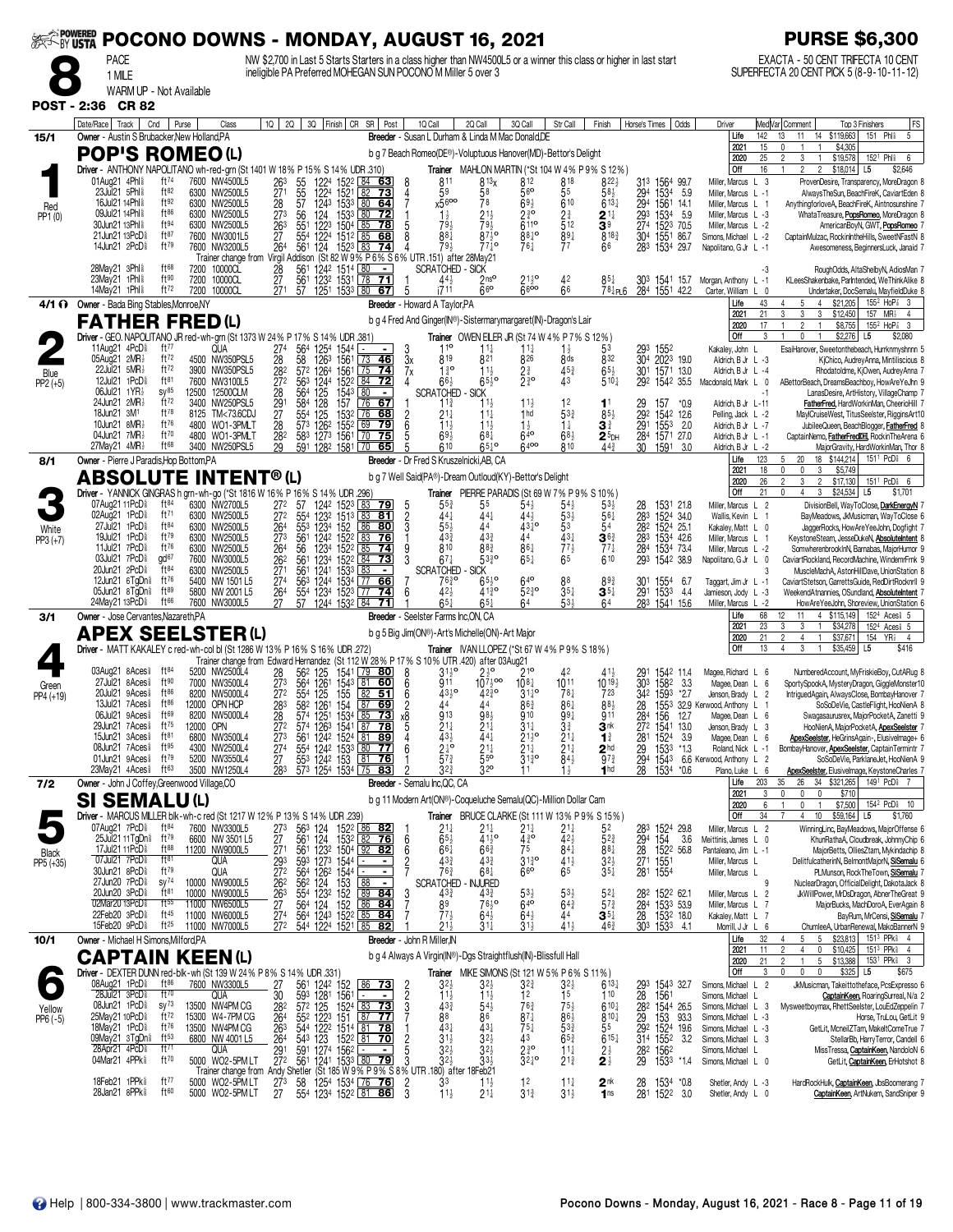| 9/2                 | Owner - Matthew J Morrison.Indiana.PA                                             |                                                                                         |                                                                                                           | Breeder - Francis H Azur.PA                                                          |                                                                  |                                          |                                 | Life<br>65                                                     | 152 M <sup>1</sup><br>$\overline{2}$<br>6 \$152,713<br>12<br>10                                                                                                                                    |
|---------------------|-----------------------------------------------------------------------------------|-----------------------------------------------------------------------------------------|-----------------------------------------------------------------------------------------------------------|--------------------------------------------------------------------------------------|------------------------------------------------------------------|------------------------------------------|---------------------------------|----------------------------------------------------------------|----------------------------------------------------------------------------------------------------------------------------------------------------------------------------------------------------|
|                     | <b>MELANIE'S TEDY (L)</b>                                                         |                                                                                         |                                                                                                           | b h 5 Hypnotic Blue Chip(IN®)-Cuz She Can(PA)-Cambest                                |                                                                  |                                          |                                 | 2021<br>9<br>2020<br>23                                        | 153 <sup>3</sup> PcD <sub>8</sub> 5<br>$\overline{2}$<br>\$30,204<br>2<br>$\mathbf{0}$<br>\$38,564<br>152 <sup>1</sup> Phl <sup>§</sup><br>6<br>$\overline{4}$<br>$\overline{1}$<br>$\overline{4}$ |
|                     |                                                                                   | Driver - JIM PANTALEANO I blu-blu-wh (St 750 W 10% P 10% S 12% UDR .196)                |                                                                                                           | Trainer CHRISTEN PANTALEANO (St 82 W 16% P 9% S 11%)                                 |                                                                  |                                          |                                 | <b>Off</b><br>12                                               | $\mathbf{3}$<br>$\overline{0}$<br>\$37,658<br>L5<br>\$704<br>$\overline{1}$                                                                                                                        |
|                     | 11Aug21 5PcD <sup>§</sup><br>ft $77$                                              | <b>QUA</b><br>291                                                                       | 581 1252 1532<br>$\overline{2}$<br>$-1$                                                                   | $11\frac{1}{2}$<br>$11\frac{1}{2}$                                                   | 24<br>23                                                         | 37                                       | 284 1544                        | Pantaleano, Jim L                                              | LyonsNightHawk, Palomar, MelaniesTedy 3                                                                                                                                                            |
|                     |                                                                                   |                                                                                         | Claimed from Steven Brabrook (St 364 W 12% P 14% S 14% UTR 258) for \$12,500 on 10Apr21                   |                                                                                      |                                                                  |                                          |                                 |                                                                |                                                                                                                                                                                                    |
| Pink                | 10Apr21 4PcD <sup>§</sup><br>ft67                                                 | 8800 © 12500CLHC<br>264                                                                 | 54 <sup>2</sup> 123 1521 83 78<br>6                                                                       | $64\frac{3}{4}$<br>64<br>210                                                         | $64^{10}$<br>533                                                 | $43\frac{1}{2}$                          | 1524<br>6.0                     | Napolitano, Anth L-2                                           | SweetTalkinSatin, Newbie, AnTheThunderolls 7                                                                                                                                                       |
| PP7 (-28)           | ft58<br>27Mar21 2PcD <sup>§</sup>                                                 | 12800 20000CLHC<br>264                                                                  | 551 1233 1523 84 65<br>Claimed from Daniel Maier (St 74 W 18% P 21% S 9% UTR 340) for \$20,000 on 20Mar21 | $2hd$ <sup>o</sup>                                                                   | $76\frac{1}{7}$<br>$64^{10}$                                     | 718 <sub>3</sub>                         | 314 1561<br>24.1                | Stalbaum, Larry L 1                                            | RangersSureshot, BlowACloudN, Bamski &                                                                                                                                                             |
|                     | 20Mar21 8PcD <sup>§</sup><br>ft51                                                 | 12800 © 20000CLHC<br>264                                                                | 5                                                                                                         | $11\frac{1}{4}$                                                                      | 53<br>$2\frac{3}{4}$                                             | 811<br>304                               | 1542<br>3.9                     | Napolitano, Anth L 0                                           | ScottRocks, WindsongJack, Shoreview &                                                                                                                                                              |
|                     | 13Mar21 7PcD <sup>§</sup><br>ft43                                                 | 27<br>16000 30000CLHC                                                                   |                                                                                                           | $2\frac{1}{2}$ <sup>o</sup><br>2 <sup>1</sup> <sup>4</sup><br>$32\frac{1}{2}$        | $\bar{5}2\frac{1}{2}$<br>$41\frac{3}{4}$                         | 6 <sup>5</sup><br>29                     | 153<br>8.2                      | Napolitano, Anth L 3                                           | AmericanRebel, UptownFunk, ProvenDesire &                                                                                                                                                          |
|                     | 06Mar21 10PcD <sup>§</sup><br>ft30                                                | 50000 GAME LC1<br>271                                                                   | 544 1232 1521 85 72<br>554 1233 152 87 83<br>56 1234 1523 87 79                                           | 21 <sub>1</sub><br>$31\frac{3}{4}$ <sup>o</sup>                                      | $2\frac{3}{4}$<br>76 <sup>3</sup>                                | $9^{10}$                                 | 304 1544<br>*1.7                | Pantaleano, Jim L 9                                            | GlengarryKnightN, AmericanRebl, ImmrbrghtsdN 9                                                                                                                                                     |
|                     |                                                                                   |                                                                                         | Claimed from Neil Balcerak (St 174 W 10% P 14% S 14% UTR 231) for \$30,000 on 27Feb21                     |                                                                                      |                                                                  |                                          |                                 |                                                                |                                                                                                                                                                                                    |
|                     | 27Feb21 10PcD <sup>§</sup><br>$SV^{43}$<br>$ft^{28}$<br>20Feb21 9PcD <sup>§</sup> | 25000 © GAME 30CL<br>27<br>25000 27.5CL LC                                              | 573 1254 1543 87 88<br>561 1241 1533 86 88                                                                | $11\frac{1}{4}$<br>$1\frac{1}{2}$<br>32 <sub>3</sub><br>$32\frac{1}{2}$              | $1\frac{1}{2}$<br>$11\frac{1}{4}$<br>$1^{10}$<br>$11\frac{1}{2}$ | 1 <sup>nk</sup><br>$13\frac{1}{4}$       | 284 1543 *1.3<br>3.8            | Pantaleano, Jim L 16                                           | MelaniesTedy, TullowN, MyMindlsMadeup &                                                                                                                                                            |
|                     |                                                                                   | 27<br>Claimed from Adrian Wisher                                                        | (St 124 W 14% P 8% S 16% UTR 246) for \$25,000 on 13Feb21                                                 |                                                                                      |                                                                  |                                          | 292 1533                        | Pantaleano, Jim L 12                                           | MelaniesTedy, PLMunson, DaMagician 8                                                                                                                                                               |
|                     | 13Feb21 10PcD <sup>§</sup><br>$ft^{25}$                                           | 25000 © 25CL LC<br>27 <sup>2</sup>                                                      | 55 <sup>2</sup> 124 152 <sup>3</sup> 88 86                                                                | 1 <sub>hd</sub><br>$11\frac{1}{2}$                                                   | $11\frac{1}{4}$<br>$11\frac{1}{4}$                               | $3^{11}$                                 | 284 1524 17.5                   | Davis, Allan L 7                                               | AmericanRebel, ARealMiracle, MelaniesTedy &                                                                                                                                                        |
|                     | 24Jan21 12RcR\$<br>ft30                                                           | 12500 MPOPEN<br>27                                                                      | 562 1234 1512 89 89                                                                                       | 3 <sup>3</sup><br>34                                                                 | $32\frac{1}{2}$<br>3 <sup>3</sup>                                | $34\frac{1}{4}$                          | 274 1521 25.0                   | L <sub>2</sub><br>Davis, Allan                                 | KeepOnRockingA, ShneonucrzydimndA, MinsTdy 9                                                                                                                                                       |
| 20/1                | Owner - Stan & Amie Weitoish, Wapwallopen, PA                                     |                                                                                         |                                                                                                           | Breeder - Perretti Farms.NJ                                                          |                                                                  |                                          |                                 | Life<br>295                                                    | 151 <sup>3</sup> PcD <sub>8</sub> 4<br>30 <sup>°</sup><br>27<br>41 \$327,703                                                                                                                       |
|                     |                                                                                   | <b>ROCK THREE TIMES</b>                                                                 |                                                                                                           | b g 12 Rocknroll Hanover(NJ®)-Tres Elegante(NJ)-Bettor's Delight                     |                                                                  |                                          |                                 | 2021<br>19                                                     | 5 \$11,470<br>154 PcD <sup>§</sup> 12<br>$\overline{1}$                                                                                                                                            |
|                     |                                                                                   |                                                                                         |                                                                                                           |                                                                                      |                                                                  |                                          |                                 | 35<br>2020<br>Off<br>40                                        | $\mathbf{3}$<br>153 PcD <sup>§</sup> 11<br>$\overline{4}$<br>$\overline{1}$<br>\$28,049<br>3<br>6<br>4<br>\$47,206 L5<br>\$2.172                                                                   |
|                     | 10Aug21 1PcD <sup>§</sup><br>SV <sup>77</sup>                                     | Driver - FERN PAQUET JR grn-wh-blk (St 244 W 7% P 7% S 9% UDR .139)<br>7600 NW4000L5    | 124<br>1521 83 72                                                                                         | Trainer CINDY WEITOISH (*St 55 W 7% P 5% S 9%)<br>$77\frac{1}{4}$<br>$77\frac{3}{4}$ | 75 <sup>o</sup><br>87                                            | 893<br>291                               | 1541 46.4                       | $\Omega$                                                       |                                                                                                                                                                                                    |
| $\bullet$           | $ft^{73}$<br>01Aug21 4PcD <sup>§</sup>                                            | 27<br>271<br>7600 NW4400L5                                                              | 56<br>56<br>1241 1513 88 79<br>3                                                                          | $66\frac{1}{2}$<br>$66\frac{1}{4}$                                                   | $75\frac{1}{2}$<br>65                                            | $68\frac{3}{4}$                          | 281 1532 36.6                   | Paquet, Fern Jr<br>Taggart, Jim Jr                             | Horse, Jackamino, MuscleMachA 8<br>HesElectric, DirtOnMyBoots, LetsRoll 7                                                                                                                          |
|                     | ft85<br>25Jul21 2PcD <sup>§</sup>                                                 | 6300 NW2500L5                                                                           |                                                                                                           | $43\frac{3}{4}$<br>$43\frac{3}{4}$                                                   | 53<br>$42\frac{1}{4}$                                            | $45\frac{1}{4}$                          | 284 1524 3.6                    | Taggart, Jim Jr                                                | UrbanRenewal, MoveTheLine, Rockinwiththebest &                                                                                                                                                     |
| Gray<br>PP8 (-40)   | ft68<br>18Jul21 12PcD <sup>§</sup>                                                | $\frac{271}{274}$<br>6300 NW2500L5                                                      | $\frac{554}{562}$<br>123 <sup>2</sup> 1514 83 82<br>124 152 <sup>2</sup> 83 80<br>$\frac{3}{5}$           | $52\frac{3}{4}$ <sup>o</sup><br>$11\frac{1}{4}$                                      | $\frac{1}{3}$<br>$\frac{1}{2}$<br>$\frac{3}{4}$<br>$\frac{1}{2}$ | $3^{21}$                                 | 284 1524 12.3                   | $\mathbf{0}$<br>Paquet, Fern Jr                                | MuscleMachA, Newbie, RockThreeTimes 9                                                                                                                                                              |
|                     | 11Jul21 9PcD <sup>§</sup><br>ft76                                                 | 7600 NW3000L5<br>271<br>27<br>27<br>264                                                 | $\frac{56}{55^3}$<br>55 <sup>3</sup><br>3<br>1233<br>1514 84 79                                           | $43\frac{3}{4}$<br>$43\frac{3}{4}$                                                   | $3^{5}_{2}$<br>$2^{+}_{2}$<br>$4^{5}_{2}$                        | $34\frac{1}{4}$                          | 282 1523 36.4                   | $-2$<br>Taggart, Jim Jr                                        | StatementMadeA, Cashncam, RockThreeTimes 7                                                                                                                                                         |
|                     | ft79<br>04Jul21 9PcD <sup>§</sup><br>ft87<br>21Jun21 13PcD <sup>§</sup>           | 6300 NW2500L5                                                                           | $82$ 73<br>1244 154<br>1224 1512                                                                          | 1 <sup>3</sup><br>$\frac{2^{1\frac{1}{4}}}{3^{2\frac{1}{2}}}$                        | $3^{11}_{4}$ °<br>$3^{23}_{4}$                                   | $1\frac{1}{2}$<br>58 <sup>3</sup><br>29  | 154<br>15.8                     | Taggart, Jim Jr<br>$-1$                                        | RockThreeTimes, Cashncam, SomwherenbrkInN 8                                                                                                                                                        |
|                     | ft79<br>14Jun21 2PcD <sup>§</sup>                                                 | 7600 NW3001L5<br>7600 NW3200L5                                                          | 3<br>1512 85 76<br>561<br>124<br>$\overline{2}$<br>1523 83 77                                             | 3ē<br>$55^{\degree}$<br>$56\frac{1}{4}$                                              | $53^{10}$<br>$42\frac{3}{4}$                                     | $42\frac{1}{2}$                          | 294 1531 31.0<br>282 153<br>3.2 | Paquet, Fern Jr<br>$-2$<br>Kakaley, Matt<br>$-1$               | CaptainMulzac, RockinIntheHills, SweetNFastN 8<br>Awesomeness, BeginnersLuck, Janaid 7                                                                                                             |
|                     | $ft^{88}$<br>06Jun21 6PcD <sup>§</sup>                                            | 271<br>7600 NW3100L5                                                                    | $\overline{3}$<br>551 1223 1502 83 82                                                                     | $\overline{5}5$<br>$64\frac{3}{4}$                                                   | $63\frac{1}{4}$<br>54                                            | $36\frac{3}{4}$                          | 282 1514 79.9                   | Taggart, Jim Jr<br>$-4$                                        | LyonsAmusements, BuddyHill, RockThreeTimes 9                                                                                                                                                       |
|                     | 30May21 8PcD <sup>§</sup><br>SV <sup>51</sup>                                     | $\frac{1}{273}$<br>7600 NW3000L5                                                        | $57^3$ 125 <sup>3</sup> 1542 85 76                                                                        | 443<br>$42\frac{1}{2}$                                                               | $63\frac{1}{2}$<br>76                                            | $99\frac{3}{4}$                          | 301 1562 13.1                   | 13<br>Taggart, Jim Jr                                          | JahanHanover, BagsToRiches, TactTateN 9                                                                                                                                                            |
| 6/1                 | Owner - Gilberto Garcia-Herrera.Columbus.NJ                                       |                                                                                         | Breeder - D G Moore.NZ                                                                                    |                                                                                      |                                                                  |                                          |                                 | 201<br>Life                                                    | 24<br>19 \$192,522<br>153 <sup>3</sup> YR <sub>2</sub><br>21<br>8                                                                                                                                  |
|                     | <b>DARK ENERGY N(L)</b>                                                           |                                                                                         |                                                                                                           | b q 9 Bettor's Delight(NY®)-Hill Of Gold(NZL)-In The Pocket                          |                                                                  |                                          |                                 | 23<br>2021                                                     | 3<br>$\overline{2}$<br>\$21,558<br>$156^1$ YR <sub>2</sub> 9                                                                                                                                       |
|                     |                                                                                   |                                                                                         |                                                                                                           |                                                                                      |                                                                  |                                          |                                 | 32<br>2020                                                     | 153 <sup>3</sup> YR <sub>2</sub><br>ĥ<br>\$40,098<br>8<br>$\overline{4}$                                                                                                                           |
|                     | 07Aug21 11PcD <sup>§</sup><br>$ft^{84}$                                           | Driver - JASON BARTLETT red-blk-wh (St 639 W 14% P 13% S 12% UDR .252)<br>6300 NW2700L5 |                                                                                                           | Trainer GILBERT GARCIA-HERRERA (St 414 W 21% P 15% S 12%)                            |                                                                  |                                          |                                 | Off<br>10 <sup>1</sup>                                         | $0 \quad 1$<br>\$8,720 L5<br>\$2,656                                                                                                                                                               |
|                     | 01Aug21 4PcD <sup>§</sup><br>$ft^{73}$                                            | $\bar{27}$ <sup>1</sup> 56<br>7600 NW4400L5                                             | 272 57 1242 1523 83 82<br>$1241$ $1513$ 88 82<br>$\overline{2}$                                           | 33<br>$3^{2}$<br>$55\frac{1}{4}$<br>55                                               | 32<br>32<br>54<br>$64\frac{1}{4}$                                | 3 <sup>2</sup><br>281<br>$55\frac{3}{4}$ | 153                             | 4.0 Marohn, James Jr L 2<br>274 1524 11.0 Marohn, James Jr L 1 | DivisionBell, WayToClose, DarkEnergyN 7<br>HesElectric, DirtOnMyBoots, LetsRoll 7                                                                                                                  |
|                     |                                                                                   |                                                                                         | Trainer change from Gilbert Garcia-Owen (St 458 W 21% P 17% S 13% UTR 356) after 25Jul 21                 |                                                                                      |                                                                  |                                          |                                 |                                                                |                                                                                                                                                                                                    |
| Purple<br>PP9 (-48) | 25Jul21 5Phl \$<br>ft84                                                           | 9900 NW7000L5                                                                           | 263 56 124 1521 87 78                                                                                     | 710<br>710                                                                           | 86<br>76,                                                        | $77\frac{1}{2}$                          |                                 | 282 1533 54.5 Marohn, James Jr L 1                             | FullSend, LetsRoll, MrProfeta &                                                                                                                                                                    |
|                     |                                                                                   |                                                                                         | Trainer change from Gilbert Garcia-Herrera (St 847 W 19% P 14% S 11% UTR 315) after 24 Jul 21             |                                                                                      |                                                                  |                                          |                                 |                                                                |                                                                                                                                                                                                    |
|                     | ft80<br>24Jul21 14PcD <sup>§</sup>                                                | 7600 NW3000L5<br>261                                                                    | 563 1241 1523 84<br>$\sim$                                                                                | <b>SCRATCHED - INFLIGIBLE</b>                                                        |                                                                  |                                          |                                 |                                                                | MississippiRabbit, WinningLinc, FerdinandA 7                                                                                                                                                       |
|                     | 13Jul21 12YR}<br>ft72<br>gd <sup>85</sup><br>06Jul21 10 YR <sub>2</sub>           | 27 <sup>4</sup><br>20000 NW10000L5<br>20000 NW10000L5<br>271                            | 8<br>563 125<br>1524 90 79                                                                                | 814<br>813<br><b>SCRATCHED - JUDGES</b>                                              | $89\frac{1}{2}$<br>88                                            | $811\frac{1}{2}$<br>281                  | 155 66.5                        | Lachance. Pat L -1 dull effort                                 | MistrDnldA, FntthbchN, BrvwBndA 8<br>Tookadiveoffdipper, GingrasBeach, LetsHvAnthr 6                                                                                                               |
|                     | 29Jun21 12YR}<br>ft88                                                             | $\frac{1}{274}$<br>19000 NW10000L5                                                      | 56 <sup>3</sup> 125 <sup>2</sup> 1532 89 -<br>-3                                                          | $54\frac{1}{4}$<br>$45^{3}$                                                          | $54\frac{1}{4}$<br>$44\frac{1}{2}$                               | $43\frac{1}{4}$                          | 273 1544 23.9                   | $\overline{2}$<br>Dube, Daniel L -4 rode the rail              | AnthemN, SkipToMyL, Tkdvffdppr 8                                                                                                                                                                   |
|                     |                                                                                   |                                                                                         | Trainer change from Gilbert Garcia-Owen (St 476 W 21% P 16% S 13% UTR 355) after 17 Jun21                 |                                                                                      |                                                                  |                                          |                                 |                                                                |                                                                                                                                                                                                    |
|                     | 17Jun21 6Phl \$<br>ft76                                                           | 9900 NW7000L5<br>271                                                                    | 553 1231 1504 86 84                                                                                       | 43                                                                                   | 32 <sup>o</sup><br>$33\frac{1}{2}$                               | $44\frac{1}{4}$<br>28                    | 1513<br>14.8                    | Napolitano, G Jr L -2                                          | IslandOfTheSea, QualityBud, WeonaSizzlerA &                                                                                                                                                        |
|                     |                                                                                   |                                                                                         | Trainer change from Gilbert Garcia-Herrera (St 768 W 20% P 15% S 11% UTR 326) after 06Jun21               |                                                                                      |                                                                  |                                          |                                 |                                                                |                                                                                                                                                                                                    |
|                     | 06Jun21 14PcD <sup>§</sup><br>ft85                                                | 9900 NW6600L5<br>27                                                                     | 561 1233 1521 85 79                                                                                       | $32\frac{1}{2}$<br>32}<br>550                                                        | 3 <sup>2</sup><br>$2\frac{1}{2}$<br>$\overline{65}$              | 2 <sup>ns</sup><br>281                   | 1521<br>-9.9                    | Napolitano, G Jr L -4                                          | BullvilleTerror, DarkEnergyN, Janaid 7                                                                                                                                                             |
|                     | 29May21 4PcD <sup>§</sup><br>$SV^{48}$                                            | 9900 NW6000L5<br>264                                                                    | 554 1234 1521 87 82                                                                                       | $54\frac{3}{4}$                                                                      | 64                                                               | 56                                       | 284 1532 14.4                   | Napolitano, G Jr L 5                                           | PrinceOfTides, SomebeachBaron, SawyersDesir 9                                                                                                                                                      |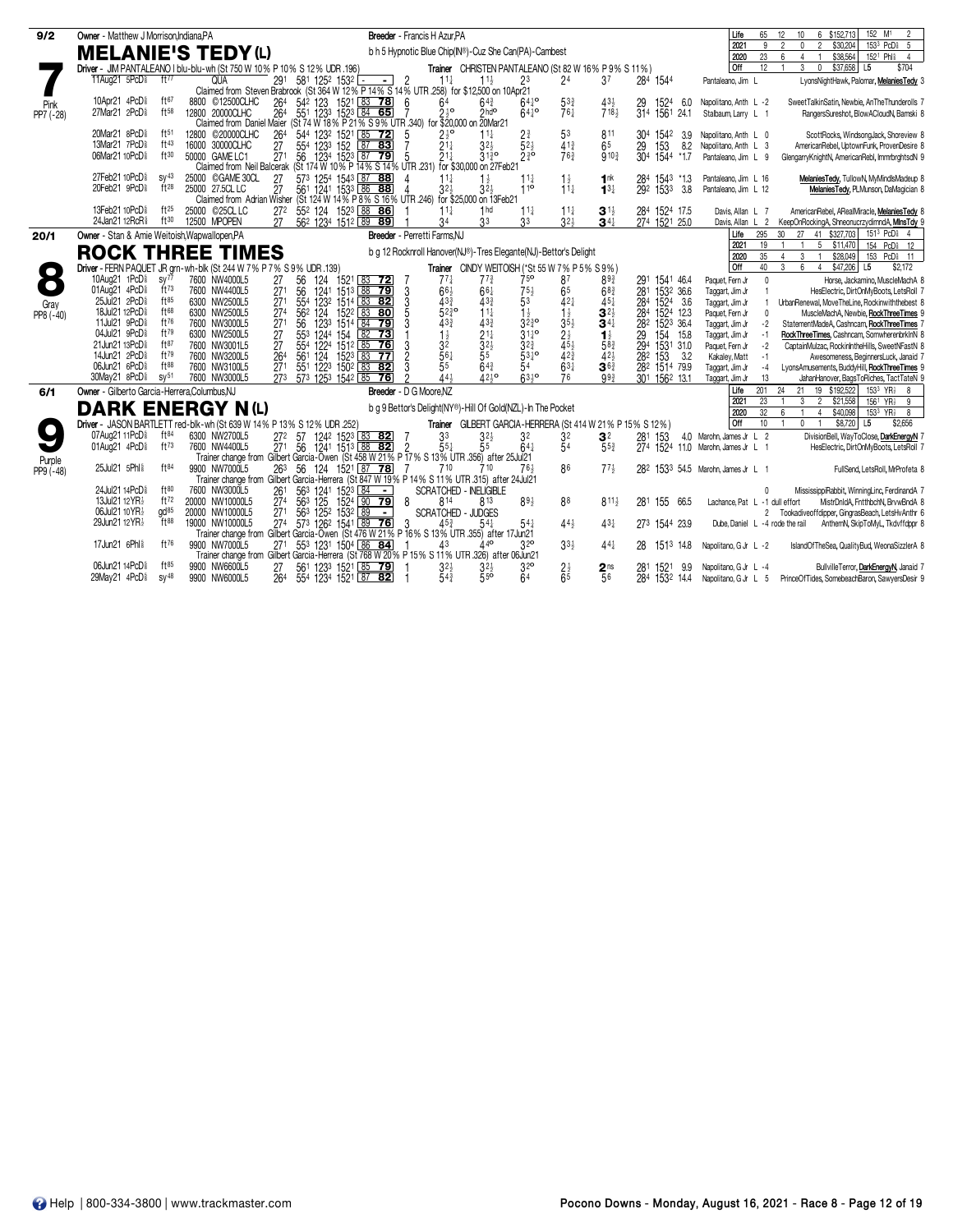|                      | <b>EXAMPOWERED</b><br>POCONO DOWNS - MONDAY, AUGUST 16, 2021<br>2 Yr. Old Colts & Geldings NW 2 Ext. PM Races or \$20,000 Lifetime PA Preferred MOHEGAN SUN POCONO |                                       |                                                                                              |                                                                                  |                                                                            |                                                                                                              |                                    |                                                                   |                                                       |                                      |                                                   |                        |                                     | <b>PURSE \$11,700</b>                                       |                                                                                                                                                        |
|----------------------|--------------------------------------------------------------------------------------------------------------------------------------------------------------------|---------------------------------------|----------------------------------------------------------------------------------------------|----------------------------------------------------------------------------------|----------------------------------------------------------------------------|--------------------------------------------------------------------------------------------------------------|------------------------------------|-------------------------------------------------------------------|-------------------------------------------------------|--------------------------------------|---------------------------------------------------|------------------------|-------------------------------------|-------------------------------------------------------------|--------------------------------------------------------------------------------------------------------------------------------------------------------|
|                      | <b>PACE</b><br>1 MILE<br>WARM UP - Not Available                                                                                                                   |                                       |                                                                                              |                                                                                  |                                                                            |                                                                                                              |                                    |                                                                   |                                                       |                                      |                                                   |                        |                                     |                                                             | EXACTA - 50 CENT TRIFECTA 10 CENT<br>SUPERFECTA \$1 PICK 3 (9-10-11)                                                                                   |
| <b>POST - 2:54</b>   | <b>CR 69</b>                                                                                                                                                       |                                       |                                                                                              |                                                                                  |                                                                            |                                                                                                              |                                    |                                                                   |                                                       |                                      |                                                   |                        |                                     |                                                             |                                                                                                                                                        |
|                      | Date/Race   Track  <br>12/1 () Owner - Russell C Williams, Hanover, PA<br><b>BRYCE®</b>                                                                            | Cnd<br>Purse                          | Class                                                                                        | 10   20   30   Finish   CR SR   Post                                             |                                                                            | Breeder - Russell C Williams, PA<br>b g 2 Betting Line(PA®) - Quaint Irene(PA) - Dragon Again                | 1Q Call                            | 2Q Call                                                           | 3Q Call                                               | Str Call                             | Finish                                            | Horse's Times          | Odds                                | Driver<br>Life<br>2021<br>2020                              | FS<br>Med Var  Comment<br>Top 3 Finishers<br>\$0<br>$\mathbf{1}$<br>n<br>0<br>0<br>\$0<br>$\mathbf{0}$<br>$\mathbf 0$<br>\$0<br>0<br>0<br>$\mathbf{0}$ |
|                      | Driver - ZAN KAISER red-wh-I blu (*St 28 W 4% P 21% S 21% UDR .227)<br>30Jul21 13Phl <sup>§</sup><br>20Jul21 3Phl \$                                               | $ft^{84}$<br>ft82                     | 10800 NW1PM CG<br>QUA                                                                        | 281 574 126 1554 75 41<br>$31^2$ 100 1294 2003 L                                 |                                                                            | $\frac{4}{2}$<br>$-1$                                                                                        | 813<br>48                          | <b>Trainer</b> ZAN KAISER (*St 52 W 4% P 15% S 17%)<br>817<br>416 | 818<br>515                                            | 818<br>514                           | $8^{28}$<br>$511\frac{1}{2}$                      | 30                     | 314 2012 33.4<br>2024               | <b>Off</b><br>Kaiser, Zan<br>Kaiser, Zan                    | \$0 L5<br>$\mathbf{0}$<br>$\mathbf{0}$<br>\$0<br>$\mathbf{0}$<br>0<br>5<br>BeachChief, LyonsLegacy, ColdDecked 8<br>BullitTrain, RocketMac, Valor 5    |
| Red<br>PP1 (0)       |                                                                                                                                                                    |                                       |                                                                                              |                                                                                  |                                                                            |                                                                                                              |                                    |                                                                   |                                                       |                                      |                                                   |                        |                                     |                                                             |                                                                                                                                                        |
| 5/2 U                | Owner - Aaron J Lambert, NJ; Kenneth L Silver, NY; Brian C Kleinberg, NJ                                                                                           |                                       |                                                                                              |                                                                                  |                                                                            | Breeder - Robert J Key, PA                                                                                   |                                    |                                                                   |                                                       |                                      |                                                   |                        |                                     | Life<br>2021                                                | 1583 Chfld <sup>§</sup> 2Q<br>\$5,925<br>3<br>0<br>\$5,925<br>3<br>1583 Chfld <sup>§</sup> 2Q<br>0<br>$\overline{1}$                                   |
|                      | AMERICAN ARTIST K<br>Driver - DEXTER DUNN red-blk-wh (St 139 W 24% P 8% S 14% UDR .331)                                                                            |                                       |                                                                                              |                                                                                  |                                                                            | b c 2 American Ideal(NY®)-Artista K(PA)-Real Artist                                                          |                                    |                                                                   |                                                       |                                      | Trainer AARON LAMBERT (*St 117 W 15% P 11% S 10%) |                        |                                     | 2020<br>Off                                                 | 0<br>0<br>$\mathbf 0$<br>$\mathbf{0}$<br>\$0<br>\$0 <br>$\mathbf{0}$<br>L5<br>\$5,925                                                                  |
|                      | 16Jul21 8YR}<br>09Jul21 6YR}                                                                                                                                       | $ft^{86}$<br>$ft^{80}$                | 150000 SPRNGFIELD<br>25000 SPRNGFIELD                                                        | 272<br>274                                                                       | 561 125 1543 77 64<br>57 125 1541 72 76<br>57 <sup>2</sup> 1251 1533 71 72 |                                                                                                              | $2^{2^{3}_{4}}$<br>$3^{4^{1}_{2}}$ | $\bar{3}$                                                         | $31\frac{1}{2}$<br>$3^{2+}$                           | 68<br>32                             | 3 <sup>3</sup>                                    | 324<br>292             | 158<br>13.9<br>1544<br>$*1.1$       | Bartlett, Jason<br>Bartlett, Jason                          | PlsItmknw, ThbznsBlchp, LtmcIlybc 8<br>-1 quit badly<br>-4 best of rest<br>PlsItmknw, Sivrstn, <b>AmrcnArtstK</b>                                      |
| Blue<br>$PP2 (+5)$   | 30Jun21 2Phl <sup>§</sup><br>23Jun21 15Chfld <sup>§</sup>                                                                                                          | ft94<br>$ft^{63}$                     | 11700 2YRCGNW2PM<br>QUA 2YR CG                                                               | 281<br>30 <sup>4</sup><br>1031 1312 1583                                         |                                                                            | 6                                                                                                            | 32<br>11}                          | 33                                                                | 43 <sup>o</sup>                                       | $31\frac{1}{2}$                      | $2^{11}_{12}$<br>$1^{2}_{43}$                     | 28<br>271              | 1534                                | 4.0 Mccarthy, Andrew<br>Lambert, Aaron                      | -2<br>Wolftrax, <b>AmericanArtistK</b> , Letmecallyouback 8<br>AmericanArtistK, HammeringHank, LannistrHnvr 5                                          |
|                      | 16Jun21 9Chfld <sup>§</sup>                                                                                                                                        | $ft^{68}$                             | QUA 2YR CG                                                                                   | 31<br>1002 1291 1572                                                             |                                                                            |                                                                                                              | 451                                | $44\frac{3}{4}$                                                   | $1^{11}_{44}$ o                                       | $\frac{11}{42}$                      |                                                   | 28                     | 158 <sup>3</sup><br>158             | Lambert, Aaron                                              | LaytonHanover, MindHunter, ThirdPower 5<br>3<br>\$1,170<br>0                                                                                           |
| 9/2                  | Owner - Ron Coyne Stables, New Egypt; Blair C Corbeil, AB; Edward G Pachuta, NJ<br><b>R CAPTAIN HANOVER®</b>                                                       |                                       |                                                                                              |                                                                                  |                                                                            | Breeder - Hanover Shoe Farms Inc.PA<br>b g 2 Captaintreacherous(PA®) - R Ellen Hanover(PA) - Western Hanover |                                    |                                                                   |                                                       |                                      |                                                   |                        |                                     | Life<br>2021                                                | 3<br>$\mathbf{0}$<br>$\mathbf 0$<br>$\mathbf 0$<br>\$1,170<br>$\mathbf 0$<br>$\mathbf{0}$<br>$\mathbf{0}$<br>$\mathbf{0}$                              |
|                      | Driver - JOE BONGIORNO mar-gra-wh (St 126 W 20% P 12% S 11% UDR .303)                                                                                              |                                       |                                                                                              |                                                                                  |                                                                            |                                                                                                              |                                    | <b>Trainer</b> RON COYNE JR (*St 233 W 12% P 16% S 14%)           |                                                       |                                      |                                                   |                        |                                     | 2020<br>Off                                                 | \$0<br>$$0$ L5<br>$\mathbf 0$<br>$\mathbf 0$<br>$\mathbf 0$<br>\$1,170<br>0                                                                            |
|                      | 08Aug21 6Phl <sup>§</sup><br>28Jul21 3Phl \$                                                                                                                       | $ft^{78}$<br>$ft^{86}$                | 11700 2YRCGNW2PM<br>11700 2YRCGNW2PM                                                         | 28<br>29 <sup>2</sup>                                                            | 573 1254 153<br>583 1271 156<br>$\overline{72}$                            | $[73 \t65]$<br>56<br>4                                                                                       | 44<br>44}                          | 45}<br>46                                                         | $76\frac{1}{2}$<br>76}                                | 510<br>$75\frac{1}{2}$               | $5^{12}$<br>$63\frac{1}{2}$                       | 281                    | 282 1552 58.4<br>1563126.3          | Berry, Patrick<br>Callahan, Corey                           | $-2$<br>LaytonHanover, EarlyAction, LousBeach &<br>$-4$<br>LousBeach, AladdinHanover, AxionHanover 8                                                   |
| White<br>PP3 (+7)    | 14Jul21 7Phl <sup>§</sup><br>06Jul21 4Phl <sup>§</sup>                                                                                                             | ft90<br>ft82                          | 11700 2YRCGNW2PM<br>QUA 2YR CG                                                               | 28<br>58<br>294 1003 1284<br>313 1012 130                                        | 126 <sup>2</sup> 1553<br>1571                                              | $\overline{7}$<br>$72$ 63<br>$\frac{2}{5}$<br>$\blacksquare$                                                 | 793<br>3 <sup>3</sup>              | 793<br>33                                                         | 790                                                   | 76<br>$34\frac{1}{2}$                | $55\frac{1}{4}$<br>36                             | 284                    | 282 1563 69.7<br>1582               | Mccarthy, Todd<br>Mccarthy, Todd                            | $\overline{2}$<br>LannisterHanover, HeinikinBythby, Tkchrgblchp 7<br>FrozenHanover, BetOnYourself, RCaptainHanovr 6                                    |
|                      | 23Jun21 7Chfld <sup>5</sup><br>09Jun21 2Chfld <sup>§</sup> ft <sup>75</sup>                                                                                        | ft63                                  | QUA 2YR CG<br>QUA 2YR CG                                                                     | 30 <sup>2</sup> 100 <sup>3</sup> 129                                             | 1573<br>1564                                                               |                                                                                                              | 2ns<br>581                         | $34\frac{1}{2}$<br>x511                                           | $57\frac{1}{4}$                                       | 511<br>620                           | $521\frac{1}{2}$<br>$635\frac{3}{4}$              | 302 2014<br>313 204    |                                     | Brennan, George<br>Mccarthy, Todd                           | LaytonHanover, MindHunter, Boston 5<br>TopGenius, CamouflageMoney, AlternateUnivers 6                                                                  |
| 3/1                  | Owner - All Star Racing Inc, Towaco, NJ<br>VARNEY                                                                                                                  |                                       |                                                                                              |                                                                                  |                                                                            | Breeder - All Star Racing Inc.NJ<br>b c 2 Huntsville(NY®)-Shanghai Lil(NJ)-Jenna's Beach Boy                 |                                    |                                                                   |                                                       |                                      |                                                   |                        |                                     | Life<br>2021                                                | $\mathbf{0}$<br>\$0<br>1571 Lex1 2Q<br>$\mathbf{0}$<br>$\mathbf 0$<br>$\mathbf{0}$<br>0<br>0<br>\$0 <br>1571 Lex1<br><b>2Q</b><br>0<br>0               |
|                      | Driver - YANNICK GINGRAS h grn-wh-go (*St 1816 W 16% P 16% S 14% UDR .296)                                                                                         |                                       |                                                                                              |                                                                                  |                                                                            |                                                                                                              |                                    | Trainer MARK FORD (St 158 W 13% P 16% S 12%)                      |                                                       |                                      |                                                   |                        |                                     | 2020<br>Off                                                 | \$0<br>0<br>0<br>0<br>$\mathbf{0}$<br>\$0 L5<br>$\mathbf{0}$<br>$\mathbf 0$<br>$\mathbf{0}$<br>\$0<br>$\mathbf 0$                                      |
|                      | 11Aug21 $1MR_2$                                                                                                                                                    | $ft^{76}$                             | 2-3YO T-P<br>Trainer change from Peter Foley (St 30 W 16% P 26% S 16% UTR 370) after 03Aug21 | 293 100                                                                          | $129^3$ 1591                                                               | 5<br>$-1$                                                                                                    | 12                                 | 12                                                                | 1 <sup>2</sup>                                        | $12^{3}_{4}$                         | $15\frac{1}{4}$                                   | 293 1591               |                                     | Stratton, Cory                                              | Varney, ChariotDrive, HowulikemenowRay 6                                                                                                               |
| Green<br>PP4 (+19)   | 03Aug21 3Lex <sup>1</sup><br>27Jul21 1Lex <sup>1</sup><br>15Jul21 3Lex1                                                                                            | $ft^{73}$<br>ft <sup>84</sup><br>ft84 | QUA<br>QUA<br><b>QUA</b>                                                                     | 282<br>302<br>59<br>303 1001 1292 1564                                           | 574 127 1553<br>1283 1571                                                  | $\blacksquare$<br>$\frac{2}{3}$<br>$\blacksquare$                                                            | 15<br>11<br>47                     | 12<br>$11\frac{1}{2}$<br>$66\frac{1}{2}$                          | $12\frac{1}{2}$<br>$11\frac{1}{2}$<br>$54\frac{1}{4}$ | 11<br>56}                            | 1ns<br>$5^{11}$                                   | 29<br>283<br>284       | $\frac{156}{157}$<br>159            | Eferstein, Al<br>Eferstein, Al<br>Eferstein, Al             | OddsOnDelta, Varney, JengishChokusu 5<br>Varney, OddsOnDelta, LastBeach 5<br>SweetShuneyMoon, DeosPerfctsnd, HmbldtHnvr 7                              |
| 7/2                  | Owner - Cozette M Mc Avoy, New Hope, PA                                                                                                                            |                                       |                                                                                              |                                                                                  |                                                                            | Breeder - Cozette M Mc Avoy, PA                                                                              |                                    |                                                                   |                                                       |                                      |                                                   |                        |                                     | Life<br>2021                                                | $\mathbf{0}$<br>\$0<br>0<br>$\mathbf 0$<br>$\mathbf{0}$<br>\$0<br>0<br>$\mathbf 0$<br>0<br>0                                                           |
|                      | <b>BET ON ZETTE</b><br>Driver - PAT LACHANCE c red-wh (St 56 W 7 % P 11 % S 20 % UDR .198)                                                                         |                                       |                                                                                              |                                                                                  |                                                                            | b c 2 Bettor's Delight(ON®)-Friskie Beauty(PA)-Feelin Friskie                                                |                                    |                                                                   |                                                       |                                      | Trainer PAT LACHANCE (*St 498 W 17% P 15% S 17%)  |                        |                                     | 2020<br>Off                                                 | \$0<br>U.<br>0<br>$\mathbf 0$<br>$\mathbf{0}$<br>$$0$ L5<br>\$0<br>0<br>$\Omega$<br>$\Omega$<br>0                                                      |
|                      | 27Jul21 3Phl <sup>§</sup><br>10Jul21 3M <sup>1</sup>                                                                                                               | ft84<br>ft75                          | QUA 2YR CG<br>2YR C&G                                                                        | $\frac{29^3}{29}$<br>574 1271 155                                                | 583 127 1561                                                               | 4<br>x <sub>2</sub>                                                                                          | 38<br>710                          | 310<br>710                                                        | 38<br>781                                             | 35<br>76 <sup>3</sup>                | $2^{2\frac{1}{4}}$<br>6 <sup>73</sup>             | 28<br>274              | 1563<br>1563                        | Lachance, Pat<br>Lachance, Pat                              | PjLou, BetOnZette, StunGun 6<br>QuickSnap, LaytonHanover, TopGenius 7                                                                                  |
| Black<br>$PP5 (+35)$ |                                                                                                                                                                    |                                       |                                                                                              |                                                                                  |                                                                            |                                                                                                              |                                    |                                                                   |                                                       |                                      |                                                   |                        |                                     |                                                             |                                                                                                                                                        |
| 8/1                  | Owner - Yankeeland Partners Llp, Frederick, MD                                                                                                                     |                                       |                                                                                              |                                                                                  |                                                                            | Breeder - C Kellerlll & C KellerlV & E Bittle, MD;B Bittle, NJ                                               |                                    |                                                                   |                                                       |                                      |                                                   |                        |                                     | Life<br>2021                                                | \$936<br>2<br>$\mathbf{0}$<br>$\overline{c}$<br>\$936<br>$\theta$<br>$\mathbf{0}$                                                                      |
|                      | <b>CURRENT YANKEE®</b><br>Driver - ANTHONY NAPOLITANO wh-red-grn (St 1401 W 18% P 15% S 14% UDR 310)                                                               |                                       |                                                                                              |                                                                                  |                                                                            | b c 2 Sweet Lou(PA®)-Classy Chris(PA)-Art Major                                                              |                                    | Trainer BRETT BITTLE (*St 72 W 25% P 22% S 17%)                   |                                                       |                                      |                                                   |                        |                                     | 2020<br>Off                                                 | \$0<br>$\mathbf 0$<br>0<br>$\mathbf 0$<br>$\mathbf{0}$<br>$$0$ L5<br>\$936<br>$\mathbf{0}$                                                             |
| $\bullet$            | 04Aua21 5Phl <sup>§</sup><br>18Jul21 5PcD <sup>§</sup>                                                                                                             | $ft^{76}$<br>ft <sup>68</sup>         | 11700 2YRCGNW2PM<br>11700 NW2PM 2YRC                                                         | 28                                                                               | 57 1253 154 71                                                             | $\sim$                                                                                                       | SCRATCHED - SICK                   |                                                                   |                                                       |                                      | $417\frac{1}{4}$                                  |                        |                                     |                                                             | -2<br>PiLou, BetOnYourself, AladdinHanover 6                                                                                                           |
| Yellow<br>$PP6 (-5)$ | 07Jul21 2Phl <sup>§</sup><br>23Jun21 6Chfld <sup>§</sup> ft <sup>63</sup>                                                                                          | ft <sup>94</sup>                      | 11700 2YRCGNW2PM<br>QUA 2YR CG                                                               | 284<br>27 <sup>4</sup><br>564 125<br>30 <sup>3</sup> 101 130 <sup>4</sup> 1591 - | 561 1241 1523 68 64<br>$1542$ $72$                                         | 5<br>$\vert$ 43<br>6<br>$\blacksquare$                                                                       | 53}<br>714<br>$68\frac{1}{4}$      | 713<br>6 <sup>8</sup>                                             | 814<br>$67$ <sup>o</sup>                              | 818<br>$64\frac{3}{4}$               | $8^{25}$ <sup>1</sup><br>$67\frac{3}{4}$          | 30<br>313<br>283 2004  | 156<br>1592 27.1                    | 14.0 Napolitano, Anth<br>Mccarthy, Todd<br>Mccarthy, Andrew | StretchTheLine, HurrikaneChuck, ChariotDrive 6<br>EarlyAction, DivineRight, AlternateUniverse 8<br>-3<br>PebbleBeach, Vicious, HonkyTonkFlame 6        |
| 6/1                  | 09Jun21 5Chfld <sup>§</sup> ft <sup>75</sup><br>Owner - Mary V Martin, Honesdale, PA; Roger L Dirlam, Honesdale, PA                                                |                                       | QUA 2YR CG                                                                                   | 283<br>59                                                                        | 1271 1553 L <u>-</u>                                                       | 6<br>$\blacksquare$<br>Breeder - Hanover Shoe Farms Inc, PA                                                  | 410                                | 463                                                               | $45\frac{1}{2}$                                       | $47\frac{3}{4}$                      | $48\frac{3}{4}$                                   | 291 1572               |                                     | Mccarthy, Andrew<br>Life                                    | LousBeach, Wolftrax, ThirdPower 6<br>\$2,574<br>1594 PcD <sup>§</sup> 2Q<br>$\overline{4}$<br>0<br>$^{\circ}$                                          |
|                      | <b>ZEUS HANOVER®</b>                                                                                                                                               |                                       |                                                                                              |                                                                                  |                                                                            | b q 2 Betting Line(PA®)-Zellweger Bluechip(PA)-American Ideal                                                |                                    |                                                                   |                                                       |                                      |                                                   |                        |                                     | 2021<br>2020                                                | \$2,574<br>1594 PcDi 2Q<br>$\mathbf{0}$<br>$\mathbf 0$<br>$\overline{4}$<br>\$0<br>$\mathbf 0$<br>0<br>0<br>0                                          |
|                      | Driver - MATT KAKALEY c red-wh-col bl (St 1286 W 13% P 16% S 16% UDR .272)<br>09Aug21 1PcD <sup>§</sup>                                                            | $ft^{85}$                             | 11700 NW2PM 2YRC                                                                             |                                                                                  |                                                                            |                                                                                                              | 55                                 | Trainer LISA MARTIN (*St 60 W 7 % P 13 % S 10 %)                  |                                                       |                                      | $5^{10}$                                          |                        |                                     | Off<br>Kakaley, Matt                                        | 0<br>$$0$ L5<br>\$2,574<br>$\Omega$<br>$\mathbf 0$<br>$\Omega$<br>MarketBased, QuickSnap, RegentsHanover 8<br>$-4$                                     |
|                      | 19Jul21 12PcD <sup>§</sup><br>11Jul21 6PcD <sup>§</sup>                                                                                                            | $ft^{84}$<br>ft76                     | 11700 NW2PM 2YRC<br>30000 PA ALLSTAR                                                         | $\frac{281}{283}$<br>272                                                         | 564 125 1524 70 66<br>574 1272 1543 71 67                                  | 5<br>3                                                                                                       | $11\frac{1}{4}$<br>$66\frac{1}{2}$ | $5^{5\frac{1}{2}}$<br>32 <sup>1</sup><br>$66\frac{1}{4}$          | $54\overline{3}$<br>$32\overline{3}$<br>$7^{73}$      | $\frac{5^5}{4^3}$<br>75 <sup>1</sup> | $35\frac{1}{2}$<br>$711\frac{3}{4}$               | $\frac{29}{274}$<br>28 | 1544 85.3<br>1553 19.3<br>1543 31.8 | Kakaley, John<br>Wilder, W                                  | FlipMyChip, Shakertown, ZeusHanover 6<br>$\overline{1}$<br>MarketBased, LousBeach, Threshold 8<br>$-2$                                                 |
| Pink<br>PP7 (-28)    | 21Jun21 3PcD <sup>§</sup><br>02Jun21 $3PCD$ <sup>§</sup>                                                                                                           | $ft^{84}$<br>$ft^{68}$                | 11700 NW2PM 2YRC<br>QUA 2YR CG                                                               | 28<br>301 1012 1301 1594                                                         | 563 125 1521 79 69                                                         | $\frac{2}{2}$<br>п.,                                                                                         | $6^{6\frac{1}{2}}$                 | $67$<br>$22\frac{1}{2}$                                           | 65 <sup>o</sup><br>$23\frac{1}{2}$                    | $45\frac{3}{4}x$<br>$21\frac{3}{4}$  | $5^{18}$<br>1nk                                   | 311<br>29              | 158 <sup>2</sup> 38.6<br>1594       | Simons, Michael<br>Simons, Michael                          | ForrestBlu, AllTheChips, Etbauer 6<br>$-2$<br>ZeusHanover, TwinBMumble, N/a 2                                                                          |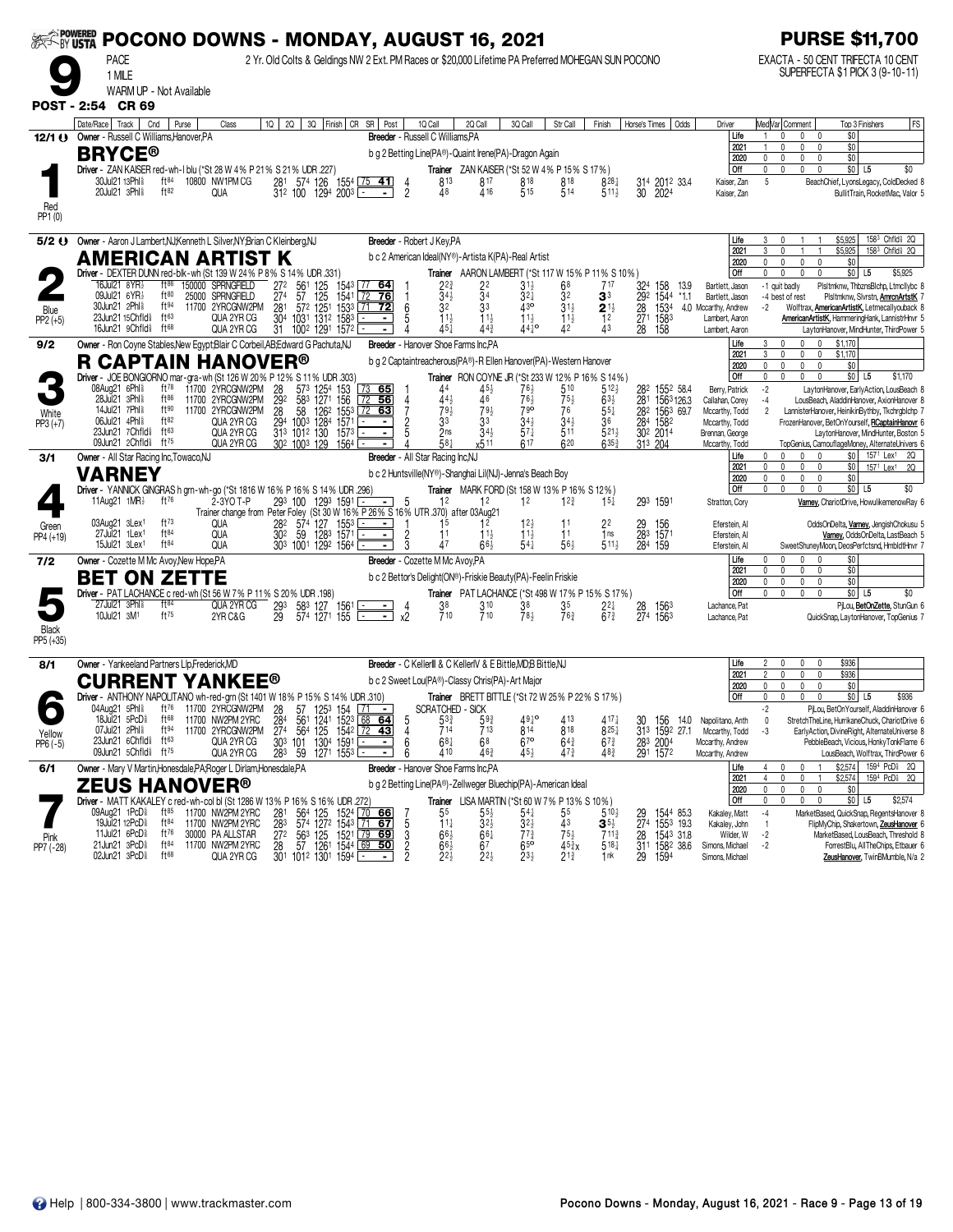|                    | POCONO DOWNS - MONDAY, AUGUST 16, 2021                                                                            |                               |       |                                                               |                                     |                                                  |                        |                                                                                                                                  |               |                                                    |                                                                                                                            |                                                         |                                            |                                                      |                                   |                                                          |                                                          |                                     |                       |                                                          |                             | <b>PURSE \$80,885</b>                                                                         |
|--------------------|-------------------------------------------------------------------------------------------------------------------|-------------------------------|-------|---------------------------------------------------------------|-------------------------------------|--------------------------------------------------|------------------------|----------------------------------------------------------------------------------------------------------------------------------|---------------|----------------------------------------------------|----------------------------------------------------------------------------------------------------------------------------|---------------------------------------------------------|--------------------------------------------|------------------------------------------------------|-----------------------------------|----------------------------------------------------------|----------------------------------------------------------|-------------------------------------|-----------------------|----------------------------------------------------------|-----------------------------|-----------------------------------------------------------------------------------------------|
|                    | Pennsylvania Sire Stakes 2 Yr. Old Fillies 1st division of 2 MOHEGAN SUN POCONO Uncoupled per PHRC<br><b>TROT</b> |                               |       |                                                               |                                     |                                                  |                        |                                                                                                                                  |               |                                                    |                                                                                                                            |                                                         |                                            |                                                      | EXACTA - 50 CENT TRIFECTA 10 CENT |                                                          |                                                          |                                     |                       |                                                          |                             |                                                                                               |
|                    | 1 MILE                                                                                                            |                               |       |                                                               |                                     |                                                  |                        |                                                                                                                                  |               |                                                    |                                                                                                                            |                                                         |                                            |                                                      |                                   |                                                          |                                                          |                                     |                       |                                                          |                             | <b>SUPERFECTA</b>                                                                             |
|                    | WARM UP - Not Available                                                                                           |                               |       |                                                               |                                     |                                                  |                        |                                                                                                                                  |               |                                                    |                                                                                                                            |                                                         |                                            |                                                      |                                   |                                                          |                                                          |                                     |                       |                                                          |                             |                                                                                               |
|                    | POST - 3:12 CR 77                                                                                                 |                               |       |                                                               |                                     |                                                  |                        |                                                                                                                                  |               |                                                    |                                                                                                                            |                                                         |                                            |                                                      |                                   |                                                          |                                                          |                                     |                       |                                                          |                             |                                                                                               |
|                    | Date/Race   Track   Cnd                                                                                           |                               | Purse | Class                                                         |                                     |                                                  |                        | 10   20   30   Finish   CR SR   Post                                                                                             |               | 1Q Call                                            | 2Q Call<br>Breeder - Diamond Creek Farm LLC.PA                                                                             | 3Q Call                                                 | Str Call                                   | Finish                                               |                                   | Horse's Times   Odds                                     | Driver                                                   | Life                                | 3                     | Med Var  Comment<br>0                                    | Top 3 Finishers<br>\$62,907 | FS<br>156 Phl <sup>§</sup><br>$\overline{2}$                                                  |
| 5/2                | Owner - Diamond Creek Racing, Wellsville, PA<br><b>BAPTISM®</b>                                                   |                               |       |                                                               |                                     |                                                  |                        |                                                                                                                                  |               |                                                    | b f 2 Southwind Frank(PA®)-Fall From Grace(PA)-Chapter Seven                                                               |                                                         |                                            |                                                      |                                   |                                                          |                                                          | 2021                                |                       | $\mathbf{0}$                                             | \$62,907                    | 156 Phl <sup>\$</sup>                                                                         |
|                    | Driver - YANNICK GINGRAS h grn-wh-go (*St 1816 W 16% P 16% S 14% UDR .296)                                        |                               |       |                                                               |                                     |                                                  |                        |                                                                                                                                  |               |                                                    |                                                                                                                            |                                                         |                                            | Trainer AKE SVANSTEDT (St 60 W 33% P 13% S 17%)      |                                   |                                                          |                                                          | 2020<br>Off                         | $\mathbf{0}$<br>0     | $\mathbf{0}$<br>0<br>0<br>$\mathbf 0$<br>0               | \$0<br>$$0$ L5              | \$62,907                                                                                      |
|                    | 06Aug21 6Phl <sup>§</sup>                                                                                         | $ft^{88}$                     |       | 80886 PASS 2YRF                                               | 274                                 | 583                                              | 1271 156               | 75<br><u>77 </u>                                                                                                                 |               | $2^{11}_{2}$<br>$2^{13}_{4}$                       | $\frac{11\frac{1}{2}}{21\frac{1}{4}}$                                                                                      | $1\frac{3}{4}$                                          | $11\frac{1}{2}$                            | $1^{2}$                                              | 284                               | 156                                                      | e2.7<br>Gingras, Yannick                                 |                                     | -3                    |                                                          |                             | Baptism, APerfectHelen, DanznqueenHanover                                                     |
|                    | 18Jul21 8PcD <sup>§</sup><br>02Jul21 1Mea                                                                         | ft68<br>ft68                  |       | 35000 PA ALLSTAR<br>54856 PASS-2YOF                           | 283<br>$\overline{29}$ <sup>1</sup> | 573<br>1263<br>583                               | 1543<br>1282 158       | 66<br><u>80</u><br>$\frac{59}{60}$                                                                                               |               | $11\frac{1}{2}$                                    | $\overline{2}6$                                                                                                            | $21\frac{1}{4}$<br>$\bar{2}$ <sup>1</sup> $\frac{1}{2}$ | $\frac{2^{2}}{3^{2}}$                      | $2^7$<br>$\overline{2}$ hd                           | 291                               | 156<br>292 158 e*0.5                                     | 5.1<br>Gingras, Yannick<br>Gingras, Yannick              |                                     | 0<br>$-11$            |                                                          |                             | MonCheval, Baptism, Avacakes 8<br>Vogue, Baptism, Behindblueyes 7                             |
| Red<br>PP1 (0)     | 12Jun21 1M <sup>1</sup>                                                                                           | ft67                          |       | 2YRF                                                          | 294                                 | 59<br>129                                        | 1584                   | $\blacksquare$                                                                                                                   | $\frac{4}{2}$ | $33\frac{3}{4}$                                    | $34\frac{1}{4}$                                                                                                            | $32\frac{1}{2}$                                         | 2ns                                        | 1 <sup>3</sup>                                       |                                   | 292 1584                                                 | Svanstedt, Ake                                           |                                     |                       |                                                          |                             | Baptism, JaninesAction, QuickBet 4                                                            |
| 8/1 O              | Owner - Engblom Stb, E Wndsr, NJ; Wiesman Fms, Yrk, PA; J Mc Clelland, Znsvl, OH; R                               |                               |       |                                                               |                                     |                                                  |                        |                                                                                                                                  |               |                                                    | Breeder - Diamond Creek Farm LLC.PA                                                                                        |                                                         |                                            |                                                      |                                   |                                                          | * 1ST TIME HOPPLED                                       | Life                                |                       | $\mathbf{0}$<br>$\mathsf{r}$                             | \$29,178                    | 158 Mea <sup>\$</sup> 2                                                                       |
|                    | <b>VOGUE® †</b>                                                                                                   |                               |       |                                                               |                                     |                                                  |                        |                                                                                                                                  |               |                                                    | br f 2 Father Patrick(PA®)-Swan And Only(PA)-Kadabra                                                                       |                                                         |                                            |                                                      |                                   |                                                          |                                                          | 2021                                | 0                     | 0<br>$\mathbf{0}$                                        | \$29,178                    | 158<br>Meal                                                                                   |
|                    | Driver - JASON BARTLETT red-blk-wh (St 639 W 14% P 13% S 12% UDR .252                                             |                               |       |                                                               |                                     |                                                  |                        |                                                                                                                                  |               |                                                    |                                                                                                                            |                                                         |                                            | Trainer PER ENGBLOM (*St 313 W 15% P 12% S 12%)      |                                   |                                                          |                                                          | 2020<br>Off                         | 0                     | $\Omega$<br>$\Omega$                                     | \$0<br>\$0                  | L <sub>5</sub><br>\$29,178                                                                    |
|                    | 01Aug21 8Lex <sup>1</sup><br>18Jul21 10PcD <sup>§</sup>                                                           | $ft^{80}$<br>ft68             |       | 40000 KYCHAMPSER<br>35000 PA ALLSTAR                          | 284<br>291                          | 581<br>592                                       | 1272 1542<br>1274 1562 | 69<br><u>59</u><br>63<br>63                                                                                                      | 7x            | $54\frac{1}{2}$<br>x991                            | 56‡<br>910                                                                                                                 | $55\frac{1}{4}$ <sup>o</sup><br>8930                    | 913 <sub>X</sub><br>$76\frac{3}{4}$        | x913}<br>515                                         |                                   | 283 157 15.7<br>294 1592 24.7                            |                                                          | Miller, David                       | $-5$                  |                                                          |                             | AmericanBeauty, Spendthemoneyhoney, PenlpJ10                                                  |
| Blue               | 02Jul21 1Mea <sup>§</sup>                                                                                         | ft68                          |       | 54856 PASS-2YOF                                               | 291                                 | 583 1282 158                                     |                        | 59<br>61                                                                                                                         | 3             | $3^{30}$                                           | 16                                                                                                                         | $11\frac{1}{2}$                                         | 11                                         | 1 <sup>hd</sup>                                      |                                   | 293 158<br>303 2032                                      | 3.0                                                      | Miller, David<br>Miller, David      | 0<br>$-11$            |                                                          |                             | DixiechickHanover, APerfectHelen, GumdrpHnvr 9<br>Vogue, Baptism, Behindblueyes 7             |
| $PP2 (+5)$         | 23Jun21 9Chfld <sup>§</sup><br>09Jun21 6Chfld <sup>§</sup>                                                        | ft63<br>ft $^{75}$            |       | QUA 2YR F<br>QUA 2YR F                                        |                                     | 1312 201<br>311 102<br>301 1011 1302 1583        |                        |                                                                                                                                  |               | x518<br>$11\frac{1}{2}$                            | $46\frac{1}{2}$<br>$11\frac{1}{2}$                                                                                         | $471^{\circ}$<br>$11\frac{1}{2}$                        | $47\frac{1}{2}$<br>$11\frac{3}{4}$         | $412\frac{1}{2}$<br>11                               |                                   | 281 1583                                                 | Miller, David                                            | Miller, David                       |                       |                                                          |                             | Creeation, YoureDeadToMe, RyderInTheSky 5<br>Vogue, MimiOceanHanover, AngelsFolly 5           |
| 3/1                | Owner - K A T Stables LLC, Leo, IN                                                                                |                               |       |                                                               |                                     |                                                  |                        |                                                                                                                                  |               | Breeder - Amos Leon Lengacher, IN                  |                                                                                                                            |                                                         |                                            |                                                      |                                   |                                                          |                                                          | Life                                |                       | $\Omega$<br>2                                            | \$52,249                    | 156 <sup>2</sup> Mea <sup>§</sup> 2                                                           |
|                    | <b>DREAMONHIGH®†</b>                                                                                              |                               |       |                                                               |                                     |                                                  |                        |                                                                                                                                  |               |                                                    | br f 2 Andover Hall(PA®)-Rc's Dream(IN)-RC Royalty                                                                         |                                                         |                                            |                                                      |                                   |                                                          |                                                          | 2021<br>2020                        | 0                     | $\mathbf{0}$<br>$\mathbf{0}$<br>$\mathbf{0}$<br>$\theta$ | \$52,249<br>\$0             | $156^2$ Mea <sup>§</sup>                                                                      |
|                    | Driver - JOE BONGIORNO mar-gra-wh (St 126 W 20% P 12% S 11% UDR 303)                                              |                               |       |                                                               |                                     |                                                  |                        |                                                                                                                                  |               |                                                    |                                                                                                                            |                                                         |                                            | Trainer JENNIFER BONGIORNO (St 154 W 29% P 9% S 10%) |                                   |                                                          |                                                          | Off                                 | $\overline{2}$        | $\mathbf{0}$                                             | $$31,928$ L5                | \$52,249                                                                                      |
|                    | 06Aug21 2Phl <sup>§</sup><br>29Jul21 8Mea <sup>§</sup>                                                            | $ft^{88}$<br>$SV^{76}$        |       | 81286 PASS 2YRF<br>18000 ARDEN-2YOF                           | 274<br>281                          | 582 1263 1553<br>572 1254 1552 67                |                        | $73$ 78<br><u>70</u>                                                                                                             |               | $3^{210}$<br>$21\frac{1}{2}$                       | $11\frac{1}{2}$<br>$12^{10}$                                                                                               | 11<br>11}                                               | $11\frac{1}{2}$                            | $\mathbf{2}$ 1 $\frac{1}{2}$<br>2 <sup>hd</sup>      | 291<br>293                        | 1554<br>1552                                             | 7.8<br>Bongiorno, Joe<br>$*1.0$<br>Wrenn, Ronnie Jr +-17 |                                     | † -3                  |                                                          |                             | PinkGypsy, Dreamonhigh, EbbiesLady<br>TieOneOn, Dreamonhigh, MissPrinciple 7                  |
| White<br>PP3 (+7)  | 18Jul21 10PcD <sup>§</sup>                                                                                        | ft68                          |       | 35000 PA ALLSTAR                                              | 291                                 | 592 1274 1562 63<br>583 1271 1562 57             |                        | 62                                                                                                                               |               | x88                                                | $8^{8}$                                                                                                                    | 78}                                                     | 65                                         | 717                                                  |                                   | 30 <sup>2</sup> 1594<br>291 1562                         | 3.2                                                      | Sears, Brian   0                    |                       |                                                          |                             | DixiechickHanover, APerfectHelen, GumdrpHnvr 9                                                |
|                    | 02Jul21 8Mea <sup>§</sup><br>21 Jun 21 3 Gty <sup>1</sup>                                                         | $SV^{68}$<br>ft80             |       | 54856 PASS-2YOF<br>QUA 2YR F                                  | 283<br>301                          | 1004                                             | 130 <sup>2</sup> 1583  | $57$ 61                                                                                                                          |               | 33 <sup>o</sup><br>$11\frac{1}{2}$                 | $11\frac{1}{2}$<br>$21\frac{1}{2}$                                                                                         | $11\frac{1}{2}$<br>21}                                  | 12<br>2 <sup>2</sup>                       | $13\frac{1}{4}$<br>$21\frac{1}{2}$                   | 281 1584                          |                                                          | 4.9                                                      | Bongiorno, Joe +-22<br>Sears, Brian |                       |                                                          |                             | Dreamonhigh, APerfectHelen, EbbiesLady 7<br>CowboyCrushn, Dreamonhigh, ElegantMermaid 4       |
|                    | 14Jun21 7Gty1                                                                                                     | $ft^{68}$                     |       | QUA 2YR F                                                     |                                     | 301 1003 130 1573                                |                        |                                                                                                                                  |               | 110                                                | 11.1                                                                                                                       | 11 <sub>3</sub>                                         | $1\frac{1}{4}$ xi                          | 514 <sup>3</sup>                                     |                                   | 303 2003                                                 | Bongiorno, Joe                                           |                                     |                       |                                                          |                             | Gettinmystepsin, MoreThanEver, UniversityHall 6                                               |
| 6/1                | Owner - N Daley, NJ; Caviart Fms, VA; L Thomases, CT; La Express & Jaf Rcg, NJ                                    |                               |       |                                                               |                                     |                                                  |                        |                                                                                                                                  |               |                                                    | Breeder - Hanover Shoe Farms Inc.PA                                                                                        |                                                         |                                            |                                                      |                                   |                                                          |                                                          | Life<br>2021                        |                       | 2<br>2                                                   | \$13,706<br>\$13,706        | 200 <sup>3</sup> Chfld <sup>§</sup> 2Q<br>200 <sup>3</sup> Chfld <sup>§</sup> 2Q              |
|                    | <b>DANZNQUEEN HANOVER®</b><br>Driver - TROY BEYER yel-grn-wh (*St 500 W 9% P 10% S 12% UDR .186)                  |                               |       |                                                               |                                     |                                                  |                        |                                                                                                                                  |               |                                                    | b f 2 Donato Hanover(PA®)-Dancing For Money(PA)-Muscles Yankee<br><b>Trainer</b> NOEL DALEY (*St 363 W 17 % P 15 % S 13 %) |                                                         |                                            |                                                      |                                   |                                                          |                                                          | 2020<br>Off                         | 0<br>0                | $\mathbf 0$<br>U.<br>$\mathbf{0}$<br>$\theta$            | \$0<br>$$0$ L5              | \$13,706                                                                                      |
|                    | 06Aug21 6Phl <sup>§</sup>                                                                                         | $ft^{88}$                     |       | 80886 PASS 2YRF                                               | 274                                 |                                                  | 1271 156               |                                                                                                                                  | $\frac{3}{3}$ | 44}                                                | $44\frac{3}{4}$                                                                                                            | $42\frac{3}{4}$ <sup>o</sup>                            | 33                                         | $\mathbf{3}^{4\frac{1}{2}}$                          |                                   | 29 1564 31.8<br>28 <sup>3</sup> 1564 7.6                 |                                                          | Beyer, Troy                         | -3                    |                                                          |                             | Baptism, APerfectHelen, DanznqueenHanover                                                     |
|                    | 23Jul21 5M <sup>1</sup><br>09Jul21 3M <sup>1</sup>                                                                | ft77<br>$ft^{79}$             |       | 20000 KNDRGARTEN<br>20000 2 YR F                              | 291<br>294                          |                                                  |                        | 583 1271 156 75 72<br>584 1274 1554 64 63<br>583 128 156 65 60                                                                   | 4             | $11^{10}_{4}$<br>$65\frac{3}{4}$                   | $3^{2^{3}}$<br>66                                                                                                          | $3^{2^{10}}$<br>$54^{10}$                               | 33<br>5 <sub>5</sub>                       | $3^{4^3}$<br>$43\frac{1}{2}$                         |                                   | 274 1563 19.1                                            |                                                          | Beyer, Troy<br>Beyer, Troy          | -9<br>$-12$           |                                                          |                             | AmericanBeauty, ButterflyFaceS, DanznqunHnvr 8<br>MoreThanEver, PalermoHanover, SabrinaHill 9 |
| Green<br>PP4 (+19) | 30Jun21 4Chfld <sup>§</sup> ft <sup>84</sup>                                                                      |                               |       | QUA 2YR F                                                     |                                     | 321 1022 1312 2003                               |                        |                                                                                                                                  |               | $21\frac{1}{2}$                                    | $21\frac{1}{2}$                                                                                                            | $21\frac{1}{2}$                                         | $21\frac{1}{2}$                            | 1 <sub>hd</sub>                                      | 29                                | 2003                                                     |                                                          | Beyer, Troy                         |                       |                                                          |                             | DanznqueenHanover, PrettyInteresting, Grander 4                                               |
| 9/2                | Owner - Thestable Tie One On, Guelph, ON                                                                          |                               |       |                                                               |                                     |                                                  |                        |                                                                                                                                  |               | Breeder - Shaffer& Sons, PA                        |                                                                                                                            |                                                         |                                            |                                                      |                                   |                                                          |                                                          | Life                                |                       | $\mathbf{0}$                                             | \$20,832                    | 155 <sup>2</sup> Mea <sup>§</sup> 2                                                           |
|                    | TIE ONE ON®†                                                                                                      |                               |       |                                                               |                                     |                                                  |                        |                                                                                                                                  |               |                                                    | b f 2 Bar Hopping(PA®) - Twin B Alibi(PA) - Angus Hall                                                                     |                                                         |                                            |                                                      |                                   |                                                          |                                                          | 2021                                |                       | $\mathbf{0}$                                             | \$20,832                    | 155 <sup>2</sup> Mea <sup>§</sup> 2                                                           |
|                    | Driver - ANTHONY MACDONALD n blu-red-wh (*St 519 W 17% P 15% S 14% UDR .300)                                      |                               |       |                                                               |                                     |                                                  |                        |                                                                                                                                  |               |                                                    |                                                                                                                            |                                                         |                                            | Trainer TIM TWADDLE (*St 620 W 12% P 12% S 11%)      |                                   |                                                          |                                                          | 2020<br>Off                         |                       | 0                                                        | \$0<br>\$13,388             | L <sub>5</sub><br>\$20,832                                                                    |
|                    | 06Aug21 6Phl <sup>§</sup><br>29Jul21 $8$ Mea $\frac{5}{8}$                                                        | $ft^{88}$<br>$sy^{76}$        |       | 80886 PASS 2YRF                                               | 274                                 | 583                                              | 1271 156               | 75<br>69                                                                                                                         | 6             |                                                    |                                                                                                                            | 32                                                      | 43                                         | $5^{7\frac{3}{4}}$                                   | 30                                | 1573                                                     | *1.4 Macdonald, Antho                                    |                                     | $+ -3$                |                                                          |                             | Baptism, APerfectHelen, DanznqueenHanover                                                     |
|                    | 5Mea <sup>§</sup><br>22Jul21                                                                                      | ft <sup>73</sup>              |       | 18000 ARDEN-2YOF<br>6800 FMNW1EXTPM                           | 281<br>284                          | 57 <sup>2</sup> 1254 1552 67<br>582 1271 1563 62 |                        | <u>70</u><br>$62$ 79                                                                                                             | 6             | $11\frac{1}{2}$<br>$11^{10}_{2}$                   | 223                                                                                                                        | $21\frac{1}{2}$<br>13                                   | $\frac{2^{1\frac{1}{2}}}{1^{5}}$           | 1 <sup>hd</sup><br>$16\frac{3}{4}$                   |                                   | 292 1552<br>29 <sup>2</sup> 156 <sup>3</sup><br>294 1574 | 1.2<br>Myers, Hunter<br>1.6<br>Myers, Hunter             |                                     | † - 17<br>$\dagger$ 0 |                                                          |                             | TieOneOn, Dreamonhigh, MissPrinciple<br>TieOneOn, GardenStateDeo, Shezabarhoppinchc 9         |
| Black<br>PP5 (+35) | 02Jul21 $8$ Mea $\frac{5}{8}$<br>22Jun21 8Mea <sup>§</sup>                                                        | $SV^{68}$<br>gd <sup>58</sup> |       | 54856 PASS-2YOF<br>QUA-2YOF                                   | 283<br>31                           | 583<br>1013 1311 200                             | 1271 1562              | 55<br>57                                                                                                                         |               | 44,                                                |                                                                                                                            | 4410<br>11}                                             | 2 <sup>2</sup><br>14                       | 463<br>110                                           | 284 200                           |                                                          | *1.8 Macdonald, Antho +-22<br>Macdonald. Antho +         |                                     |                       |                                                          |                             | Dreamonhigh, APerfectHelen, EbbiesLady 7<br>TieOneOn, VictoryNow, Tiana 7                     |
|                    |                                                                                                                   |                               |       | Trainer change from Johnathan Mckinnon (St 27 W 7% P 14% S 7% |                                     |                                                  |                        |                                                                                                                                  |               |                                                    | UTR.181) after 11Jun21                                                                                                     |                                                         |                                            |                                                      |                                   |                                                          |                                                          |                                     |                       |                                                          |                             |                                                                                               |
| 12/1               | 11Jun21 $3Wbsb\bar{s}$ ft 68<br>Owner - R Lynn Curry, West Chester, PA                                            |                               |       | 2YR-F-QUA                                                     |                                     | 30 1024 133 2012 $\equiv$                        |                        |                                                                                                                                  |               |                                                    | Breeder - Hanover Shoe Farms Inc.PA                                                                                        | 14                                                      | 18                                         | 110                                                  |                                   | 282 2012                                                 | Baillargeon, Mar<br>* 1st time hoppled                   | Life                                | 3                     | 0<br>$\mathbf 0$                                         | \$27,428                    | TieOneOn, CompleteLife, DaRoyalMiracle 6<br>157 Meal<br>- 2                                   |
|                    | <b>MIMI OCEAN HANOVER® †</b>                                                                                      |                               |       |                                                               |                                     |                                                  |                        |                                                                                                                                  |               |                                                    | b f 2 Bar Hopping(PA®)-Musetta Hanover(PA)-Cantab Hall                                                                     |                                                         |                                            |                                                      |                                   |                                                          |                                                          | 2021                                |                       | 0<br>0                                                   | \$27,428                    | 157<br>Mea <sup>§</sup> 2                                                                     |
|                    | Driver - TYLER BUTER br-go (St 1267 W 13% P 13% S 13% UDR .246)                                                   |                               |       |                                                               |                                     |                                                  |                        |                                                                                                                                  |               |                                                    | Trainer ANNIE STOEBE (*St 3W 33% P 0% S 0%)                                                                                |                                                         |                                            |                                                      |                                   |                                                          |                                                          | 2020<br>Off                         | 0                     | 0<br>0<br>0<br>0                                         | \$0<br>$$0$ $ $ L5          | \$27,428                                                                                      |
| $\bullet$          | 06Aug21 6Phl <sup>§</sup> ft <sup>88</sup>                                                                        |                               |       | 80886 PASS 2YRF                                               |                                     |                                                  |                        | 274 583 1271 156 75 - 4                                                                                                          |               | x710                                               | $79\frac{1}{2}$                                                                                                            | $54\frac{3}{4}$ <sup>o</sup>                            | x720x                                      | 7 ds                                                 |                                   |                                                          | 4.5 Mccarthy, Andrew                                     |                                     | -3                    |                                                          |                             | Baptism, APerfectHelen, DanznqueenHanover 7                                                   |
| Yellow             | 18Jul21 10PcD <sup>§</sup><br>02Jul21 3Mea <sup>§</sup>                                                           | ft <sup>68</sup><br>ft68      |       | 35000 PA ALLSTAR<br>54856 PASS-2YOF                           | 291<br>294                          |                                                  |                        | 59 <sup>2</sup> 1274 156 <sup>2</sup> 63 61<br>59 <sup>3</sup> 129 157 65 65                                                     |               | $31\frac{3}{4}$ <sup>o</sup><br>55                 | $11\frac{1}{4}$<br>5 <sup>7</sup>                                                                                          | $\frac{11}{2}x$                                         | $\substack{x32\frac{1}{2}x\\2\frac{1}{4}}$ | 616<br>$11\frac{3}{4}$                               | 273 157                           | 314 1593 *0.8                                            | Palone, David<br>8.4<br>Palone, David                    |                                     | 0<br>$-11$            |                                                          |                             | DixiechickHanover, APerfectHelen, GumdrpHnvr 9<br>MimiOceanHanover, PinkGypsy, Manon 7        |
| $PP6(-5)$          | 19Jun21 4M <sup>1</sup><br>09Jun21 6Chfld <sup>§</sup> ft <sup>75</sup>                                           | ft80                          |       | 2YRF<br>QUA 2YR F                                             | 30                                  | 591<br>301 1011 1302 1583                        | 1282 1554              |                                                                                                                                  | 6             | $68\frac{1}{2}$<br>$21\frac{1}{2}$                 | $67\frac{1}{4}$<br>$21\frac{1}{2}$                                                                                         | $67\frac{1}{4}$<br>$21\frac{1}{2}$                      | $67\frac{1}{4}$<br>$2^{13}$                | $58\frac{1}{4}$<br>21                                |                                   | 273 1572<br>281 1584                                     | Gingras, Yannick<br>Gingras, Yannick                     |                                     |                       |                                                          |                             | Gertrude, EbbiesLady, Manon 6<br>Voque, MimiOceanHanover, AngelsFolly 5                       |
| 7/2                | Owner - Ake Svanstedt Inc, Wrightstown, NJ; Young Guns, New York, NY                                              |                               |       |                                                               |                                     |                                                  |                        |                                                                                                                                  |               | Breeder - Samuel I Stoltzfus Jr, PA                |                                                                                                                            |                                                         |                                            |                                                      |                                   |                                                          |                                                          | Life                                | 3                     | 3<br>n<br>0                                              | \$18,736                    |                                                                                               |
|                    | <b>EBBIES LADY®</b>                                                                                               |                               |       |                                                               |                                     |                                                  |                        |                                                                                                                                  |               |                                                    | b f 2 Southwind Frank(PA®)-Ebbtide Hall(PA)-Cash Hall                                                                      |                                                         |                                            |                                                      |                                   |                                                          |                                                          | 2021<br>2020                        | 0                     | 0<br>0<br>3<br>$\mathbf 0$<br>$\mathbf 0$<br>$\mathbf 0$ | \$18,736<br>\$0             |                                                                                               |
|                    | Driver - AKE SVANSTEDT grn-blk-wh (*St 260 W 18% P 15% S 14% UDR .310)                                            |                               |       |                                                               |                                     |                                                  |                        |                                                                                                                                  |               |                                                    |                                                                                                                            |                                                         |                                            | Trainer AKE SVANSTEDT (St 60 W 33% P 13% S 17%)      |                                   |                                                          |                                                          | Off                                 | $\mathbf{1}$          | 0<br>$\mathbf{0}$                                        | \$6,582 L5                  | \$18,736                                                                                      |
|                    | 06Aug21 2Phl <sup>§</sup><br>23Jul21 7M <sup>1</sup>                                                              | $ft^{88}$<br>ft77             |       | 81286 PASS 2YRF<br>20000 KNDRGARTEN                           | $^{274}_{28}$                       |                                                  |                        | 58 <sup>2</sup> 126 <sup>3</sup> 155 <sup>3</sup> 73 <b>76</b><br>57 <sup>3</sup> 126 <sup>1</sup> 154 <sup>2</sup> 68 <b>73</b> | $\frac{2}{4}$ | 43<br>$2^{2}$                                      | 44}<br>2 <sup>2</sup>                                                                                                      | $42\frac{1}{2}$ <sup>o</sup><br>$2^{1\frac{5}{4}}$      | $\frac{541}{22}$                           | $3^{2}$<br>3 <sup>1</sup>                            | 29<br>28                          | 156 e <sup>*</sup> 1.3<br>1543 13.0                      | Svanstedt, Ake<br>Svanstedt, Ake                         |                                     | $-3$<br>-9            |                                                          |                             | PinkGypsy, Dreamonhigh, EbbiesLady 8<br>MisswalnerFashion, GracelynHanover, EbbisLdy 9        |
| Pink               | 02Jul21 8Mea <sup>§</sup>                                                                                         | $sy^{68}$                     |       | 54856 PASS-2YOF                                               | 283                                 |                                                  |                        | 583 1271 1562 57 56                                                                                                              | 6             | $\frac{2}{2}$ <sup>1<math>\frac{1}{2}</math></sup> | 33                                                                                                                         | 33                                                      | $55\frac{1}{2}$                            | $\mathbf{3}^5$                                       |                                   | 293 1572 47                                              | Svanstedt, Ake                                           |                                     | $-22$                 |                                                          |                             | Dreamonhigh, APerfectHelen, EbbiesLady 7                                                      |
| PP7 (-28)          | 19Jun21 4M <sup>1</sup>                                                                                           | ft80                          |       | 2YRF                                                          | 30                                  | 591 1282 1554                                    |                        | ь.<br>$\blacksquare$                                                                                                             |               |                                                    | $21\frac{1}{4}$                                                                                                            | 22                                                      | $22\frac{1}{2}$                            | 25                                                   |                                   | 28 1564                                                  | Svanstedt, Ake                                           |                                     |                       |                                                          |                             | Gertrude, EbbiesLady, Manon 6                                                                 |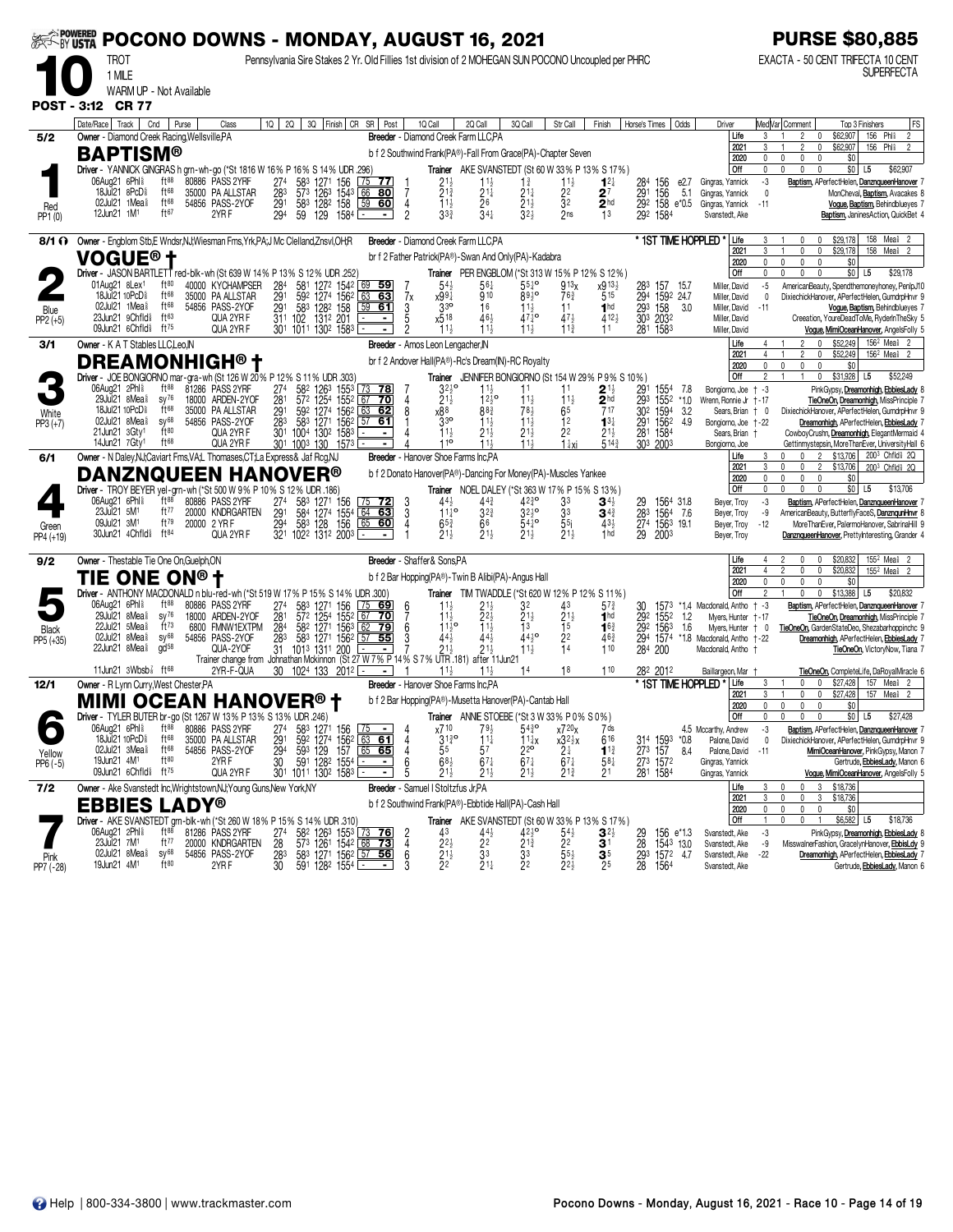| <b>SEEF-BY USTA</b>  |                                                                                                            |                                                   |                |                                                      |                               |                                                                                                                                                                                                            | POCONO DOWNS - MONDAY, AUGUST 16, 2021                                                                                                                                                             |                                              |                                            |                                                                                                                                  |                                                                      |                                                     |                                                         |                        |                                                                       |                      |                                                     |                              | <b>PURSE \$20,000</b>                                                                                                                                                                  |
|----------------------|------------------------------------------------------------------------------------------------------------|---------------------------------------------------|----------------|------------------------------------------------------|-------------------------------|------------------------------------------------------------------------------------------------------------------------------------------------------------------------------------------------------------|----------------------------------------------------------------------------------------------------------------------------------------------------------------------------------------------------|----------------------------------------------|--------------------------------------------|----------------------------------------------------------------------------------------------------------------------------------|----------------------------------------------------------------------|-----------------------------------------------------|---------------------------------------------------------|------------------------|-----------------------------------------------------------------------|----------------------|-----------------------------------------------------|------------------------------|----------------------------------------------------------------------------------------------------------------------------------------------------------------------------------------|
|                      | <b>TROT</b><br>1 MILE                                                                                      |                                                   |                |                                                      |                               |                                                                                                                                                                                                            | The Stallion Series 2 Yr. Old Fillies 1st division of 4 MOHEGAN SUN POCONO 4th division of 4 M Kakaley 3 over 7                                                                                    |                                              |                                            |                                                                                                                                  |                                                                      |                                                     |                                                         |                        |                                                                       |                      |                                                     |                              | EXACTA - 50 CENT TRIFECTA 10 CENT<br>SUPERFECTA 50 CENT PICK 4 (11-12-13-14)                                                                                                           |
|                      | WARM UP - Not Available                                                                                    |                                                   |                |                                                      |                               |                                                                                                                                                                                                            |                                                                                                                                                                                                    |                                              |                                            |                                                                                                                                  |                                                                      |                                                     |                                                         |                        |                                                                       |                      |                                                     |                              |                                                                                                                                                                                        |
| <b>POST - 3:30</b>   | <b>CR 67</b><br>Date/Race   Track                                                                          | Cnd<br>Purse                                      |                | Class                                                | 1Q<br>2Q                      |                                                                                                                                                                                                            | 3Q Finish   CR SR   Post                                                                                                                                                                           |                                              | 1Q Call                                    | 2Q Call                                                                                                                          | 3Q Call                                                              | Str Call                                            | Finish                                                  | Horse's Times   Odds   |                                                                       |                      | Driver                                              |                              | Med Var  Comment<br>Top 3 Finishers<br> FS                                                                                                                                             |
| 3/1                  | Owner - Greathorse, Hampden, MA                                                                            |                                                   |                |                                                      |                               |                                                                                                                                                                                                            |                                                                                                                                                                                                    |                                              | Breeder - Greathorse, MA                   |                                                                                                                                  |                                                                      |                                                     |                                                         |                        |                                                                       |                      | Life<br>2021                                        | 3<br>3                       | 157 Phl <sup>\$</sup><br>$\overline{2}$<br>\$18,500<br>3<br>$\mathbf 0$<br>$\mathbf 0$<br>\$18,500<br>157<br>Phli<br>3<br>0<br>0<br>$\overline{2}$                                     |
|                      | <b>I'LL HAVE A LINDY®</b><br>Driver - YANNICK GINGRAS h grn-wh-go (*St 1816 W 16% P 16% S 14% UDR 296)     |                                                   |                |                                                      |                               |                                                                                                                                                                                                            |                                                                                                                                                                                                    |                                              |                                            | b f 2 Cantab Hall(PA®)-Martini Lindy(PA)-Lucky Chucky<br><b>Trainer</b> NANCY TAKTER (St 51 W 33% P 14% S 16%)                   |                                                                      |                                                     |                                                         |                        |                                                                       |                      | 2020<br><b>Off</b>                                  | 0<br>$\mathbf 0$             | 0<br>$\mathbf{0}$<br>\$0<br>0<br>$$0$ L5<br>$\mathbf{0}$<br>$\mathbf{0}$<br>$\mathbf{0}$<br>\$18,500                                                                                   |
|                      | 06Aug21 4Phl <sup>§</sup>                                                                                  | $ft^{88}$                                         |                | 20000 TSS 2YRF                                       | 29                            | 128                                                                                                                                                                                                        | Trainer change from Domenico Cecere (St 190 W 29% P 14% S 11% UTR 415) after 06Aug21<br>157<br>65<br><u>71</u>                                                                                     | 4                                            |                                            |                                                                                                                                  |                                                                      |                                                     | 1 <sup>2</sup>                                          |                        | 157                                                                   | 1.4                  | Gingras, Yannick                                    | -3                           | IllHaveALindy, GumdropHanover, TsmEmiliaT                                                                                                                                              |
| Red                  | 30Jul21 3PRc<br>16Jul21 4PRc                                                                               | $ft^{79}$<br>ft90                                 |                | 8500 NW1PMLT<br>8500 NW1PMLT                         | 292<br>282                    | 59<br>58 <sup>4</sup><br>129 <sup>2</sup><br>593 1283 1582 68                                                                                                                                              | 159<br>  72<br>66<br><u>66</u>                                                                                                                                                                     |                                              | $213$<br>653<br>44                         | $2^{2\frac{1}{2}}$<br>6 <sup>6</sup><br>433                                                                                      | $^{21\frac{1}{2}}_{42}$<br>$42^{10}$                                 | $2\frac{1}{2}$<br>41 <sup>1</sup><br>3 <sup>1</sup> | $\mathbf{1}_{2}^{1}$<br>$\mathbf{1}^{\ddagger}$         | 284<br>291             | 159<br>292 1582                                                       | 1.4<br>2.8           | Ranger, Bruce<br>Ranger, Bruce                      | 4<br>0                       | <b>IllHaveALindy, RoyalOrchard, Partyinthefastlan 6</b><br><b>IllHaveALindy</b> , RoyalOrchard, EthansFire 7                                                                           |
| PP1(0)               | 10Jul21 6PRc <sup>§</sup><br>19Jun21 4M <sup>1</sup>                                                       | ft75<br>ft80                                      |                | 8500 NW1PMLT<br>2YR F                                | 29<br>$\bar{30}$              | 128 <sup>3</sup> 1581<br>128 <sup>2</sup> 1554<br>59<br>591                                                                                                                                                | 69<br>$\blacksquare$<br>$\blacksquare$                                                                                                                                                             | $\overline{c}$                               | <b>SCRATCHED - SICK</b><br>$34\frac{1}{4}$ | $3^{2^{3}}$                                                                                                                      | $33\frac{1}{2}$                                                      | 45                                                  | $69\frac{1}{4}$                                         |                        | 283 1573                                                              |                      | Cecere, Domenico                                    | $\mathfrak{p}$               | DeweyDog, EthansFire, Trend 8<br>Gertrude, EbbiesLady, Manon 6                                                                                                                         |
|                      | 05Jun21 4M <sup>1</sup>                                                                                    | ft75                                              |                | 2YRF                                                 | 303 100                       |                                                                                                                                                                                                            | 1284 1564 ⊡                                                                                                                                                                                        |                                              | 56                                         | 57}                                                                                                                              | 56                                                                   | 561                                                 | 67                                                      |                        | 281 1581                                                              |                      | Zeron, Scott<br>Life                                | 3                            | MisswalnerFashion, BrickhouseBabe, JayaBae 6<br>\$3,536<br>$\theta$<br>0<br>0                                                                                                          |
| 6/1                  | Owner - Jorgen Sparredal Inc, Delray Beach, FL<br><b>DIVINE KRONOS S®</b>                                  |                                                   |                |                                                      |                               |                                                                                                                                                                                                            |                                                                                                                                                                                                    |                                              | Breeder - Allevamento Kronos Srl, IT       | br f 2 Father Patrick(PA®)-Will Of A Woman(ITA)-Muscles Yankee                                                                   |                                                                      |                                                     |                                                         |                        |                                                                       |                      | 2021<br>2020                                        | 3<br>$\mathbf 0$             | \$3,536<br>$\mathbf 0$<br>$\mathbf{0}$<br>\$0<br>$\mathbf{0}$<br>0<br>$\mathbf 0$                                                                                                      |
|                      | Driver - AKE SVANSTEDT grn-blk-wh (*St 260 W 18% P 15% S 14% UDR 310)<br>06Aug21 1Phl <sup>§</sup>         | ft88                                              |                | 20000 TSS 2YRF                                       |                               |                                                                                                                                                                                                            | 64 65                                                                                                                                                                                              |                                              |                                            | <b>Trainer</b> AKE SVANSTEDT (St 60 W 33% P 13% S 17%)                                                                           | $66\frac{1}{2}$                                                      | 56                                                  | 57                                                      |                        | 292 1582 55.7                                                         |                      | Off<br>Svanstedt, Ake                               | $\overline{1}$<br>-3         | \$1,600 L5<br>$\Omega$<br>\$3,536<br>DesignFashion, NewellPlace, WhiskeyGirl                                                                                                           |
|                      | 29Jul21 8Phl <sup>§</sup><br>02Jul21 $4$ Mea $\frac{5}{8}$                                                 | ft80<br>$SV^{68}$                                 | 11700<br>20000 | 2YRFNW2PM<br>TSS-2YOF                                | 294                           | 284 584 1274 157<br>293 1002 1292 1583<br>1004 1304 2004                                                                                                                                                   | 58<br>65<br>57<br>52                                                                                                                                                                               | $\overline{2}$<br>4                          | $45\frac{1}{2}$<br>32                      | $\frac{56}{45}$<br>3 <sup>3</sup>                                                                                                | 44<br>54                                                             | $43\frac{1}{2}$<br>56                               | 461<br>$45\frac{3}{4}$                                  |                        | 293 1594<br>30 <sup>2</sup> 202                                       | 6.6<br>10.1          | Napolitano, G Jr<br>Svanstedt, Ake                  | -3                           | BornOnThirdBase, Seveyond, Chalova 8<br>WhiskeyGirl, MissPrinciple, DallasBi 9                                                                                                         |
| Blue<br>$PP2 (+5)$   | 19Jun21 6M <sup>1</sup>                                                                                    | ft80                                              |                | 2YRF                                                 |                               | 301 1002 130 159                                                                                                                                                                                           |                                                                                                                                                                                                    | 5                                            | 451                                        | 461                                                                                                                              | 45                                                                   | 463                                                 | $39\frac{3}{4}$                                         | 30 201                 |                                                                       |                      | Svanstedt, Sarah                                    |                              | Tippet, MidniteExpressG, DivineKronosS 6                                                                                                                                               |
| 4/1                  | Owner - Lct Stable, New Holland, PA                                                                        |                                                   |                |                                                      |                               |                                                                                                                                                                                                            |                                                                                                                                                                                                    |                                              | Breeder - Hanover Shoe Farms Inc.PA        |                                                                                                                                  |                                                                      |                                                     |                                                         |                        |                                                                       |                      | Life<br>2021                                        | $\overline{7}$               | 158 <sup>2</sup> Phis<br>\$16,146<br>$\overline{2}$<br>0<br>$\mathbf{1}$<br>$\mathbf 0$<br>\$16,146<br>158 <sup>2</sup> Phl <sup>§</sup><br>2<br>$\overline{\phantom{a}}$              |
|                      | <b>BLUE TESLA®</b><br>Driver - MATT KAKALEY c red-wh-col bl (St 1286 W 13% P 16% S 16% UDR .272)           |                                                   |                |                                                      |                               |                                                                                                                                                                                                            |                                                                                                                                                                                                    |                                              |                                            | b f 2 Explosive Matter(PA®)-Brooke Blue Chip(PA)-Credit Winner<br>Trainer CLIFTON GREEN (St 70 W 4% P 19% S 7%)                  |                                                                      |                                                     |                                                         |                        |                                                                       |                      | 2020<br>Off                                         | $\mathbf{0}$<br>$\mathbf{1}$ | \$0<br>0<br>$\Omega$<br>n<br>\$936<br>$\mathbf 0$<br>0<br>L <sub>5</sub><br>\$14,625                                                                                                   |
|                      | 13Aug21 4Phl <sup>§</sup><br>06Aug21 11Phl <sup>§</sup>                                                    | ft 96<br>$ft^{88}$                                | 20000          | 11700 2YRFNW2PM<br>TSS 2YRF                          | 293<br>282                    | 1001<br>130                                                                                                                                                                                                | 60<br>159<br>$\blacksquare$                                                                                                                                                                        |                                              | <b>SCRATCHED</b>                           | 46                                                                                                                               |                                                                      |                                                     |                                                         |                        |                                                                       |                      | Stafford, A Jr                                      | 0                            | YoureDeadToMe, ReadyDonna, WorkoutGirl 6<br>BornOnThirdBase, HIRevina, CurryHanover 8                                                                                                  |
| White                | 30Jul21 8Phl <sup>§</sup><br>23Jul21 4Phl <sup>§</sup>                                                     | ft84<br>ft82                                      | 11700          | 11700 2YRFNW2PM<br>2YRFNW2PM                         | 293<br>291                    | 583 1274 1564<br>1003 1302 1593<br>1003<br>1293                                                                                                                                                            | 65<br>63<br>66<br>1582<br>67<br>60                                                                                                                                                                 |                                              | $11\frac{3}{4}$                            | $11\frac{3}{4}$<br>$33\frac{1}{4}$                                                                                               | xi7 11<br>$11\frac{3}{4}$<br>$21\frac{1}{2}$                         | 8 <sub>ds</sub><br>$12\frac{1}{2}$                  | 8 <sub>ds</sub><br>1 <sup>2</sup><br>$1^{1\frac{1}{2}}$ | 291<br>283             | 1593<br>1582                                                          | 3.5<br>$*0.7$<br>3.2 | Stafford, A Jr<br>Stafford, A Jr                    | -3<br>5<br>$-1$              | BlueTesla, SunseekerHanover, YoureDeadToMe 8                                                                                                                                           |
| $PP3 (+7)$           | 16Jul21 11Phl <sup>§</sup><br>08Jul21 5Phl <sup>§</sup>                                                    | ft92<br>ft86                                      |                | 11700 2YRFNW2PM<br>11700 2YRFNW2PM                   | 303<br>284                    | 1014 1313 201<br>584<br>128                                                                                                                                                                                | 61<br>52<br>59<br>67<br>1572                                                                                                                                                                       |                                              | 55<br>464                                  | $55^{10}$<br>47                                                                                                                  | $21\frac{1}{4}$ <sup>o</sup><br>$3^{2^{10}}$                         | $2\frac{1}{2}$<br>$2\frac{5}{4}$<br>$2\frac{2}{5}$  | $63\frac{1}{4}$                                         |                        | 294 2013<br>30 1582<br>1582 16.4                                      | 3.3                  | Stafford, A Jr<br>Smith, Steve                      | $\overline{1}$<br>$-1$       | BlueTesla, RyderInTheSky, NewellPlace 7<br>GyreHanover, ReadyDonna, Gooville 8<br>PaulineHanover, <b>BlueTesla</b> , Dingle 8                                                          |
|                      | 01Jul21 11Phl <sup>§</sup><br>21Jun21 4PcD <sup>§</sup>                                                    | $\alpha$ d <sup>78</sup><br>ft 84                 |                | 11700 2YRFNW2PM<br>11700 NW2PM 2YRF                  | 294                           | 1004 1301<br>292 1003 1294 159                                                                                                                                                                             | 59<br>1591<br>60<br>57<br>28                                                                                                                                                                       |                                              | $67\frac{1}{2}$ <sup>o</sup><br>524        | 68<br>5 <sub>ds</sub>                                                                                                            | $57^\circ$<br>$5$ ds                                                 | $5$ ds                                              | $2^{5\frac{1}{4}}$<br>44 <sup>1</sup><br>$5^{34}$       |                        | 282 200<br>2054                                                       | 41.5<br>3.2          | Smith, Steve<br>Kakaley, Matt                       | $\overline{2}$<br>$-2$       | AdoreMe, PerfectKelly, Shestheluckyone<br>Prasiolite, HeartMatters, RheiaRose                                                                                                          |
|                      | 01Jun21 7Phl <sup>§</sup>                                                                                  | ft70                                              |                | QUA                                                  |                               | 314 1032 1332 2041                                                                                                                                                                                         |                                                                                                                                                                                                    |                                              | 21                                         | $21\frac{3}{4}$                                                                                                                  | $2^{\frac{1}{2}^{\circ}}$                                            | 12 <sub>3</sub>                                     | 16                                                      |                        | 304 2041                                                              |                      | Baynes, Ray<br>Life                                 | 3                            | <b>BlueTesla, MissZyeAm, MrCrimson</b><br>\$21,700<br>156 <sup>4</sup> Phl៖<br>3<br>0<br>0<br>$\overline{2}$                                                                           |
| 5/2                  | Owner - Steve Jones, Montgomery, NY<br><b>BORN ON THIRD BASE® †</b>                                        |                                                   |                |                                                      |                               |                                                                                                                                                                                                            |                                                                                                                                                                                                    |                                              |                                            | Breeder - S Jones, NY; Fair Winds Fm, NJ; T Gewertz, NY; etc.<br>b f 2 Donato Hanover(PA®)-Housethatruthbuilt(NY)-Muscles Yankee |                                                                      |                                                     |                                                         |                        |                                                                       |                      | 2021<br>2020                                        | 3<br>0                       | 3<br>$\mathbf 0$<br>0<br>\$21,700<br>156 <sup>4</sup> Phl <sup>§</sup><br>$\overline{2}$<br>\$0<br>$\mathbf{0}$<br>$\mathbf 0$<br>$\mathbf{0}$                                         |
|                      | Driver - DEXTER DUNN red-blk-wh (St 139 W 24% P 8% S 14% UDR .331)<br>06Aug21 11Phl <sup>§</sup>           | $ft^{88}$                                         |                |                                                      |                               |                                                                                                                                                                                                            |                                                                                                                                                                                                    |                                              |                                            | Trainer CHUCK SYLVESTER (*St 30 W 33% P 13% S 7%)                                                                                |                                                                      |                                                     |                                                         |                        |                                                                       |                      | Off                                                 | 0                            | $$0$ L5<br>\$21,700<br>$\Omega$                                                                                                                                                        |
|                      | 29Jul21 8Phl \$<br>22Jul21 6Phl <sup>§</sup>                                                               | ft80<br>ft80                                      |                | 20000 TSS 2YRF<br>11700 2YRFNW2PM<br>11700 2YRFNW2PM | 28 <sup>2</sup><br>293<br>281 | 583 1274 1564<br>1002<br>129 <sup>2</sup>                                                                                                                                                                  | <u>74</u><br>1583<br>65<br>64                                                                                                                                                                      | 8<br>-1                                      | 33<br>$\frac{33}{5}$<br>57                 | 33<br>334<br>57 <sup>o</sup>                                                                                                     | $21^{\circ}$<br>$31^{19}$<br>45 <sup>o</sup>                         | $2\frac{1}{2}$ <sub>hd</sub><br>23                  | 1 ∤<br>$1^{2^{3}}$                                      |                        | 284 1564 *0.2<br>29 1583 *0.2<br>294 1572 *0.3                        |                      | Dunn, Dexter<br>Dunn, Dexter † -3                   | $+ -3$                       | BornOnThirdBase, HIRevina, CurryHanover<br>BornOnThirdBase, Seveyond, Chalova 8                                                                                                        |
| Green<br>PP4 (+19)   | 13Jul21 2Phl <sup>§</sup><br>30Jun21 7Chfld <sup>§</sup> ft <sup>84</sup>                                  | $ft^{78}$                                         |                | QUA 2YR F<br>QUA 2YR F                               |                               | 30 <sup>3</sup> 1004 1301 1581<br>314 1011 1302 200                                                                                                                                                        | 574 1263 1572 61 72<br>$\blacksquare$                                                                                                                                                              | $\frac{2}{5}$                                | $11\frac{3}{4}$<br>45                      | 12<br>45                                                                                                                         | 13<br>46 <sup>1</sup> °                                              | 16<br>$32+$                                         | $1^{11}$<br>113<br>23                                   | 28<br>29               | 1581<br>2003                                                          |                      | Dunn, Dexter<br>Dunn, Dexter<br>Dunn, Dexter        | $+ -1$                       | BornOnThirdBase, MissyTrix, WhatShouldIGoo<br>BornOnThirdBase, SoundofsilencAs, WmnOfPwr<br>Medley, BornOnThirdBase, YoureDeadToMe 5                                                   |
| 5/1                  | Owner - Patricia Stable, Massapequa, NY; Enzed Racing Stable Inc, Allentown, NJ                            |                                                   |                |                                                      |                               |                                                                                                                                                                                                            |                                                                                                                                                                                                    |                                              | <b>Breeder</b> - Ross Stables LLC, MI      |                                                                                                                                  |                                                                      |                                                     |                                                         |                        |                                                                       |                      | Life<br>2021                                        | 3<br>3                       | $\mathbf{0}$<br>\$864<br>$202^3$ M <sup>1</sup><br>2Q<br>0<br>\$864<br>0<br>0<br>n                                                                                                     |
|                      | <b>FORTUNAPEDIA®</b><br>Driver - TYLER BUTER br-go (St 1267 W 13% P 13% S 13% UDR .246)                    |                                                   |                |                                                      |                               |                                                                                                                                                                                                            |                                                                                                                                                                                                    |                                              |                                            | b f 2 Cantab Hall(PA®)-Annies List(PA)-Conway Hall<br>Trainer R. NIFTY NORMAN (St 94 W 20% P 15% S 13%)                          |                                                                      |                                                     |                                                         |                        |                                                                       |                      | 2020<br><b>Off</b>                                  | $\mathbf{0}$<br>0            | 202 <sup>3</sup> M <sup>1</sup><br><b>2Q</b><br>\$0<br>$\mathbf{0}$<br>$\mathbf 0$<br>$\Omega$<br>\$0 L5<br>\$864<br>$\mathbf{0}$<br>$\mathbf 0$<br>$\mathbf{0}$                       |
|                      | 06Aug21 1Phl <sup>§</sup><br>30Jul21 7Phl <sup>§</sup>                                                     | $ft^{88}$<br>ft84                                 | 10800 NW1PM    | 20000 TSS 2YRF                                       | 284                           | 584 1274 157                                                                                                                                                                                               | 64 65<br>68 65                                                                                                                                                                                     |                                              | 810<br>78                                  | $89\frac{1}{2}$<br>78                                                                                                            | $76\frac{1}{2}$ <sup>o</sup><br>$65$ <sup>o</sup>                    | 67<br>44                                            | $67\frac{3}{4}$                                         |                        |                                                                       |                      | Miller, David                                       | -3                           | DesignFashion, NewellPlace, WhiskeyGirl                                                                                                                                                |
| Black                | 23Jul21 9M <sup>1</sup><br>17Jul21 6M <sup>1</sup>                                                         | ft77<br>ft81                                      |                | 20000 KNDRGARTEN<br>2YR F                            | $\frac{29}{32}$               | 292 1002 1294 1593<br>583<br>1031 1341 2023                                                                                                                                                                | 127 <sup>2</sup> 1542 68 61                                                                                                                                                                        | 7<br>$\frac{3}{2}$                           | $54\frac{3}{4}$<br>22                      | $\frac{5^5}{2^2}$                                                                                                                | $77\frac{1}{4}$ <sup>o</sup><br>$21\frac{1}{4}$                      | 610<br>$21\frac{1}{4}$                              | 421<br>$613\frac{1}{2}$<br>1 <sub>hd</sub>              |                        | 293 1583 13.9<br>291 200 9.2<br>281 157 10.7<br>281 2023              |                      | Miller, David<br>Miller, David<br>Miller, David     | 5<br>-9                      | FatherPatsSecret, NotForMoni, PecansandyHnvr 8<br>SelfieQueen, MoreThanEver, PrimadonnaDeo 7<br>Fortunapedia, SevenShadows, MoneyTrail 5                                               |
| PP5 (+35)            |                                                                                                            |                                                   |                |                                                      |                               |                                                                                                                                                                                                            |                                                                                                                                                                                                    |                                              |                                            |                                                                                                                                  |                                                                      |                                                     |                                                         |                        |                                                                       |                      |                                                     |                              |                                                                                                                                                                                        |
| 10/1                 | Owner - Micki Rae Stables LLC, Sudbury, MA; Timothy P Twaddle, Canonsburg, PA<br><b>V FOUR VICTORIOUS®</b> |                                                   |                |                                                      |                               | Ť                                                                                                                                                                                                          |                                                                                                                                                                                                    |                                              | <b>Breeder</b> - Kentuckiana Farms LLC.KY  | b f 2 Bar Hopping(PA®)-Online Exclusive(KY)-Yankee Glide                                                                         |                                                                      |                                                     |                                                         |                        |                                                                       |                      | Life<br>2021                                        | 4                            | 202 <sup>4</sup> Mea <sup>\$</sup> 2Q<br>\$3,300<br>$\mathsf{r}$<br>$\mathsf{r}$<br>2<br>\$3,300<br>2024 Meal<br>20                                                                    |
|                      | Driver - COREY CALLAHAN wh-o go-k grn (St 67 W 4% P 7% S 19% UDR .142)                                     |                                                   |                |                                                      |                               |                                                                                                                                                                                                            |                                                                                                                                                                                                    |                                              |                                            | Trainer TIM TWADDLE (*St 620 W 12% P 12% S 11%)                                                                                  |                                                                      |                                                     |                                                         |                        |                                                                       |                      | 2020<br>Off                                         | 0<br>-1                      | \$0<br>0<br>$\Omega$<br>0<br>$$0$ L5<br>\$3,300<br>$\Omega$<br>$\mathbf 0$<br>$\Omega$                                                                                                 |
|                      | 06Aug21 10Phl \$<br>01Aug21 8Lex1                                                                          | ft88<br>ft80<br>$ft^{78}$                         |                | 20000 TSS 2YRF<br>40000 KYCHAMPSER                   | 282<br>284                    | 581                                                                                                                                                                                                        | 581 1272 1564 64 65<br>1272 1542 69 56                                                                                                                                                             | 3<br>$\overline{4}$                          | 77<br>911                                  | 78½<br>912                                                                                                                       | $65\frac{1}{2}$ <sup>o</sup><br>$10^{12}$                            | 55<br>1016                                          | $3^{7}\frac{1}{2}$<br>$10^{17}$                         | 294<br>281             | 1581 12.6<br>158                                                      | 15.4                 | Callahan, Corey<br>Callahan, Corey                  | $+ -3$<br>$+ -5$             | DallasBi, MoneyMatters, VFourVictorious 8<br>AmericanBeauty, Spendthemoneyhoney, PenlpJ10                                                                                              |
| Yellow<br>$PP6 (-5)$ | 20Jul21 4Mea<br>02Jul21 10Mea <sup>§</sup><br>24Jun21 2Mea <sup>§</sup>                                    | $SV^{68}$<br>$ft^{74}$                            |                | QUA-2YO<br>20000 TSS-2YOF<br>7500 2YOFMAIDEN         | $\frac{29}{29}$               | 591                                                                                                                                                                                                        | $1291$ 1591 $\Box$<br>594 1294 2001 58 49                                                                                                                                                          | $\frac{2}{2}$                                | $i$ p $59$<br>57x                          | 514<br>793                                                                                                                       | 514 <sup>o</sup><br>78                                               | 414<br>$75\frac{1}{2}$                              | $4^{16}$<br>$67\frac{3}{4}$                             |                        | 302 2022<br>302 2014 *1.8                                             |                      | Palone, David<br>Palone, David + -3                 | $\ddagger$                   | Unhitched, ShaynaRosa, FatherCarter 5<br>Gingerzzz, SouthernAutumn, JustDoltLucas 8                                                                                                    |
|                      | 08Jun21 12Mea <sup>§</sup>                                                                                 | $ft^{80}$                                         |                | QUA-2YOF                                             |                               | 324 1034 1333 2024 -                                                                                                                                                                                       | 303 101 1304 2003 52 54                                                                                                                                                                            |                                              | 3 <sup>3</sup><br>12 <sub>3</sub>          | $11\frac{1}{2}$<br>$12\frac{5}{5}$                                                                                               | $11\frac{1}{2}$<br>12 <sub>3</sub>                                   | 11<br>13                                            | 3 <sup>1</sup><br>12 <sub>3</sub>                       | $\frac{30}{291}$       | $200^4$ 2.5<br>2024                                                   |                      | Palone, David + -4<br>Palone, David                 |                              | IvoryRoad, TillImGone, VFourVictorious 8<br>VFourVictorious, PassTheTime, PatricksChoice 4                                                                                             |
| 20/1                 | Owner - Tylor Williams, Chicora, PA<br><b>GINGERZZZ®</b>                                                   |                                                   |                |                                                      |                               |                                                                                                                                                                                                            |                                                                                                                                                                                                    |                                              | Breeder - Max J Hempt, PA                  | b f 2 Bar Hopping(PA®)-Scarlett's Legacy(PA)-SJ's Caviar                                                                         |                                                                      |                                                     |                                                         |                        |                                                                       |                      | Life<br>2021                                        | 6<br>6<br>0                  | \$17,164<br>200 <sup>1</sup> Mea <sup>§</sup> 2<br>3<br>0<br>$\mathbf{0}$<br>3<br>0<br>0<br>\$17,164<br>200 <sup>1</sup> Mea <sup>§</sup> 2<br>$\mathbf{0}$<br>$\mathbf 0$<br>0        |
|                      | Driver - MARCUS MILLER blk-wh-c red (St 1217 W 12% P 13% S 14% UDR .239)                                   |                                                   |                |                                                      |                               |                                                                                                                                                                                                            |                                                                                                                                                                                                    |                                              |                                            | Trainer NATHAN BRESNAHAN (*St 194 W 10 % P 10 % S 9 %)                                                                           |                                                                      |                                                     |                                                         |                        |                                                                       |                      | 2020<br>Off                                         | $\overline{2}$               | \$0<br>\$11,440<br>0<br>$\mathbf{0}$<br>\$16,564<br>L5                                                                                                                                 |
|                      | 06Aug21 4Phl <sup>§</sup><br>29Jul21 1Mea <sup>§</sup>                                                     | $ft^{88}$<br>$sy^{76}$                            |                | 20000 TSS 2YRF<br>18000 ARDEN-2YOF                   | $\frac{29}{29}$               | 59<br>591<br>128<br>128 <sup>4</sup>                                                                                                                                                                       | 157<br>$65$ 62<br>65<br>58<br>158                                                                                                                                                                  | -6<br>$\overline{2}$                         | $68\frac{1}{2}$<br>55                      | $69\frac{1}{2}$<br>$55\frac{1}{2}$                                                                                               | 45<br>$43\frac{1}{2}$                                                | 55<br>$44\frac{1}{2}$                               | $59\frac{1}{4}$<br>410                                  | 294<br>30 <sup>3</sup> | 1584 22.4<br>200                                                      | 9.8                  | Tetrick, Tim<br>Johnston, Aaron                     | -3<br>$-7$                   | IllHaveALindy, GumdropHanover, TsmEmiliaT 7<br>GumdropHanover, SisterSwell, SabrinaHill 6                                                                                              |
| Pink<br>PP7 (-28)    | 14Jul21 $7$ Hugh $\frac{1}{2}$<br>10Jul21 $5$ Ston $\frac{1}{2}$<br>02Jul21 10Mea <sup>§</sup>             | gd <sup>84</sup><br>gd <sup>72</sup><br>$SV^{68}$ |                | 4125 PASS2YRFTA<br>4125 PASS2YRFTA                   | 333                           |                                                                                                                                                                                                            | $105^2$ 137 <sup>2</sup> 2073 49 51                                                                                                                                                                | $\frac{2}{3}$                                |                                            |                                                                                                                                  |                                                                      |                                                     |                                                         |                        | 2111<br>2073                                                          |                      | Johnston, Aaron<br>Johnston, Aaron<br>Miller, David |                              | Gingerzzz, PassTheTime, SyrenHanover 5<br>Gingerzzz, PassTheTime, SyrenHanover 5                                                                                                       |
|                      | 24Jun21 2Mea <sup>§</sup><br>15Jun21 9Mea <sup>§</sup>                                                     | $ft^{74}$<br>ft70                                 |                | 20000 TSS-2YOF<br>7500 2YOFMAIDEN<br>QUA-2YOF        |                               | $\frac{29}{30^3}$ $\frac{594}{129^4}$ $\frac{2001}{200^3}$<br>$\frac{303}{31^1}$ $\frac{1013}{101^3}$ $\frac{1323}{132^3}$ $\frac{202}{202}$<br>$\frac{333}{105^1}$ $\frac{135}{135}$ $\frac{2043}{105^1}$ | $58$ 57<br>$52$ 52                                                                                                                                                                                 |                                              | 68 <sup>3</sup><br>45}                     | $\frac{56}{57}$<br>$44\frac{1}{2}$                                                                                               | $4^{20}_{57}$<br>$2^{21}$                                            | $\frac{2}{5}$ <sup>ns</sup><br>3 <sup>3</sup>       | $1^{2}$<br>$42\frac{3}{4}$<br>$33\frac{1}{4}$           |                        | 30 2001 8.9<br>29 2011 18.0<br>293 2023                               |                      | Brown, Brady<br>Hall, Tony                          | $-3$<br>$-4$                 | Gingerzzz, SouthernAutumn, JustDoltLucas 8<br>IvoryRoad, TillImGone, VFourVictorious 8<br>Cholula, StopAndSearch, Gingerzzz 6                                                          |
|                      | 08Jun21 8Mea <sup>§</sup>                                                                                  | $ft^{80}$                                         |                | QUA-2YOF                                             |                               |                                                                                                                                                                                                            |                                                                                                                                                                                                    |                                              | 33                                         | 33                                                                                                                               | 33                                                                   | 453                                                 | 463                                                     | 30 <sup>2</sup> 206    |                                                                       |                      | Hall, Tony                                          | 3                            | Cholula, VictoryNow, TsmLoyalT<br>$\mathbf{0}$<br>$\mathsf{r}$<br>$\mathbf{1}$                                                                                                         |
| 12/1                 | Owner - Share A Horse Inc, Monroe Twp, NJ<br><b>REVINA®</b><br>HL                                          |                                                   |                |                                                      |                               |                                                                                                                                                                                                            |                                                                                                                                                                                                    |                                              | Breeder - Winbak Farm, MD                  | br f 2 Andover Hall(PA®)-Clasicaly Designed(PA)-Lindy Lane                                                                       |                                                                      |                                                     |                                                         |                        |                                                                       |                      | Life<br>2021<br>2020                                | 3<br>$\mathbf{0}$            | \$9,388<br>\$9,388<br>$\mathbf 0$<br>0<br>\$0<br>0<br>$\mathbf{0}$<br>$\mathbf{0}$                                                                                                     |
| $\bullet$            | Driver - MARK MACDONALD wh-yel-blu (St 323 W 12% P 12% S 13% UDR .230)<br>06Aug21 11Phl \$                 |                                                   |                |                                                      |                               |                                                                                                                                                                                                            |                                                                                                                                                                                                    |                                              | Trainer                                    | HARRY LANDY (*St 80 W 14% P 14% S 13%)                                                                                           |                                                                      |                                                     |                                                         |                        |                                                                       |                      | Off                                                 | 0                            | $$0$ L5<br>\$9,388<br>$\Omega$<br>$\mathbf 0$<br>$\mathbf{0}$                                                                                                                          |
|                      | 23Jul21 9M <sup>1</sup>                                                                                    | ft 88<br>ft77<br>ft68                             |                | 20000 TSS 2YRF<br>20000 KNDRGARTEN                   | $\frac{28^2}{29}$             |                                                                                                                                                                                                            | 583 1274 1564 65 73<br>583 1272 1542 68 49                                                                                                                                                         | $\begin{array}{c}\n2 \\ 5 \\ 6\n\end{array}$ | 11<br>43}                                  | $11\frac{1}{2}$<br>$43\frac{3}{4}$                                                                                               | 11<br>$43\frac{1}{2}$ ° <sub>X</sub><br>$54^{\circ}$                 | $1\frac{1}{2}$<br>x718                              | $2^{\frac{1}{4}}$<br>$725\frac{3}{4}$                   |                        | 29 1564 12.5<br>313 1593 24.6                                         |                      | Tetrick, Tim<br>Macdonald, Mark                     | $-3$<br>-9                   | BornOnThirdBase, HIRevina, CurryHanover 8<br>SelfieQueen, MoreThanEver, PrimadonnaDeo 7                                                                                                |
| Gray<br>PP8 (-40)    | 02Jul21 $1$ Mea $\frac{5}{8}$<br>26Jun21 10M <sup>1</sup>                                                  | $ft^{75}$                                         |                | 54856 PASS-2YOF<br>2YRF                              | 291                           | 583 1282 158 59<br>304 101 1301 1583                                                                                                                                                                       | 57<br>ь.<br>$\blacksquare$                                                                                                                                                                         |                                              | $67\frac{1}{2}$<br>$66\frac{3}{4}$         | 613<br>610                                                                                                                       | $57^{30}$                                                            | $42\frac{1}{2}$<br>58 $\frac{3}{4}$                 | 43<br>$514\frac{1}{4}$                                  |                        | 292 1583 12.5<br>293 2012                                             |                      | Tetrick, Tim -11<br>Dunn, Dexter                    |                              | Vogue, Baptism, Behindblueyes 7<br>BlueSkiesShining, LadybugsNBourbn, Bhndblys 6                                                                                                       |
| 15/1                 | Owner - Jo Ann Looney-King, Harrington, DE                                                                 |                                                   |                |                                                      |                               |                                                                                                                                                                                                            |                                                                                                                                                                                                    |                                              | Breeder - Donald R Longfellow, IL          |                                                                                                                                  |                                                                      |                                                     |                                                         |                        |                                                                       |                      | Life                                                |                              | \$18,250<br>200 Phl <sup>§</sup><br>0<br>2                                                                                                                                             |
|                      | WHISKEY GIRL®                                                                                              |                                                   |                |                                                      |                               |                                                                                                                                                                                                            |                                                                                                                                                                                                    |                                              |                                            | b f 2 Bar Hopping (PA®) - Phabaj Hanover (IN) - Andover Hall                                                                     |                                                                      |                                                     |                                                         |                        |                                                                       |                      | 2021<br>2020<br>Off                                 | 4<br>$\mathbf{0}$<br>2       | \$18,250<br>$\overline{c}$<br>0<br>200 Phl <sup>§</sup><br>$\mathbf{1}$<br>$\overline{2}$<br>$\mathbf{0}$<br>$\mathbf{0}$<br>$\mathbf{0}$<br>\$0<br>$$10,000$ L5<br>\$18,250<br>0<br>0 |
|                      | Driver - JEFF GREGORY grn-wh-go (*St 69 W 16% P 28% S 14% UDR .362)<br>06Aug21 1Phl <sup>§</sup>           | ft 88                                             |                | 20000 TSS 2YRF                                       | $^{284}_{281}$                | 584 1274 157                                                                                                                                                                                               | $64$ 65                                                                                                                                                                                            |                                              | Trainer<br>33                              | JIM KING JR (*St 811 W 18% P 17% S 14%)<br>45                                                                                    | $44\frac{1}{2}$                                                      | 34                                                  | $36\frac{1}{2}$                                         |                        | 293 1581 11.1                                                         |                      | Kirby, Victor                                       | $-3$                         | DesignFashion, NewellPlace, WhiskeyGirl                                                                                                                                                |
| Purple<br>PP9 (-48)  | 29Jul21 8Mea<br>02Jul21 4Mea <sup>§</sup><br>24Jun21 13Phl <sup>§</sup>                                    | $sy^{76}$<br>$sy^{68}$<br>$ft^{76}$               | 20000          | 18000 ARDEN-2YOF<br>TSS-2YOF                         |                               |                                                                                                                                                                                                            | 572 1254 1552 67 47<br>$\frac{294}{294}$ $\frac{1004}{100^2}$ $\frac{1304}{2004}$ $\frac{2004}{57}$ <b>58</b><br>$\frac{294}{32}$ $\frac{1002}{103}$ $\frac{1302}{203}$ $\frac{200}{57}$ <b>58</b> | 6                                            | 56<br>$\frac{43}{3}$ <sup>3</sup>          | 58<br>$44\frac{1}{2}$                                                                                                            | 68<br>$2\frac{1}{2}$ <sup>10</sup><br>2 <sup>11</sup> / <sub>2</sub> | 716<br>1 <sup>2</sup>                               | $723\frac{1}{2}$<br>$13\frac{3}{4}$                     |                        | $\frac{2523}{323}$ 200 11.3<br>30 200 <sup>4</sup> 1.7<br>292 200 2.4 |                      | Palone, David<br>Tetrick, Tim                       | $-17$                        | TieOneOn, Dreamonhigh, MissPrinciple 7<br>WhiskeyGirl, MissPrinciple, DallasBi 9                                                                                                       |
|                      | 15Jun21 11Phl <sup>§</sup>                                                                                 | ft76                                              |                | 11700 2YRFNW2PM<br>QUA 2YR F                         |                               |                                                                                                                                                                                                            |                                                                                                                                                                                                    | 3                                            | $21\frac{1}{2}$                            | 3 <sup>3</sup><br>$11\frac{1}{2}$                                                                                                | $11\frac{1}{2}$                                                      | 11<br>$11\frac{1}{2}$                               | $1\frac{1}{4}$<br>$1\frac{3}{4}$                        |                        | $29^2$ $203$                                                          |                      | Tetrick, Tim<br>Tetrick, Tim                        | $-1$                         | WhiskeyGirl, GumdropHanover, AdoreMe 8<br>WhiskeyGirl, AdoreMe, PlumWine 6                                                                                                             |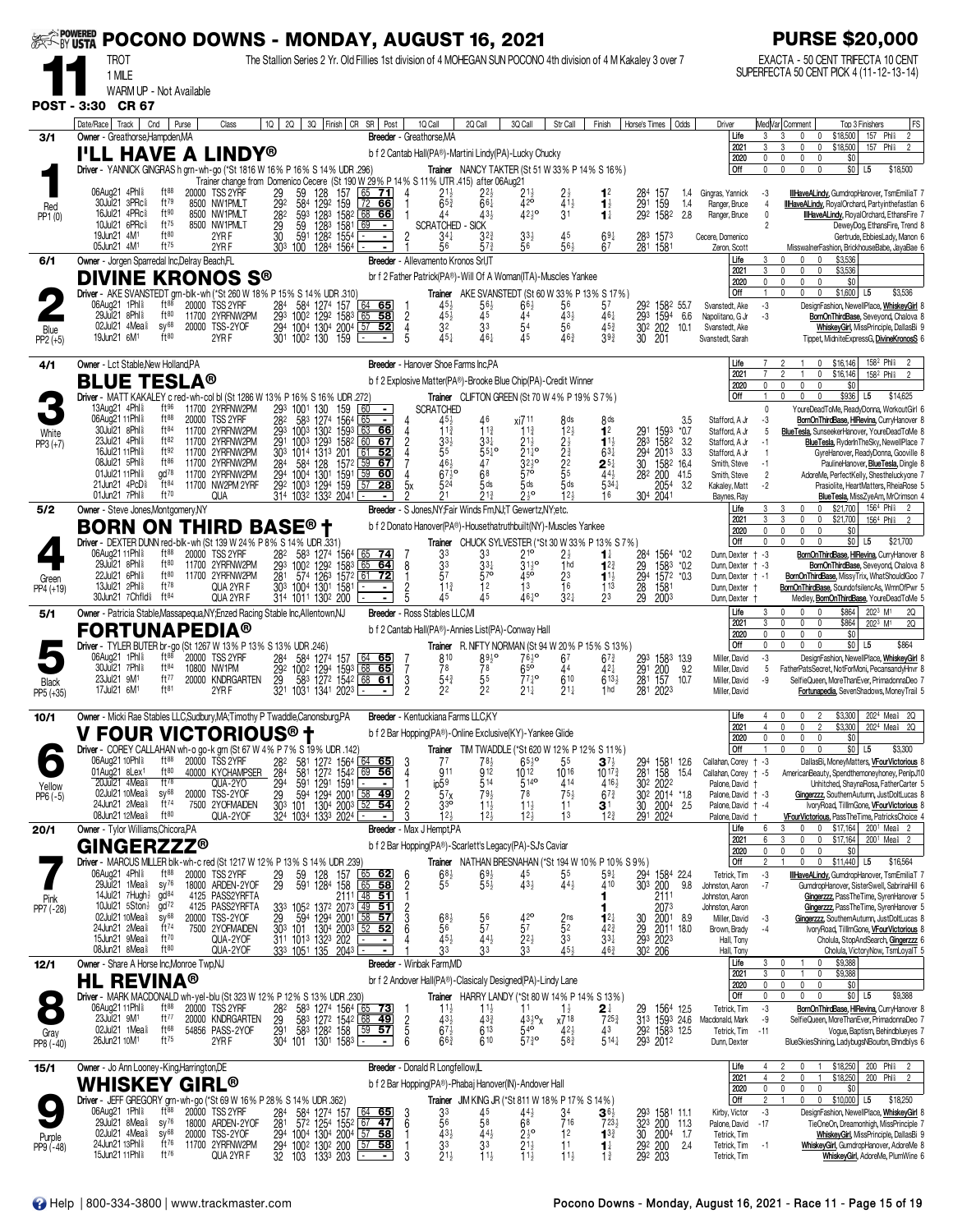|                    | <b>BY USTA</b> |                                                                           |                                      |       | POCONO DOWNS - MONDAY, AUGUST 16, 2021                                                             |                        |                                                                                     |                                                                          |                                                                                                                                                                                     |                      |                                    |                                                                                                             |                                                          |                                     |                                                                                                    |                        |                                  |                 |                                       |              |                        | <b>PURSE \$80,885</b>                                                                                |                                                                                             |
|--------------------|----------------|---------------------------------------------------------------------------|--------------------------------------|-------|----------------------------------------------------------------------------------------------------|------------------------|-------------------------------------------------------------------------------------|--------------------------------------------------------------------------|-------------------------------------------------------------------------------------------------------------------------------------------------------------------------------------|----------------------|------------------------------------|-------------------------------------------------------------------------------------------------------------|----------------------------------------------------------|-------------------------------------|----------------------------------------------------------------------------------------------------|------------------------|----------------------------------|-----------------|---------------------------------------|--------------|------------------------|------------------------------------------------------------------------------------------------------|---------------------------------------------------------------------------------------------|
|                    |                | TROT<br>1 MILE<br>WARM UP - Not Available                                 |                                      |       |                                                                                                    |                        |                                                                                     |                                                                          |                                                                                                                                                                                     |                      |                                    |                                                                                                             |                                                          |                                     | Pennsylvania Sire Stakes 2 Yr. Old Fillies 2nd division of 2 MOHEGAN SUN POCONO Uncoupled per PHRC |                        |                                  |                 |                                       |              |                        | EXACTA - 50 CENT TRIFECTA 10 CENT                                                                    | SUPERFECTA                                                                                  |
| <b>POST - 3:48</b> |                | <b>CR 78</b>                                                              |                                      |       |                                                                                                    |                        |                                                                                     |                                                                          |                                                                                                                                                                                     |                      |                                    |                                                                                                             |                                                          |                                     |                                                                                                    |                        |                                  |                 |                                       |              |                        |                                                                                                      |                                                                                             |
|                    | Date/Race      | Track                                                                     | Cnd                                  | Purse | Class                                                                                              | 1Q                     | 2Q                                                                                  |                                                                          | 3Q Finish CR SR Post                                                                                                                                                                |                      | 1Q Call                            | 2Q Call                                                                                                     | 3Q Call                                                  | Str Call                            | Finish                                                                                             |                        | Horse's Times                    | Odds            | Driver                                |              |                        | Med Var  Comment                                                                                     | FS<br>Top 3 Finishers                                                                       |
| 8/1                |                |                                                                           |                                      |       | Owner - Ake Svanstedt, Wrghtstwn, NJ; T Andersson, SD; B Nasstrom, SD; Stall<br>TILTHELOVERUNSOUT® |                        |                                                                                     |                                                                          |                                                                                                                                                                                     |                      |                                    | Breeder - Steve H Stewart, KY; John A Carver, IL<br>b f 2 Southwind Frank(PA®)-Harbour Belle(KY)-Lindy Lane |                                                          |                                     |                                                                                                    |                        |                                  |                 | Life                                  | 2021         | 3<br>3                 | \$2,742<br>$\mathbf{0}$<br>$\mathbf{0}$<br>\$2,742<br>$\mathbf{0}$<br>0                              |                                                                                             |
|                    |                |                                                                           |                                      |       | Driver - YANNICK GINGRAS h grn-wh-go (*St 1816 W 16% P 16% S 14% UDR .296)                         |                        |                                                                                     |                                                                          |                                                                                                                                                                                     |                      |                                    |                                                                                                             |                                                          |                                     | Trainer AKE SVANSTEDT (St 60 W 33% P 13% S 17%)                                                    |                        |                                  |                 | Off                                   | 2020         | 0<br>0                 | \$0<br>$\mathbf{0}$<br>0<br>0                                                                        | $$0$ L5<br>\$2,742                                                                          |
|                    |                | 06Aug21 6Phl <sup>§</sup><br>23Jul21 5M <sup>1</sup>                      | ft88<br>ft $77$                      | 80886 | <b>PASS 2YRF</b>                                                                                   |                        | 583                                                                                 | 1271 156                                                                 | 75<br>68                                                                                                                                                                            |                      | $67\frac{1}{2}$<br>$42\frac{1}{4}$ | 68                                                                                                          | 77                                                       | $66\frac{1}{2}$<br>44               | 610                                                                                                | 292                    | 158<br>157                       | e2.7            | Svanstedt, Ake                        |              | -3                     | Baptism, <b>APerfectHelen</b> , DanznqueenHanover                                                    |                                                                                             |
| Red                |                | 02Jul21 3Mea                                                              | ft68                                 | 20000 | KNDRGARTEN<br>54856 PASS-2YOF                                                                      | 291<br>29 <sup>4</sup> | 584<br>593                                                                          | $\frac{155}{157}$<br>$\frac{1274}{129}$                                  | 64<br>62<br>57<br>65                                                                                                                                                                | $\frac{2}{7}$        | 32                                 | $55\frac{1}{4}$<br>34                                                                                       | $55\frac{1}{4}$<br>57                                    | $56\frac{3}{4}$                     | 66<br>$58\frac{1}{2}$                                                                              | 281<br>281             | $158^3$ e5.4                     | 41.0            | Svanstedt, Ake<br>Svanstedt, Ake      |              | -9<br>$-11$            | AmericanBeauty, ButterflyFaceS, DanznqunHnvr                                                         | MimiOceanHanover, PinkGypsy, Manon                                                          |
| PP1(0)             |                | 12Jun21 4M <sup>1</sup>                                                   | ft67                                 |       | 2YRF                                                                                               | 32                     | 1042 1333 2013 -                                                                    |                                                                          |                                                                                                                                                                                     | $\overline{2}$       | $11\frac{1}{2}$                    | $11\frac{1}{4}$                                                                                             | 1 <sub>hd</sub>                                          | 11                                  | $31\frac{1}{4}$                                                                                    |                        | 281 2014                         |                 | Svanstedt, Ake                        |              |                        |                                                                                                      | JovialityS, SelfieQueen, Tiltheloverunsout 5                                                |
| 3/1                |                |                                                                           |                                      |       | Owner - Jeff Gregory, FL; M Garey, CA; G Romanoff, PA; W Richardson, NY                            |                        |                                                                                     |                                                                          |                                                                                                                                                                                     |                      | Breeder - Robert S Detweiler, KY   |                                                                                                             |                                                          |                                     |                                                                                                    |                        |                                  |                 | Life                                  | 2021         | 3                      | 3<br>\$42,685<br>$\Omega$<br>\$42,685<br>3<br>0                                                      | 200 <sup>4</sup> Phl <sup>§</sup><br>20<br>200 <sup>4</sup> Phl <sup>§</sup><br>20          |
|                    |                |                                                                           |                                      |       | <b>PERFECT HELEN®</b>                                                                              |                        |                                                                                     |                                                                          |                                                                                                                                                                                     |                      |                                    | b f 2 Father Patrick(PA®)-Asixpakfromperfect(KY)-Windsong's Legacy                                          |                                                          |                                     |                                                                                                    |                        |                                  |                 |                                       | 2020         | 0                      | \$0                                                                                                  |                                                                                             |
|                    |                | 06Aug21 6Phl                                                              | $ft^{88}$                            |       | Driver - JEFF GREGORY grn-wh-go (*St 69 W 16% P 28% S 14% UDR .362)<br>80886 PASS 2YRF             |                        | 583                                                                                 |                                                                          | <u>74</u>                                                                                                                                                                           |                      | Trainer                            | JEFF GREGORY (*St 68 W 15% P 26% S 10%)                                                                     |                                                          |                                     | $2^{2}$                                                                                            |                        |                                  | 2.4             | Off<br>Gregory, Jeff                  |              | -3                     | \$13,714<br>0<br>Baptism, <b>APerfectHelen</b> , DanznqueenHanover                                   | L5<br>\$42,685                                                                              |
|                    |                | 18Jul21 10PcD <sup>§</sup><br>02Jul21 8Mea                                | ft68<br>$\text{SV}^{68}$             |       | 35000 PA ALLSTAR<br>54856 PASS-2YOF                                                                | $^{274}_{291}$         | 592                                                                                 | 1271 156<br>1274 1562                                                    | 63<br>76                                                                                                                                                                            | $\frac{2}{2}$        | $3^{3}_{5^{4}}$<br>56              | 55                                                                                                          | $2\frac{3}{4}$ °<br>54 <sup>3</sup><br>$56$ <sup>o</sup> | $\frac{2^{1\frac{1}{2}}}{4^3}$      | $\overline{2}$ <sup>13</sup>                                                                       | $^{29}_{281}$          | 156 <sup>2</sup><br>1564         | 7.5             | Gregory, Jeff                         |              | 0                      | DixiechickHanover, APerfectHelen, GumdrpHnvr                                                         |                                                                                             |
| Blue<br>PP2 (+5)   |                | 22Jun21 6Phl <sup>§</sup>                                                 | $\frac{1}{2}$                        |       | QUA 2YR F                                                                                          | 283                    | 312 1022 1323 201<br>303 1012 1303 2004                                             | 583 1271 1562                                                            | $57$ 58                                                                                                                                                                             |                      | $2^{11}_{2}$<br>$2^{12}_{3}$       | $56\frac{1}{2}$<br>$\frac{2}{2}$ <sup>1<math>\frac{1}{2}</math></sup>                                       | $2^{\frac{1}{4}^{\mathbf{o}}}$                           | 44<br>11                            | $\mathbf{2}^{3\ddagger}$<br>$\frac{13\frac{1}{2}}{16}$                                             | 283<br>$\frac{28}{30}$ | 157<br>201<br>2004               | 5.9             | Gregory, Jeff<br>Gregory, Jeff        |              | -22                    | <b>APerfectHelen</b> , ChambersCove, GyreHanover                                                     | Dreamonhigh, <b>APerfectHelen</b> , EbbiesLady                                              |
| $9/2$ $\Omega$     |                | 08Jun21 2Phl <sup>§</sup><br>Owner - Russell C Williams, Hanover, PA      | $ft^{84}$                            |       | QUA 2YR F                                                                                          |                        |                                                                                     |                                                                          |                                                                                                                                                                                     |                      | Breeder - Russell C Williams, PA   |                                                                                                             | 21,                                                      | 21                                  |                                                                                                    |                        |                                  |                 | Gregory, Jeff<br>Life                 |              | 3                      | <b>APerfectHelen</b> , BarstoolBella, SouthwindCazanv<br>$\Omega$<br>$\mathbf{0}$<br>\$12,636        | $156^3$ PcD <sup>§</sup>                                                                    |
|                    |                | L <b>UISELLA®</b>                                                         |                                      |       |                                                                                                    |                        |                                                                                     |                                                                          |                                                                                                                                                                                     |                      |                                    | b f 2 Bar Hopping(PA®)-Melusine(PA)-Andover Hall                                                            |                                                          |                                     |                                                                                                    |                        |                                  |                 |                                       | 2021         | 3                      | \$12,636<br>0<br>$\Omega$                                                                            | $1563$ PcD <sup>§</sup>                                                                     |
|                    |                |                                                                           |                                      |       | Driver - TOM JACKSON grn-wh-tn (St 528 W 6% P 9% S 8% UDR .137                                     |                        |                                                                                     |                                                                          |                                                                                                                                                                                     |                      |                                    | <b>Trainer</b> FRED GRANT (St 53 W 21% P 15% S 8%)                                                          |                                                          |                                     |                                                                                                    |                        |                                  |                 | Off                                   | 2020         | 0<br>0                 | \$0<br>0<br>$\mathbf{0}$<br>0<br><sup>n</sup>                                                        | $$0$ L5<br>\$12,636                                                                         |
|                    |                | 09Aug21 7PcD <sup>5</sup><br>02Aug21 4PcD <sup>§</sup>                    | ft 88<br>ft71                        |       | 11700 NW2PM 2YRF<br>11700 NW2PM 2YRF                                                               | 282<br>29              | 582<br>584                                                                          | 1271<br>156<br>1281 1563                                                 | <u>_61</u><br>65<br>59<br><u>78</u>                                                                                                                                                 |                      | $46\frac{1}{4}$<br>3 <sub>2</sub>  | 34½<br>$11\frac{1}{4}$                                                                                      | 32}<br>$11\frac{1}{4}$                                   | $31\frac{1}{2}x$<br>$11\frac{1}{4}$ | x4 <sup>141</sup><br>1 <sup>3</sup>                                                                |                        | 311 1584<br>282 1563             | *0.4<br>*1.7    | Jackson, Tom<br>Jackson, Tom          |              | -4                     |                                                                                                      | PureWow, RomanticTileS, WildKatG<br>Luisella, RheiaRose, WildKatG                           |
| White              |                | 26Jul21 7PcD <sup>§</sup><br>21Jul21 2PcD <sup>§</sup>                    | $ft^{86}$<br>ft69                    |       | 11700 NW2PM 2YRF                                                                                   | $\frac{29}{30}$        | 594                                                                                 |                                                                          | 1294 1592 60 61<br>$\blacksquare$                                                                                                                                                   | <b>POND</b>          | $43\frac{3}{4}$                    | $45\frac{1}{4}$                                                                                             | 4330<br>$2^{1\frac{3}{4}}$                               | $3^{2}$<br>$21\frac{1}{2}$          | $1^{1}$                                                                                            | $\frac{284}{3}$        | 1592                             | 4.6             | Jackson, Tom                          |              | $-1$                   |                                                                                                      | Luisella, WildKatG, TsmEmiliaT                                                              |
| $PP3 (+7)$         |                | 14Jul21 2PcD <sup>§</sup>                                                 | ft75                                 |       | QUA<br>QUA                                                                                         | 283                    | 1001<br>131<br>584<br>128                                                           | 2004<br>159                                                              |                                                                                                                                                                                     |                      | $24\frac{1}{2}$<br>$\overline{2}3$ | 22<br>$\overline{2}$ 1 $\frac{1}{2}$                                                                        | $1 h d^o x$                                              | $x33\frac{1}{2}$                    | 1 <sub>ns</sub><br>$3^{25}$                                                                        | 361                    | 292 2004<br>2041                 |                 | Jackson, Tom<br>Jackson, Tom          |              |                        |                                                                                                      | <b>Luisella, PureWow, SevensRHot</b><br>CherryLovin, Lilybet, Luisella                      |
| 6/1 O              |                |                                                                           |                                      |       | Owner - Ake Svanstedt Inc, Wrightstown, NJ;S R F Stable, Lighthouse Point, FL                      |                        |                                                                                     |                                                                          |                                                                                                                                                                                     |                      |                                    | Breeder - Sergent Stables LLC & Andray Farm,PA                                                              |                                                          |                                     |                                                                                                    |                        |                                  |                 | Life                                  | 2021         | 3<br>3                 | \$11,231<br>0<br>0<br>$\overline{1}$<br>0<br>$\overline{1}$<br>\$11,231<br>0                         |                                                                                             |
|                    |                |                                                                           |                                      |       | <b>BEHINDBLUEYES®</b>                                                                              |                        |                                                                                     |                                                                          |                                                                                                                                                                                     |                      |                                    | br f 2 Southwind Frank(PA®)-Behindclosedoors(PA)-Andover Hall                                               |                                                          |                                     |                                                                                                    |                        |                                  |                 |                                       | 2020         | 0<br>0                 | \$0<br>$\mathbf{0}$<br>$\theta$<br>$\Omega$                                                          |                                                                                             |
|                    |                | 06Aug21 2Phl <sup>§</sup>                                                 | ft88                                 |       | Driver - AKE SVANSTEDT grn-blk-wh (*St 260 W 18% P 15% S 14% UDR 310)<br>81286 PASS 2YRF           | 274                    | 582                                                                                 | 126 <sup>3</sup> 155 <sup>3</sup>                                        | 73<br><u>73</u>                                                                                                                                                                     | 8                    | 78 <sub>3</sub>                    | 79,                                                                                                         | $77\frac{1}{2}$ <sup>o</sup>                             | 67                                  | Trainer AKE SVANSTEDT (St 60 W 33% P 13% S 17%)<br>56‡                                             | 284                    | 1564 e*1.3                       |                 | Off<br>Miller, Marcus                 |              | -3                     |                                                                                                      | $$0$   L5<br>\$11,231<br>PinkGypsy, Dreamonhigh, EbbiesLady 8                               |
|                    |                | 26Jul21 7PcD <sup>§</sup><br>02Jul21 1Mea                                 | ft86<br>$ft^{68}$                    |       | 11700 NW2PM 2YRF<br>54856 PASS-2YOF                                                                | 293<br>291             | 594<br>583                                                                          | 1294 1592<br>1282 158                                                    | $\begin{array}{c}\n\hline\n60 \\ \hline\n59\n\end{array}$<br><u>49</u><br>59                                                                                                        | 2x<br>$\overline{6}$ | 68<br>$21\frac{1}{2}$              | 68‡<br>$3^{7}\frac{1}{2}$                                                                                   | $65\frac{1}{4}$ o<br>43                                  | $66\frac{3}{4}$<br>54               | $5^{12}$<br>32                                                                                     | 31<br>292              | 2014 *0.4<br>1582 e*0.5          |                 | Napolitano, G Jr<br>Svanstedt, Ake    |              | $-1$<br>$-11$          |                                                                                                      | Luisella, WildKatG, TsmEmiliaT<br>Vogue, Baptism, Behindblueyes                             |
| Green<br>PP4 (+19) |                | 26Jun21 10M <sup>1</sup><br>12Jun21 2M <sup>1</sup>                       | $ft^{75}$<br>ft <sup>67</sup>        |       | 2YRF<br>2YRF                                                                                       | 304                    | 101<br>312 103                                                                      | 1301 1583<br>1314 200                                                    |                                                                                                                                                                                     |                      | $\bar{2}^{1\bar{1}}$<br>533        | $33\frac{1}{4}$<br>$55\frac{3}{4}$                                                                          | $32\frac{1}{2}$<br>$55\frac{1}{4}$                       | $3^{13}$<br>563                     | $35\frac{1}{2}$<br>$35\frac{3}{4}$                                                                 | 29                     | 1593<br>282 2011                 |                 | Svanstedt, Ake<br>Svanstedt, Ake      |              |                        | BlueSkiesShining, LadybugsNBourbn, <b>Bhndblys</b>                                                   | Breach, RaisedByLindy, Behindblueyes                                                        |
| 5/2                |                |                                                                           |                                      |       | Owner - Solveig's Racing Partners, East Windsor, NJ                                                |                        |                                                                                     |                                                                          |                                                                                                                                                                                     |                      |                                    | Breeder - Solveig's Racing Partners, NJ                                                                     |                                                          |                                     |                                                                                                    |                        |                                  |                 | Life                                  |              |                        | \$20,768                                                                                             | 154 <sup>2</sup> M <sup>1</sup><br>20                                                       |
|                    |                | MON CHEVAL®                                                               |                                      |       |                                                                                                    |                        |                                                                                     |                                                                          |                                                                                                                                                                                     |                      |                                    | br f 2 Father Patrick(PA®)-Shake It Cerry(PA)-Donato Hanover                                                |                                                          |                                     |                                                                                                    |                        |                                  |                 |                                       | 2021<br>2020 | 3<br>0                 | 0<br>0<br>\$20,768<br>\$0<br>$\mathbf{0}$<br>$\mathbf{0}$<br>0                                       | 20<br>154 <sup>2</sup> M <sup>1</sup>                                                       |
|                    |                |                                                                           |                                      |       | Driver - DEXTER DUNN red-blk-wh (St 139 W 24% P 8% S 14% UDR .331)                                 |                        |                                                                                     |                                                                          |                                                                                                                                                                                     |                      |                                    | Trainer NANCY TAKTER (St 51 W 33% P 14% S 16%)                                                              |                                                          |                                     |                                                                                                    |                        |                                  |                 | Off                                   |              | $\mathbf 0$            | $\mathbf{0}$                                                                                         | $$0$ L5<br>\$20,768                                                                         |
|                    |                | 07Aug21 7M<br>30Jul21 9M <sup>1</sup>                                     | ft $88$<br>ft $72$                   | 20000 | 326850 JDOHERTY F<br><b>JDOHERTY E</b>                                                             | 283<br>283             | 55<br>58                                                                            | $\begin{array}{c} 123^4 \\ 126^2 \\ 126^3 \\ 126^3 \\ 154^3 \end{array}$ | <u>81</u><br>$80$ 80                                                                                                                                                                | $\frac{10}{3}$       | 110<br>990                         | $95^{30}$                                                                                                   | 52‡<br>76 <sup>1</sup> °                                 | 53<br>$74\frac{1}{2}$               | 911<br>$67\frac{1}{2}$                                                                             | 30<br>$\frac{28}{28}$  | 1541<br>$\frac{1553}{1543}$      | - 7.8<br>$*1.9$ | Dunn, Dexter<br>Dunn, Dexter          |              | $-5$<br>$\overline{2}$ |                                                                                                      | Venerable, BrickhouseBabe, DelilahHanover1<br>JovialityS, JiggyJogS, ValentinaBlu10         |
| Black<br>PP5 (+35) |                | 18Jul21 8PcD <sup>§</sup><br>03Jul21 2M <sup>1</sup>                      | $ft^{68}$<br>gd <sup>62</sup>        |       | 35000 PA ALLSTAR<br>2YR F                                                                          | 293                    | 573<br>593                                                                          | 1294 1582                                                                | 66 87                                                                                                                                                                               |                      | $11\frac{3}{4}$<br>46              | 111                                                                                                         | 11}<br>1 <sup>h</sup>                                    | 12<br>$11\frac{1}{2}$               | $\mathbf{1}^7$<br>$1\frac{3}{4}$                                                                   |                        |                                  | $*0.1$          | Dunn, Dexter<br>Dunn, Dexter          |              | $\mathbf{0}$           | MonCheval, Monimovesmountains, PrincessNala                                                          | <b>MonCheval, Baptism, Avacakes</b>                                                         |
|                    |                | 19Jun21 3M <sup>1</sup><br>05Jun21 4M <sup>1</sup>                        | ft80<br>ft75                         |       | 2YR <sub>F</sub><br>2YR F                                                                          | 284<br>303             | 58<br>100                                                                           | $126^3$<br>1542<br>1284 1564                                             |                                                                                                                                                                                     |                      | 12 <sup>3</sup><br>444             | $11\frac{3}{4}$<br>453                                                                                      | $11\frac{1}{4}$                                          | 1 <sup>3</sup><br>$45\frac{1}{2}$   | $13\frac{1}{2}$<br>42 <sup>3</sup>                                                                 |                        | 283 1582<br>274 1542<br>274 1572 |                 | Dunn, Dexter<br>Dunn, Dexter          |              |                        | MisswalnerFashion, BrickhouseBabe, JayaBae                                                           | MonCheval, Yanaba, PenelopeJ 6                                                              |
|                    |                |                                                                           |                                      |       | 7/2 O Owner - Noel M Daley, NJ;Lenny Zelin, NY; The Gandolfo Stables, NJ                           |                        |                                                                                     |                                                                          |                                                                                                                                                                                     |                      |                                    | Breeder - Hanover Shoe Farms Inc,PA                                                                         |                                                          |                                     |                                                                                                    |                        |                                  |                 | Life                                  |              |                        | \$13,102<br>0                                                                                        | 2043 Chfld <sup>§</sup> 2Q                                                                  |
|                    |                | PALERMO                                                                   |                                      |       | <b>HANOVER®</b>                                                                                    |                        |                                                                                     |                                                                          |                                                                                                                                                                                     |                      |                                    | b f 2 Father Patrick(PA®)-Personal Style(PA)-Yankee Glide                                                   |                                                          |                                     |                                                                                                    |                        |                                  |                 |                                       | 2021<br>2020 | 3<br>0                 | \$13,102<br>0<br>0<br>$\mathbf{0}$<br>\$0<br>0                                                       | 2043 Chfld <sup>§</sup> 2Q                                                                  |
|                    |                | 06Aug21 2Phl <sup>§</sup>                                                 | $ft^{88}$                            |       | Driver - TROY BEYER yel-grn-wh (*St 500 W 9% P 10% S 12% UDR .186)<br>81286 PASS 2YRF              | 274                    |                                                                                     |                                                                          | 58 <sup>2</sup> 126 <sup>3</sup> 155 <sup>3</sup> 73 74                                                                                                                             |                      | $54\frac{1}{2}$                    | Trainer NOEL DALEY (*St 363 W 17 % P 15 % S 13 %)<br>56                                                     | $55^{\circ}$                                             | 44                                  | 44}                                                                                                |                        | 1562                             |                 | Off<br>5.6 Mccarthy, Andrew           |              | -3                     | $\mathbf{0}$<br>$\Omega$<br>$\theta$                                                                 | $$0$ L5<br>\$13,102<br>PinkGypsy, Dreamonhigh, EbbiesLady                                   |
|                    |                | 23Jul21 7M <sup>1</sup>                                                   | ft77                                 |       | 20000 KNDRGARTEN                                                                                   | 28                     |                                                                                     | 573 1261 1542 68                                                         | 73                                                                                                                                                                                  | 6                    | $68\frac{1}{4}$                    | 68‡                                                                                                         | 66                                                       | $54\frac{3}{4}$                     | $4^{13}$                                                                                           |                        |                                  |                 | 272 1544 5.2 Mccarthy, Andrew         |              | -9                     | MisswalnerFashion, GracelynHanover, EbbisLdy                                                         |                                                                                             |
| Yellow<br>PP6 (-5) |                | 09Jul21 3M <sup>1</sup><br>30Jun21 11 Chfld <sup>§</sup> ft <sup>84</sup> | ft <sup>79</sup>                     |       | 20000 2 YRF<br>QUA 2YR F                                                                           | 294                    | 331 1053 1354 2043 L-                                                               |                                                                          | 58 <sup>3</sup> 128 156 <u>65 62</u><br>- 1                                                                                                                                         | 3                    | $^{219}_{21\frac{1}{2}}$           | $^{21}$<br>$21\frac{1}{2}$                                                                                  | 21‡<br>$21\frac{3}{4}$                                   | 22<br>$21\frac{1}{2}$               | 21<br>1nk                                                                                          |                        | 281 1562<br>282 2043             |                 | 9.4 Mccarthy, Andrew<br>Karna, Niko   |              | $-12$                  |                                                                                                      | More Than Ever, PalermoHanover, Sabrina Hill 9<br>PalermoHanover, Sevenare, PrimadonnaDeo 5 |
|                    |                |                                                                           |                                      |       | 12/1 O Owner - Tony B & Linda J. Schadel, Sacramento, PA                                           |                        |                                                                                     |                                                                          |                                                                                                                                                                                     |                      |                                    | Breeder - Tony B Schadel & Linda J. Schadel, PA                                                             |                                                          |                                     |                                                                                                    |                        |                                  |                 | Life                                  |              |                        | $\overline{2}$<br>\$14,255<br>$\overline{2}$                                                         | 2044 Ston <sup>1</sup> 2                                                                    |
|                    |                |                                                                           |                                      |       | <b>PHANNYS MATTER®†</b>                                                                            |                        |                                                                                     |                                                                          |                                                                                                                                                                                     |                      |                                    | b f 2 Explosive Matter(PA®)-Phanny's Photo(PA)-S J's Photo                                                  |                                                          |                                     |                                                                                                    |                        |                                  |                 |                                       | 2021         |                        | \$14,255<br>$\mathfrak{D}$<br>2                                                                      | 2044 Ston <sup>3</sup> 2                                                                    |
|                    |                |                                                                           |                                      |       | Driver - TONY SCHADEL blu-blk (*St 180 W 23% P 19% S 16% UDR .389)                                 |                        |                                                                                     |                                                                          |                                                                                                                                                                                     |                      |                                    |                                                                                                             |                                                          |                                     | Trainer LINDA SCHADEL (St 111 W 10% P 15% S 11%)                                                   |                        |                                  |                 | Off                                   | 2020         | $\theta$               | $\mathbf 0$<br>\$0<br>0<br>$\mathbf 0$<br>$\mathbf{0}$<br>\$645 L5<br>$\mathbf{0}$<br>$\overline{1}$ | \$10,131                                                                                    |
|                    |                | 11Aug21 4Hone 3 gd <sup>88</sup><br>06Aug21 6Phls                         | $\mathrm{H}^{88}$                    |       | 7950 PASS2YRFTA<br>80886 PASS 2YRF                                                                 |                        |                                                                                     |                                                                          | 311 1063 1384 2102 67 -<br>274 583 1271 156 75 69                                                                                                                                   | $rac{2}{5}$          | 56                                 | $56\frac{1}{2}$                                                                                             | 65                                                       | 55                                  | $\frac{3}{47}$                                                                                     |                        | 291 1572 53.2                    |                 | Schadel, Tony +<br>Schadel, Tony + -3 |              |                        | Baptism, APerfectHelen, DanznqueenHanover                                                            | TillmGone, DallasBi, PhannysMatter                                                          |
| Pink               |                | 01Aug21 5Clear }                                                          | $gd^{72}$                            |       | 4125 PASS2YRFTA                                                                                    |                        |                                                                                     |                                                                          |                                                                                                                                                                                     |                      |                                    |                                                                                                             |                                                          |                                     |                                                                                                    |                        |                                  |                 | Schadel, Tony                         |              |                        | SoulShakedown, PhannysMatter, Grisjustwnhvfn 5                                                       |                                                                                             |
| PP7 (-28)          |                | 27Jul21 5Dytn <sup>1</sup><br>22Jul21 4Bdfd <sup>1</sup>                  | $ft^{81}$<br>gd <sup>77</sup>        |       | 4125 PASS2YRFTA<br>5375 PASS2YRFTA                                                                 |                        | $\frac{332}{33}$ 108 1392 2104 47<br>33 1043 1352 2063 47<br>332 104 1353 2052 49   |                                                                          | ÷                                                                                                                                                                                   | 5                    |                                    |                                                                                                             |                                                          |                                     | $\frac{2}{3}$                                                                                      |                        |                                  |                 | Schadel, Tony +<br>Schadel, Tony †    |              |                        | RuffleMyTruffles, PhannysMatter, ReverieHanvr 5                                                      | RuffleMyTruffles, DallasBi, PhannysMatter 5                                                 |
|                    |                | 14Jul21 $4$ Hugh $\frac{1}{2}$<br>10Jul21 6Ston <sup>3</sup>              | gd <sup>84</sup><br>gd <sup>72</sup> |       | 4125 PASS2YRFTA<br>4125 PASS2YRFTA                                                                 |                        | 312 101                                                                             |                                                                          | $\begin{array}{r} 2152 \overline{)147} = 48 \\ 101 133 2044 \overline{)48} = 49 \\ 593 1292 159 \overline{)129} = 102 \\ 103 1293 159 \overline{)1293} = 103 \\ \hline \end{array}$ | 3                    |                                    |                                                                                                             |                                                          |                                     |                                                                                                    |                        | 2152<br><b>2044</b>              |                 | Schadel, Tony †<br>Schadel, Tony +    |              |                        | PhannysMatter, RuffleMyTruffles, ReverieHanvr 5                                                      | PhannysMatter, CurryHanover, ShaynaRosa 4                                                   |
|                    |                | 30Jun21 1PcD <sup>§</sup><br>16Jun21 5PcD <sup>§</sup>                    | $\mathrm{H}^{79}$<br>ft62            |       | QUA 2YR F                                                                                          | 293                    |                                                                                     |                                                                          |                                                                                                                                                                                     | 3                    | 65                                 | $5^{7}$<br>723                                                                                              | 519<br>7 ds                                              | $58\frac{1}{2}$<br>7 ds             | 422<br>$8^{37\frac{1}{2}}$                                                                         | 301                    | 2032                             |                 | Schadel, Tony +                       |              |                        |                                                                                                      | PureWow, MissSpicy, WeCouldBeHeros 8                                                        |
|                    |                | 09Jun21 2PcD <sup>§</sup>                                                 | $ft^{74}$                            |       | QUA 2YR F<br>QUA 2YR F                                                                             |                        | $31^2$ 103 1324 2014 $\overline{)}$<br>304 101 131 <sup>3</sup> 2031 $\overline{)}$ |                                                                          | $\blacksquare$<br>$\blacksquare$                                                                                                                                                    | 1x<br>5x             | 818<br>88                          | 815                                                                                                         | 816                                                      | 893                                 | $813\frac{1}{4}$                                                                                   | 31                     | 2091<br>2054                     |                 | Schadel, Tony<br>Schadel, Tony        |              |                        | GracelynHanover, GumdropHanover, YongMchll 8<br>JustDoltLucas, YoungMichelle, MichelleHanover 8      |                                                                                             |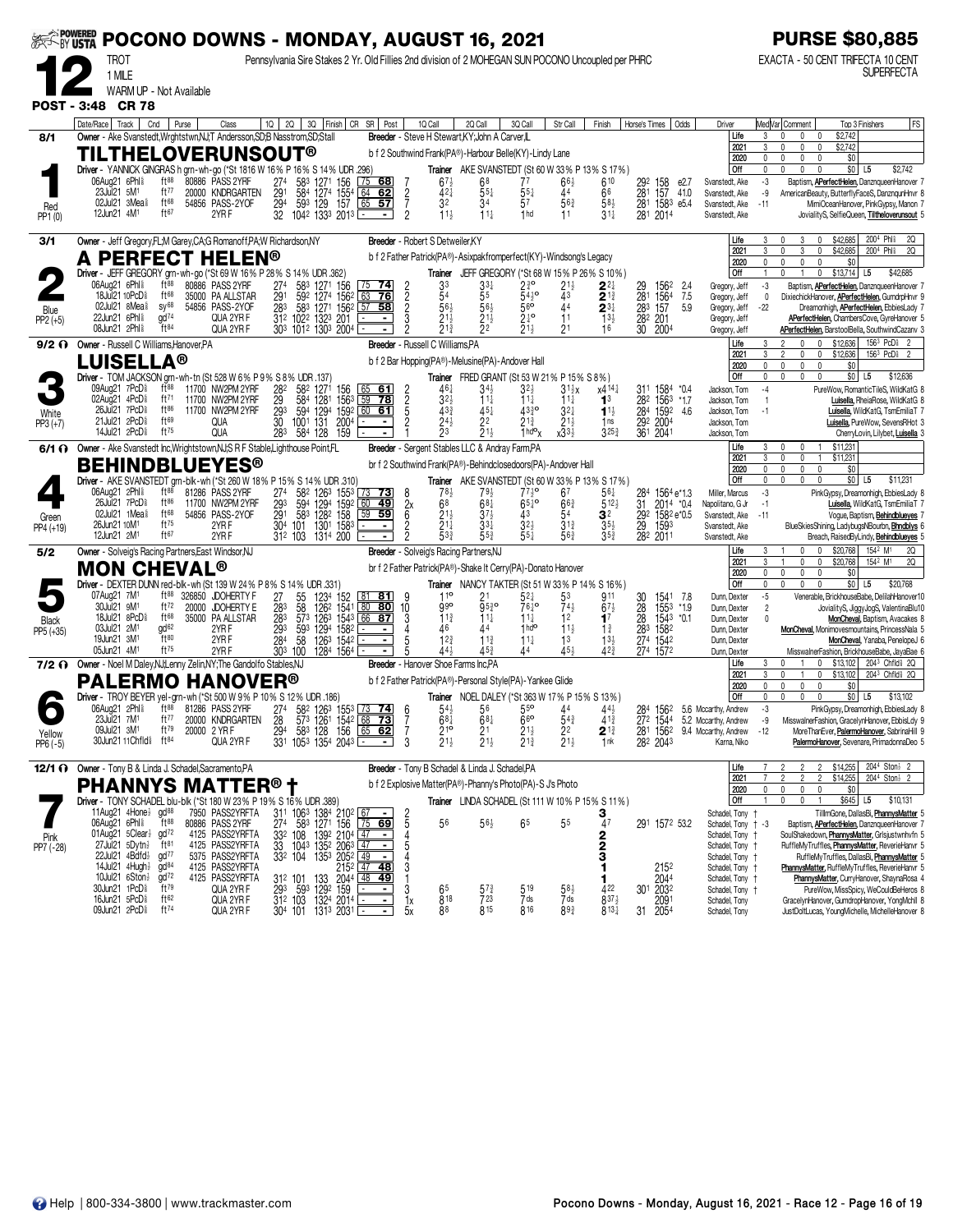|                    | <b>EXAMPOWERED</b><br>POCONO DOWNS - MONDAY, AUGUST 16, 2021                                                                                                                                                                                       |                                          |          |                                                       |                                            |                                                                                                                                                                            |                                     |                                                                              |                    |                                                                                                                          |                                                       |                                                    |                                                                        | <b>PURSE \$11,200</b>                                 |                                                                              |                                                                               |                                                                      |                                                                                                                                                                                                                                      |
|--------------------|----------------------------------------------------------------------------------------------------------------------------------------------------------------------------------------------------------------------------------------------------|------------------------------------------|----------|-------------------------------------------------------|--------------------------------------------|----------------------------------------------------------------------------------------------------------------------------------------------------------------------------|-------------------------------------|------------------------------------------------------------------------------|--------------------|--------------------------------------------------------------------------------------------------------------------------|-------------------------------------------------------|----------------------------------------------------|------------------------------------------------------------------------|-------------------------------------------------------|------------------------------------------------------------------------------|-------------------------------------------------------------------------------|----------------------------------------------------------------------|--------------------------------------------------------------------------------------------------------------------------------------------------------------------------------------------------------------------------------------|
|                    | NW \$9,100 in Last 5 Starts Starters in a class higher than NW15000L5 or a winner this class or higher in last start<br>TROT<br>ineligible PA Preferred MOHEGAN SUN POCONO M Miller 1 over 6 Papi Hanover - Line TBA Ooh Rah - Scratched<br>1 MILE |                                          |          |                                                       |                                            |                                                                                                                                                                            |                                     |                                                                              |                    |                                                                                                                          |                                                       |                                                    |                                                                        |                                                       | 1ST HALF LATE DOUBLE (13-14) EXACTA - 50<br>CENT TRIFECTA 10 CENT SUPERFECTA |                                                                               |                                                                      |                                                                                                                                                                                                                                      |
| <b>POST - 4:06</b> | WARM UP - Not Available<br><b>CR 89</b>                                                                                                                                                                                                            |                                          |          |                                                       |                                            |                                                                                                                                                                            |                                     |                                                                              |                    |                                                                                                                          |                                                       |                                                    |                                                                        |                                                       |                                                                              |                                                                               |                                                                      |                                                                                                                                                                                                                                      |
|                    | Date/Race Track                                                                                                                                                                                                                                    | Cnd<br>Purse                             |          | Class                                                 | 1Q  <br>2Q                                 | 3Q Finish CR                                                                                                                                                               |                                     | SR   Post                                                                    |                    | 1Q Call                                                                                                                  | 2Q Call                                               | 3Q Call                                            | Str Call                                                               | Finish                                                | Horse's Times                                                                | Odds                                                                          | Driver                                                               | FS<br>Med Var Comment<br>Top 3 Finishers                                                                                                                                                                                             |
| 7/2                | Owner - Jaypaul R Hoover, Ephrata, PA<br><b>MUSHANA® †</b> (L)                                                                                                                                                                                     |                                          |          |                                                       |                                            |                                                                                                                                                                            |                                     |                                                                              |                    | <b>Breeder</b> - Hanover Shoe Farms Inc.PA<br>b g 7 Muscle Massive(PA®)-Keystone Shana(PA)-Andover Hall                  |                                                       |                                                    |                                                                        |                                                       |                                                                              |                                                                               | Life<br>2021<br>2020                                                 | \$130,094<br>154 PcD <sup>§</sup><br>6<br>91<br>8<br>23<br>$\mathfrak{p}$<br>\$29,115<br>154 <sup>3</sup> PcD <sup>§</sup><br>$\overline{2}$<br>$\overline{7}$<br>4<br>PcD<br>20<br>$\overline{c}$<br>3<br>\$29,729<br>154<br>6<br>4 |
|                    | Driver - MARCUS MILLER blk-wh-c red (St 1217 W 12% P 13% S 14% UDR .239)<br>09Aug21 14PcD <sup>§</sup>                                                                                                                                             | ft88                                     |          | 9900 NW6800L5                                         | 272                                        | 561                                                                                                                                                                        | 1244 1531                           | $\lfloor 85 \rfloor$<br><u>88</u>                                            |                    | $31\frac{3}{4}$ <sup>o</sup>                                                                                             | $11\frac{1}{4}$                                       | 11                                                 | Trainer STEVEN BRABROOK (St 332 W 17% P 12% S 14%)<br>1ns              | $2^{\scriptscriptstyle \frac{11}{4}}$                 |                                                                              | 283 1532<br>-4.3                                                              | Off<br>Miller, Marcus +L -4                                          | 12<br>3<br>\$29,555<br>\$6,835<br>4<br>L5<br>DontSassMe, Mushana, TsmPhotoBugger 7                                                                                                                                                   |
| Red                | 24Jul21 2PcD<br>17Jul21 6PcD <sup>§</sup>                                                                                                                                                                                                          | ft80<br>ft88                             |          | 9900 NW6000L5<br>7600 NW4000L5                        | $\frac{281}{273}$                          | 58 <sup>3</sup> 1271<br>574 1263                                                                                                                                           |                                     | $\frac{1563}{1554}$ $\frac{87}{85}$ <b>80</b>                                | $\frac{2x}{6}$     | x822<br>$42\frac{1}{4}$                                                                                                  | 8 <sub>ds</sub><br>$42\frac{1}{4}$                    | 8 ds<br>$52\frac{1}{2}$                            | 8 <sub>ds</sub><br>$3^{2}$                                             | 8 <sub>ds</sub><br>$1^{11}$                           |                                                                              | 2.1<br>284 1554<br>2.0                                                        | Miller, Marcus +L 0<br>Miller, Marcus +L -1                          | RockParty, Darty, Innisfallen 8<br>Mushana, HaloltsMe, Foreverhillreign 9                                                                                                                                                            |
| PP1 (0)            | 10Jul21 7PcD <sup>§</sup><br>28Jun21 10PcD <sup>§</sup><br>19Jun21 11PcD <sup>§</sup>                                                                                                                                                              | ft74<br>ft 90<br>$ft^{85}$               |          | 9900 NW6000L5<br>11200 NW9000L5<br>13000 NW14750L5    | 274<br>$\frac{29}{264}$                    | 1234<br>56<br>126 <sup>3</sup> 156<br>125 <sup>2</sup> 154<br>582<br>571                                                                                                   | 153                                 | 85<br>61<br>85<br>76<br>89<br>$\blacksquare$                                 | 5                  | $53\frac{1}{2}x$<br>$65\frac{1}{2}$<br>$x7^{10}$ <sup>o</sup> x                                                          | 7 ds<br>$66\frac{1}{4}$<br>9 ds                       | 7 ds<br>$66\frac{1}{4}$<br>9ds                     | 7 ds<br>$63\frac{3}{4}$<br>9 ds                                        | 731}<br>$51\frac{1}{2}$<br>9ds                        |                                                                              | 1591<br>7.4<br>282 1561<br>9.2<br>20.3                                        | Miller, Marcus †L -2<br>Miller, Marcus †L -3<br>Miller, Marcus †L 0  | Globetrotting, StickWithMeKid, Foreverhillreign 7<br>PondJumper, Explosivebreakaway, OJonnie 7<br>RichAndMiserable, TheLionkingAs, Archibald 9                                                                                       |
|                    | 12Jun21 4PcD <sup>5</sup><br>05Jun21 12PcD <sup>§</sup>                                                                                                                                                                                            | ft71<br>$ft^{88}$                        |          | 13000 NW12000L5<br>15700 NW17500L5                    | $\bar{27}$ <sup>1</sup><br>271             | 1234<br>$55^{4}$                                                                                                                                                           | 1521                                | 87<br>90<br>91<br>$\overline{\phantom{a}}$                                   | $\overline{2}$     | 43<br>$66\frac{1}{4}$                                                                                                    | 32 <sub>3</sub><br>x66‡x                              | 33 <sup>1</sup><br>8 ds                            | $34\frac{1}{2}$<br>8 <sub>ds</sub>                                     | $3^{7}$<br>8 <sub>ds</sub>                            |                                                                              | 291 1533 45.2<br>13.3                                                         | Miller, Marcus +L -4<br>Miller, Marcus †L -2                         | Elldeal, AfterAllPaul, Mushana<br>WithOutADoubt, MissMckee, TheLionkingAs 8                                                                                                                                                          |
|                    | 29May21 7PcD <sup>§</sup><br>17May21 12PcD <sup>§</sup>                                                                                                                                                                                            | $sy^{49}$<br>$ft^{75}$                   |          | 13000 NW15000L5<br>9900 NW6000L5                      | 28<br>272                                  | 563 1242 1531<br>563 125                                                                                                                                                   | 1543 84                             | 87<br>86<br>88                                                               |                    | $87\frac{1}{2}$<br>$1^{10}$                                                                                              | $89\frac{1}{2}$<br>$11\frac{1}{4}$                    | $62^{30}_{4}$<br>$11\frac{1}{2}$                   | $62\frac{1}{4}$<br>$11\frac{1}{4}$                                     | 31<br>$\mathbf{1}_{2}^{1}$                            |                                                                              | 284 1564 25.3<br>293 1543<br>*1.7                                             | Miller, Marcus †L 11<br>Miller, Marcus † L 0                         | Hatikvah, GreatUnknown, Mushana 9<br>Mushana, TsmPhotoBugger, WillieBWorthy 9                                                                                                                                                        |
| 8/1                | Owner - K Fread, PA, R Toth, SC, M Toth, WV, J Mims Jr, PA<br><b>PAPI HANOVER®(L)</b>                                                                                                                                                              |                                          |          |                                                       |                                            |                                                                                                                                                                            |                                     |                                                                              |                    | Breeder - Hanover Shoe Farms Inc.PA<br>b g 5 Explosive Matter(PA®)-Playwood(PA)-Donerail                                 |                                                       |                                                    |                                                                        |                                                       |                                                                              | * BACK ON LASIX                                                               | Life<br>2021<br>2020                                                 | 10<br>8 \$120,244<br>$154^3$ PcD $6$ 5<br>74<br>6<br>21<br>\$33,555<br>1543 PcD <sub>8</sub> 5<br>$\mathbf{0}$<br>2<br>26<br>$\overline{2}$<br>3<br>$\overline{2}$<br>\$26,948<br>156 Mea <sup>§</sup> 4                             |
|                    | Driver - FERN PAQUET JR grn-wh-blk (St 244 W 7% P 7% S 9% UDR .139)<br>12Aug21 6Hone}                                                                                                                                                              | $\alpha$ d <sup>88</sup>                 | 2050 FFA |                                                       |                                            |                                                                                                                                                                            |                                     |                                                                              |                    |                                                                                                                          |                                                       |                                                    | Trainer KAREN FREAD (St 60 W 8% P 5% S 8%)                             |                                                       |                                                                              |                                                                               | Off<br>Chellis, Drew                                                 | 2<br>2<br>$\mathfrak{p}$<br>\$26,318<br>L <sub>5</sub><br>\$9,636<br>21<br>SweetHeartAs, PapiHanover, N/a 2                                                                                                                          |
| Blue               | 10Jul21 5PcD <sup>§</sup><br>03Jul21 10PcD <sup>§</sup>                                                                                                                                                                                            | ft74<br>gd <sup>71</sup>                 |          | 13000 NW12000L5<br>15700 NW17500L5                    | 28                                         | 31 <sup>3</sup> 1042<br>272 551<br>1344<br>1233<br>1271<br>582                                                                                                             | 206 <sup>4</sup><br>153<br>1551 L90 | 89<br>82<br> 82                                                              | 6                  | 32,<br>$5^{3}{}_{4}$                                                                                                     | $63\frac{1}{2}$                                       | 743                                                | $63\frac{1}{4}$                                                        | $5^{10}$<br>$5^{2}$                                   | 303 155<br>273                                                               | 13.6<br>1553 11.3                                                             | Paquet, Fern Jr L -2<br>Paquet, Fern Jr L 0                          | JustMaybeTheOne, RockOfCashel, MacmrrsHnvr 5<br>AfterAllPaul, RockOfCashel, KingAlphonso 7                                                                                                                                           |
| $PP2 (+5)$         | 26Jun21 11PcD <sup>§</sup><br>05Jun21 6PcD <sup>§</sup><br>29May21 7PcD <sup>§</sup>                                                                                                                                                               | ft86<br>ft $86$<br>$sy^{49}$             |          | 15700 NW17500L5<br>11200 NW9000L5                     | 27 <sup>2</sup><br>28                      | 58<br>$\frac{1254}{126^2}$<br>581                                                                                                                                          | 1543<br>156                         | 90<br>87<br>85<br>77                                                         |                    | 56<br>$11\frac{1}{4}$                                                                                                    | 55<br>$21\frac{1}{4}$<br>$43\frac{3}{4}$              | 54<br>211<br>$73\frac{1}{2}$                       | $41\frac{1}{4}$<br>$\frac{2^{11}}{7^{31}}$                             | $3^{2}$<br>$\mathbf{1}_{2}^{1}$                       | $\frac{28}{292}$                                                             | 155<br>42.3<br>156<br>$*1.6$                                                  | Bartlett, Jason L 2<br>Sears, Brian L -2                             | BurnNotice, AfterAllPaul, PapiHanover<br>PapiHanover, ConquestAs, NothingButMuscle 9                                                                                                                                                 |
|                    | 22Mav21 14PcD <sup>§</sup><br>11May21 12PcD <sup>§</sup>                                                                                                                                                                                           | $ft^{84}$<br>$ft^{56}$                   |          | 13000 NW15000L5<br>15700 NW18000L5<br>15300 W4-7PM    | 28<br>$\frac{27}{27}$                      | 574 1272 1563 87<br>$\frac{123}{125}$<br>$\frac{561}{563}$                                                                                                                 | 1522 00<br>1543 87                  | 81<br>88<br>85                                                               | 8<br>5             | 42<br>$87\frac{1}{4}$<br>$2\frac{1}{2}$ <sup>o</sup>                                                                     | $85\frac{3}{4}$<br>31                                 | $64\frac{1}{2}$<br>$21\frac{1}{4}$                 | $53\frac{1}{4}$<br>$21\frac{1}{4}$                                     | $65\frac{1}{2}$<br>$67\frac{1}{4}$<br>1 <sup>hd</sup> | 291                                                                          | 293 1573 27.4<br>1534 38.9<br>292 1543 18.0                                   | Paquet, Fern Jr L 11<br>Paquet, Fern Jr L -4<br>Paquet, Fern Jr L -2 | Hatikvah, GreatUnknown, Mushana 9<br>NoMasDrama, AfterAllPaul, TheLionkingAs 9<br>PapiHanover, CantSayNo, MagnificentSeven 8                                                                                                         |
|                    | 04Mav21 10PcD<br>29Apr21 5Mea <sup>§</sup>                                                                                                                                                                                                         | $ft^{74}$<br>$SV^{66}$                   |          | 15300 W4-8PM<br>12100 NW10000L5                       | 281<br>273                                 | 581<br>1261<br>564 1252 1561 89                                                                                                                                            | 1544 L85                            | 82<br>84                                                                     |                    | 55,<br>$10^{-1}$                                                                                                         | 55<br>32 <sub>3</sub>                                 | 65<br>424                                          | 433<br>$63\frac{1}{2}$                                                 | 433<br>$74\frac{3}{4}$                                | 281                                                                          | 1552 8.7<br>312 1571 29.6                                                     | Paquet, Fern Jr L 0<br>Wilder, W L 8                                 | MagnificentSeven, CantSayNo, PetersExpress<br>RisingMvp, MysticalPeter, MindYownBusiness                                                                                                                                             |
| 5/2                | Owner - Burke Rcg Stb, PA; Weaver Bruscemi, PA; P Collura, PA<br><b>WINNERUP(L)</b>                                                                                                                                                                |                                          |          |                                                       |                                            |                                                                                                                                                                            |                                     |                                                                              |                    | Breeder - C Mullinax, OH; N Daley, NJ; Blue Chip Bldstk, NY<br>b h 5 Credit Winner(NY®)-Up Front Hotsey(NJ)-SJ's Caviar  |                                                       |                                                    |                                                                        |                                                       |                                                                              |                                                                               | Life<br>2021                                                         | 5 \$312,785<br>152 <sup>1</sup> M <sup>1</sup><br>43<br>8<br>13<br>5<br>14<br>2<br>$\mathbf{1}$<br>\$37,280<br>152 <sup>1</sup> M <sup>1</sup><br>5<br>4<br>Chfld <sup>§</sup> 4Q<br>$\overline{2}$<br>154<br>4                      |
|                    | Driver - MATT KAKALEY c red-wh-col bl (St 1286 W 13% P 16% S 16% UDR 272<br>07Aug21 2PcD <sup>§</sup>                                                                                                                                              | $ft^{84}$                                |          | 13000 NW12000L5                                       | 274                                        | 571                                                                                                                                                                        |                                     | 1253 1542 93 83                                                              | 3                  | 43                                                                                                                       | $43\frac{3}{4}$                                       | $43\frac{3}{7}$                                    | Trainer RON BURKE (St 484 W 16% P 18% S 17%)<br>$42\frac{1}{4}$        | 66                                                    | 291                                                                          | 1553 10.1                                                                     | 2020<br>Off<br>Allard, Simon L                                       | 13<br>\$51,225<br>\$62,035<br>8<br>3<br>0<br>$\mathbf{1}$<br>L5<br>\$7,385<br>$\overline{2}$<br>RichAndMiserable, MacmorrisHanvr, ThLnkngAs 6                                                                                        |
| White              | 24Jul21 12PcD <sup>§</sup><br>16Jul21 9M <sup>1</sup>                                                                                                                                                                                              | $ft^{80}$<br>ft82                        |          | 13000 NW12000L5<br>22500 NW12500L5                    | 263<br>26 <sup>2</sup><br>274              | 543<br>$122^{4}$<br>544                                                                                                                                                    | 1224 1514 94                        | 85<br>1502 96 89                                                             | 4<br>$\frac{5}{7}$ | $21\frac{1}{4}$<br>$65\frac{1}{2}$                                                                                       | $21\frac{1}{4}$<br>$\bar{5}3\frac{3}{4}$ <sup>o</sup> | 21분<br>12                                          | $33\frac{1}{2}$<br>$11\frac{1}{2}$                                     | $715\frac{3}{4}$<br>$\mathbf{2}^{4\frac{1}{2}}$       | 32<br>282 1511                                                               | 155<br>2.4<br>10.9                                                            | Allard, Simon L 0<br>Gingras, Yannick L-10                           | Morairtime, PLNotsonice, RichAndMiserable 7<br>Lovedbythemasses, Winnerup, DoubleAccount 9                                                                                                                                           |
| $PP3 (+7)$         | 07Jul21 5PcD<br>30Apr21 4YR}<br>23Apr21 8YR}                                                                                                                                                                                                       | ft79<br>ft56<br>ft57                     |          | qua<br>24000 PREFHDP<br>20750 NW15000L5               | 272                                        | 1254<br>574<br>1254<br>561                                                                                                                                                 | 1542                                | $\sim$<br>$\blacksquare$<br>$157^2$ $94$ 70<br>$\sqrt{94}$<br>$\blacksquare$ | 3                  | $11\frac{1}{2}$<br>$32\frac{1}{2}$<br><b>SCRATCHED</b>                                                                   | $11\frac{1}{4}$<br>3 <sup>3</sup><br><b>JDGES</b>     | $11\frac{1}{2}$<br>$69\frac{1}{2}$                 | 110<br>617                                                             | $114\frac{3}{4}$<br>$6^{23\frac{1}{2}}$               | 283<br>342                                                                   | 1542<br>202<br>6.0                                                            | Seddon, Michael<br>Brennan, George L 10 quit badly                   | Winnerup, DropTheMic, Barkeeper 7<br>Smalltwnthrwdwn, LnHnvr, MgclJmy 7<br>3                                                                                                                                                         |
|                    | 16Apr21 $2YR\frac{1}{2}$<br>10Apr21 8M <sup>1</sup>                                                                                                                                                                                                | $s$ <sup>48</sup><br>ft63                |          | 22000 NW20000L5<br>21000 6U W5-NW9                    | 283<br>27<br>274                           | 1254<br>58<br>562<br>125<br>56                                                                                                                                             | 1542<br>1552 95<br>1242 1514 94     | 92<br>95                                                                     | 5                  | 11 <sup>3</sup><br>$54\frac{1}{2}$                                                                                       | 12<br>$55\frac{1}{4}$ <sup>o</sup>                    | $11\frac{1}{2}$<br>4230                            | 11<br>$3^{2+}$                                                         | 43<br>$3^{2+}$                                        | 31<br>27 <sup>1</sup>                                                        | 156<br>*2.3<br>1521<br>3.5                                                    | Brennan, George L 2 tired<br>Gingras, Yannick L                      | LeanHanover, TheLastChapter, Hobbs 6<br>KindaLuckyLindy, LenHnvr, Mstntrstngmn 6<br>Lovedbythemasses, EmmaTownBud, Winnerup 9<br>0                                                                                                   |
|                    | 03Apr21 3M1<br>27Mar21 9M1                                                                                                                                                                                                                         | ft47<br>ft61                             |          | 13500 NW7500L5CD<br>15000 NW10500L5                   | $\frac{281}{272}$                          | 55 <sup>4</sup><br>562 1243 1521 92                                                                                                                                        | 1241 1522 91                        | 97<br>95                                                                     | 5<br>3             | $21^{\circ}$<br>$\bar{2}$ 1 $\frac{1}{4}$                                                                                | 2 <sup>1</sup><br>$21\frac{1}{4}$                     | $21\frac{1}{4}$<br>$31\frac{1}{4}$                 | $21\frac{1}{2}$<br>$31\frac{1}{2}$                                     | 2∛<br>$\overline{2}$ 1                                | 281<br>273 1522                                                              | 1523<br>*0.7<br>*1.6                                                          | Gingras, Yannick L 4<br>Gingras, Yannick                             | Lovedbythemasses, Winnerup, SkywayKonMan 9<br>$\overline{2}$<br>ReignOfHonor, Winnerup, Lovedbythemasses10                                                                                                                           |
| 3/1                | Owner - Maniscolumbia LLC, Palm Beach Gardens, FL<br><b>GEMOLOGIST®(L)</b>                                                                                                                                                                         |                                          |          |                                                       |                                            |                                                                                                                                                                            |                                     |                                                                              |                    | Breeder - Diamond Creek Farm LLC.PA<br>br g 6 Cantab Hall(PA®)-Formula Bluestone(PA)-Credit Winner                       |                                                       |                                                    |                                                                        |                                                       |                                                                              |                                                                               | Life<br>2021<br>2020                                                 | 20 \$252,015<br>106<br>17<br>20<br>$152^3$ PcD $3$<br>28<br>5<br>6<br>5<br>\$48,032<br>153 <sup>4</sup> PcD <sub>8</sub> 6<br>26<br>5<br>\$36,903<br>$156^4$ Stga $\frac{1}{2}$ 5<br>3<br>3                                          |
|                    | Driver - GEO. NAPOLITANO JR red-wh-grn (St 1373 W 24% P 17% S 14% UDR .381)<br>07Aug21 4PcD <sup>§</sup>                                                                                                                                           | ft <sup>84</sup>                         |          | 9900 NW6000L5                                         | 273                                        | 571 125                                                                                                                                                                    | 1541                                | 86<br>88                                                                     |                    | $1\frac{1}{2}$                                                                                                           | 1 <sub>hd</sub>                                       | $1\frac{3}{4}$                                     | Trainer DARREN TANEYHILL (St 351 W 20% P 17% S 12%)<br>$11\frac{1}{2}$ | 32                                                    | 293                                                                          | 1543<br>1.9                                                                   | Off                                                                  | 17<br>3<br>3<br>6<br>\$48,043<br>L5<br>\$7,113<br>Napolitano, G Jr L 2 broken equip<br>MarionGondolier, TwoAm, Gmlgst                                                                                                                |
| Green              | 29Jul21 12Phl <sup>§</sup><br>25Jul21 6PcD                                                                                                                                                                                                         | ft80<br>$ft^{85}$                        |          | 11200 NW10100L5<br>9900 AHDC                          | 274<br>$\frac{29}{27}$ <sup>1</sup>        | 574 1252 1542<br>593                                                                                                                                                       | 1283 1574 84                        | 87<br>84                                                                     | 5                  | $11\frac{1}{2}$<br><b>SCRATCHED</b>                                                                                      | $11\frac{1}{2}$<br>- INELIGIBLE                       | $11\frac{3}{4}$                                    | $1\frac{3}{4}$                                                         | 2 <sup>nk</sup>                                       | 29                                                                           | 1542<br>$*0.7$                                                                | Napolitano, G Jr L -3                                                | FilledDonut, Gemologist, HeatWaveHanover 8<br>Inaperfectworld, LifeWellLived, SilvermassVolo 7                                                                                                                                       |
| PP4 (+19)          | 17Jul21 8PcD <sup>§</sup><br>10Jul21 12PcD <sup>§</sup><br>03Jul21 12PcD <sup>§</sup>                                                                                                                                                              | ft88<br>ft77<br>gd <sup>71</sup>         |          | 9900 NW6000L5<br>11200 NW9000L5                       | 273                                        | 123 <sup>2</sup><br>552<br>564                                                                                                                                             | 1523 86<br>1252 1541 88             | 92<br>79<br>91                                                               | 3<br>8             | 12<br>773                                                                                                                | $11\frac{1}{2}$<br>$77\frac{1}{2}$                    | 12<br>7430                                         | $1\frac{1}{2}$<br>$75\frac{1}{4}$                                      | $24\frac{1}{4}$<br>69 <sub>1</sub>                    | 30<br>293                                                                    | 1532<br>-3.6<br>156<br>31.2                                                   | Napolitano, Anth L -1<br>Bartlett, Jason L -2                        | Archibald, Gemologist, DontSassMe 8<br>FashionCreditor, TheLionkingAs, HotSmmrKnght 8                                                                                                                                                |
|                    | 26Jun21 11PcD <sup>§</sup><br>19Jun21 8PcD <sup>§</sup>                                                                                                                                                                                            | ft $86$<br>ft $85$                       |          | 13000 NW12000L5<br>15700 NW17500L5<br>11200 NW10000L5 | 272<br>272<br>272                          | 552<br>58<br>1254                                                                                                                                                          | 1234 1524 90<br>1543 90             | 82<br>84                                                                     | 3                  | $21\frac{1}{4}$<br>$67\frac{3}{4}$<br>$11\frac{1}{4}$                                                                    | $31\frac{1}{4}$<br>$66\frac{1}{4}$<br>$11\frac{1}{4}$ | 3 <sup>1</sup><br>$64^{10}_{2}$<br>$11\frac{1}{4}$ | $41\frac{3}{4}$<br>64<br>$11\frac{3}{4}$                               | 57<br>$67\frac{1}{2}$<br>$1^{1}$                      | 30 <sup>1</sup><br>292 156                                                   | 1541 52.3<br>39.3<br>293 1551 *0.4                                            | Bongiorno, Joe L 0<br>Napolitano, G Jr L<br>Napolitano, G Jr L 0     | RichAndMiserable, MissMckee, GhostintheshllS 9<br>BurnNotice, AfterAllPaul, PapiHanover 7<br>$\overline{2}$<br>Gemologist, MarionGondolier, ConquestAs 7                                                                             |
|                    | 12Jun21 7PcD <sup>§</sup><br>06Jun21 5PcD <sup>§</sup>                                                                                                                                                                                             | ft71<br>ft88                             |          | 11200 NW9400L5<br>9900 NW6600L5                       | $\overline{272}$<br>271                    | 572 1253 1551<br>57 125 1541 87<br>562 125 1534 85                                                                                                                         |                                     | 85<br><u>86</u>                                                              | 8<br>5             | $11\frac{1}{4}$<br>$21\frac{1}{4}$                                                                                       | $11\frac{1}{4}$<br>$21\frac{1}{4}$                    | $11\frac{1}{4}$<br>$21\frac{1}{4}$                 | $1\frac{3}{4}$<br>$21\frac{1}{4}$                                      | $\mathbf{3}$ 1 $\frac{1}{2}$<br>$13\frac{3}{4}$       |                                                                              | 292 1542 3.7<br>283 1534<br>*0.9                                              | Napolitano, G Jr L -4<br>Napolitano, G Jr L -4                       | MyLindyWinner, Sortie, Gemologist 8<br>Gemologist, Darty, Reciprocalbluechip                                                                                                                                                         |
| 6/1                | Owner - Kevin W Wallis, Wilkes Barre, PA<br>THE LIONKING AS(L)                                                                                                                                                                                     |                                          |          |                                                       |                                            |                                                                                                                                                                            |                                     |                                                                              |                    | Breeder - Acl Stuteri Ab,KY<br>b g 6 Lionhunter(IN®)-There's A Way(KY)-Credit Winner                                     |                                                       |                                                    |                                                                        |                                                       |                                                                              |                                                                               | Life<br>2021<br>2020                                                 | 122<br>\$268,379<br>153 <sup>2</sup> PPk \$5<br>19<br>28<br>31<br>29<br>$\overline{7}$<br>$\overline{7}$<br>1543 PPk \$6<br>4<br>\$57,394<br>28<br>6<br>6<br>$\overline{7}$<br>153 <sup>2</sup> PPk <sup>§</sup> 5<br>\$56,065       |
|                    | Driver - KEVIN WALLIS blu-yel (St 419 W 7% P 9% S 11% UDR .157)<br>07Aug21 2PcD <sup>§</sup>                                                                                                                                                       | $ft^{84}$                                |          | 13000 NW12000L5                                       | 27 <sup>4</sup>                            |                                                                                                                                                                            |                                     |                                                                              |                    |                                                                                                                          | 21‡                                                   | $21\frac{1}{4}$                                    | Trainer KEVIN WALLIS (St 51 W 12% P 10% S 18%)<br>$21\frac{1}{4}$      | $\mathbf{3}$ 1 $\ddagger$                             |                                                                              | 284 1543 16.9                                                                 | Off<br>Wallis, Kevin L                                               | 13<br>5<br>$\overline{2}$<br>\$26,860<br>L5<br>\$9,096<br>$\overline{2}$<br>RichAndMiserable, MacmorrisHanvr, ThLnkngAs 6                                                                                                            |
| <b>Black</b>       | 31Jul21 3PcD <sup>§</sup><br>24Jul21 8PcD <sup>§</sup>                                                                                                                                                                                             | ft <sup>69</sup><br>ft80                 |          | 13000 NW12000L5<br>11200 NW9000L5                     | $\frac{272}{272}$                          | 571 1253 1542 93 88<br>563 1243 1524 94 90<br>554 1231 1524 90 95<br>562 124 1522 87 94                                                                                    |                                     |                                                                              | 2<br>5<br>5<br>5   | $\frac{2\frac{1}{2}}{3^3}$<br>$11\frac{1}{4}$                                                                            | $\frac{3^{2\frac{1}{2}}}{2^{1\frac{1}{4}}}$           | 431<br>$2^{1\frac{1}{2}}$                          | $\frac{43}{22}$                                                        | 44<br>$2^{\frac{3}{4}}$                               |                                                                              | 282 1533 12.2<br>293 153 15.7<br>29 1532 7.2<br>284 1542 2.8<br>283 1554 *1.3 | Wallis, Kevin L -1<br>Wallis, Kevin L 0                              | DeweyArnold, RichAndMiserable, Nextroundsnm 6<br>Globetrotting, TheLionkingAs, Nextroundsonme 7                                                                                                                                      |
| PP5 (+35)          | 17Jul21 12PcD <sup>§</sup><br>10Jul21 12PcD <sup>§</sup><br>03Jul21 3PcD <sup>§</sup>                                                                                                                                                              | $ft^{88}$<br>ft77<br>$sy^{71}$           |          | 11200 NW9000L5<br>11200 NW9000L5<br>11200 NW9000L5    | 273<br>273<br>$\overline{27}$ <sub>3</sub> |                                                                                                                                                                            |                                     |                                                                              | 8<br>5             | $1\frac{1}{2}$<br>$2\frac{1}{4}$                                                                                         | $\frac{2}{2}$<br>$\frac{1}{4}$<br>$\frac{1}{4}$       | $3^{13}$<br>$\frac{21}{3}$ <sup>1</sup>            | $2^{1\frac{1}{2}}$<br>$2^{1\frac{1}{4}}$                               | $45\frac{1}{4}$                                       |                                                                              |                                                                               | Wallis, Kevin L -1<br>Wallis, Kevin L -2                             | PLNotsonice, Globetrotting, Blenheim 8<br>FashionCreditor, TheLionkingAs, HotSmmrKnght 8                                                                                                                                             |
|                    | 26Jun21 9PcD <sup>§</sup><br>19Jun21 11PcD <sup>§</sup>                                                                                                                                                                                            | $ft^{86}$<br>$ft^{85}$                   |          | 13000 NW12000L5<br>13000 NW14750L5                    | 271                                        | $564 \t1252 \t1541 \t168 \t1855$<br>$584 \t1252 \t1554 \t168 \t185$<br>$573 \t1254 \t155 \t189 \t186$<br>$571 \t1252 \t154 \t189 \t189$<br>$554 \t1234 \t1521 \t190 \t183$ |                                     |                                                                              | 3                  | 11<br>$11\frac{1}{2}$                                                                                                    | $21\frac{1}{4}$<br>$11\frac{1}{4}$                    | $31\frac{1}{4}$<br>$1\frac{1}{4}$                  | $31\frac{1}{4}$<br>11                                                  | $2^{11/2}$<br>$2^{nk}$<br>$5^2$                       |                                                                              | 292 1552 11.3                                                                 | Wallis, Kevin L 8<br>Wallis, Kevin L 2<br>Wallis, Kevin L 0          | MacmorrisHanover, TheLionkingAs, TsmPhtBggr 6<br>Sortie, Thisisshe, Nextroundsonme 7<br>RichAndMiserable, TheLionkingAs, Archibald 9                                                                                                 |
|                    | 12Jun21 4PcD <sup>§</sup><br>05Jun21 12PcD <sup>§</sup>                                                                                                                                                                                            | ft71<br>ft $88$                          |          | 13000 NW12000L5<br>15700 NW17500L5                    | $\frac{264}{271}$<br>271                   | 563 1242 1531 91 88                                                                                                                                                        |                                     |                                                                              |                    | $77\frac{1}{4}$<br>3 <sup>2</sup>                                                                                        | $77\frac{1}{2}$<br>32 <sub>3</sub>                    | 5810<br>$32\frac{1}{2}$                            | 510<br>$33\frac{1}{4}$                                                 | $2\frac{3}{4}$<br>412 $\frac{3}{4}$<br>33             |                                                                              | 284 1541 9.7<br>292 1544 14.3<br>29 1534 15.3                                 | Wallis, Kevin L -4<br>Wallis, Kevin L -2                             | Elldeal, AfterAllPaul, Mushana 7<br>WithOutADoubt, MissMckee, TheLionkingAs 8                                                                                                                                                        |
|                    | 9/2 O Owner - Jon W Erdner, Lakewood Ranch, FL<br><b>TRUEMASS VOLO® (L)</b>                                                                                                                                                                        |                                          |          |                                                       |                                            |                                                                                                                                                                            |                                     |                                                                              |                    | Breeder - Kentuckiana Farms Gen Par, KY; Jorgen Jahre Jr, NO<br>b g 8 Muscle Massive(PA®)-Tresbien Volo(KY)-Yankee Glide |                                                       |                                                    |                                                                        |                                                       |                                                                              |                                                                               | Life<br>2021                                                         | 20<br>17 \$414,610<br>153 <sup>2</sup> PcD <sub>8</sub> 4<br>111<br>17<br>13<br>$\overline{2}$<br>\$22,822<br>153 <sup>4</sup> PcD <sub>1</sub> 8<br>0<br>18<br>3<br>154 <sup>3</sup> PcD <sup>§</sup> 7<br>$\overline{c}$           |
|                    | Driver - TYLER BUTER br-go (St 1267 W 13% P 13% S 13% UDR .246)<br>08Aug21 1TgDn <sup>§</sup> ft <sup>82</sup> 7800 NW 6001 L5 273 564 126                                                                                                         |                                          |          |                                                       |                                            |                                                                                                                                                                            |                                     |                                                                              | b                  | Trainer                                                                                                                  | $11\frac{1}{4}$                                       | $1\frac{3}{4}$                                     | WAYNE SHORT (*St 25 W 20% P 20% S 4%)                                  | $2^{1\frac{1}{2}}$                                    |                                                                              |                                                                               | 2020<br>Off<br>Miller, Marcus L -3                                   | $\mathbf{3}$<br>\$28,386<br>$\overline{4}$<br>3<br>$\overline{2}$<br>\$69,037<br>L <sub>5</sub><br>\$9,696<br>16<br>AnchorsAway, TruemassVolo, Itsonlymoneyhony 6                                                                    |
| Yellow             | 31Jul21 13PcD <sup>§</sup><br>26Jul21 10PcD <sup>§</sup>                                                                                                                                                                                           | ft72<br>$ft^{86}$                        |          | 9900 NW7100L5<br>7600 NW4000L5                        | $\frac{273}{283}$<br>272                   | 564<br>574<br>126<br>1261<br>563                                                                                                                                           |                                     | 1554 83 77<br>1551 84 83<br>1254 1544 84 83                                  | 6                  | $\frac{11}{11}$<br>$21\frac{1}{4}$                                                                                       | $11\frac{1}{4}$<br>$21\frac{1}{4}$                    | $1\frac{1}{2}$<br>$21\frac{1}{4}$                  | $1\frac{1}{2}$<br>$11\frac{1}{4}$<br>$21\frac{1}{4}$                   | 1 <sup>2</sup><br>2∛                                  |                                                                              | 30 156 *1.5<br>29 155 *1.2<br>29 155 *0.8<br>294 1542 3.0<br>284 155 27.7     | Miller, Marcus L -1<br>Miller, Marcus L -1                           | TruemassVolo, HotSummerKnight, Innisfallen 8<br>MightySurf, TruemassVolo, OohRah 7                                                                                                                                                   |
| $PP6(-5)$          | 17Jul21 8PcD <sup>§</sup><br>10Jul21 12PcD <sup>§</sup>                                                                                                                                                                                            | $ft^{88}$<br>ft77                        |          | 9900 NW6000L5<br>11200 NW9000L5                       | $\frac{271}{273}$                          | $\frac{552}{564}$                                                                                                                                                          |                                     | 123 <sup>2</sup> 152 <sup>3</sup> 86 86                                      | $\frac{5}{7}$      | $67\frac{3}{4}$<br>664                                                                                                   | 6 <sup>7</sup><br>$66\frac{1}{4}$                     | 56<br>$64\frac{1}{4}$                              | $\frac{6}{5}$ <sup>5<sup>1</sup></sup>                                 | $69\frac{1}{4}$<br>44                                 |                                                                              |                                                                               | Miller, Marcus L -1<br>Miller, Marcus L -2                           | Archibald, Gemologist, DontSassMe 8<br>FashionCreditor, TheLionkingAs, HotSmmrKnght 8                                                                                                                                                |
|                    | 03Jul21 12PcD <sup>§</sup><br>26Jun21 14PcD <sup>§</sup><br>19Jun21 8PcD <sup>§</sup>                                                                                                                                                              | gd <sup>71</sup><br>ft $86$<br>$ft^{85}$ |          | 13000 NW12000L5<br>11200 NW9800L5<br>11200 NW10000L5  | 27 <sup>2</sup><br>$\frac{273}{272}$       | 552 1234 1524 90 88                                                                                                                                                        |                                     |                                                                              | $\frac{3}{6}$      | $87\frac{1}{4}$<br>$41^{10}_{2}$<br>$66\overline{4}$                                                                     | 861<br>$11\frac{1}{4}$<br>$66\frac{1}{4}$             | 841<br>$11\frac{1}{4}$<br>$66\frac{1}{4}$          | $\overline{5}3$<br>11<br>$64\frac{1}{4}$                               | 68<br>$1\frac{3}{4}$<br>53                            | 294<br>$\frac{29^2}{29}$                                                     | 1542 33.4<br>1534 *2.1<br>1554 8.4                                            | Miller, Marcus L 2<br>Miller, Marcus L 0                             | Miller, Marcus L 0 broken equip<br>RchAndMsrbl, MssMck, Ghstnths 9<br>TruemassVolo, BankBoxTreasure, FinalDream 9<br>Gemologist, MarionGondolier, ConquestAs 7                                                                       |
|                    | 12Jun21 7PcD <sup>§</sup><br>05Jun21 6PcD <sup>§</sup>                                                                                                                                                                                             | ft <sup>71</sup><br>$ft^{86}$            |          | 11200 NW9400L5<br>11200 NW9000L5                      | 272<br>28                                  | 354 1242 1534 85 93<br>572 1253 1551 86 81<br>57 125 1541 87 83<br>581 1262 156 85 77                                                                                      |                                     |                                                                              | 3                  | 891<br>$64\frac{3}{4}$                                                                                                   | 883<br>$66\frac{1}{4}$                                | 86<br>7430                                         | $\frac{743}{75}$                                                       | 42 <sub>1</sub><br>$5^{2}$                            | 29                                                                           | 282 1543 11.4<br>1562 5.8                                                     | Stratton, Jordan L -4<br>Miller, Marcus L -2                         | MyLindyWinner, Sortie, Gemologist 8<br>PapiHanover, ConquestAs, NothingButMuscle 9                                                                                                                                                   |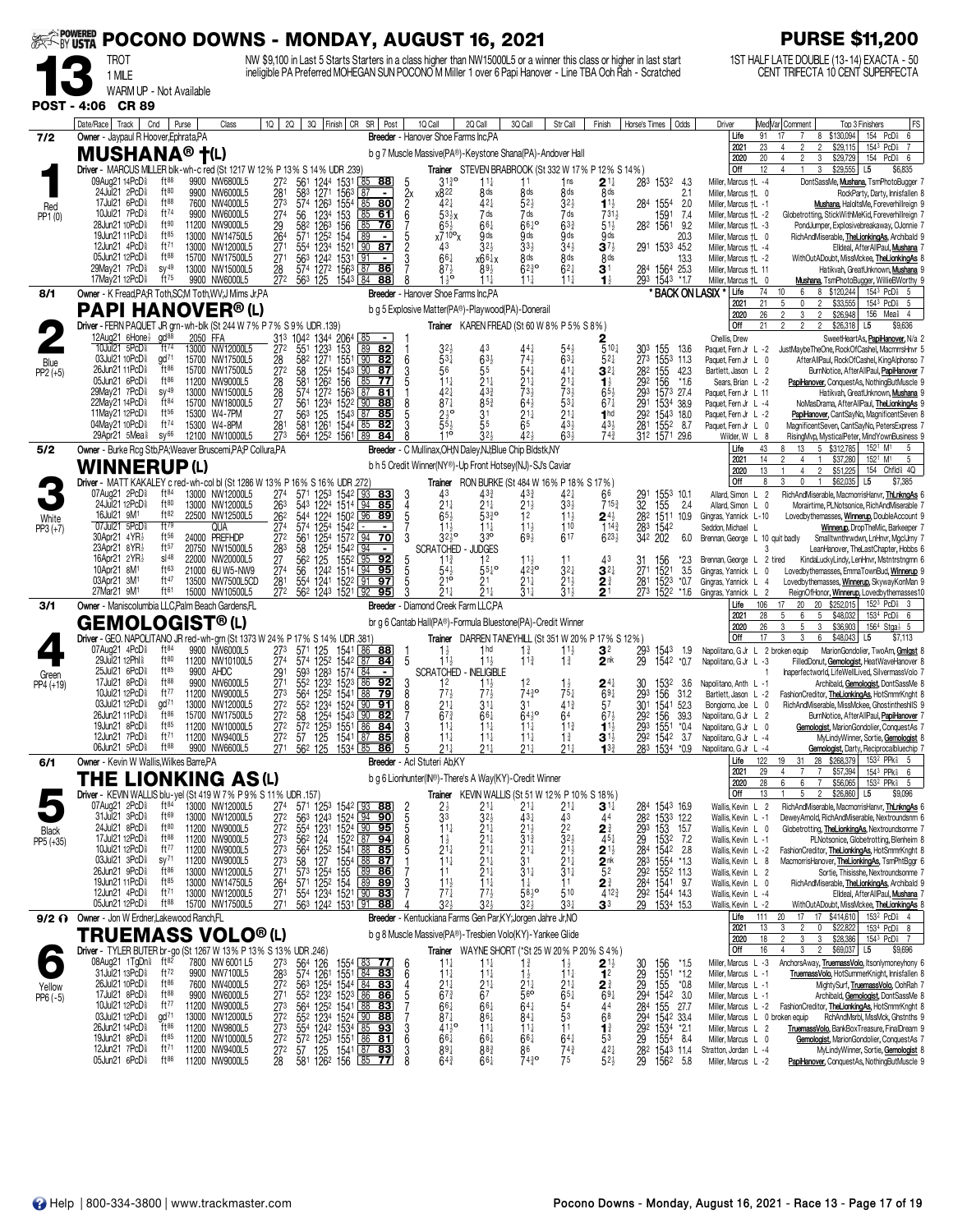| <b>EXAMPOWERED</b>  |                                                                                                                                                                    | POCONO DOWNS - MONDAY, AUGUST 16, 2021                                                                                                                                                                                                                                                                                                                                                                                                                      | <b>PURSE \$9,900</b>                                                                                                                                                                                                                           |
|---------------------|--------------------------------------------------------------------------------------------------------------------------------------------------------------------|-------------------------------------------------------------------------------------------------------------------------------------------------------------------------------------------------------------------------------------------------------------------------------------------------------------------------------------------------------------------------------------------------------------------------------------------------------------|------------------------------------------------------------------------------------------------------------------------------------------------------------------------------------------------------------------------------------------------|
|                     | TROT<br>1 MILE                                                                                                                                                     | NW \$6,000 in Last 5 Starts Starters in a class higher than NW10500L5 or a winner this class or higher in last start<br>ineligible Opt. Claiming \$15,000 PA Preferred MOHEGAN SUN POCONO M Miller 2 over 6 & 7 M Kakaley 4 over 3                                                                                                                                                                                                                          | 2ND HALF LATE DOUBLE EXACTA - 50 CENT<br>TRIFECTA 50 CENT HIGH 5                                                                                                                                                                               |
|                     | WARM UP - Not Available                                                                                                                                            | Hot Summer Night - Scratched                                                                                                                                                                                                                                                                                                                                                                                                                                |                                                                                                                                                                                                                                                |
|                     | POST - 4:24 CR 84                                                                                                                                                  |                                                                                                                                                                                                                                                                                                                                                                                                                                                             |                                                                                                                                                                                                                                                |
| 3/1                 | Date/Race<br>Track<br>Cnd<br>Purse<br>Class<br>Owner - Robert Don & N YOLANDA Fellows.Rockwood.ON:Erna R                                                           | $10 \mid 20$<br>3Q Finish CR SR Post<br>10 Call<br>2Q Call<br>3Q Call<br>Str Call<br>Horse's Times<br>Odds<br>Finish<br>Breeder - Michael L Pozefskv.NY                                                                                                                                                                                                                                                                                                     | Med Var  Comment<br>FS<br>Driver<br>Top 3 Finishers<br>158 Fhld <sub>2</sub> 3<br>22<br>\$75,062<br>Life<br>5<br>$\overline{2}$<br>5                                                                                                           |
|                     | <b>SPRUCE CREEK</b>                                                                                                                                                | b f 3 Muscle Hill(NJ®)-Sahalee(NJ)-Garland Lobell                                                                                                                                                                                                                                                                                                                                                                                                           | 3<br>\$29,154<br>$FhId_2$ 3<br>2021<br>13<br>158<br>$\overline{2}$<br>\$45,908<br>158 <sup>1</sup> Wbsb <sup>2</sup> 2<br>2020<br>9<br>3                                                                                                       |
|                     | Driver - TYLER BUTER br-go (St 1267 W 13% P 13% S 13% UDR .246)                                                                                                    | Trainer RON COYNE JR (*St 233 W 12% P 16% S 14%)<br>Trainer change from Robert Fellows (St 437 W 14% P 13% S 10% UTR 258) after 06Aug21                                                                                                                                                                                                                                                                                                                     | Off<br>2<br>\$18,650<br>L5<br>\$5,142<br>0                                                                                                                                                                                                     |
| Red                 | $06$ Aug21 11 Wbsb $\frac{75}{8}$ ft <sup>75</sup><br>11200 NW5000L5CD<br>31Jul21 1Wbsb <sup>3</sup><br>ft $64$<br>11200 NW5000L5CD                                | 56 <sup>3</sup> 124 <sup>3</sup> 153 <sup>3</sup> 86 86<br>56 125 1531 88 83<br>$^{271}_{27}$<br>3<br>79<br>283<br>1541 42.3<br>76<br>43,<br>155<br>78<br>86<br>79<br>77<br>$59\frac{1}{2}$<br>283<br>23.1                                                                                                                                                                                                                                                  | Mcclure, Bob<br>$-2$<br>ProfoundParagon, Timestorm, SpruceCreek1<br>Roy, Louis-Phili<br>$-1$<br>Bautista, Arcanum, Victorlnvictus 9                                                                                                            |
| PP1 (0)             | $23$ Jul $21$ 5Wbsb $\frac{7}{8}$<br>ft $^{71}$<br>11060 NW5500L5CD<br>13Jul21 10Wbsb <sup>7</sup><br>ft $^{73}$<br>9600                                           | 126<br>1543 84<br>273<br>572<br>810<br>78<br>88}<br>$54\frac{1}{2}$<br>274<br>83<br>$5^{3}$<br>1552 64.2<br>$\frac{21\overline{3}}{5^{5}}$<br>1561<br>1592<br>$\frac{28}{29}$<br>574<br>1264<br>$155^{3}$<br>82<br>33<br>33<br>284<br>292<br>5.2<br>NW4200L5CD<br>81<br>3<br>$2^{3}\frac{1}{2}$                                                                                                                                                             | Roy, Louis-Phili<br>$\mathbf{0}$<br>WarraweeRoo, Exemplar, HeadTurningJag 9<br>Filion, Sylvain<br>3<br>Victorlnvictus, SpruceCreek, ImTheMuscle 8                                                                                              |
|                     | ft75<br>03Jul21 7KD <sup>§</sup><br>3564 NW3500L3CD<br>26Jun21 9KD <sup>§</sup><br>ft77<br>3564 NW3500L3CD                                                         | $\overline{72}$<br>58<br>540<br>4310<br>1584<br>43<br>100<br>1292<br>  75<br>*0.4<br>$42^{\circ}$<br>42<br>55<br>$302$ 158<br>1271 158<br>3<br>1 <sub>hd</sub><br>282<br>58<br>72<br>*0.7                                                                                                                                                                                                                                                                   | Brown, Doug<br>$\overline{4}$<br>JanesAngel, YCBroadway, KenKanWin 7<br>Brown, Doug<br>$-2$<br>SpruceCreek, YCBroadway, KenKanWin 9                                                                                                            |
|                     | ft80<br>20Jun21 9GeoD <sup>§</sup><br>8100 PREFERRED-3<br>14Jun21 2Wbsb}<br>ft64<br>18040 NW5R70000LCD                                                             | 58 127 <sup>2</sup> 156 <sup>3</sup><br>57 <sup>2</sup> 127 155 <sup>3</sup><br>912<br>873<br>88}<br>$\frac{283}{274}$<br>87<br>912<br>$87\frac{3}{4}$<br>1581<br><u>77</u><br>29 <sup>2</sup><br>291<br>44<br>66<br>1553 87<br>$66\frac{1}{2}$<br>$68\frac{1}{4}$<br>1572<br>- 74<br>59<br>12.5                                                                                                                                                            | Kelly, Colin<br>5<br>NorthernRoyale, Veyron, Sicario 9<br>Roy, Louis-Phili<br>HpBruxelles, HighGearNoFear, AngryEyes 6                                                                                                                         |
|                     | 28May21 12M1<br>$SV^{53}$<br>20000 NJSS CONSO                                                                                                                      | Trainer change from Ron Coyne Jr (St 220 W 12% P 17% S 14% UTR 272) after 28May21<br>282<br>573 1273 1561 82<br>561 1253 1532 84<br>$2\frac{1}{6}$<br>8 <sup>63</sup><br>81<br>6<br>43<br>282<br>1562<br>3 <sup>1</sup><br>-6.1                                                                                                                                                                                                                             | BeautifulGame, Dutiful, SpruceCreek<br>Mcnair, Douglas<br>$+8$                                                                                                                                                                                 |
| 10/1                | ft72<br>21May21 10M1<br>25000 NJSS 3YOF<br>Owner - Tony B & Linda J. Schadel, Sacramento, PA                                                                       | $95\frac{1}{2}$<br>$951$ °<br>96 <sup>1</sup><br>28<br>281<br>78<br>97<br>1544 24.3<br>Breeder - Acl Stuteri Ab.KY                                                                                                                                                                                                                                                                                                                                          | Mcnair, Douglas<br>Beltassima, AwesomeTrix, Avenir<br>$-4$<br>43<br>\$67,553<br>156 Phl <sup>\$</sup><br>Life<br>$\overline{4}$                                                                                                                |
|                     | <b>BANZAI AS t</b>                                                                                                                                                 | b g 4 Lionhunter(OH®)-Provide As(KY)-Allstar Hall                                                                                                                                                                                                                                                                                                                                                                                                           | Phis<br>2021<br>21<br>2<br>3<br>\$32,143<br>156<br>$\overline{4}$<br>20<br>2020<br>6<br>\$35,410<br>156 <sup>2</sup> DTN <sub>8</sub> 3<br>$\mathbf{1}$<br>$\mathbf{1}$                                                                        |
|                     | Driver - MARCUS MILLER blk-wh-c red (St 1217 W 12% P 13% S 14% UDR .239)<br>10Aug21 8PcD <sup>§</sup><br>gd <sup>80</sup><br>15300 W4-7PM                          | Trainer LINDA SCHADEL (St 111 W 10% P 15% S 11%)<br>263<br>553<br>8 <sup>ds</sup><br>8 <sup>ds</sup><br>8 ds<br>8 <sub>ds</sub><br>$8^{22\frac{3}{4}}$<br>1593 32.6<br>125<br>155<br><u>85</u><br><u>61</u><br>4х                                                                                                                                                                                                                                           | Off<br>12<br>$\mathfrak{p}$<br>3<br>$\pmb{0}$<br>\$21,764<br>\$5,429<br>L <sub>5</sub><br>Schadel, Tony + -1<br>Baldaquin, WorthyOfHonor, CaviartEmma 8                                                                                        |
| Blue                | 26Jul21 10PcD <sup>§</sup><br>ft86<br>7600 NW4000L5<br>ft82<br>20Jul21 14PcD <sup>§</sup><br>15300<br><b>W4-7PM</b>                                                | $\frac{1254}{125^3}$<br>$\frac{27}{27}$<br>563<br>$\frac{1544}{155}$<br>55<br>$32^{10}$<br>$3^{13}$<br>$5^{2^{3}}$<br>84<br>3<br>82<br>55<br>1552 9.3<br>291<br>564<br>6x<br>9 <sub>ds</sub><br>$9d\overline{s}$<br>9 <sub>ds</sub><br>86<br>9ds<br>9ds<br>36.6<br>$\overline{\phantom{a}}$                                                                                                                                                                 | Schadel, Tony + -1<br>MightySurf, TruemassVolo, OohRah 7<br>Schadel, Tony + 0<br>AngelNation, Baldaguin, CantSayNo 9                                                                                                                           |
| $PP2 (+5)$          | ft80<br>13Jul21 11 PcD <sup>§</sup><br>15300 W4-7PM<br>06Jul21 14PcD <sup>§</sup><br>$sy^{71}$<br>15300 W4-7PM                                                     | 541<br>42 <sup>o</sup><br>55<br>53<br>45}<br>272<br>564<br>1251 1534 86 80<br>125 <sup>2</sup> 1544 87 86<br>291 1544 17.4<br>292 1551 31.7<br>$\overline{273}$<br>$21\frac{1}{4}$<br>42 <sup>3</sup><br>$2^{2\frac{1}{2}}$<br>571<br>1 <sub>hd</sub><br>$3^{13}$                                                                                                                                                                                           | Schadel, Tony + -5<br>BeyondOrdinary, SvfBlushingbride, CantSayNo 8<br>Schadel, Tony +<br>BeyondOrdinary, BanzaiAs, AltusHanover 8                                                                                                             |
|                     | 29Jun21 13PcD <sup>§</sup><br>ft95<br>15300 W4-7PM                                                                                                                 | UTR .323)<br>Trainer change from Anette Lorentzon (St 876 W 18% P 16% S 13%<br>after 29Jun21<br>$75\frac{1}{2}$ <sup>o</sup><br>$42^{10}_{2}$<br>272<br>563<br>125<br>1543 <u>  85</u><br>6<br>$54\frac{1}{4}$ <sup>o</sup><br>$51\frac{1}{4}$<br>$54\frac{1}{2}$<br>30<br><u>79</u><br>1552 10.6                                                                                                                                                           | Napolitano, G Jr + -3<br>MissVetHanover, CantSayNo, SvfBlushingbride 7                                                                                                                                                                         |
|                     | 22Jun21 12PcD <sup>§</sup><br>SV <sup>61</sup><br>15300 W4-7PM<br>ft $67$<br>15Jun21 12PcD <sup>§</sup><br>15300 W4-7PM<br>08Jun21 12PcD <sup>§</sup><br>$sy^{73}$ | 561 1243 153  <br>574 1264 1554  <br>$\sqrt{87}$<br>54<br>291<br>272<br>80<br>$66\frac{3}{4}$<br>66}<br>$64\frac{1}{2}$<br>$58\frac{1}{4}$<br>6<br>1543 36.2<br>$53\frac{1}{4}$<br>421<br>274<br>43<br>433<br>283 156<br>  87<br>-74<br>24<br>14.7<br>$77\frac{3}{4}$                                                                                                                                                                                       | Buter. Tyler + -7<br>DeweyArnold, CantSayNo, WorthyOfHonor 9<br>Napolitano, G Jr + -6 broken equip<br>CantSavNo. BanzaiAs, Gerard 8                                                                                                            |
|                     | 15300 W4-7PM<br>27May21 7Phl \$<br>$ft^{80}$<br>11200 NW10000L5                                                                                                    | $77\frac{3}{4}$<br>74 <sup>1</sup> °<br>$63\frac{3}{4}$<br>292 1543 16.5<br>264<br>124 <sup>2</sup> 153 <sup>4</sup> 86<br>83<br>$43\frac{3}{4}$<br>56<br>273<br>1251 1533 88<br>57<br>8 <sub>ds</sub><br><b>R</b> ds<br>23.8<br>8 <sub>ds</sub><br>8 <sub>ds</sub><br>8ds                                                                                                                                                                                  | Napolitano, G Jr + -4<br>ApHallOfTrix, MagnificentSeven, DivineSpirit 8<br>Miller, Andy $\dagger$ -2<br>WhatChapter, WhimzicalChapter, FilledDonut 8                                                                                           |
| 20/1                | Owner - James B Ray, Wilkes Barre, PA, David A Wisser, Albrightsville, PA<br><b>FRAC®(L)</b>                                                                       | Breeder - Andray Farm & William Gregg, PA<br>b g 11 Glidemaster(PA®)-Patriotic Lady(PA)-Garland Lobell                                                                                                                                                                                                                                                                                                                                                      | 1544 PcD <sub>8</sub> 5<br>Life<br>247<br>25<br>39<br>40<br>\$275,492<br>20<br>2021<br>3<br>$\overline{4}$<br>\$14,149<br>157 <sup>3</sup> PcD <sup>§</sup><br>11<br>1574 PcD <sup>\$</sup>                                                    |
|                     | Driver - KEVIN WALLIS blu-yel (St 419 W 7% P 9% S 11% UDR .157)                                                                                                    | JIM RAY (*St 41 W 10% P 10% S 22%)<br>Trainer                                                                                                                                                                                                                                                                                                                                                                                                               | \$8,740<br>18<br>10<br>2020<br>4<br>Off<br>$\mathbf{3}$<br>35<br>3<br>$\overline{7}$<br>\$36,668<br>L5<br>\$4,839                                                                                                                              |
|                     | 08Aug21 2PcD <sup>§</sup><br>ft $86$<br>7600 NW4000L5<br>02Aug21 2PcD <sup>§</sup><br>ft $71$<br>7600 NW4000L5                                                     | 56<br>1551<br>55<br>$54\frac{1}{4}$<br>$52\frac{1}{2}$<br>304<br>1562 13.1<br>273<br>1251<br>82 79<br>$5^{2}$<br>46<br>592 1281<br>158<br>155<br>80<br>$2^{11}_{83}$<br>21‡<br>33,<br>303 1591 7.9<br>283<br>65<br>5<br>42}<br>$3^{53}$ PL2                                                                                                                                                                                                                 | Buter, Tyler L 2<br>ConAirHall, JackRules, ArchCredit 7<br>Jackson, Tom L<br>Evanna-, ToughMac+, Frac+                                                                                                                                         |
| White<br>$PP3 (+7)$ | 26Jul21 5PcD<br>ft83<br>6300 NW2500L5<br>19Jul21 8PcD <sup>§</sup><br>ft82<br>6300 NW2500L5<br>ft81                                                                | 180<br>572 1262<br>6<br>78<br>$64\frac{3}{4}$<br>292 1563 25.8<br>282<br>75<br>$64\frac{1}{2}$<br>$68\frac{1}{4}$<br>157 <sup>3</sup> 80<br>55<br>430<br>30 <sup>3</sup><br>281<br>127<br>5 <sup>3</sup><br>$2\frac{3}{4}$<br>571<br>69<br>$2^3$<br>1581<br>3.7                                                                                                                                                                                             | Kakaley, Matt L -1<br>Bizet, NiceStuff, DynamicEdge 8<br>Jackson, Tom L 1<br>MuayHanover, Frac, Muskingum 8                                                                                                                                    |
|                     | 12Jul21 7PcD <sup>§</sup><br>6300 NW2500L5<br>05Jul21 11PcD<br>ft84<br>7600 NW4000L5<br>20Jun21 6PcD <sup>§</sup><br>ft81                                          | 282<br>1271<br>1562<br>3 <sub>2</sub><br>$3^{2}$<br>$32\frac{1}{2}$<br>$42\frac{1}{4}$<br>3 <sup>11</sup><br>$\frac{29}{30^4}$<br>581<br>  80<br>76<br>1563<br>5.9<br>433<br>510<br>43 <sup>3</sup><br>$46\frac{3}{4}$<br>274<br>81<br>$5^{12}$<br>571<br>1243<br>1542<br>72<br>1564 25.4<br>282<br>584<br>$11\frac{1}{4}$<br>$11\frac{1}{4}$<br>$11\frac{1}{4}$<br>$11\frac{1}{4}$<br>292<br>75<br>1572 *1.7                                               | Kakaley, Matt L 0<br>SerranoVolo, LionbackerKidd, Frac 8<br>Buter, Tyler L -3<br>Wisenheimer, BigMoneyHoney, SheerMuscle 8                                                                                                                     |
|                     | 6300 NW2600L5<br>13Jun21 9PcD <sup>§</sup><br>ft $^{75}$<br>7600 NW3000L5<br>07Jun21 1PcD <sup>§</sup><br>ft86<br>9900 NW6000L5                                    | 128<br>1571 76<br>$2^{11}$<br>28<br>574 1261 156<br>$11\frac{1}{4}$<br>$11\frac{1}{4}$<br>$21\frac{1}{4}$<br>$3^{2}$<br>$3^{3}$<br>302 1564<br>$\lfloor 81$<br>76<br>2.1<br>274<br>$\overline{84}$<br>55<br>$42\frac{3}{4}$<br>$55\frac{1}{4}$<br>$53\frac{1}{2}$<br>292 1551 19.5<br><u>79</u><br>$3^{3}{}_{7}$                                                                                                                                            | Kakaley, Matt L 3<br>Landonfitz, Frac, PondasMuscleMan 8<br>Kakaley, Matt L 0<br>BillieBlue, Landonfitz, Frac 9<br>Kakaley, Matt L -4<br>MarionGondolier, TrickyDick, Frac                                                                     |
|                     | ft71<br>31May21 13PcD <sup>§</sup><br>9900 NW6000L5                                                                                                                | 56 <sup>2</sup> 1251 1543<br>55 1241 154<br>424<br>264<br>$44+$<br>443<br>42<br>$\overline{82}$<br>$66\frac{1}{2}$<br>303 1551 82.6<br>$\sqrt{82}$                                                                                                                                                                                                                                                                                                          | Kakaley, Matt L -1<br>Archibald, Wisenheimer, Foreverhillreign<br>6                                                                                                                                                                            |
| 5/1                 | Owner - Fiddler's Creek Stables LLC, West Bloomfield, MI<br><b>BIG MONEY HONEY (L)</b>                                                                             | Breeder - Fiddler's Creek Stables LLC.MI<br>b g 5 Muscle Mass(NY®)-Habanero Honey(NY)-Angus Hall                                                                                                                                                                                                                                                                                                                                                            | \$66,865<br>Life<br>36<br>6<br>1574 YR <sub>2</sub><br>4<br>-4<br>2021<br>10<br>$\overline{2}$<br>3<br>\$8,746<br>2044 SSM1 5Q<br>0<br>1574 YR <sub>2</sub><br>12<br>\$21,030<br>2020<br>3<br>$\overline{1}$<br>$\overline{4}$<br>$\mathbf{1}$ |
|                     | Driver - MATT KAKALEY c red-wh-col bl (St 1286 W 13% P 16% S 16% UDR .272)<br>ft <sup>81</sup>                                                                     | Trainer TRAVIS ALEXANDER (St 134 W 18% P 21% S 15%)                                                                                                                                                                                                                                                                                                                                                                                                         | Off<br>5<br>0<br>$$17,550$ L5<br>\$5,863<br>1                                                                                                                                                                                                  |
|                     | 06Aug21 1M <sup>1</sup><br>16500 HAMBO AM<br>31Jul21 7PcD <sup>§</sup><br>ft69<br>7600 NW4000L5<br>$ft^{86}$<br>26Jul21 11PcD <sup>§</sup>                         | $3^{2^{3}}$<br>281<br>274<br>574 1274 1551 83<br>$5^{3}$<br>$3^{10}$<br>284<br>67<br>63<br>$55\frac{1}{2}$<br>1571<br>-5.7<br>$\frac{2}{5}$<br>44<br>57<br>1254 155<br>82<br>$43\frac{3}{4}$<br>433<br>43<br>291<br>79<br>$3^{3}$<br>1554 7.8<br>43 <sup>3</sup>                                                                                                                                                                                            | Marohn, Roy L -3 broken equip<br>BigNudg, DrnThSwmp, BgMnyHny<br>Kakaley, Matt L -1<br>NiceStuff, JackRules, BigMoneyHoney                                                                                                                     |
| Green<br>PP4 (+19)  | 6300 NW2500L5<br>$ft^{85}$<br>12Jul21 9PcD <sup>§</sup><br>6300 NW2500L5<br>$ft^{84}$<br>05Jul21 11PcD <sup>§</sup>                                                | 126 <sup>2</sup> 1554 84<br>53<br>$43\frac{3}{4}$<br>54<br>28<br>563<br>76<br>291<br>1562 23.1<br>$3^{2}$<br>30 <sup>1</sup><br>272<br>572 1252 1552 81<br>8<br>79<br>$3^{13}$<br>$2\frac{1}{5}$<br>431<br>$53\frac{1}{2}$<br>1561 13.2<br>$54\frac{1}{2}$<br>57                                                                                                                                                                                            | AllChampy, TsmPhotoBugger, BigMoneyHoney<br>Kakaley, Matt L -1<br>Seveniron, KeystoneSergeant, NiceStuff<br>Kakaley, Matt L 0                                                                                                                  |
|                     | 7600 NW4000L5<br>ft93<br>28Jun21 12PcD <sup>§</sup><br>7600 NW3000L5<br>21Jun21 6PcD <sup>§</sup><br>ft87<br>6300 NW2500L5                                         | 30 <sup>1</sup><br>2/۹<br>5/1<br>1243<br>1542<br>უა<br>20<br>156'<br>6.9<br>59 128 1564 85 69<br>58 1262 1564 77 73<br>57 1264 1554 85 65<br>$43\frac{3}{4}$<br>44<br>$6^{41}_{32}$<br>$63\frac{1}{4}$<br>291<br>44<br>284 1573 4.5<br>30 1564 3.3<br>311 2002 22.8<br>$32\frac{1}{2}$<br>2 <sup>nk</sup>                                                                                                                                                   | Kakaley, Matt L -3<br>Wisenheimer, <b>BigMoneyHoney</b> , SheerMuscle &<br>Napolitano, Anth L -3<br>MarleysGuy, MeadowbranchRicky, Muskingum 6<br>MyBoyChristian, BigMoneyHoney, Chocouture 8<br>Kakaley, Matt L -2                            |
|                     | 26May21 2YR1<br>gd <sup>80</sup><br>12000 NW5000L5<br>18May21 5PcD <sup>§</sup><br>$ft^{78}$<br>7600 NW3400L5                                                      | $\frac{281}{274}$<br>$3^{3\frac{1}{2}}$<br>613<br>$\frac{21}{8}$<br>819<br>712<br>613<br>$8^{23}$<br>8500<br>$77\frac{1}{2}$<br>281<br>571 1261 156<br><u>84</u><br><u>73</u><br>$75\frac{1}{2}$<br>85<br>55                                                                                                                                                                                                                                                | Grey, TotalDiva, UrsisDesCaillons 8<br>Siegelman, Austi L -3 quit badly<br>Kakaley, Matt L -3<br>CelebritySerena, ErBen, LightsComeOn 8                                                                                                        |
| $5/2$ $\Theta$      | 28Apr21 5PcD <sup>§</sup><br>ft $71$<br>QUA                                                                                                                        | 294 157 31.1<br>30 1582<br>291<br>$592$ $1274$ $1572$ $\equiv$<br>32 <sub>3</sub><br>32}<br>32<br>33<br>$35\frac{1}{4}$<br>Breeder - Steve Jones, NY                                                                                                                                                                                                                                                                                                        | Kakaley, Matt<br>ShowEmAllLindy, ChuckyDeVie, BigMoneyHoney 5<br>Life<br>40<br>8<br>9<br>7 \$195,809<br>$152^3$ M <sup>1</sup>                                                                                                                 |
|                     | Owner - Share A Horse Inc, Monroe Twp, NJ<br><b>HL REVADON® †(L)</b>                                                                                               | br g 5 Andover Hall(PA®)-D Liteful Hanover(NY)-Revenue S                                                                                                                                                                                                                                                                                                                                                                                                    | 154 <sup>2</sup> M <sup>1</sup><br>5<br>2021<br>0<br>\$11,860<br>3<br>\$39,359<br>152 <sup>3</sup> M <sup>1</sup><br>2020<br>12<br>$\overline{c}$<br>3<br>4                                                                                    |
|                     | Driver - MARK MACDONALD wh-yel-blu (St 323 W 12% P 12% S 13% UDR .230<br>30Jul21 11M <sup>1</sup><br>ft <sup>72</sup><br>14000 NW6000L4CD                          | Trainer HARRY LANDY (*St 80 W 14% P 14<br>S 13%<br>$3^{110}$<br>$\mathbf{3}$ <sup>6</sup><br>32                                                                                                                                                                                                                                                                                                                                                             | Off<br>\$14,780<br>\$3,160<br>4<br>3<br>L5<br>$\mathbf{1}$<br>Dunn, Dexter +L 2<br>DoubleAccount, Gotwuteverittakes, HIRevadon10                                                                                                               |
|                     | ft76<br>24Jul21 4M <sup>1</sup><br>16500 NW10500L5<br>03Jul21 6M <sup>1</sup><br>gd <sub>62</sub><br>QUA                                                           | 55<br>56 <sup>2</sup><br>58<br>$\frac{92}{94}$ 85<br>272<br>1522<br>1232<br>2ns<br>294 1533 2.5<br>27 1534 95.7<br>283 156<br>8<br>33)<br>$\frac{27}{30}$ <sup>1</sup><br>$\frac{125}{126}$<br>743<br>153 <sup>2</sup><br>1542<br>85<br>$\frac{8}{2}$<br>763<br>$74\frac{3}{4}$<br>$5^{2}$<br>72<br>$38\frac{1}{2}$<br>34 <sub>2</sub><br>$36\frac{3}{4}$<br>$36\frac{3}{4}$<br>$38\frac{1}{4}$<br>۱.                                                       | KenzieskyHanover, Justlikehim, HockeyHanovr 8<br>Landy, Harry +L -3<br>Landy, Harry †L<br>PiperHanover, BeautifulGame, HRevadon 3                                                                                                              |
| Black<br>PP5 (+35)  | $ft^{53}$<br>17Apr21 4M <sup>1</sup><br>18500 NW12500L4<br>10Apr21 8M <sup>1</sup><br>ft63<br>21000 6U W5-NW9                                                      | 1531 93 84<br>9<br>911<br>98 <sub>1</sub> °<br>910<br>273<br>562<br>$97\frac{3}{4}$<br>89 <sub>1</sub><br>281 155<br>1251<br>24.3<br>76,9<br>880<br>274<br>$66\frac{1}{2}$<br>883<br>$77\frac{3}{4}$<br>56<br>6<br>36.4                                                                                                                                                                                                                                     | ChinChinHall, ReignOfHonor, DoubleAccount 9<br>Macdonald, Mark +L 3<br>Macdonald, Mark +L<br>Lovedbythemasses, EmmaTownBud, Winnerup 9<br>0                                                                                                    |
|                     | 20Mar21 6M1<br>18500 NW15000L5<br>$ft^{51}$<br>13Mar21 6M1<br>ft45<br>18500 NW15000L5                                                                              | 1242 1514 94 89<br>126 1533 93 87<br>27 <sup>2</sup> 153 <sup>2</sup><br>281 1541<br>$\overline{28}$<br>572<br>$11\frac{1}{4}$<br>$11\frac{1}{4}$<br>42 <sub>4</sub><br>1 <sup>nc</sup><br>$11\frac{1}{2}$<br>6<br>6.0<br>274<br>153<br><b>SCRATCHED</b><br>564<br>1253<br><b>SICK</b><br>$\blacksquare$                                                                                                                                                    | Macdonald, Mark +L 3<br>PikachuHanover, Gotwuteverittakes, PatMatters 8<br>GetLegs, MissionAccepted, PikachuHanover 7<br>4                                                                                                                     |
|                     | ft32<br>06Mar21 7M1<br>15500 NW9CD<br>12Feb21 6M <sup>1</sup><br>ft $26$<br>19000 NW9LTCD                                                                          | 126 <sup>2</sup> 1542 93 89<br>125 <sup>3</sup> 1534 92 89<br>$\frac{28}{28}$<br>$\frac{21}{3}$<br>573<br>$2^{11}_{4}$<br>31<br>$\frac{3^2}{2^1}$<br>274 1542<br>282 1541<br>$11$<br>$52\frac{1}{2}$<br>8.4<br>57<br>411<br>13.7                                                                                                                                                                                                                            | HIRevadon, SkywayKonMan, WarriorOne 8<br>Macdonald, Mark +L 5<br>Macdonald, Mark +L 5<br>GetLegs, MagicalWinnerK, SomeChapter 8                                                                                                                |
| 4/1                 | ft43<br>06Feb21 1M <sup>1</sup><br>QUA<br>Owner - Howard J Kaufman, Bryn Mawr, PA; Joshua L Kaufman, Philadelphia, PA                                              | 22<br>$21\frac{1}{2}$<br>2nk<br>291<br>21}<br>$21\frac{1}{2}$<br>281 1551<br>574 1264 1551<br>հ<br>$\blacksquare$<br>Breeder - R Gary Stetson, MA                                                                                                                                                                                                                                                                                                           | Macdonald, Mark +L<br>Lovedbythemasses, HIRevadon, CoolClifford 6<br>14 \$138,876<br>154 <sup>1</sup> PcD <sub>8</sub> 5<br>Life<br>123<br>15<br>12                                                                                            |
| \$18,000            | <b>NICE STUFF® †(L)</b>                                                                                                                                            | b m 7 Yankee Glide(PA®)-Kiss The Dice(NJ)-Andover Hall                                                                                                                                                                                                                                                                                                                                                                                                      | 12<br>155 PcD <sub>i</sub> 7<br>2021<br>$\overline{2}$<br>$\overline{2}$<br>\$11,142<br>22<br>5<br>$\overline{2}$<br>\$26,387<br>155 <sup>2</sup> PcD 6<br>2020<br>$\mathbf{1}$                                                                |
|                     | Driver - TOM JACKSON grn-wh-tn (St 528 W 6% P 9% S 8% UDR .137)<br>09Aug21 14PcD <sup>§</sup><br>$ft^{88}$<br>9900 NW6800L5                                        | <b>Trainer</b> LAURA ANGLE (St 94 W 11% P 18% S 10%)                                                                                                                                                                                                                                                                                                                                                                                                        | Off<br>10<br>\$7,800 L5<br>0<br>0<br>\$7,547<br>$-4$<br>DontSassMe, Mushana, TsmPhotoBugger                                                                                                                                                    |
|                     | 31Jul21 7PcD <sup>§</sup><br>ft <sup>69</sup><br>7600 NW4000L5<br>26Jul21 5PcD <sup>§</sup><br>ft83<br>6300 NW2500L5                                               | $\frac{27^2}{27^4}$<br>561 1244 1531<br>57 1254 155<br>572 1262 155<br>$\frac{85}{82}$ 83<br>SCRATCHED - SICK<br>1 <sup>11</sup> <sub>4</sub> 2 <sup>1</sup> <sub>4</sub><br>5<br>155<br>$21\frac{1}{4}$<br>$^{21}_{21}$<br>29<br>28 <sup>3</sup><br>29<br>1.4<br>$\mathbf{1}^{\frac{3}{4}}$<br>$31^{30}_{4}$<br>1552<br>$32\frac{1}{2}$<br>80 81<br>3.9<br>282<br>331                                                                                      | NiceStuff, JackRules, BigMoneyHoney &<br>Miller, Marcus +L -1<br>Miller, Marcus +L -1<br>Bizet, NiceStuff, DynamicEdge 8                                                                                                                       |
| Yellow<br>PP6 (-5)  | ft79<br>20Jul21 6PcD <sup>§</sup><br>7600 NW3000L5<br>7600 NW4000L5<br>16Jul21 12Phl <sup>§</sup><br>ft92                                                          | $\frac{2^2}{3^3}$<br>$32\frac{3}{4}$<br>584 1271 1554 82 77<br>58 1264 157 80 -<br>572 1252 1552 81 80<br>$\overline{2}$<br>$2^{30}$<br>1562 13.2<br>$\frac{283}{283}$<br>$43\frac{1}{4}$<br>$43^{10}$<br><b>SCRATCHED</b><br><b>JUDGES</b>                                                                                                                                                                                                                 | Paquet, Fern Jr +L 0<br>MightySurf, OneFancyKid, NiceStuff 7<br>Innisfallen, GaareatGaazoo, BlazingTrail 8                                                                                                                                     |
|                     | ft85<br>12Jul21 9PcD <sup>§</sup><br>6300 NW2500L5<br>04Jul21 6PcD <sup>§</sup><br>ft <sup>79</sup>                                                                | $1\frac{1}{2}$ <sup>o</sup><br>272<br>5<br>$3^{13}$<br>2 <sup>1</sup><br>$\mathbf{3}^{13}$<br>30 <sup>2</sup> 1554 19.6<br>$21\frac{1}{4}$<br>$43\frac{1}{4}$<br>53<br>56}<br>$46\frac{1}{2}$<br>$49\frac{1}{2}$                                                                                                                                                                                                                                            | Paquet, Fern Jr +L 0<br>Seveniron, KeystoneSergeant, NiceStuff 9<br>StickWithMeKid, TwLauxmont, ShoshieDeo 7<br>Kakaley, Matt +L -1                                                                                                            |
|                     | 6300 NW2500L5<br>6300 NW2500L5<br>19Jun21 6PcD <sup>§</sup><br>$ft^{85}$<br>25May21 7PcD <sup>§</sup><br>ft72<br>7600 NW3000L5                                     | $\frac{571}{5253}$ $\frac{1253}{154}$ $\frac{154}{1554}$ $\frac{1253}{151}$ $\frac{1254}{1562}$ $\frac{1254}{1562}$ $\frac{1254}{1562}$ $\frac{1254}{1562}$ $\frac{1254}{1562}$ $\frac{1254}{1562}$ $\frac{1254}{1562}$ $\frac{1254}{1562}$ $\frac{1254}{1562}$ $\frac{1254}{1562}$<br>$\frac{3}{2}$<br>29 1554 199<br>293 1562 12.3<br>$\frac{281}{273}$<br>$3^{3}$<br>$3^{21}$<br>33<br>3 <sup>2</sup><br>$2^{3}{}^{1}$<br>281<br><b>SCRATCHED - SICK</b> | Kakaley, Matt +L 0<br>Evanna, NiceStuff, CriticalMass<br>FinalDream, TwLauxmont, ChuckyDeVie 7<br>-3                                                                                                                                           |
|                     | $ft^{75}$<br>17May21 6PcD <sup>§</sup><br>7600 NW3400L5                                                                                                            | 27<br>554 1242 155 79 76<br>$\overline{2}$<br>$45\frac{1}{2}$ <sup>o</sup><br>58<br>$5^{5^{3}}$<br>$44\frac{1}{2}$<br>311 1563 78<br>55)                                                                                                                                                                                                                                                                                                                    | Jackson, Tom +L 0<br>Archibald, Muskingum, ButterToffee 9                                                                                                                                                                                      |